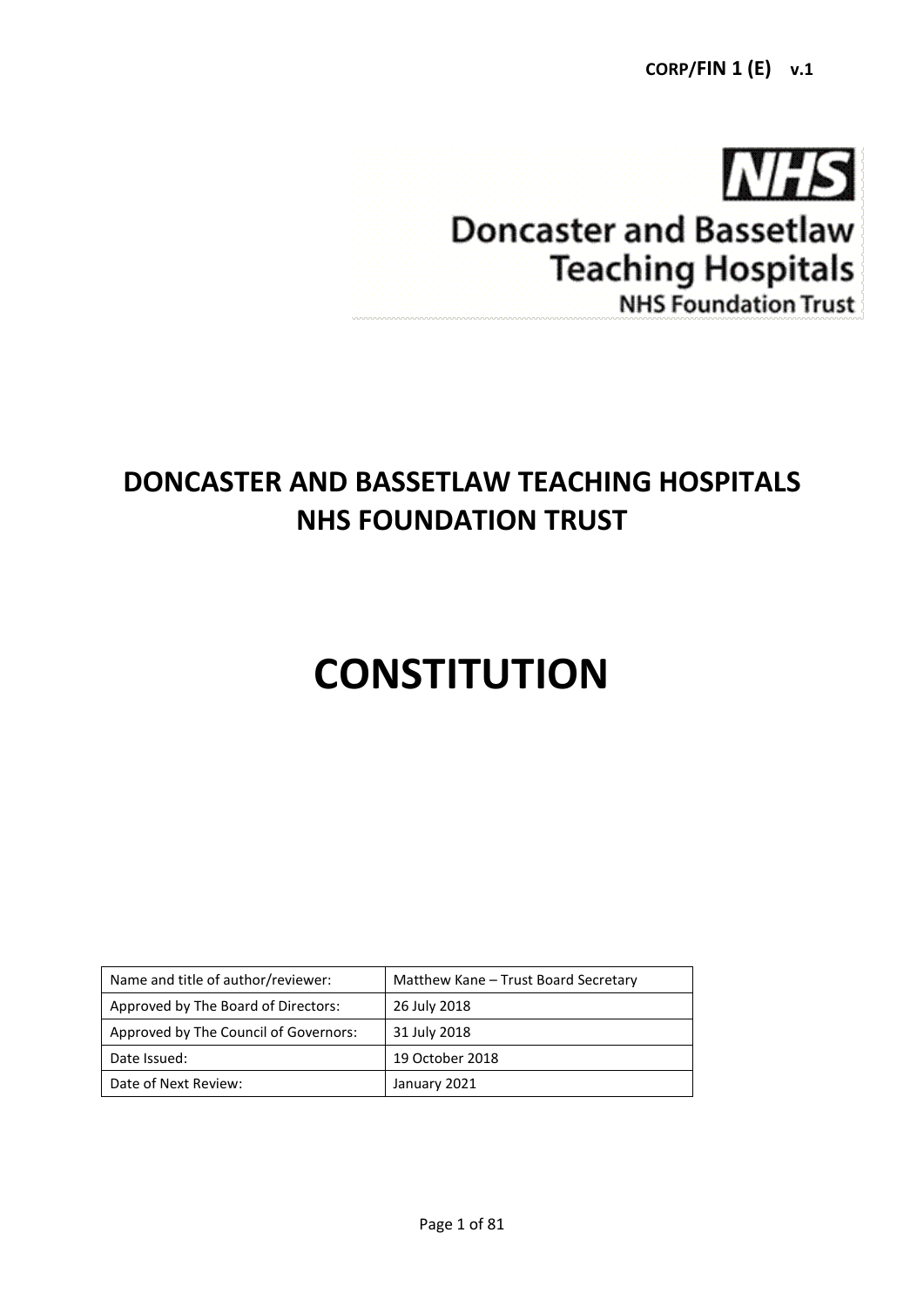## **Table of Contents**

## Paragraph

## Page No.

| 1.  |                                                                                   |  |
|-----|-----------------------------------------------------------------------------------|--|
| 2.  |                                                                                   |  |
| 3.  |                                                                                   |  |
| 4.  |                                                                                   |  |
| 5.  |                                                                                   |  |
| 6.  |                                                                                   |  |
| 7.  |                                                                                   |  |
| 8.  |                                                                                   |  |
| 9.  |                                                                                   |  |
| 10. |                                                                                   |  |
| 11. |                                                                                   |  |
| 12. |                                                                                   |  |
| 13. |                                                                                   |  |
| 14. |                                                                                   |  |
| 15. |                                                                                   |  |
| 16. |                                                                                   |  |
| 17. |                                                                                   |  |
| 18. |                                                                                   |  |
| 19. |                                                                                   |  |
| 20. |                                                                                   |  |
| 21. |                                                                                   |  |
| 22. |                                                                                   |  |
| 23. | Board of Directors - Qualification for Appointment as a Non-Executive Director 13 |  |
| 24. | Board of Directors - Appointment and Removal of Chair and Other Non-Executive     |  |
|     |                                                                                   |  |
| 25. |                                                                                   |  |
| 26. | Board of Directors - Appointment and Removal of the Chief Executive and Other     |  |
|     |                                                                                   |  |
| 27. |                                                                                   |  |
| 28. |                                                                                   |  |
| 29. |                                                                                   |  |
| 30. |                                                                                   |  |
| 32. |                                                                                   |  |
| 33. |                                                                                   |  |
| 34. |                                                                                   |  |
| 35. |                                                                                   |  |
| 36. |                                                                                   |  |
| 37. |                                                                                   |  |
| 38. |                                                                                   |  |
| 39. | Presentation of the Annual Accounts and Reports to the Governors and Members 20   |  |
| 40. |                                                                                   |  |
| 41. |                                                                                   |  |
| 42. |                                                                                   |  |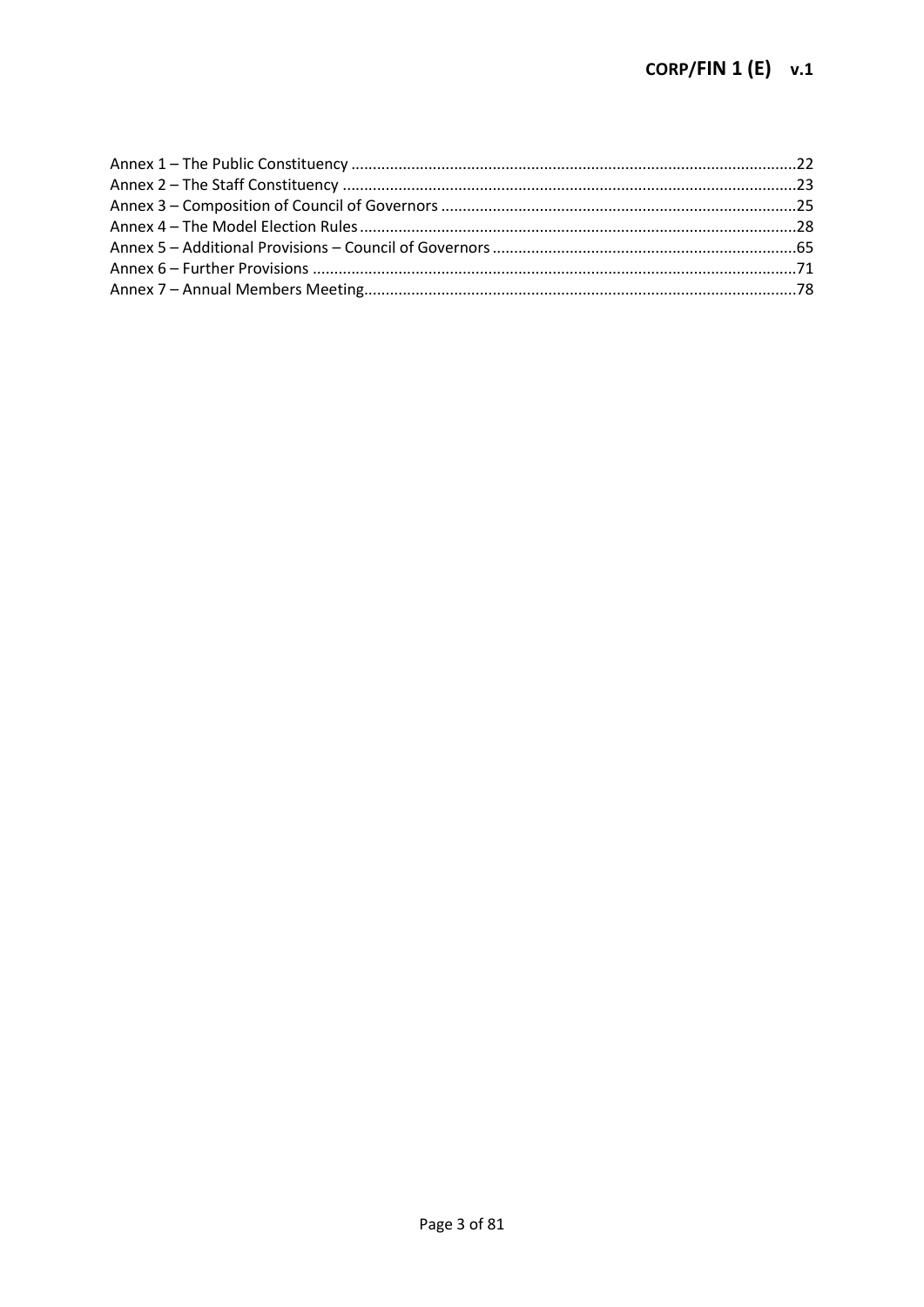# <span id="page-3-0"></span>**1. INTERPRETATION AND DEFINITIONS**

In this Constitution:

| "the 2006 Act"           | means the National Health Service Act 2006 as amended from time to<br>time;                                                                                                        |
|--------------------------|------------------------------------------------------------------------------------------------------------------------------------------------------------------------------------|
| "the 2012 Act"           | means the Health and Social Care Act 2012 as amended from time to<br>time;                                                                                                         |
| "Accounting Officer"     | means the person who from time to time discharges the functions<br>specified in paragraph 25(5) of Schedule 7 to the 2006 Act;                                                     |
| "Annual Members Meeting" | means the annual members meeting of the Trust as defined in<br>paragraph 10 of this Constitution.                                                                                  |
| "Appointed Governors"    | means the Partner Governors;                                                                                                                                                       |
| "Area of the Trust"      | means the areas of Bassetlaw District and Metropolitan Doncaster<br>(specified in Annex 1 as areas of the public constituency);                                                    |
| "Board of Directors"     | means the board of directors as constituted in accordance with this<br>Constitution;                                                                                               |
| "Council of Governors"   | means the Council of Governors as constituted in accordance with<br>this Constitution, which has the same meaning as the council of<br>governors in the 2006 Act and the 2012 Act; |
| "Chair"                  | means the chair of the Trust appointed in accordance with paragraph<br>25 of this Constitution;                                                                                    |
| "Chief Executive"        | means the chief executive officer of the Trust appointed in<br>accordance with the terms of this Constitution;                                                                     |
| "Constitution"           | means this Constitution and all annexes to it;                                                                                                                                     |
| "Deputy Chair"           | means the Non-Executive Director appointed as deputy chair of the<br>Trust in accordance with paragraph 26 of this Constitution;                                                   |
| "Director"               | means an Executive Director or a Non-Executive Director on the<br><b>Board of Directors;</b>                                                                                       |
| "Elected Governor"       | means the Public Governors and the Staff Governors;                                                                                                                                |
| "Election Scheme"        | means the election scheme set out in Annex 4;                                                                                                                                      |
| "Executive Director"     | means an executive director of the Trust;                                                                                                                                          |
| "Financial Year"         | means a period of 12 months beginning on $1st$ April in a calendar year<br>and ending on $31st$ March in the following calendar year;                                              |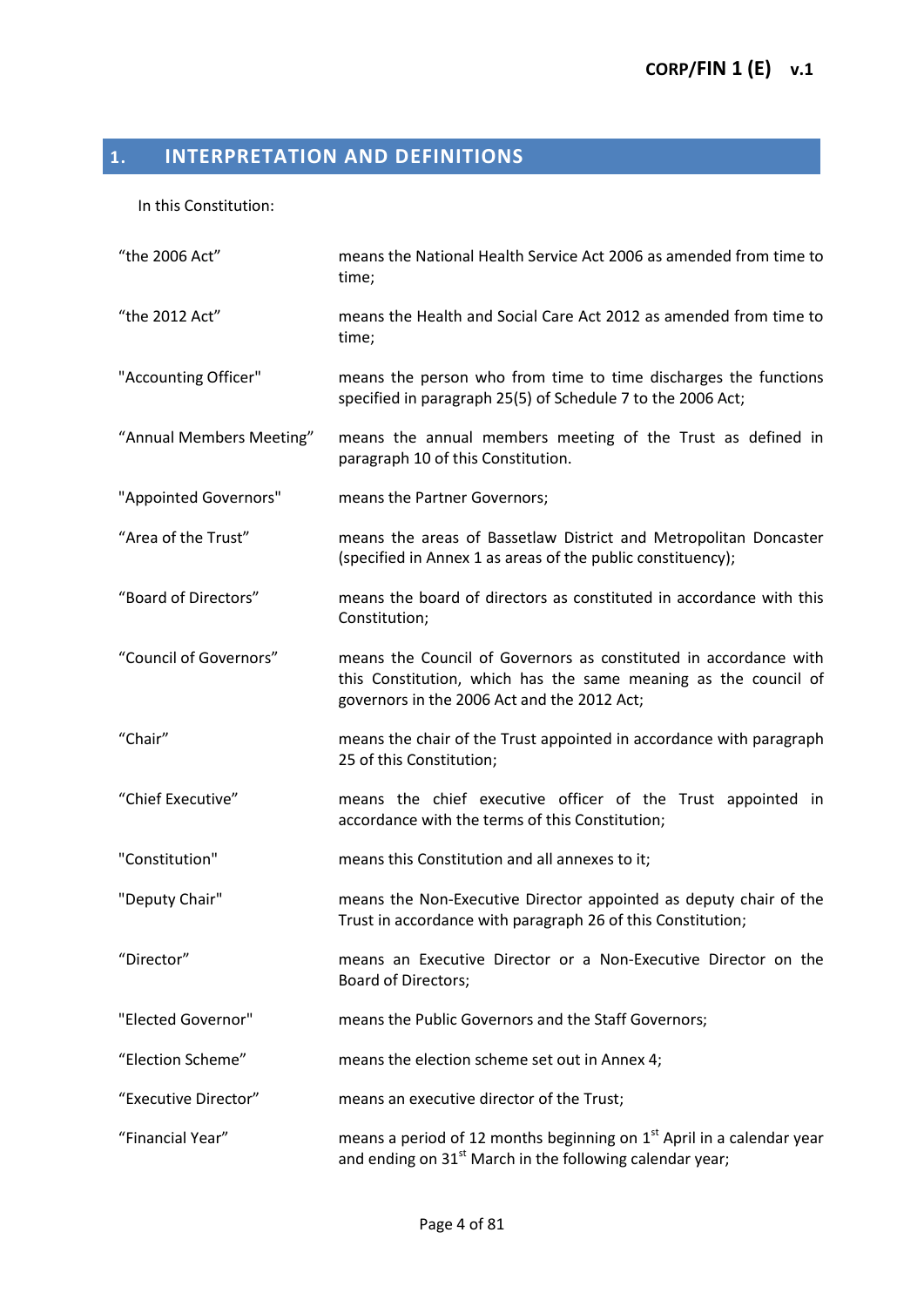| "Governor"                       | means a Governor on the Council of Governors and being either an<br>Elected Governor or an Appointed Governor;                                                                          |
|----------------------------------|-----------------------------------------------------------------------------------------------------------------------------------------------------------------------------------------|
| "Health Service Body"            | means a body which is a health service body for the purpose of<br>section 9(4) of the 2006 Act;                                                                                         |
| "Local Authority"                | means the local authorities specified in Annex 3, which are local<br>authorities for an area which includes the whole or part of the area of<br>the Trust;                              |
| "Local Authority Governor"       | means a member of the Council of Governors appointed by a Local<br>Authority in accordance with the provisions of this Constitution and<br>as specified in Annex 3;                     |
| "Member"                         | means a member of the Trust;                                                                                                                                                            |
| "Membership                      | means membership of the Trust as determined in accordance with<br>the provisions of this Constitution and as specified in Annex 3;                                                      |
| "Monitor"                        | means the body corporate known as Monitor, as provided by Section<br>61 of the 2012 Act;                                                                                                |
| "Model Election Rules"           | means the model form rules for the conduct of elections published<br>from time to time by the Department of Health and as currently set<br>out in Annex 4;                              |
| "Non-Executive Director"         | means a non-executive director of the Trust;                                                                                                                                            |
| "CCG Governor"                   | means each member of the Council of Governors appointed in<br>accordance with the provisions of this Constitution by each of the<br>Clinical Commissioning Groups specified in Annex 3; |
| "Partnership Governor"           | means a member of the Council of Governors appointed by a                                                                                                                               |
|                                  | Partnership Organisation specified in Annex 3;                                                                                                                                          |
| "Partnership Organisation"       | means those organisations designated as partnership organisations<br>for the purposes of this Constitution specified in Annex 3;                                                        |
| "Public Constituencies"          | means a public constituency as defined in Annex 1;                                                                                                                                      |
| "Public Governor"                | means a member of the Council of Governors elected by the<br>Members of the Public Constituency;                                                                                        |
| "Secretary"                      | means the Trust Board Secretary or any other person appointed to<br>perform the duties of the secretary to the Board, including a joint,<br>assistant or deputy secretary;              |
| "Senior Independent<br>Director" | means the Non-Executive Director elected by the Council of<br>Governors as the senior independent director of the Trust;                                                                |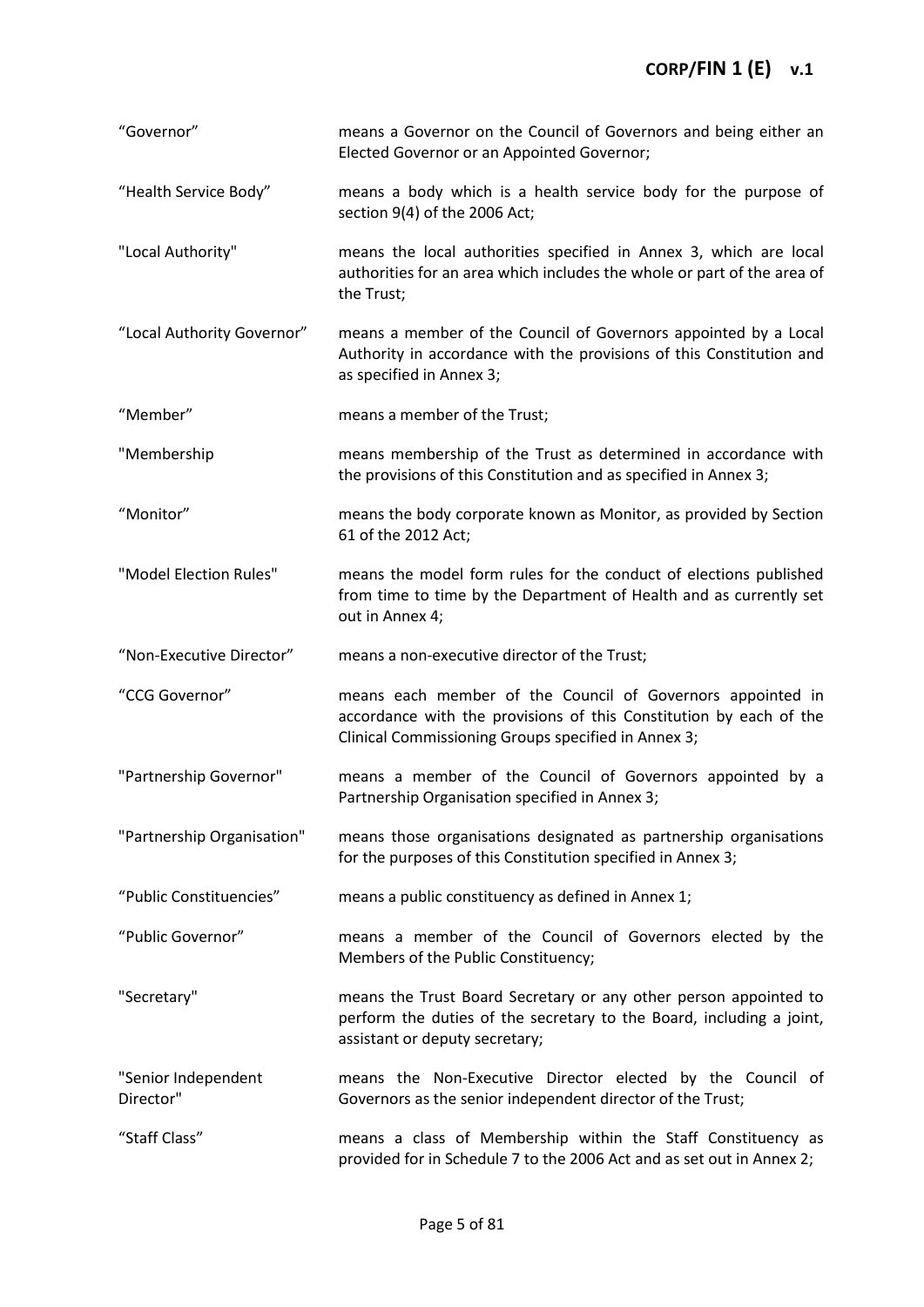## **CORP/FIN 1 (E) v.1**

| "Staff Constituency" | means the part of the Trust's Membership consisting of the staff of      |
|----------------------|--------------------------------------------------------------------------|
|                      | the Trust and which is divided into the classes as specified in Annex 2; |

- "Staff Governor" means a member of the Council of Governors elected by a Staff Class in accordance with the provisions of this Constitution;
- "the Trust" means Doncaster and Bassetlaw Teaching Hospitals NHS Foundation Trust;
- "Vice Chair" means a Governor appointed as vice chair in accordance with the provisions of this Constitution;
	- 1.1 Unless the contrary intention appears or the context otherwise requires, words or expressions contained in this Constitution bear the same meaning as in the 2006 Act as amended by the Health and Social Care Act 2012.
	- 1.2 References in this Constitution to legislation include all amendments, replacements, or re-enactments made, and all regulations, statutory guidance or directions.
	- 1.3 Headings are for ease of reference only and are not to affect interpretation.
	- 1.4 Words importing the masculine gender shall include the feminine gender and words importing the singular shall include the plural and vice-versa.
	- 1.5 References in this Constitution to paragraphs are to paragraphs in the Constitution.

## <span id="page-5-0"></span>**2. NAME**

2.1 The name of the foundation trust is Doncaster and Bassetlaw Teaching Hospitals NHS Foundation Trust.

## <span id="page-5-1"></span>**3. PRINCIPAL PURPOSE**

- 3.1 The principal purpose of the Trust is the provision of goods and services for the purposes of the health service in England.
- 3.2 The Trust does not fulfil its principal purpose unless, in each financial year, its total income from the provision of goods and services for the purposes of the health service in England is greater than its total income from the provision of goods and services for any other purposes.
- 3.3 The Trust may provide goods and services for any purposes related to:
	- 3.3.1 the provision of services provided to individuals for or in connection with the prevention, diagnosis or treatment of illness, and
	- 3.3.2 the promotion and protection of public health.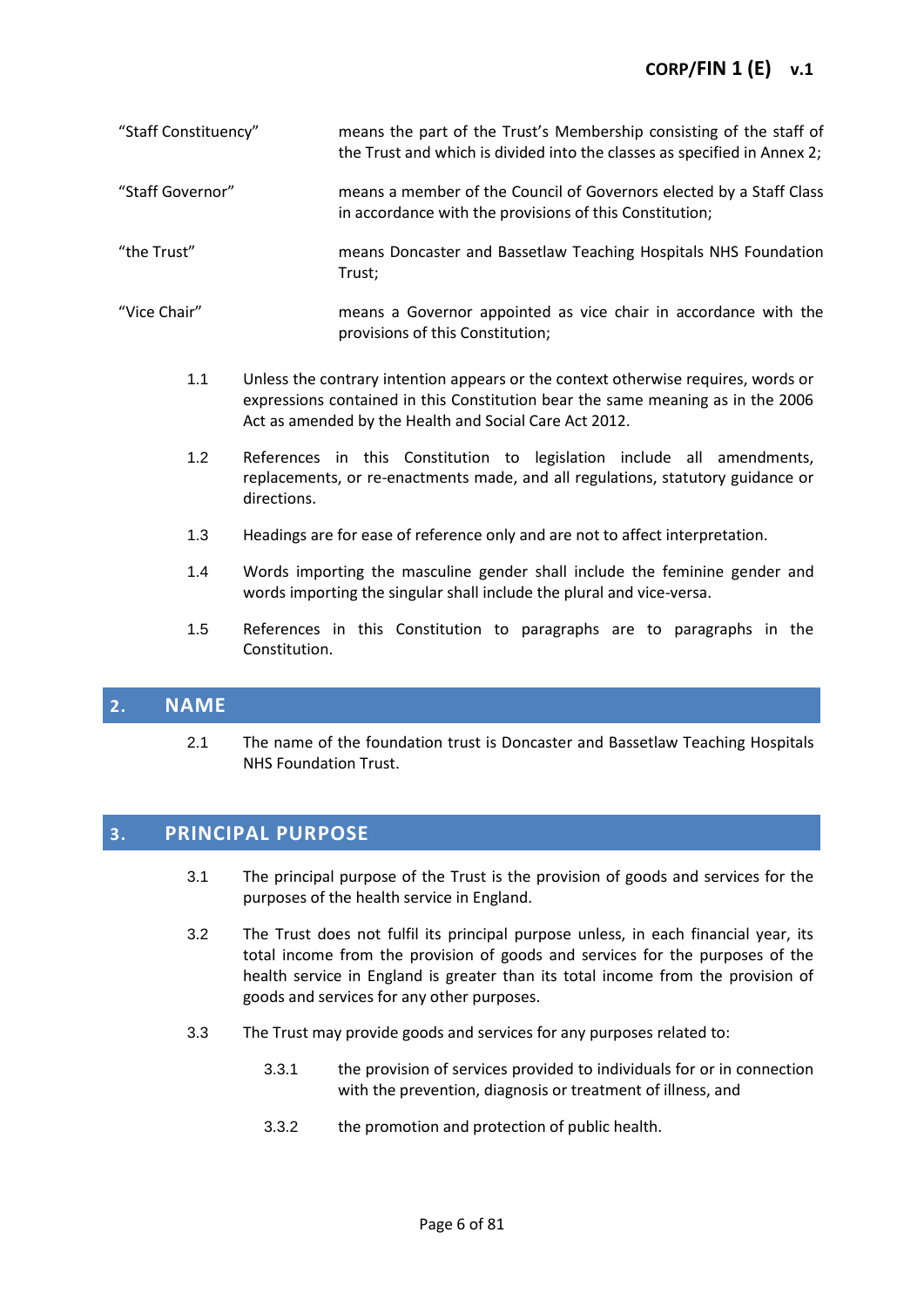3.4 The Trust may also carry on activities other than those mentioned in the above paragraph for the purpose of making additional income available in order better to carry on its principal purpose.

## <span id="page-6-0"></span>**4. POWERS**

- 4.1 The powers of the Trust are set out in the 2006 Act.
- 4.2 All the powers of the Trust shall be exercised by the Board of Directors on behalf of the Trust.
- 4.3 Any of these powers may be delegated to a committee of directors or to an executive director.
- 4.4 Without prejudice to the generality of paragraph 4.1, the Trust may:
	- 4.4.1 provide hospital and other accommodation for the purposes of any of its activities;
	- 4.4.2 provide the services of medical, dental, midwifery and nursing staff, other health care professionals, other staff and volunteers;
	- 4.4.3 provide such other facilities for the care of expectant and nursing mothers and young children as it considers appropriate;
	- 4.4.4 provide such facilities for the prevention of illness, the care of persons suffering from illness and the aftercare of persons who have suffered from illness as it considers appropriate;
	- 4.4.5 provide such other services as it considers are required for the diagnosis and treatment of illness and the care of those suffering from illness;
	- 4.4.6 conduct, or assist by grants or otherwise any person to conduct, research into any matters relating to the causation, prevention, diagnosis or treatment of illness and into any such other matters connected with any service provided by the Trust as it considers appropriate and publish the results of such research;
	- 4.4.7 educate and train its own staff and students and those from other organisations or educational establishments in any trade, profession or other occupation relevant or related to any part of the Trust's functions and collaborate with other organisations in the provision of such education and training;
	- 4.4.8 in fulfilling its statutory duty to co-operate with another body, provide to that body, and receive from it, goods and services on such terms as the Trust considers appropriate, including terms under which the goods or services are provided for received free of charge;
	- 4.4.9 provide goods and services outside England;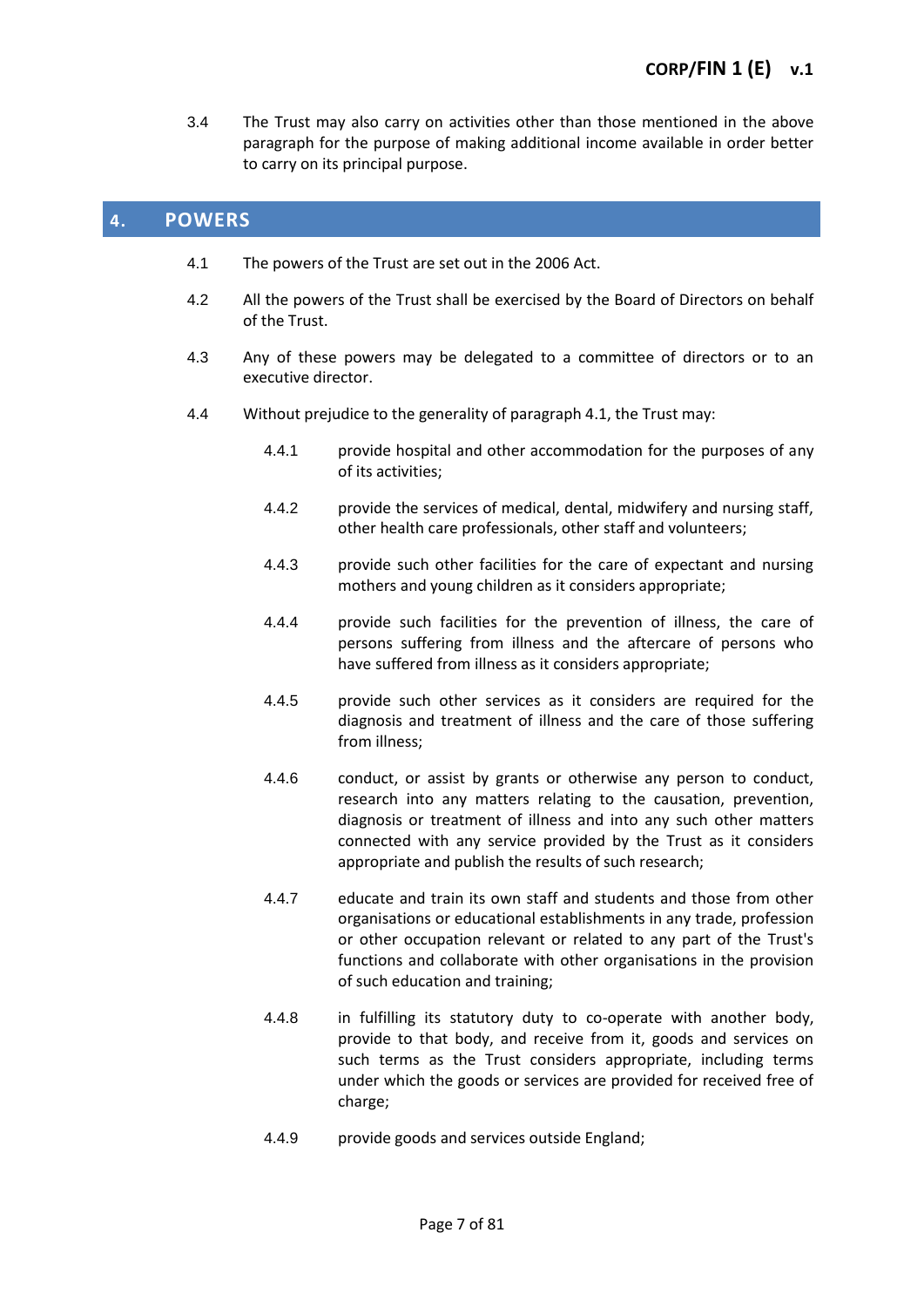- 4.4.10 provide, or assist in providing, information, training and support to voluntary and community bodies within the area of the Trust or providing services within the area of the Trust;
- 4.4.11 raise charitable funds and, in so doing, appeal for any contributions, donation, grant or gift of money or property;
- 4.4.12 insure the property of the Trust against any foreseeable risk and take out other insurance policies to protect the Trust when required or enter into arrangements which have a similar effect;
- 4.4.13 insure the Governors and Directors and any employee of the Trust against the cost of a defence to a criminal prosecution brought against them in their capacity as such or against personal liability incurred in respect of any act or omission which is, or is alleged to be, a breach of trust or a breach of duty, unless the Governor, Director or employee concerned knew that, or was reckless whether, the act or omission was a breach of trust or a breach of duty or enter into arrangements which have a similar effect;
- 4.4.14 provide and participate in external quality assurance schemes; and
- 4.4.15 carry out investigations into any aspect of the activities of the Trust.

## <span id="page-7-0"></span>**5. MEMBERSHIP AND CONSTITUENCIES**

- 5.1 The Trust shall have Members, each of whom shall be a Member of one of the following constituencies:
	- 5.1.1 a Public Constituency; or
	- 5.1.2 a Staff Constituency.
- 5.2 An individual who is eligible to become a Member of the Trust may do so on application to the Trust.

## <span id="page-7-1"></span>**6. PUBLIC CONSTITUENCY**

- 6.1 The Public Constituency comprises three areas as set out in Annex 1. Each area of the Public Constituency is to be known by the name listed in Annex 1.
- 6.2 An individual who lives in an area specified in Annex 1 as an area for a public constituency may become or continue as a Member of the Trust provided that:
	- 6.2.1 they have made an application for Membership to the Trust; and
	- 6.2.2 they are not eligible to become a Member of the Staff Constituency; and
	- 6.2.3 they are not otherwise disqualified from Membership under paragraph 4 or paragraph 2 of Annex 6.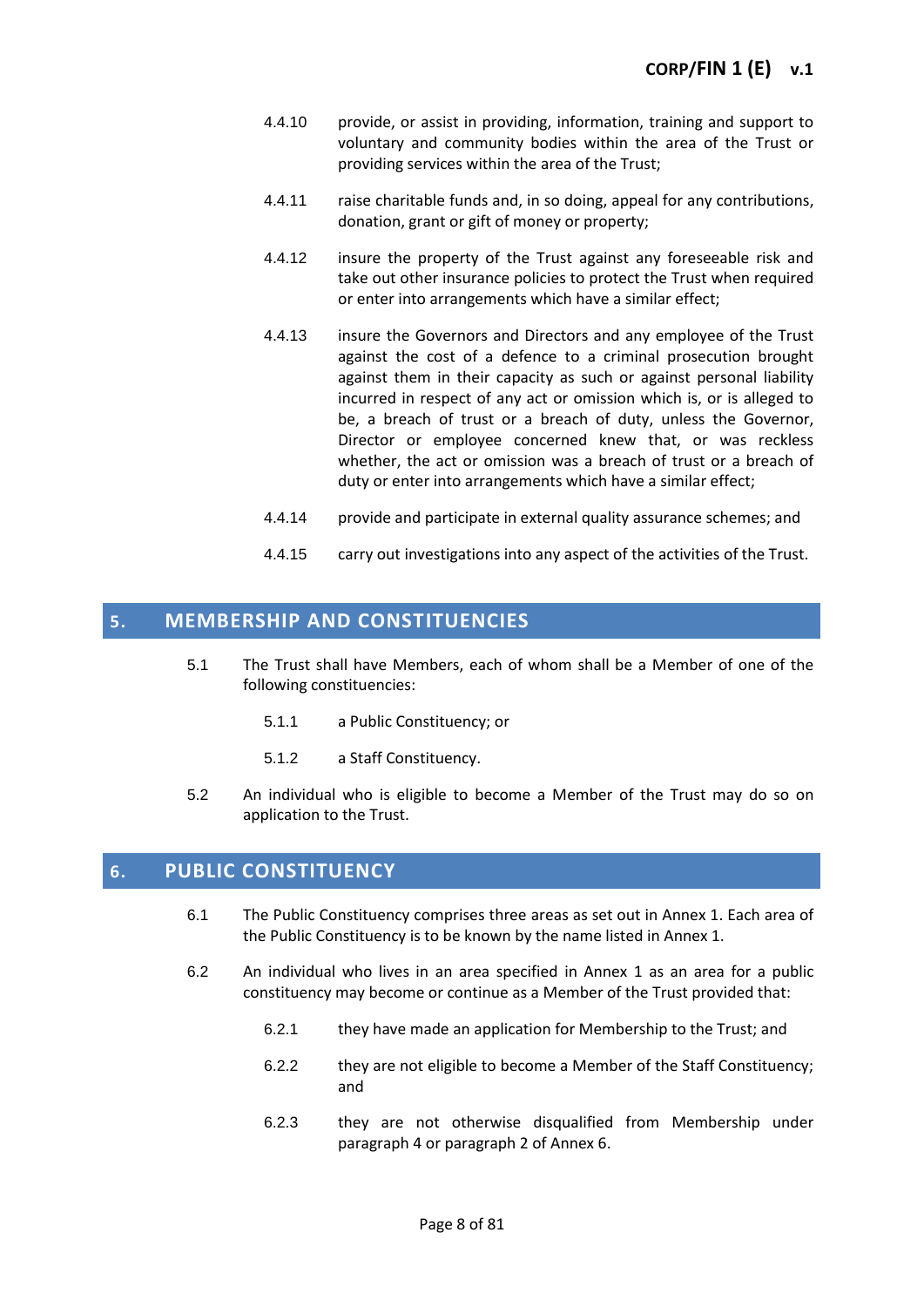- 6.3 Those individuals who live in an area specified for a Public Constituency are referred to collectively as the Public Constituency.
- 6.4 The minimum number of Members in each area for the Public Constituency is specified in Annex 1.

## <span id="page-8-0"></span>**7. STAFF CONSTITUENCY**

- 7.1 An individual who is employed by the Trust under a contract of employment with the Trust may become or continue as a Member of the Trust provided that:
	- 7.1.1 they are employed by the Trust under a contract of employment which has no fixed term or has a fixed term of at least 12 months; or
	- 7.1.2 they have been continuously employed by the Trust under a contract of employment for at least 12 months.
- 7.2 Those individuals who are eligible for Membership of the Trust by reason of paragraph 7.1 are referred to collectively as the Staff Constituency.
- 7.3 The Staff Constituency shall be divided into four classes of individuals who are eligible for Membership of the Staff Constituency, each class of individuals being specified within Annex 2 and being referred to as a class within the Staff Constituency.
- 7.4 The minimum number of Members in each class of the Staff Constituency is specified in Annex 2.

## <span id="page-8-1"></span>**8. AUTOMATIC MEMBERSHIP BY DEFAULT AND BY APPLICATION – STAFF**

- 8.1 An individual who:
	- 8.1.1 is eligible to become a Member of the Staff Constituency pursuant to paragraph 7.1 above, and
	- 8.1.2 invited by the Trust to become a Member of the Staff Constituency and a Member of the appropriate Staff Class within the Staff Constituency,

shall become a Member of the Trust as a Member of the Staff Constituency and appropriate Staff Class within the Staff Constituency without an application being made, unless he informs the Trust that he does not wish to do so.

8.2 The process by which an individual shall be invited or shall apply to become a Member of the Staff Constituency shall be in accordance with the provisions of Annex 6.

## <span id="page-8-2"></span>**9. RESTRICTION ON MEMBERSHIP**

9.1 An individual who is a Member of a constituency, or of a class within a constituency, may not while Membership of that constituency or class continues, be a Member of any other constituency or class.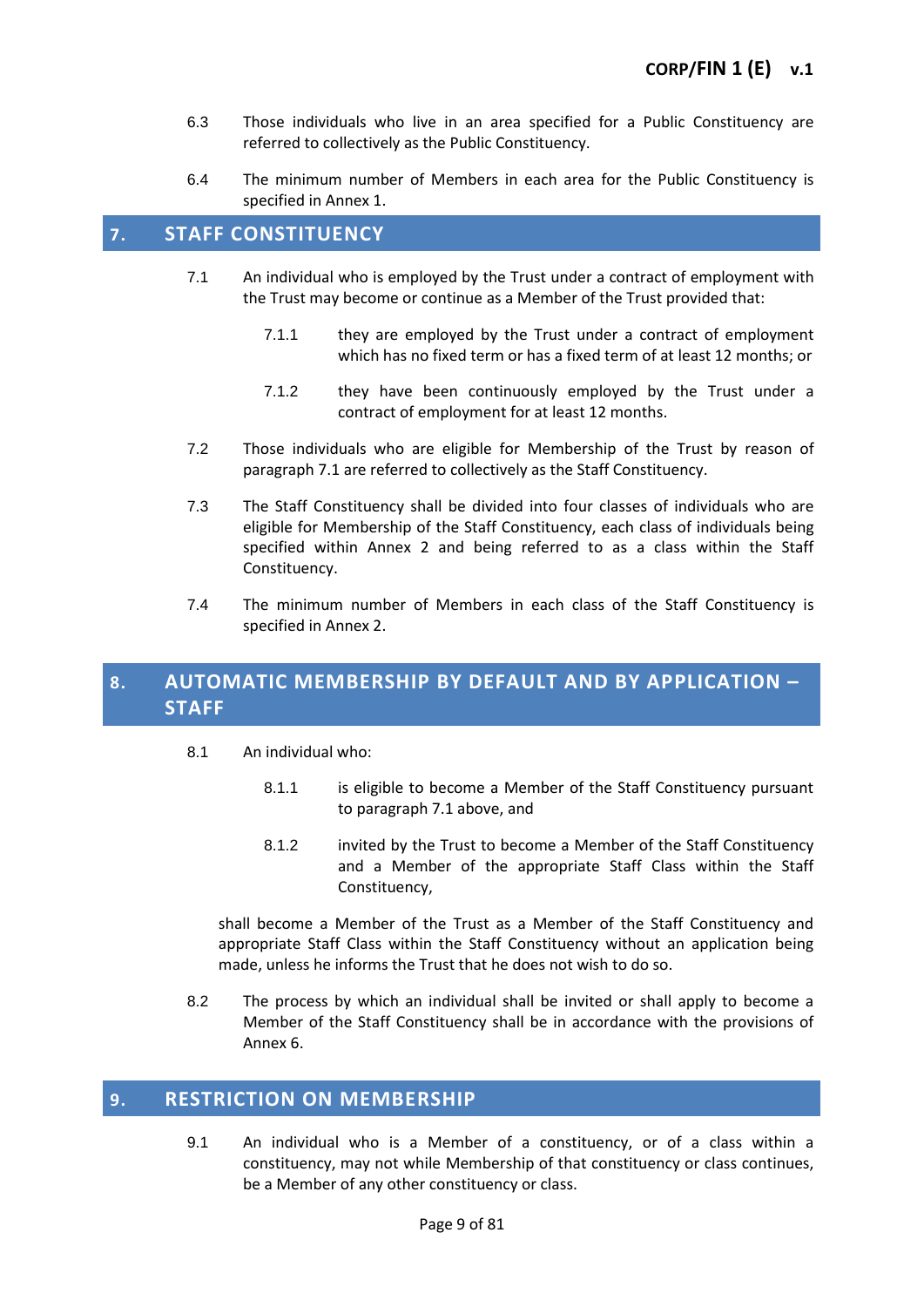- 9.2 An individual who satisfies the criteria for Membership of the Staff Constituency may not become or continue as a Member of any constituency other than the Staff Constituency.
- 9.3 An individual must be at least 16 years old at the date of his application or invitation (as the case may be) to become a Member of the Trust.
- 9.4 Further provisions as to the circumstances in which an individual may not become or continue as a Member of the Trust are set out in Annex 6.

## <span id="page-9-0"></span>**10. ANNUAL MEMBERS MEETING**

- 10.1 The Trust shall hold an annual meeting of its members ('Annual Members' Meeting'). The Annual Members' Meeting shall be open to members of the public.
- 10.2 Further provisions about the Annual Members' Meeting are set out in Annex 7 Annual Members' Meeting.

## <span id="page-9-1"></span>**11. COUNCIL OF GOVERNORS - COMPOSITION**

- 11.1 The Trust is to have a Council of Governors, which shall comprise both Elected and Appointed Governors and the Chair of the Trust.
- 11.2 The composition of the Council of Governors is specified in Annex 3.
- 11.3 The members of the Council of Governors, other than the appointed members, shall be chosen by election by their Constituency or, where there are classes within a constituency, by their class within that Constituency. The number of Governors to be elected by each Constituency, or, where appropriate, by each class of each Constituency, is specified in Annex 3.

## <span id="page-9-2"></span>**12. COUNCIL OF GOVERNORS - ELECTION OF GOVERNORS**

- 12.1 Elections for elected members of the Council of Governors shall be conducted in accordance with the Model Election Rules.
- 12.2 The Model Election Rules as may be varied from time to time, form part of this Constitution and are attached at Annex 4.
- 12.3 A subsequent variation of the Model Election Rules by the Department of Health shall not constitute a variation of the terms of this Constitution for the purposes of paragraph 42 of the Constitution (amendment of the Constitution).
- 12.4 An election, if contested, shall be by secret ballot.

## <span id="page-9-3"></span>**13. COUNCIL OF GOVERNORS - TENURE**

13.1 An Elected Governor may hold office for a period of up to 3 years.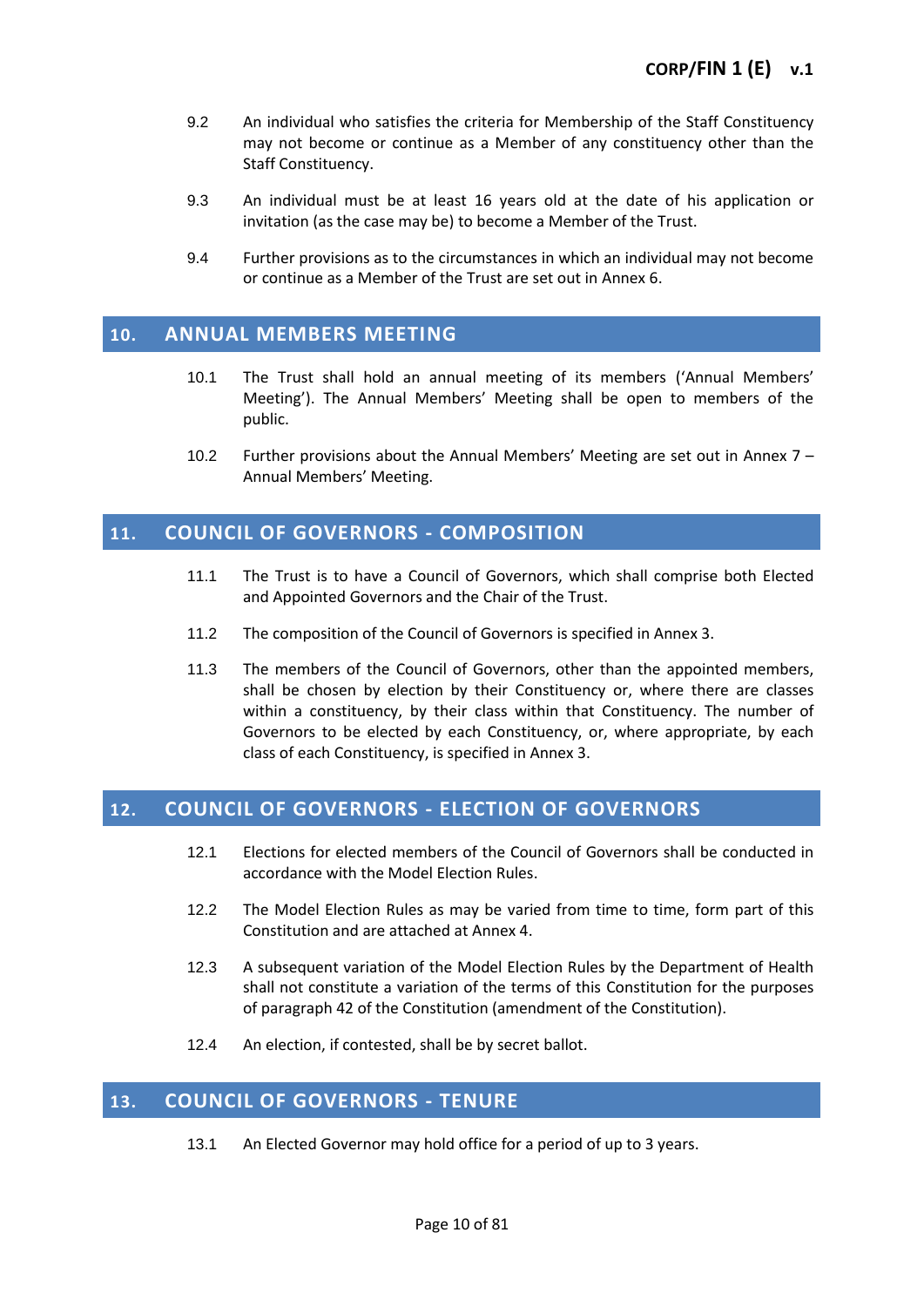- 13.2 An Elected Governor shall cease to hold office if he ceases to be a Member of the Constituency or class by which he was elected.
- 13.3 An Elected Governor shall be eligible for re-election at the end of his term but no Elected Governor may hold office for more than nine years.
- 13.4 An Appointed Governor may hold office for a period of 3 years.
- 13.5 An Appointed Governor shall cease to hold office if the appointing organisation withdraws its sponsorship of him.
- 13.6 An Appointed Governor shall be eligible for re-appointment at the end of his term but no Appointed Governor may hold office for more than nine years.
- 13.7 Service by a current or previous governor as at 26 October 2017 will count towards the maximum time period specified in paragraphs 13.3 and 13.6 above.
- 13.8 Governors in post on 26 October 2017 that have exceeded nine years' service may complete the remaining portion of their existing term but are not eligible for reelection or re-appointment.

## <span id="page-10-0"></span>**14. COUNCIL OF GOVERNORS – DISQUALIFICATION AND REMOVAL**

- 14.1 The following may not become or continue as a member of the Council of Governors:
	- 14.1.1 a person who has been adjudged bankrupt or whose estate has been sequestrated and (in either case) has not been discharged;
	- 14.1.2 a person who has made a composition or arrangement with, or granted a trust deed for, his creditors and has not been discharged in respect of it;
	- 14.1.3 a person who within the preceding five years has been convicted in the British Islands of any offence if a sentence of imprisonment (whether suspended or not) for a period of not less than three months (without the option of a fine) was imposed on him.
- 14.2 Governors must be at least 16 years of age at the date they are nominated for election or appointment.
- 14.3 Further provisions as to the circumstances in which an individual may not become or continue as a member of the Council of Governors are set out in Annex 5.
- 14.4 Provisions for the removal of governors are set out in Annex 5 and the Standing Orders of the Council of Governors.

## <span id="page-10-1"></span>**15. COUNCIL OF GOVERNORS – DUTIES OF GOVERNORS**

- 15.1 The general duties of the Council of Governors are:
	- 15.1.1 to hold the non-executive directors individually and collectively to account for the performance of the Board of Directors; and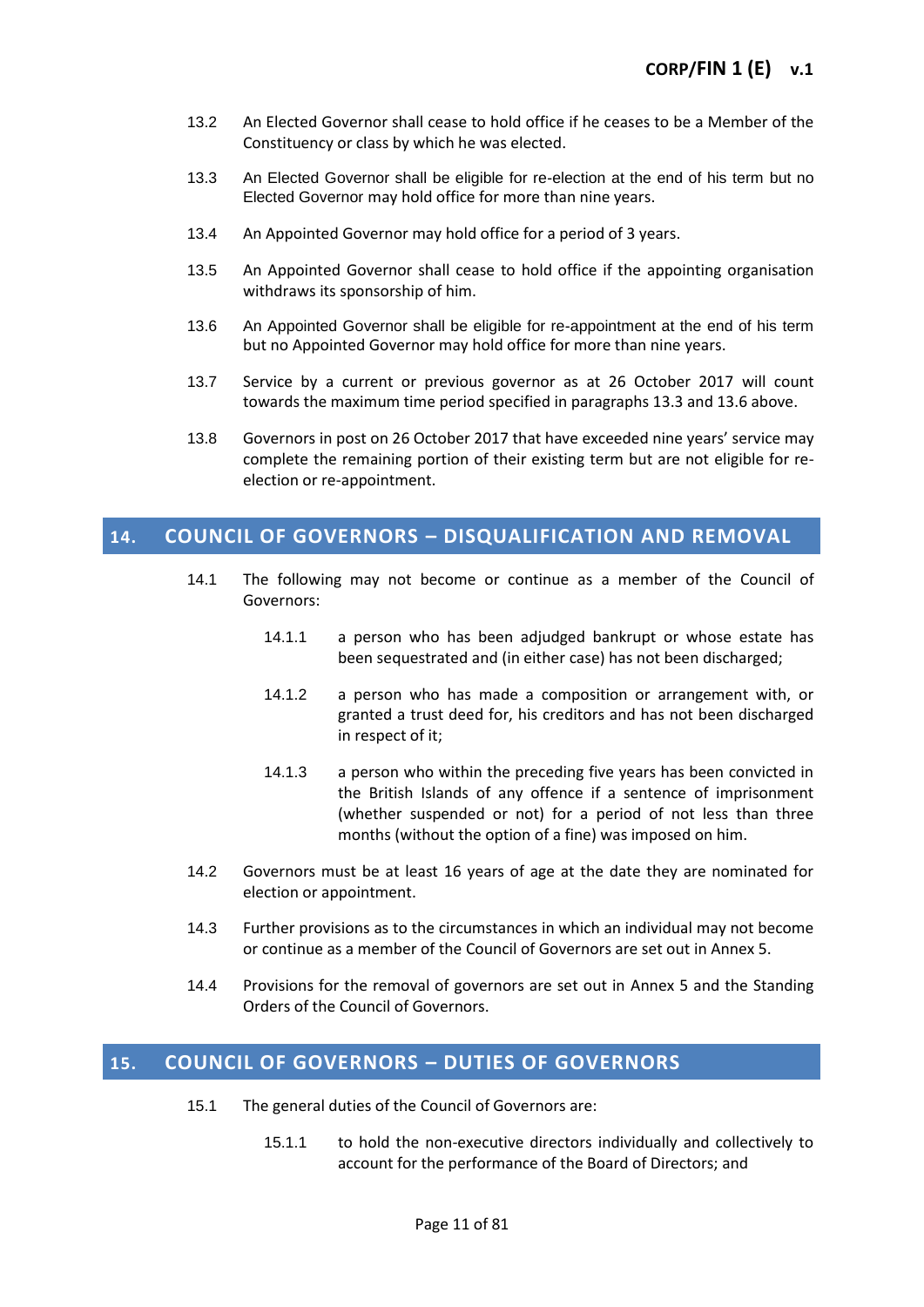- 15.1.2 to represent the interests of the members of the Trust as a whole and the interests of the public.
- 15.2 The Trust must take steps to secure that the governors are equipped with the skills and knowledge they require in their capacity as such.

## <span id="page-11-0"></span>**16. COUNCIL OF GOVERNORS – MEETINGS OF GOVERNORS**

- 16.1 The Chair of the Trust (i.e. the Chair of the Board of Directors, appointed in accordance with the provisions of paragraph 25 below) or, in his absence, the Deputy Chair (appointed in accordance with the provisions of paragraph 26 below), shall preside at meetings of the Council of Governors save that if the Chair and Deputy Chair are unable to preside whether for reasons of absence, conflict of interest or otherwise the Vice Chair shall preside.
- 16.2 The Vice Chair shall be a Public Governor and shall be elected by a majority of the Council of Governors in a general meeting for a term of up to 3 years. The provisions of paragraph 8 of Annex 5 shall also apply.
- 16.3 Meetings of the Council of Governors shall be open to members of the public save that members of the public may be excluded from a meeting on the grounds set out in paragraph 6.2 of Annex 5.
- 16.4 For the purposes of obtaining information about the Trust's performance of its functions or the directors' performance of their duties (and deciding whether to propose a vote on the Trust's or directors' performance), the Council of Governors may require one or more of the directors to attend a meeting.

## <span id="page-11-1"></span>**17. COUNCIL OF GOVERNORS – STANDING ORDERS**

17.1 The Council of Governors shall adopt its own standing orders, as may be varied from time to time, for its practice and procedure, in particular for its procedure at meetings.

## <span id="page-11-2"></span>**18. COUNCIL OF GOVERNORS - CONFLICTS OF INTEREST OF GOVERNORS**

- 18.1 If a Governor has a pecuniary, personal or family interest, whether that interest is actual or potential and whether that interest is direct or indirect, in any proposed contract or other matter which is under consideration or is to be considered by the Council of Governors, the Governor shall disclose that interest to the members of the Council of Governors as soon as he becomes aware of it.
- 18.2 The Standing Orders for the Council of Governors shall make provision for the disclosure of interests and arrangements for the exclusion of a Governor declaring any interest from any discussion or consideration of the matter in respect of which an interest has been disclosed.

## <span id="page-11-3"></span>**19. COUNCIL OF GOVERNORS – TRAVEL EXPENSES**

19.1 The Trust may pay travelling and other expenses to members of the Council of Governors at rates determined by the Trust.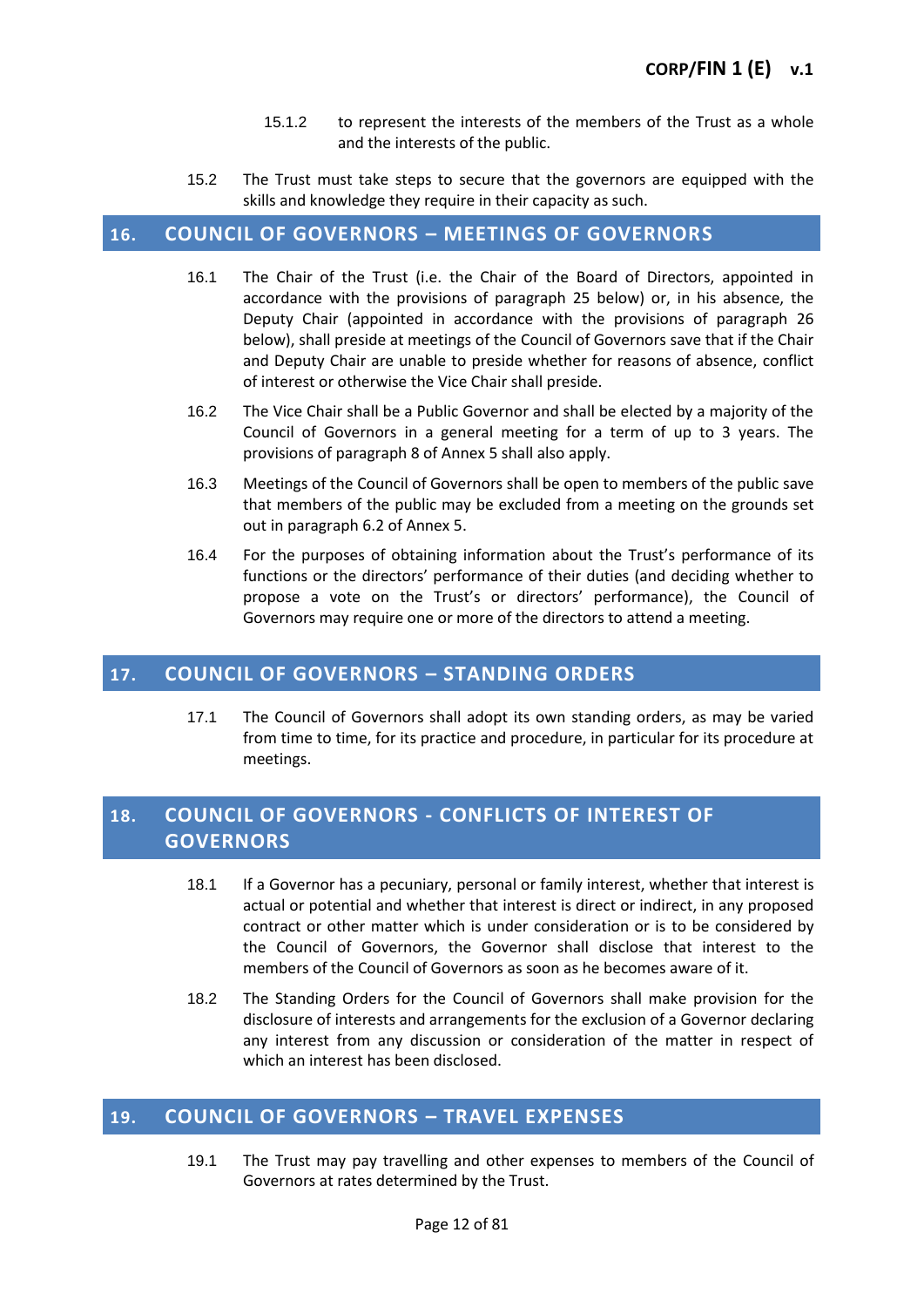## <span id="page-12-0"></span>**20. COUNCIL OF GOVERNORS – FURTHER PROVISIONS**

20.1 Further provisions with respect to the Council of Governors are set out in Annex 5.

## <span id="page-12-1"></span>**21. BOARD OF DIRECTORS – COMPOSITION**

- 21.1 The Trust is to have a Board of Directors, which shall comprise both Executive and Non-Executive Directors.
- 21.2 The Board of Directors is to comprise:
	- 21.2.1 a non-executive Chair
	- 21.2.2 6 other Non-Executive Directors (one of which may be elected by the Council of Governors as the Senior Independent Director); and
	- 21.2.3 6 Executive Directors.
- 21.3 One of the Executive Directors shall be the Chief Executive.
- 21.4 The Chief Executive shall be the Accounting Officer.
- 21.5 One of the Executive Directors shall be the Finance Director.
- 21.6 One of the Executive Directors is to be a registered medical practitioner or a registered dentist (within the meaning of the Dentists Act 1984).
- 21.7 One of the Executive Directors is to be a registered nurse or a registered midwife.
- 21.8 One of the Non-executive Directors is to be, or have been in the past, a registered medical practitioner, registered dentist, registered nurse, registered midwife, registered pharmacist or other healthcare professional registered with the Health and Care Professions Council.

## <span id="page-12-2"></span>**22. BOARD OF DIRECTORS –GENERAL DUTY**

22.1 The general duty of the Board of Directors and of each director individually, is to act with a view to promoting the success of the Trust so as to maximise the benefits for the members of the Trust as a whole and for the public.

## <span id="page-12-3"></span>**23. BOARD OF DIRECTORS – QUALIFICATION FOR APPOINTMENT AS A NON-EXECUTIVE DIRECTOR**

- 23.1 A person may be appointed as a Non-Executive Director only if:
	- 23.1.1 he is a Member of the Public Constituency; and
	- 23.1.2 he is not disqualified by virtue of paragraph 28 below.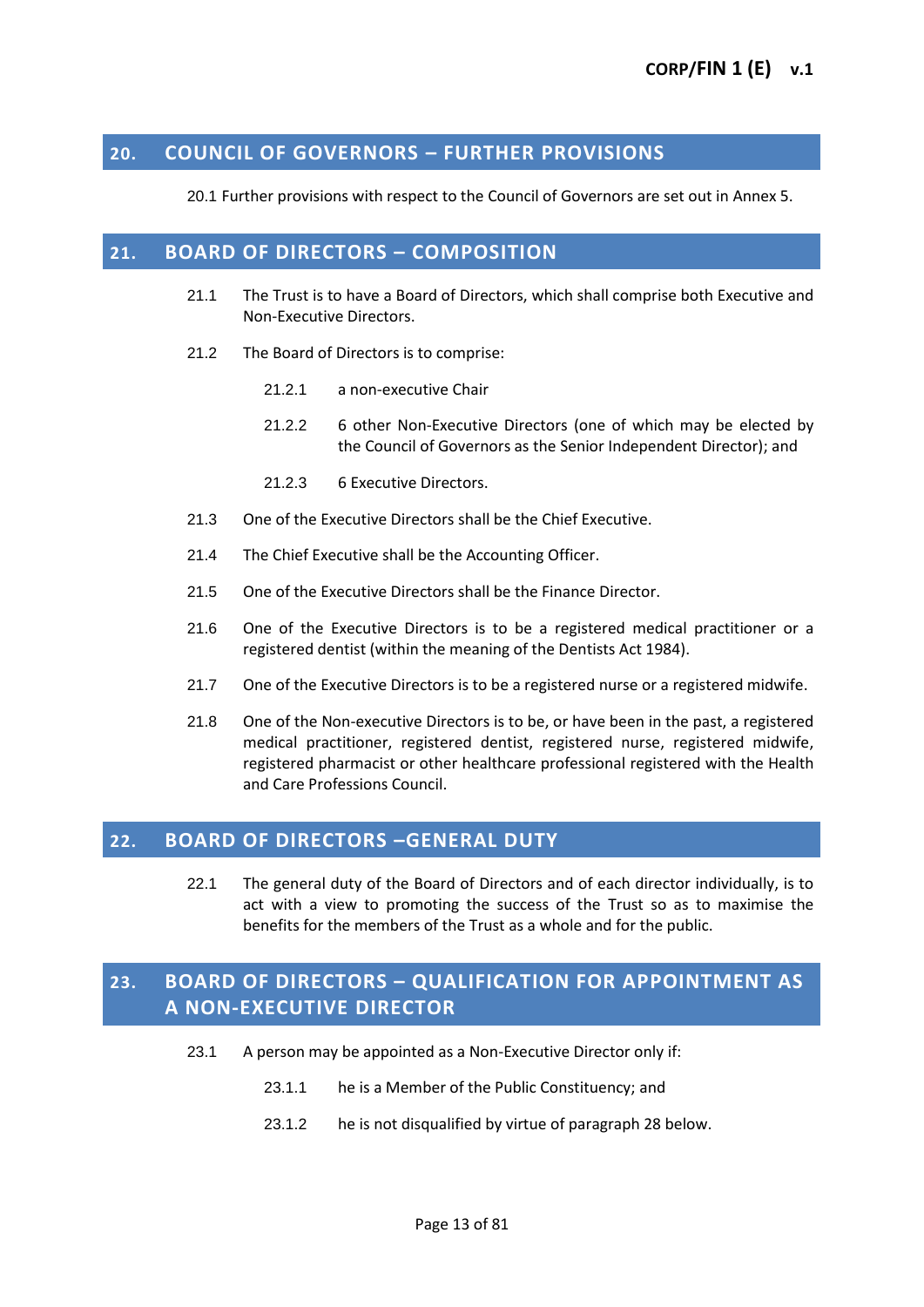## <span id="page-13-0"></span>**24. BOARD OF DIRECTORS – APPOINTMENT AND REMOVAL OF CHAIR AND OTHER NON-EXECUTIVE DIRECTORS**

- 24.1 The Council of Governors at a general meeting of the Council of Governors shall appoint or remove the Chair and the other Non-Executive Directors.
- 24.2 Removal of the Chair or another Non-Executive Director shall require the approval of three-quarters of the members of the Council of Governors.
- 24.3 The provisions of paragraph 9 of Annex 5 and paragraph 6 of Annex 6 shall also apply.

## <span id="page-13-1"></span>**25. BOARD OF DIRECTORS – APPOINTMENT OF DEPUTY CHAIR**

- 25.1 The Council of Governors at a general meeting of the Council of Governors shall appoint one of the Non-Executive Directors as a Deputy Chair.
- 25.2 The Deputy Chair shall be appointed for a term of 3 years and shall be eligible for re-appointment at the end of that term but may not serve as Deputy Chairfor more than a total of 6 years.

## <span id="page-13-2"></span>**26. BOARD OF DIRECTORS - APPOINTMENT AND REMOVAL OF THE CHIEF EXECUTIVE AND OTHER EXECUTIVE DIRECTORS**

- 26.1 The Non-Executive Directors shall appoint or remove the Chief Executive.
- 26.2 The appointment of the Chief Executive shall require the approval of the Council of Governors.
- 26.3 A committee consisting of the Chair, the Chief Executive and the other Non-Executive Directors shall appoint or remove the other Executive Directors.

## <span id="page-13-3"></span>**27. BOARD OF DIRECTORS – DISQUALIFICATION**

- 27.1 The following may not become or continue as a member of the Board of Directors:
	- 27.1.1 a person who has been adjudged bankrupt or whose estate has been sequestrated and (in either case) has not been discharged;
	- 27.1.2 a person who has made a composition or arrangement with, or granted a trust deed for, his creditors and has not been discharged in respect of it;
	- 27.1.3 a person who within the preceding five years has been convicted in the British Islands of any offence if a sentence of imprisonment (whether suspended or not) for a period of not less than three months (without the option of a fine) was imposed on him;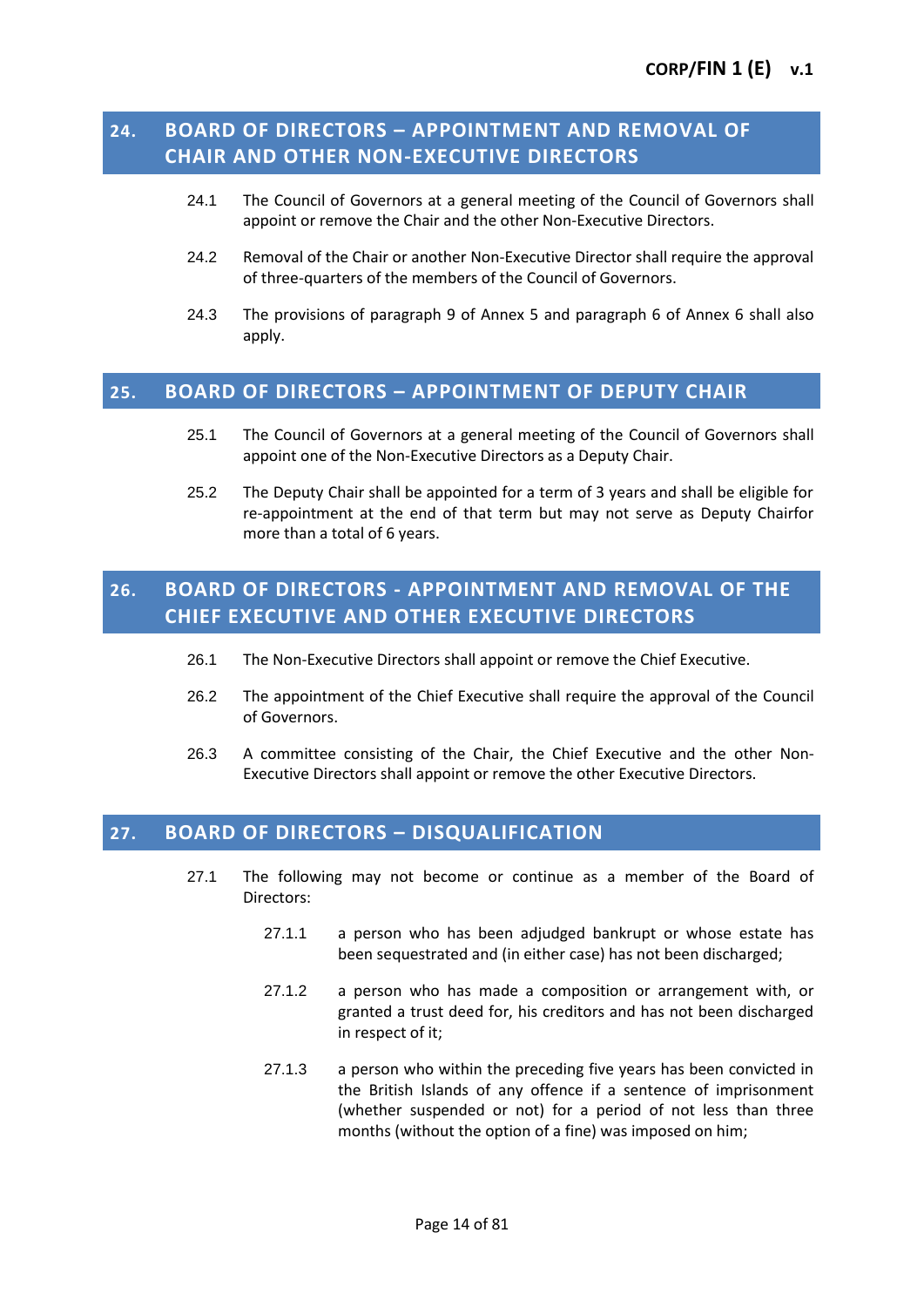- 27.1.4 a person who does not satisfy all of the 'fit and proper person' requirements set out in regulation 5(3) of The Health and Social Care Act 2008 (Regulated Activities) Regulations 2014; or
- 27.1.5 a person who falls within the further grounds for disqualification set out in Annex 6.

## <span id="page-14-0"></span>**28. BOARD OF DIRECTORS – MEETINGS**

- 28.1 Meetings of the Board of Directors shall be open to members of the public. Members of the public may be excluded from a meeting for special reasons.
- 28.2 Before holding a meeting, the Board of Directors must send a copy of the agenda of the meeting to the Council of Governors. As soon as practicable after holding a meeting, the Board of Directors must send a copy of the minutes of the meeting to the Council of Governors.
- 28.3 The Chair (or Deputy Chair) shall give such directions as he thinks fit in regard to the arrangements for meetings and accommodation of the public such as to ensure that business shall be conducted without interruption and disruption.
- 28.4 Members of the public or representatives of the press are not permitted to record proceedings in any manner unless with the express prior agreement of the Chair (or Deputy Chair). Where permission has been granted, the Chair (or Deputy Chair) retains the right to give directions to halt recording of proceedings at any point during the meeting. For the avoidance of doubt, "recording" refers to any audio or visual recording, including still photography.

## <span id="page-14-1"></span>**29. BOARD OF DIRECTORS – STANDING ORDERS**

29.1 The Board of Directors shall adopt its own standing orders, as may be varied from time to time, for its practice and procedure, in particular for its procedure at meetings.

## <span id="page-14-2"></span>**30. BOARD OF DIRECTORS - CONFLICTS OF INTEREST OF DIRECTORS**

- 30.1 The duties that a director of the Trust has by virtue of being a director include in particular:
	- 30.1.1 A duty to avoid a situation in which the director has (or can have) a direct or indirect interest that conflicts (or possibly may conflict) with the interests of the Trust.
	- 30.1.2 A duty not to accept a benefit from a third party by reason of being a director or doing (or not doing) anything in that capacity.
- 30.2 The duty referred to in sub-paragraph 31.1.1 is not infringed if:
	- 30.2.1 The situation cannot reasonably be regarded as likely to give rise to a conflict of interest, or
	- 30.2.2 The matter has been authorized in accordance with the constitution, as specified in paragraph 31.12.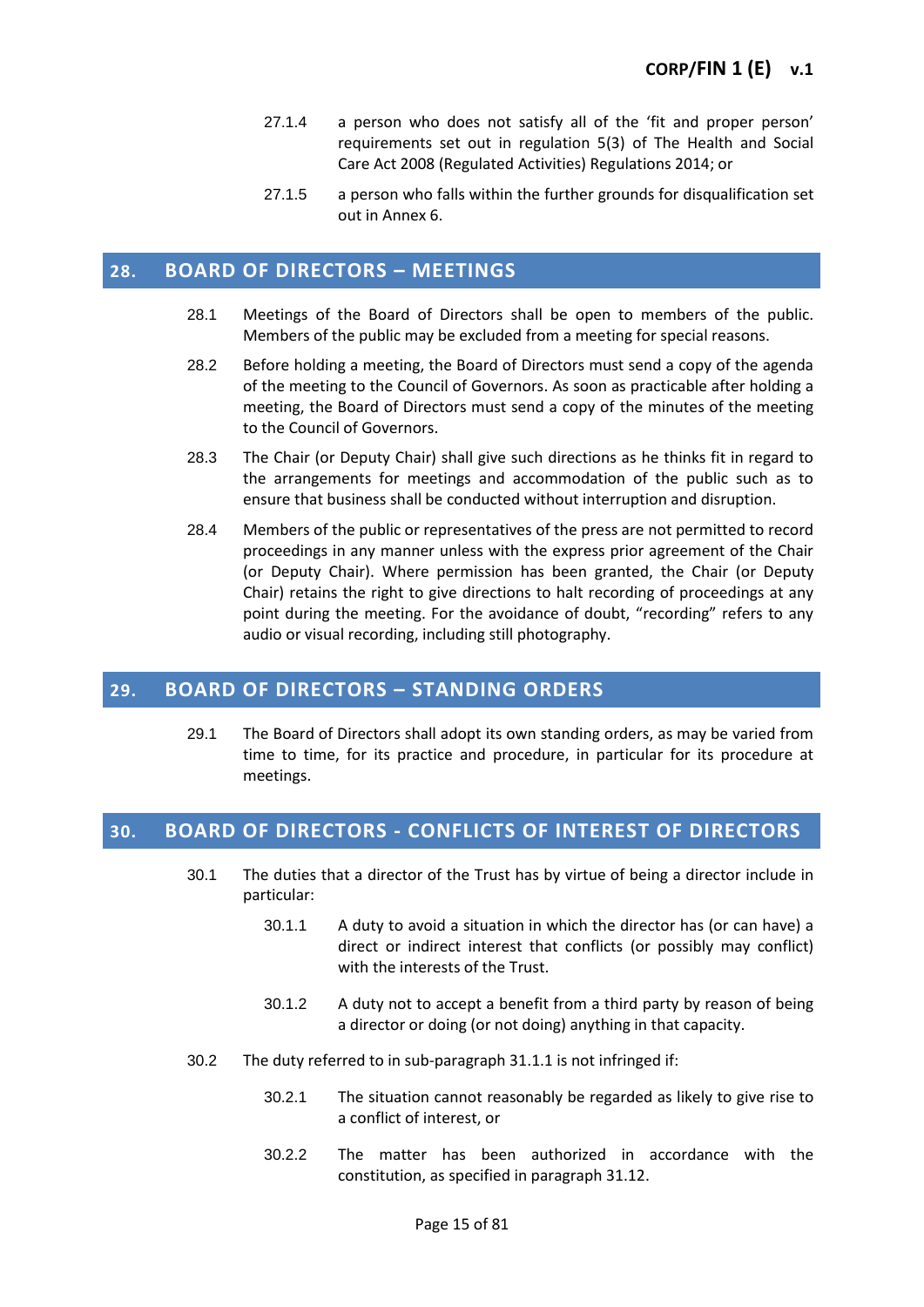- 30.3 The duty referred to in sub-paragraph 31.1.2 is not infringed if acceptance of the benefit cannot reasonably be regarded as likely to give rise to a conflict of interest.
- 30.4 In sub-paragraph 31.1.2, "third party" means a person other than
	- 30.4.1 The Trust, or
	- 30.4.2 A person acting on its behalf.
- 30.5 If a director of the Trust has in any way a direct or indirect interest in a proposed transaction or arrangement with the Trust, the director must declare the nature and extent of that interest to the other directors.
- 30.6 If a declaration under this paragraph proves to be, or becomes, inaccurate, incomplete, a further declaration must be made.
- 30.7 Any declaration required by this paragraph must be made before the Trust enters into the transaction or arrangement.
- 30.8 This paragraph does not require a declaration of an interest of which the director is not aware or where the director is not aware of the transaction or arrangement in question.
- 30.9 A director need not declare an interest
	- 30.9.1 If it cannot reasonably be regarded as likely to give rise to a conflict of interest;
	- 30.9.2 If, or to the extent that, the directors are already aware of it;
	- 30.9.3 If, or to the extent that, it concerns terms of the director's appointment that have been or are to be considered –
		- (a) By a meeting of the Board of Directors, or
		- (b) By a committee of the directors appointed for the purpose under the constitution.
- 30.10 The Standing Orders for the Board of Directors shall make provision for the disclosure of interests and arrangements for the exclusion of a director declaring any interest from any discussion or consideration of the matter in respect of which an interest has been disclosed.
- 30.11 The Standing Orders for the Board of Directors shall make provision for the Board of Directors to determine whether a situation may reasonably be regarded as likely to give rise to a conflict of interest.
- 30.12 The Standing Orders for the Board of Directors shall make provision for the authorisation of a direct or indirect interest that conflicts (or possibly may conflict) with the interests of the Trust.
- 30.13 Where a Non-executive Director has declared a direct or indirect interest that conflicts (or possibly may conflict) with the interests of the Trust, the Board of Directors will disclose details of this to the Council of Governors following any action it takes in accordance with paragraphs 31.11 and 31.12. The Council of Governors may then take further action in accordance with its powers under this constitution.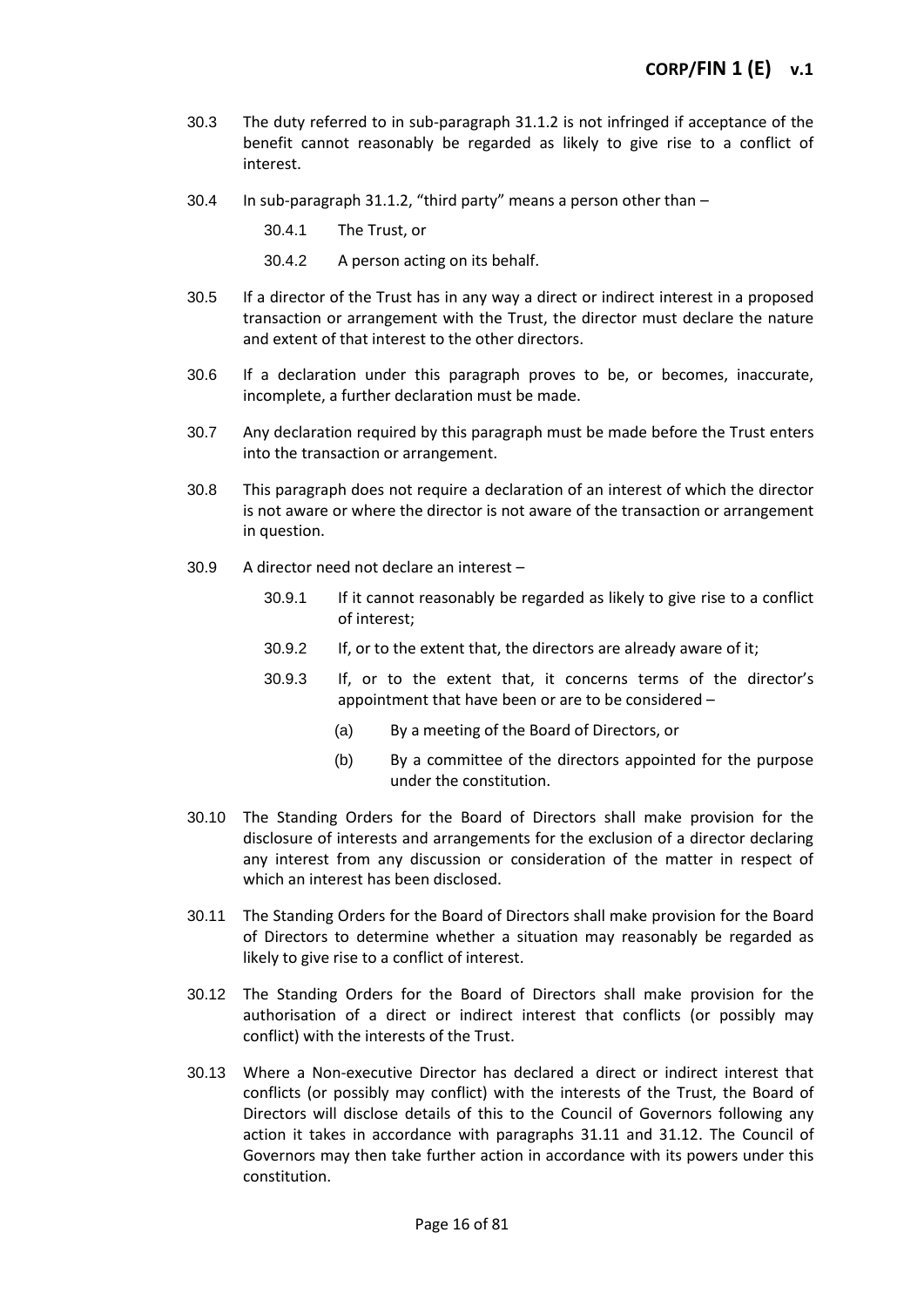## **31. BOARD OF DIRECTORS – REMUNERATION AND TERMS OF OFFICE**

- 31.1 The Council of Governors at a general meeting of the Council of Governors shall decide the remuneration and allowances, and the other terms and conditions of office, of the Chairand the other Non-Executive Directors. The provisions of paragraph 6 of Annex 6 shall also apply.
- 31.2 A committee of Non-Executive Directors shall be established to decide the remuneration and allowances, and the other terms and conditions of office, of the Chief Executive and other Executive Directors.

## <span id="page-16-0"></span>**32. REGISTERS**

- 32.1 The Trust shall have:
	- 32.1.1 a register of Members showing, in respect of each Member, the constituency to which he belongs and, where there are classes within it, the class to which he belongs;
	- 32.1.2 a register of members of the Council of Governors;
	- 32.1.3 a register of interests of Governors;
	- 32.1.4 a register of Directors; and
	- 32.1.5 a register of interests of the Directors.
- 32.2 The process of admission to and removal from the registers shall be as set out in Annex 6.

## <span id="page-16-1"></span>**33. REGISTERS – INSPECTION AND COPIES**

- 33.1 The Trust shall make the registers specified in paragraph 33 above available for inspection by members of the public, except in the circumstances set out below or as otherwise prescribed by regulations.
- 33.2 The Trust shall not make any part of its registers available for inspection by members of the public which shows details of any Member of the Trust, if he so requests.
- 33.3 So far as the registers are required to be made available:
	- 33.3.1 they are to be available for inspection free of charge at all reasonable times; and
	- 33.3.2 a person who requests a copy of or extract from the registers is to be provided with a copy or extract.
- 33.4 If the person requesting a copy or extract is not a Member of the Trust, the Trust may impose a reasonable charge for doing so.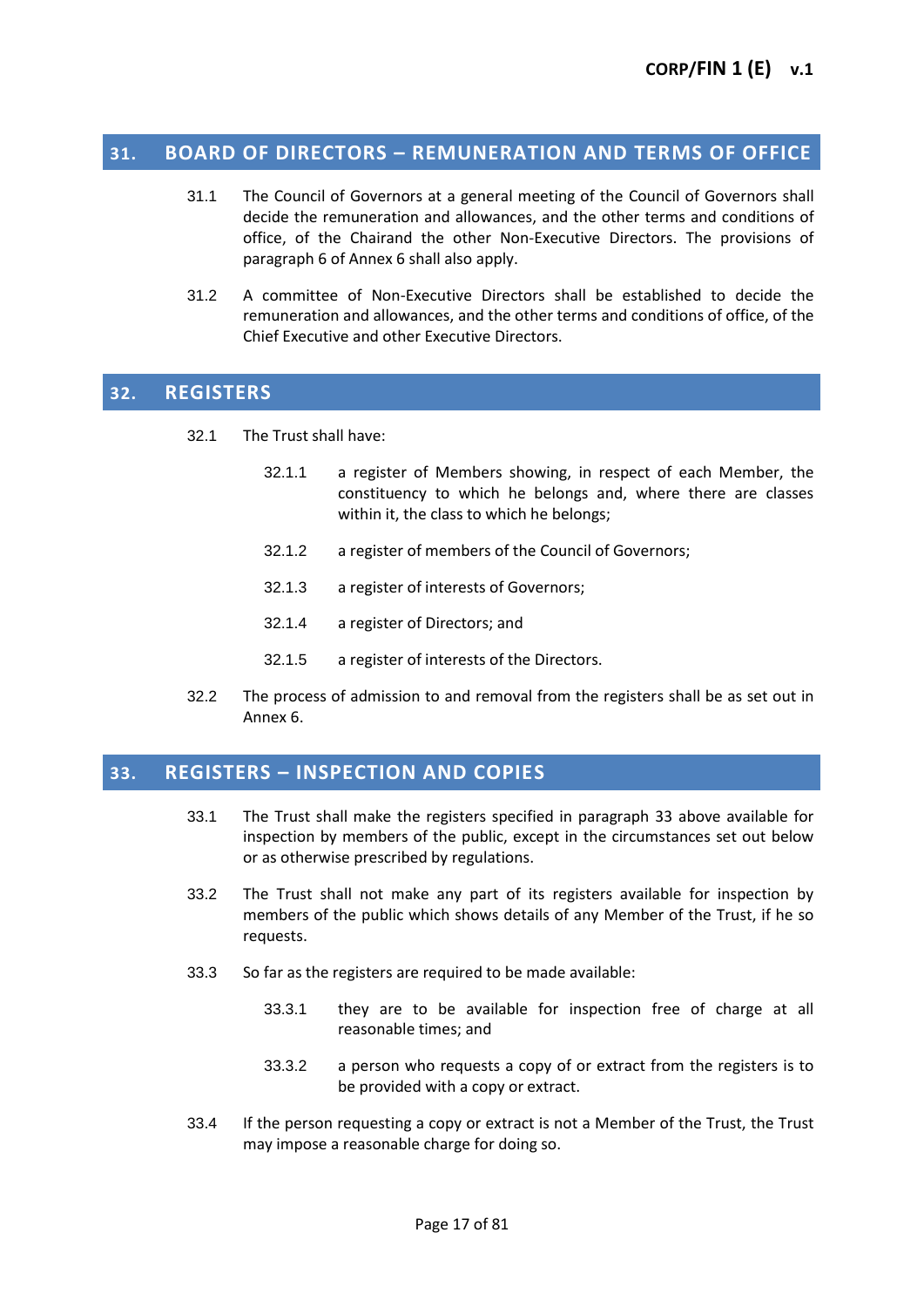## <span id="page-17-0"></span>**34. DOCUMENTS AVAILABLE FOR PUBLIC INSPECTION**

- 34.1 The Trust shall make the following documents available for inspection by members of the public free of charge at all reasonable times:
	- 34.1.1 a copy of the current Constitution;
	- 34.1.2 a copy of the latest annual accounts and of any report of the auditor on them;
	- 34.1.3 a copy of the latest annual report;
- 34.2 The Trust shall also make the following documents relating to a special administration of the Trust available for inspection by members of the public free of charge at all reasonable times:
	- 34.2.1 a copy of any order made under section 65D (appointment of trust special administrator), 65J (power to extend time), 65KC (action following Secretary of State's rejection of final report), 65L(trusts coming out of administration) or 65LA (trusts to be dissolved) of the 2006 Act.
	- 34.2.2 a copy of any report laid under section 65D (appointment of trust special administrator) of the 2006 Act.
	- 34.2.3 a copy of any information published under section 65D (appointment of trust special administrator) of the 2006 Act.
	- 34.2.4 a copy of any draft report published under section 65F (administrator's draft report) of the 2006 Act.
	- 34.2.5 a copy of any statement provided under section 65F(administrator's draft report) of the 2006 Act.
	- 34.2.6 a copy of any notice published under section 65F(administrator's draft report), 65G (consultation plan), 65H (consultation requirements), 65J (power to extend time), 65KA(Monitor's decision), 65KB (Secretary of State's response to Monitor's decision), 65KC (action following Secretary of State's rejection of final report) or 65KD (Secretary of State's response to re-submitted final report) of the 2006 Act.
	- 34.2.7 a copy of any statement published or provided under section 65G (consultation plan) of the 2006 Act.
	- 34.2.8 a copy of any final report published under section 65I (administrator's final report),
	- 34.2.9 a copy of any statement published under section 65J (power to extend time) or 65KC (action following Secretary of State's rejection of final report) of the 2006 Act.
	- 34.2.10 a copy of any information published under section 65M (replacement of trust special administrator) of the 2006 Act.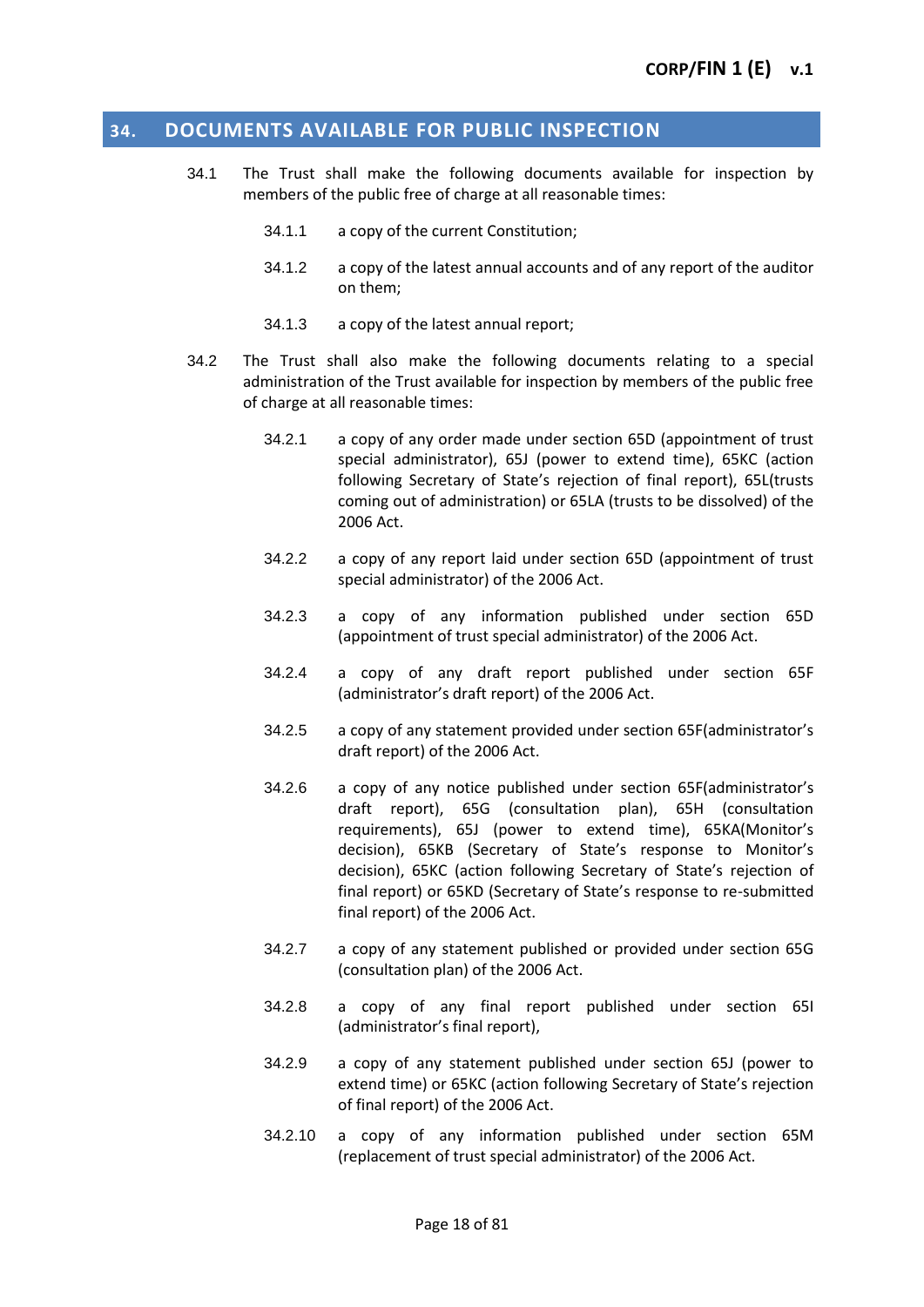- 34.3 Any person who requests a copy of or extract from any of the above documents is to be provided with a copy.
- 34.4 If the person requesting a copy or extract is not a Member of the Trust, the Trust may impose a reasonable charge for doing so.

## <span id="page-18-0"></span>**35. AUDITOR**

- 35.1 The Trust shall have an auditor.
- 35.2 The Council of Governors shall appoint or remove the auditor at a general meeting of the Council of Governors.
- 35.3 The provisions of paragraph 11 of Annex 6 shall apply.

## <span id="page-18-1"></span>**36. AUDIT COMMITTEE**

36.1 The Trust shall establish a committee of Non-Executive Directors as an audit committee to perform such monitoring, reviewing and other functions as are appropriate.

## <span id="page-18-2"></span>**37. ACCOUNTS**

- 37.1 The Trust must keep proper accounts and proper records in relation to the accounts.
- 37.2 Monitor may with the approval of the Secretary of State give directions to the Trust as to the content and form of its accounts.
- 37.3 The accounts are to be audited by the Trust's auditor.
- 37.4 The Trust shall prepare in respect of each financial year annual accounts in such form as Monitor may with the approval of the Secretary of State direct.
- 37.5 The functions of the Trust with respect to the preparation of the annual accounts shall be delegated to the Accounting Officer.
- 37.6 The provisions of paragraph 12 of Annex 6 shall apply.

## <span id="page-18-3"></span>**38. ANNUAL REPORT, FORWARD PLANS AND NON-NHS WORK**

- 38.1 The Trust shall prepare an Annual Report and send it to Monitor.
- 38.2 The Trust shall give information as to its forward planning in respect of each financial year to Monitor.
- 38.3 The document containing the information with respect to forward planning (referred to above) shall be prepared by the directors.
- 38.4 In preparing the document, the directors shall have regard to the views of the Council of Governors.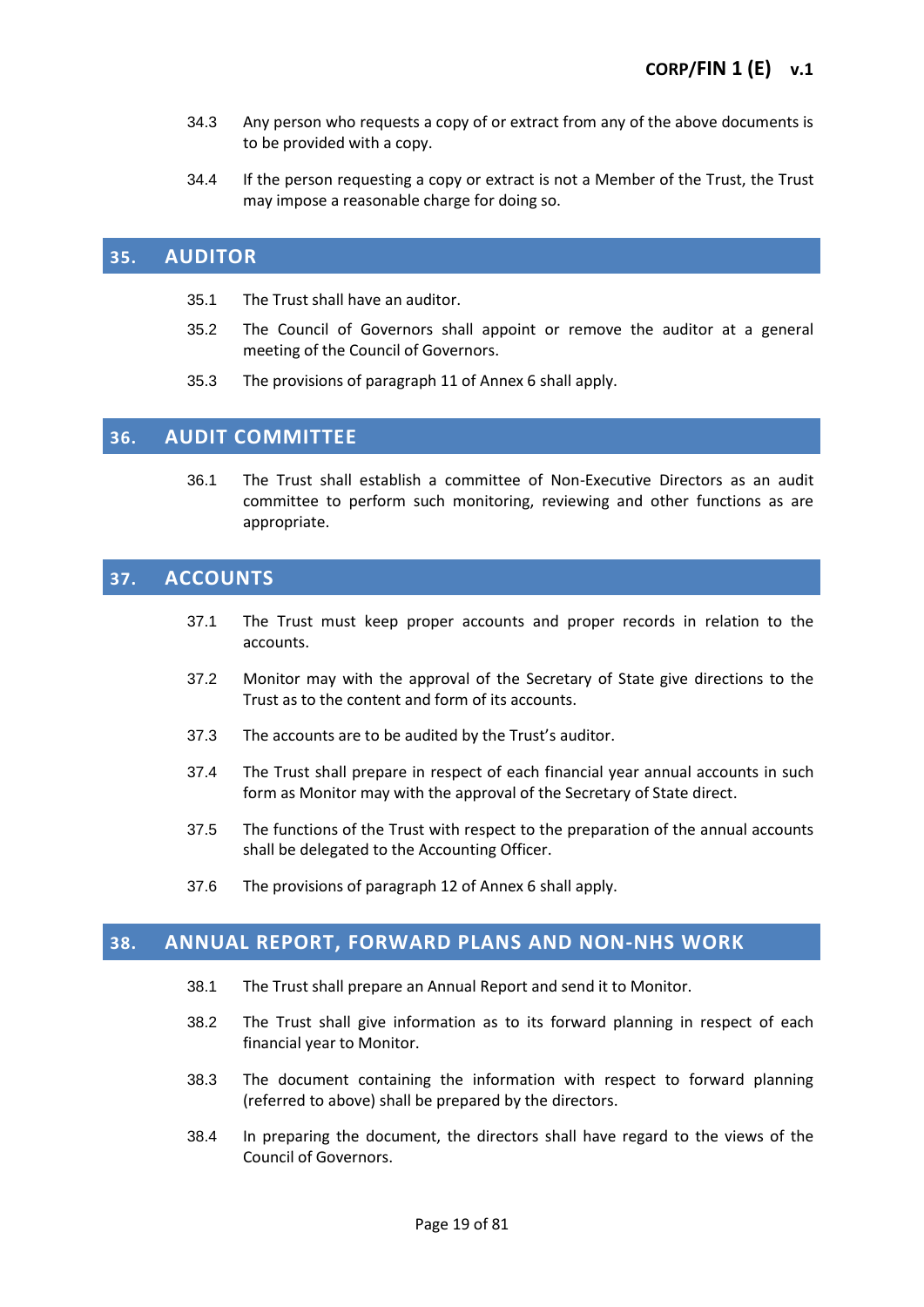- 38.5 Each forward plan must include information about:
	- 38.5.1 the activities other than the provision of goods and services for the purposes of the health service in England that the Trust proposes to carry on, and
	- 38.5.2 the income it expects to receive from doing so.
- 38.6 Where a forward plan contains a proposal that the Trust carry on an activity of a kind mentioned in sub-paragraph 39.5.1 the Council of Governors must:
	- 38.6.1 determine whether it is satisfied that the carrying on of the activity will not to any significant extent interfere with the fulfilment by the trust of its principal purpose or the performance of its other functions, and
	- 38.6.2 notify the directors of the Trust and its determination.
- 38.7 A trust which proposes to increase by 5% or more the proportion of its total income in any financial year attributable to activities other than the provision of goods and services for the purposes of health service in England may implement the proposal only if more than half of the members of the Council of Governors of the Trust voting approve its implementation.

## <span id="page-19-0"></span>**39. PRESENTATION OF THE ANNUAL ACCOUNTS AND REPORTS TO THE GOVERNORS AND MEMBERS**

- 39.1 The following documents are to be presented to the Council of Governors at a general meeting of the Council of Governors.
	- 39.1.1 the annual accounts;
	- 39.1.2 any report of the auditor on them; and
	- 39.1.3 the annual report.
- 39.2 The documents shall also be presented to the members of the Trust at the Annual Members' Meeting by at least one member of the Board of Directors in attendance.
- 39.3 The Trust may combine a meeting of the Council of Governors convened for the purposes of sub-paragraph 40.1 with the Annual Members' Meeting.

## <span id="page-19-1"></span>**40. INSTRUMENTS**

- 40.1 The Trust shall have a seal.
- 40.2 The seal shall not be affixed except under the authority of the Board of Directors.

## <span id="page-19-2"></span>**41. AMENDMENT OF THE CONSTITUTION**

41.1 The Trust may make amendments of its constitution only if: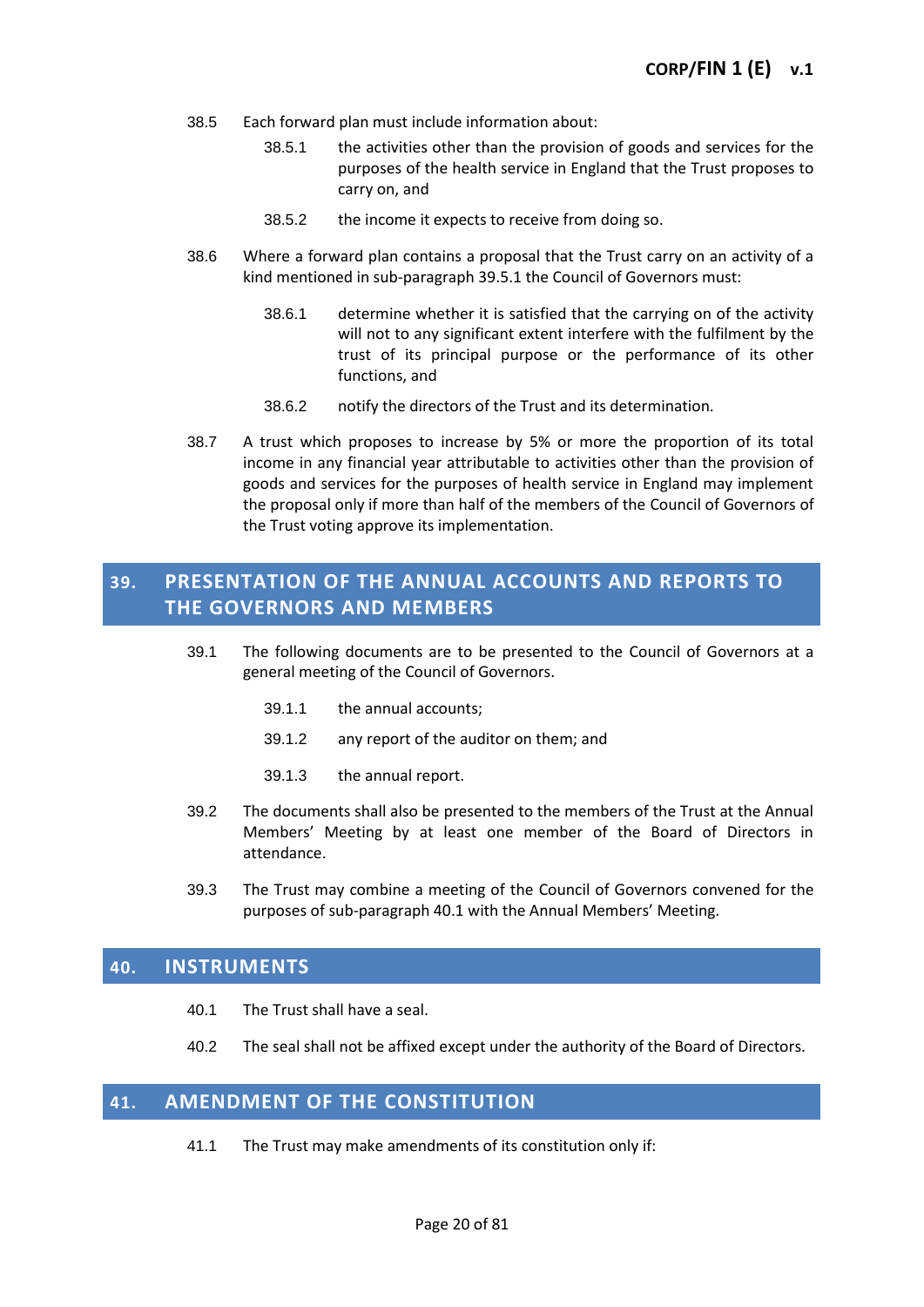- 41.1.1 More than half of the members of the Council of Governors voting approve the amendments; and
- 41.1.2 More than half of the members of the Board of Directors voting approve the amendments.
- 41.2 The Constitution shall be formally reviewed by the Council of Governors and Board of Directors every 3 years.
- 41.3 Amendments made under paragraph 42.1 take effect as soon as the conditions in that paragraph are satisfied, but the amendment has no effect in so far as the constitution would, as a result of the amendment, not accord with schedule 7 of the 2006 Act.
- 41.4 Where an amendment is made to the constitution in relation to the powers or duties of the Council of Governors (or otherwise with respect to the role that the Council of Governors has as part of the Trust):
	- 41.4.1 At least one member of the Council of Governors must attend the next Annual Members' Meeting and present the amendment, and
	- 41.4.2 The Trust must give the members an opportunity to vote on whether they approve the amendment.
- 41.5 If more than half of the members present and voting approve the amendment, the amendment continues to have effect; otherwise, it ceases to have effect and the Trust must take such steps as are necessary as a result.
- 41.6 Amendments by the Trust of its constitution are to be notified to Monitor. For the avoidance of doubt, Monitor's functions do not include a power or duty to determine whether or not the constitution, as a result of the amendments, accords with Schedule 7 of the 2006 Act.

## <span id="page-20-0"></span>**42. MERGERS ETC. AND SIGNIFICANT TRANSACTIONS**

- 42.1 The Trust may only apply for a merger, acquisition, separation or dissolution with the approval of more than half of the members of the Council of Governors.
- 42.2 The Trust may enter into a significant transaction only if more than half of the members of the Council of Governors of the Trust voting approve entering into the transaction.
- 42.3 For the purpose of paragraph 43.2, "significant transaction" means a transaction which meets any one of the following criteria:
	- 42.3.1 Where the gross assets subject to the transaction are greater than or equal to 25% of the gross assets of the Trust.
	- 42.3.2 Where the income attributable to the assets or the contract associated with the transaction is greater than or equal to 25% of the income of the Trust.
	- 42.3.3 Where the gross capital of the company or business being acquired or divested, or the effects on the total capital of the Trust resulting from a transaction, is greater than or equal to 25% of the total capital of the Trust following completion of the transaction,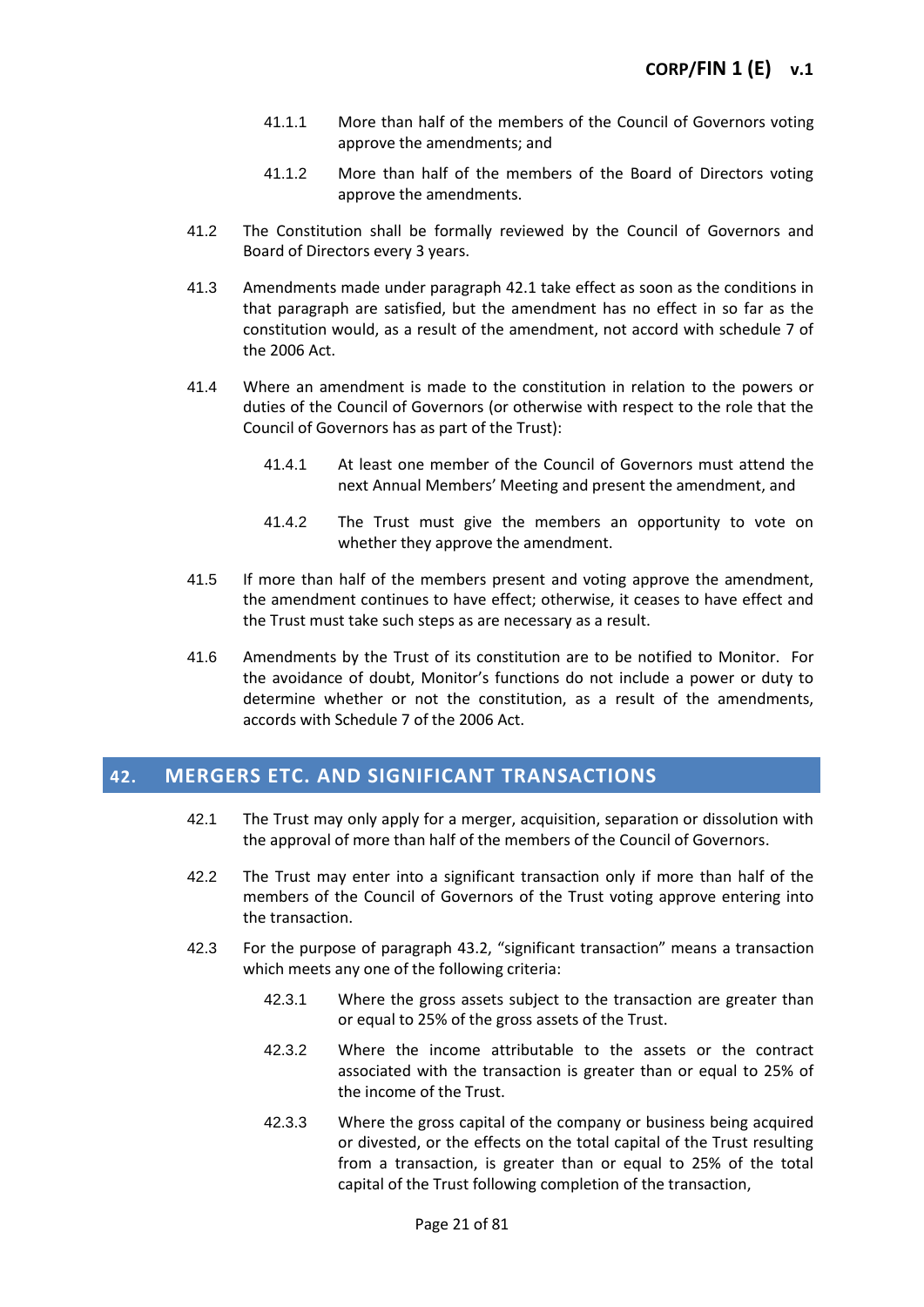# **ANNEX 1 – THE PUBLIC CONSTITUENCY**

<span id="page-21-0"></span>Table 1

|                                    | 2                                                                                   | 3                                             |                                                |
|------------------------------------|-------------------------------------------------------------------------------------|-----------------------------------------------|------------------------------------------------|
| Name of the Public<br>Constituency | Area of the Public Constituency<br>(as defined by Local Authority<br>boundaries)    | <b>Minimum</b><br>Number of<br><b>Members</b> | Number of<br><b>Governors to</b><br>be Elected |
| <b>Bassetlaw District</b>          | <b>Bassetlaw District Council</b>                                                   | 300                                           | 5                                              |
| Metropolitan<br>Doncaster          | Doncaster Metropolitan Borough<br>Council                                           | 470                                           | 13                                             |
| Rest of England &<br>Wales         | Any other electoral area in England<br>and Wales with the exception of the<br>above | 50                                            |                                                |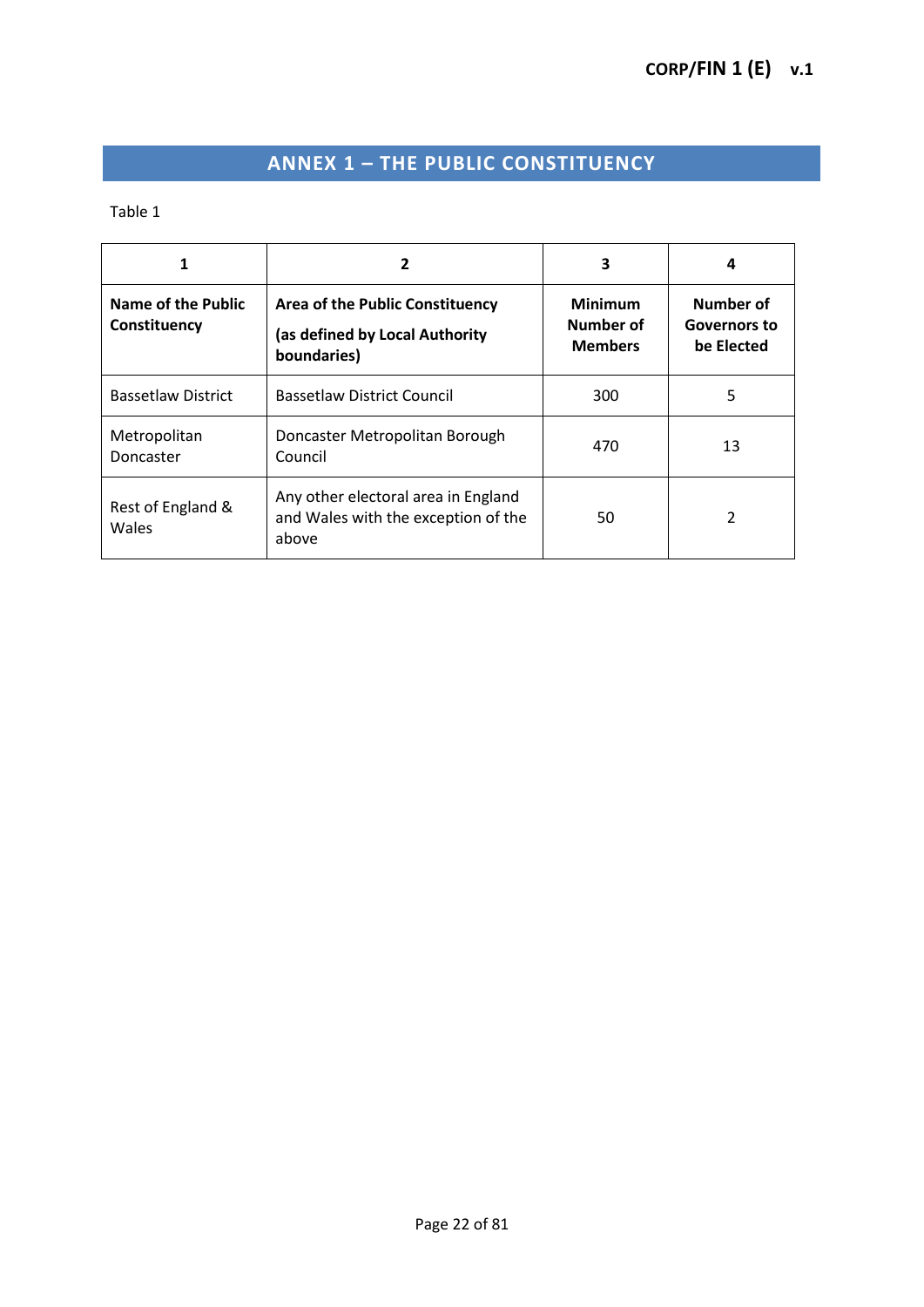## **ANNEX 2 – THE STAFF CONSTITUENCY**

#### <span id="page-22-0"></span>Table 1

| <b>Staff Class</b>                                                     | <b>Minimum</b><br>Number<br>of<br><b>Members</b> | Number of<br>Governors<br>be<br>to<br>elected |
|------------------------------------------------------------------------|--------------------------------------------------|-----------------------------------------------|
| Medical<br>and<br>Dental<br><b>Practitioners</b><br><b>Staff Class</b> | 75                                               | 1                                             |
| Nurses and Midwives Staff<br>Class                                     | 450                                              | $\overline{2}$                                |
| Healthcare<br>Other<br><b>Professionals Staff Class</b>                | 100                                              | 1                                             |
| <b>Non Clinical Staff Class</b>                                        | 375                                              | $\overline{2}$                                |
| <b>TOTAL</b>                                                           | 1000                                             | 6                                             |

### **1. CLASSES OF THE STAFF CONSTITUENCY**

- 1.1 The Staff Constituency shall be divided into four classes as follows:
	- 1.1.1 Medical and Dental Practitioners Staff Class;
	- 1.1.2 Nurses and Midwives Staff Class;
	- 1.1.3 Other Healthcare Professionals Staff Class; and
	- 1.1.4 Non Clinical Staff Class.
- 1.2 Medical and Dental Practitioners Staff Class
	- 1.2.1 The Members of the Medical and Dental Staff Class are individuals who are Members of Staff Constituency who:
		- (a) are fully registered persons within the meaning of the Medicines Act 1956 or the Dentists Act 1984 (as the case may be) and who are otherwise fully authorised and licensed to practise in England and Wales or who are otherwise designated by the Trust from time to time as eligible to be Members of this Staff Class for the purposes of this paragraph having regard to the usual definitions applicable at that time for persons carrying on the professions of medical practitioner or dentist; and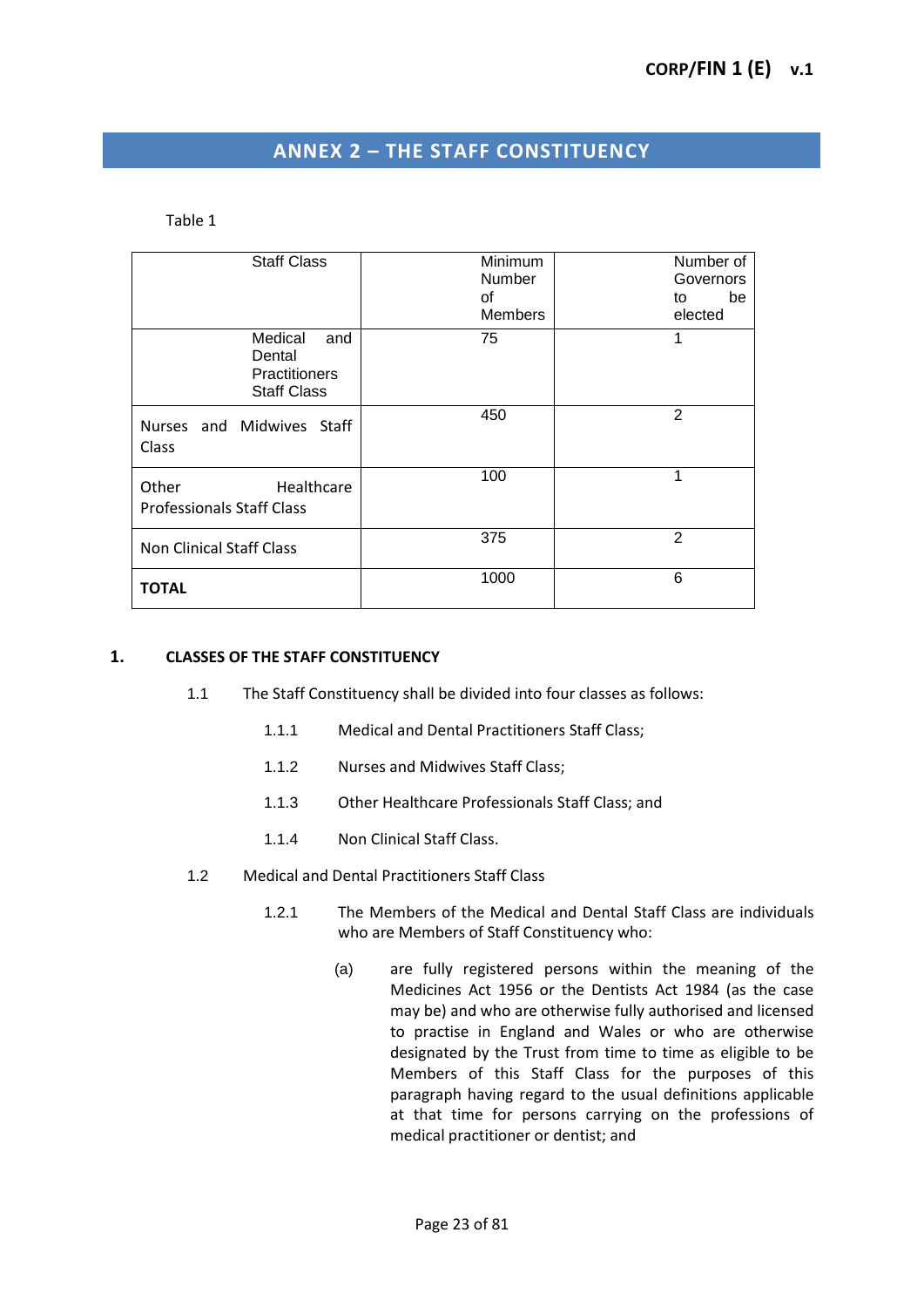(b) who are employed by the Trust in that capacity at the date of their invitation or application under paragraph 7 of the Constitution to become a Member in accordance with the provisions of Annex 6 and at all times thereafter remain employed by the Trust in that capacity.

### 1.3 Nurses and Midwives Staff Class

- 1.3.1 The Members of the Nurses and Midwives Staff Class are individuals who:
	- (a) are registered under the Nurses, Midwifes and Health Visitors Act 1997 and who are otherwise fully authorised and licensed to practise in England and Wales or are otherwise designated by the Trust from time to time as eligible to be Members of the Staff Class for the purposes of this paragraph, having regard to the usual definitions applicable at that time for persons carrying on the profession of registered nurse or registered midwife and individuals who are health care assistants; and
	- (b) who are employed by the Trust in that capacity at the date of their invitation or application under paragraph 7 of the Constitution to become a Member in accordance with the provisions of Annex 6 and at all times thereafter remain employed by the Trust in that capacity.
- 1.4 Other Healthcare Professionals Staff Class

Members of the Other Healthcare Professionals Staff Class are clinical staff who do not fall within paragraphs 1.2 or 1.3 of this Annex 2, including clinical therapists, scientists and technical staff, who are employed by the Trust in that capacity at the date of their invitation or application under paragraph 7 of the Constitution to become a Member in accordance with the provisions of Annex 6 and at all times thereafter remain employed by the Trust in that capacity.

1.5 Non Clinical Staff Class

Members of the Non Clinical Staff Class are Members of the Staff Constituency who do not come within paragraphs 1.2, 1.3 or 1.4 of this Annex 2.

#### **2. MINIMUM NUMBERS AND NUMBERS OF GOVERNORS**

2.1 The minimum number of Members in each Staff Class shall be as set out in column 3 of Table 1 to this Annex and the number of Governors to be elected by each such Staff Class is given in the corresponding entry in Column 4 of that Table.

#### **3. CONTINUOUS EMPLOYMENT**

3.1 For the purposes of paragraph 7.1.2 of the Constitution, Chapter 1 of Part 14 of the Employment Rights Act 1996 shall apply for the purposes of determining whether an individual has been continuously employed by the Trust or has continuously exercised functions for the purposes of the Trust.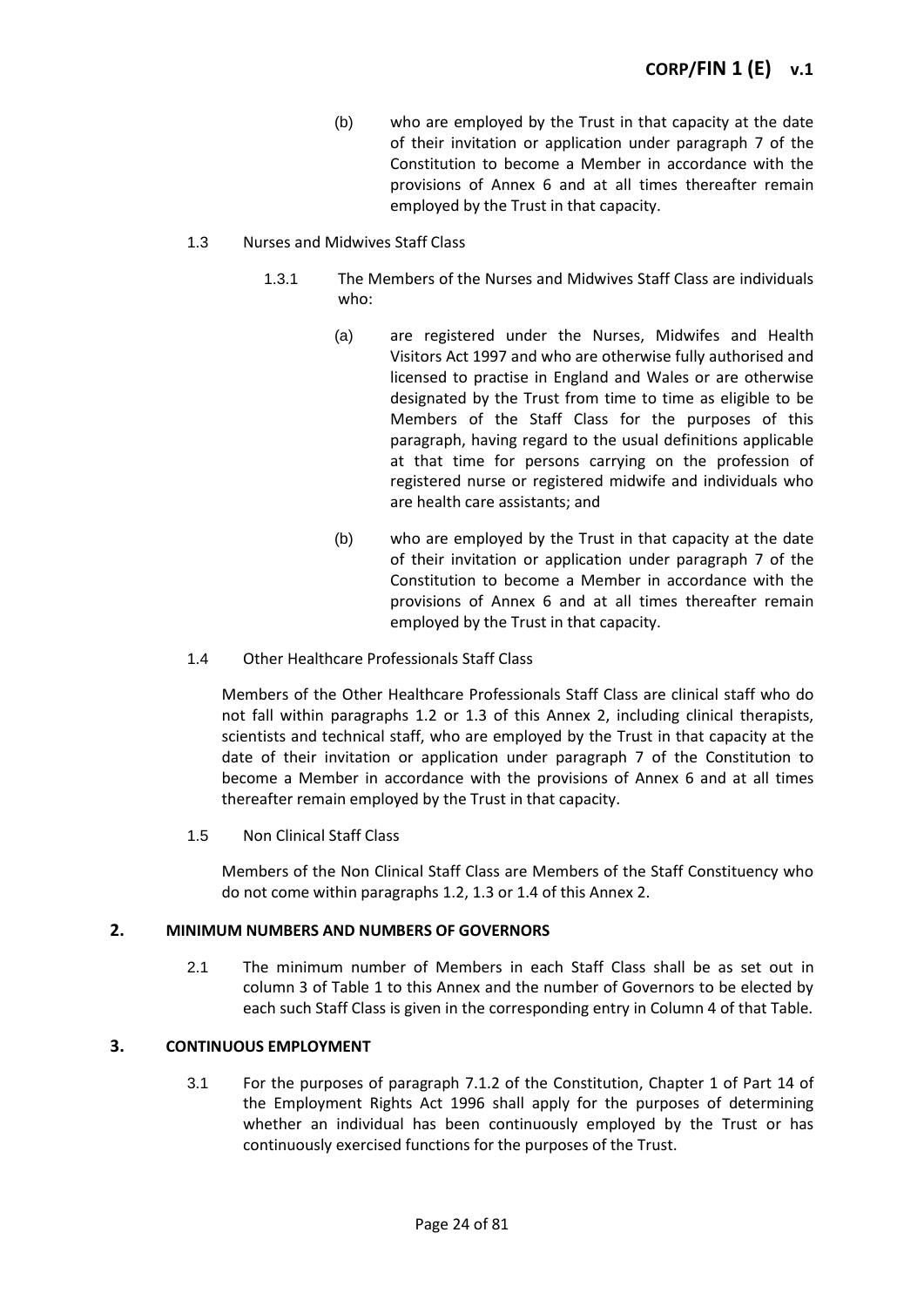## **ANNEX 3 – COMPOSITION OF COUNCIL OF GOVERNORS**

#### <span id="page-24-0"></span>**1. INTRODUCTION**

- 1.1 The Council of Governors shall comprise:
	- 1.1.1 The Chair of the Trust
	- 1.1.2 Governors who are:
		- (a) elected by the respective Constituencies in accordance with the provisions of this Constitution; or
		- (b) appointed in accordance with paragraph 2 below.
- 1.2 The Council of Governors shall at all times be constituted so that more than half the Council of Governors shall consist of Governors who are elected by Members of the Public Constituency.

#### **2. BODIES ENTITLED TO APPOINT A MEMBER OF THE COUNCIL OF GOVERNORS**

- 2.1 The following bodies in this paragraph 2 shall be entitled to appoint a Governor or Governors (as the case may be) to the Council of Governors as provided for in this paragraph 2.
- 2.2 Clinical Commissioning Group Governors
	- 2.2.1 Bassetlaw Clinical Commissioning Group and Doncaster Clinical Commissioning Group shall each be entitled to appoint a Governor in accordance with a process of appointment agreed by each of them with the Trust. The absence of any such agreed process shall not preclude the said Clinical Commissioning Group from appointing its Governors provided the appointment is duly made in accordance with the Clinical Commissioning Group 's own internal processes.
	- 2.2.2 If a Clinical Commissioning Group named in paragraphs 2.2.1 above declines or fails to appoint its Governors within three months of being requested to do so by the Trust, the Trust shall in its absolute discretion be entitled to extend an invitation to any of those other Clinical Commissioning Groups to whom it provides goods and services to appoint Governors in substitution for the Clinical Commissioning Group which has failed or declined to do so. The Trust shall give notice of that invitation to Monitor.
	- 2.2.3 If the invitation referred to in paragraph 2.2.2 above is accepted by a Clinical Commissioning Group, that Clinical Commissioning Group shall appoint a Governor and the Clinical Commissioning Group which has previously failed to appoint a Governor shall cease to be entitled to do so, subject to the provisions of paragraph 2.2.7 below.
	- 2.2.4 Subject to paragraph 2.2.6 below, if the invitation is not accepted within a reasonable period or such period as may have been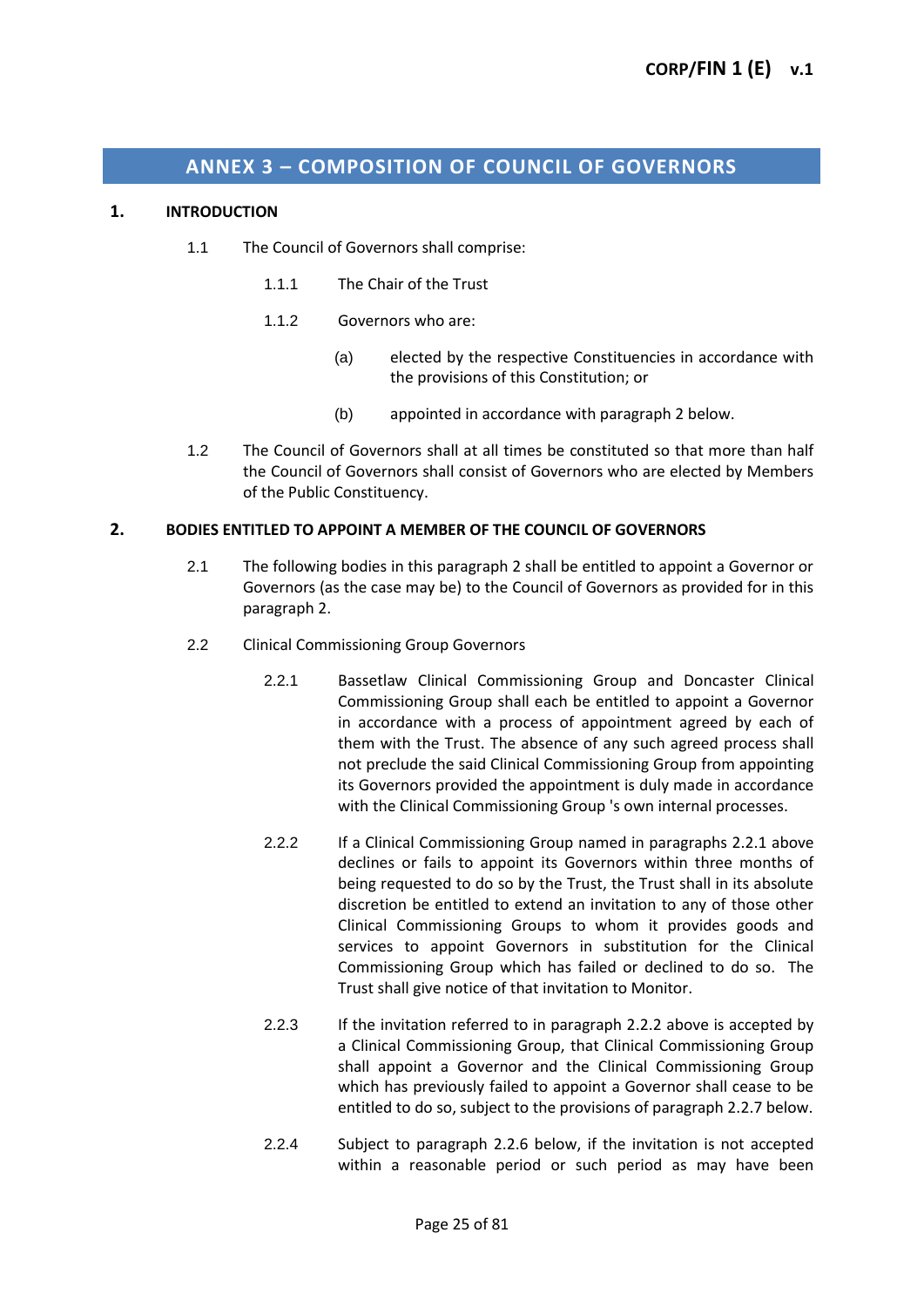specified in the invitation the Trust shall extend an invitation to any other such Clinical Commissioning Group until the invitation, is accepted and a Governor is appointed.

- 2.2.5 The Trust shall give notice forthwith to Monitor of all invitations the Trust may extend under the preceding paragraph and of any acceptances.
- 2.2.6 Any Governor appointed under paragraphs 2.2.3 and 2.2.4 above shall serve on the Council of Governors for the period stipulated in Annex 5. At the end of that period the Trust shall in its absolute discretion decide whether to permit that Clinical Commissioning Group which had first failed or declined to appoint a Governor to do so for the next period of office or to invite that Clinical Commissioning Group which had appointed a Governor in substitution to do so.

#### 2.3 Local Authority Governors

- 2.3.1 Doncaster Metropolitan Borough Council shall be entitled to appoint two Governors in accordance with a process of appointment agreed by it with the Trust.
- 2.3.2 Bassetlaw District Council and Nottinghamshire County Council shall each be entitled to appoint a Governor in accordance with a process of appointment agreed by each of them with the Trust.
- 2.3.3 The absence of any agreed process of appointment as referred to in paragraphs 2.3.1 and 2.3.2 above shall not preclude the said local authority from appointing its Governor(s).
- 2.3.4 If the local authority named in paragraphs 2.3.1 or 2.3.2 above declines or fails to appoint a Governor within three months of being requested to do so by the Trust, the Trust shall consult each local authority whose area includes the whole or part of the area of the Trust and the Trust in its absolute discretion may extend an invitation to any of those local authorities to appoint a Governor in substitution for the local authority which has failed or declined to do so.
- 2.3.5 A Governor appointed under this paragraph 2.3 shall then serve on the Council of Governors for the period stipulated in Annex 5. At the end of that period the Trust shall in its absolute discretion decide whether to permit the local authority which had failed or declined to appoint a Governor to appoint a Governor for the next period of office (provided it remains eligible to do so) or to invite the local authority which had appointed a Governor in substitution to do so.

#### 2.4 Partnership Governors

- 2.4.1 The organisations designated as Partnership Organisations by the Trust for the purposes of this Constitution are:
	- (a) Bassetlaw Council for Voluntary Service;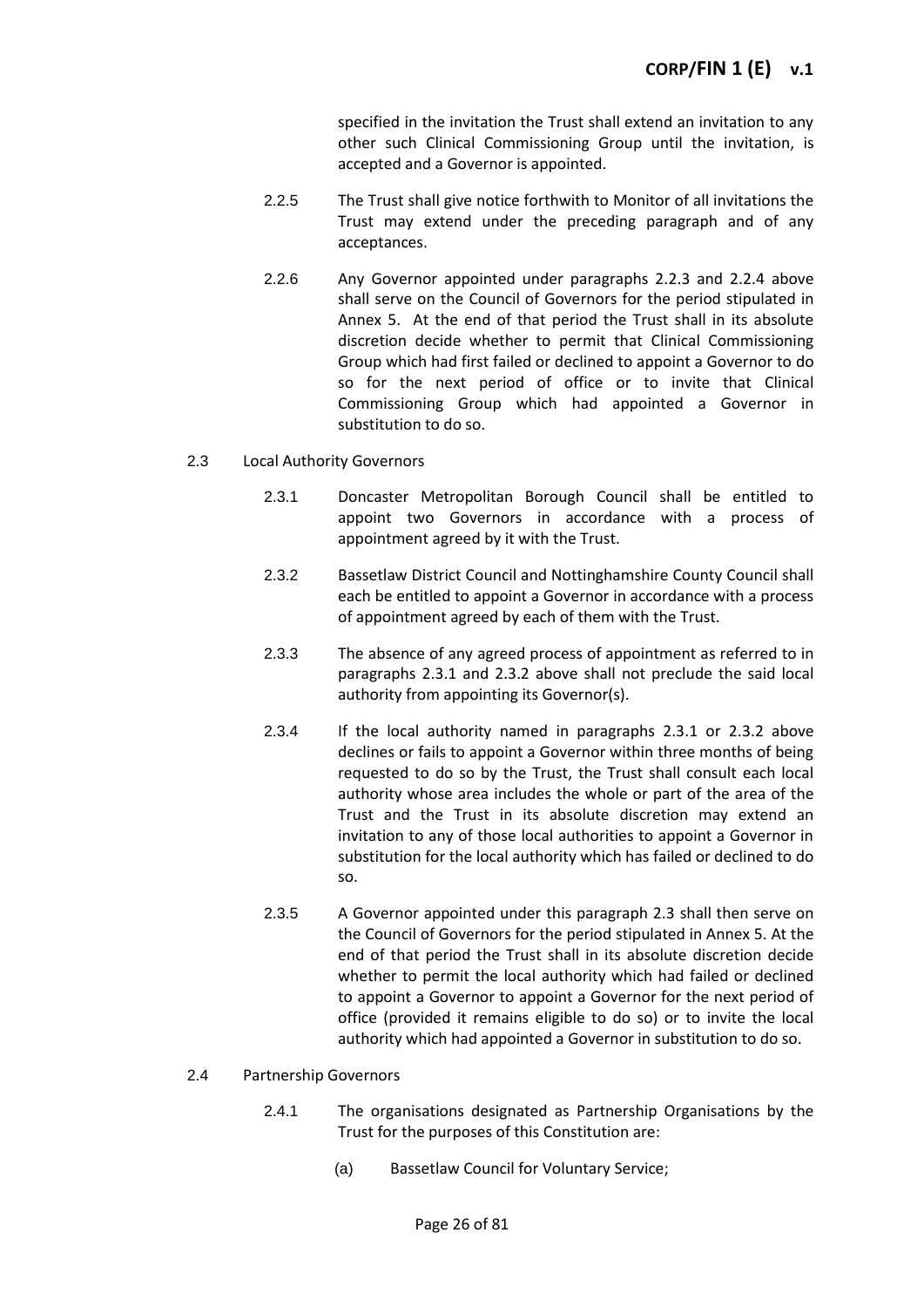- (b) University of Sheffield;
- (c) Sheffield Hallam University;
- (d) Doncaster College;
- (e) Doncaster Deaf Trust;

#### **3. COMPOSITION OF THE COUNCIL OF GOVERNORS**

|    |                           | <b>Electing / Appointing Body</b>                   | <b>Number of</b><br><b>Governors</b> | <b>Total</b> |
|----|---------------------------|-----------------------------------------------------|--------------------------------------|--------------|
| 1. |                           | <b>Public Constituencies</b>                        |                                      | 20           |
|    | 1.1                       | <b>Bassetlaw District</b>                           | 5                                    |              |
|    | 1.2                       | <b>Metropolitan Doncaster</b>                       | 13                                   |              |
|    | 1.3                       | Rest of England and Wales                           | $\overline{2}$                       |              |
| 2. | <b>Staff Constituency</b> |                                                     |                                      | 6            |
|    | 2.1                       | <b>Medical and Dental Practitioners Staff Class</b> | 1                                    |              |
|    | 2.2                       | <b>Nurses and Midwives Staff Class</b>              | $\overline{2}$                       |              |
|    | 2.3                       | <b>Other Healthcare Professionals Staff Class</b>   | 1                                    |              |
|    | 2.4                       | <b>Non-Clinical Staff Class</b>                     | $\overline{2}$                       |              |
| 3. |                           | <b>Appointed Governors</b>                          |                                      | 11           |
|    | 3.1                       | <b>Doncaster Clinical Commissioning Group</b>       | 1                                    |              |
|    | 3.2                       | <b>Bassetlaw Clinical Commissioning Group</b>       | 1                                    |              |
|    | 3.3                       | Doncaster Metropolitan Borough Council              | 2                                    |              |
|    | 3.4                       | <b>Bassetlaw District Council</b>                   | 1.                                   |              |
|    | 3.5                       | Nottinghamshire County Council                      | 1                                    |              |
|    | 3.6                       | University of Sheffield                             | 1                                    |              |
|    | 3.7                       | Sheffield Hallam University                         | 1                                    |              |
|    | 3.8                       | <b>Bassetlaw Council for Voluntary Service</b>      | 1.                                   |              |
|    | 3.9                       | Doncaster College                                   | 1                                    |              |
|    |                           | 3.10 Doncaster Deaf Trust                           | $\mathbf{1}$                         |              |
|    |                           | <b>Total Number of Governors</b>                    |                                      | 37           |

#### **4. FURTHER PROVISIONS**

4.1 Further provisions relating to the composition of the Council of Governors are at Annex 6.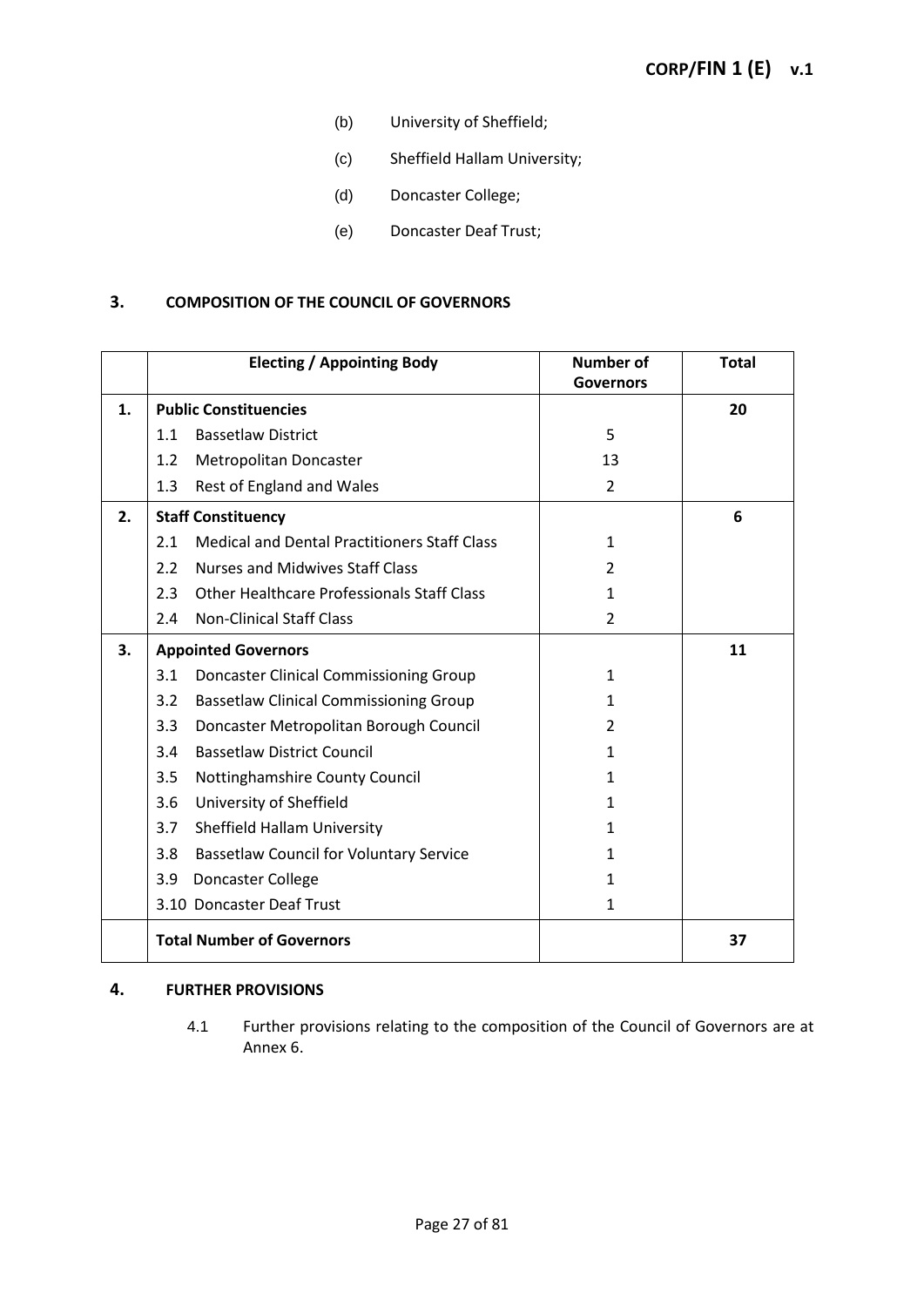## **ANNEX 4 – THE MODEL ELECTION RULES**

#### <span id="page-27-0"></span>**PART 1: INTERPRETATION**

1. Interpretation

#### **PART 2: TIMETABLE FOR ELECTION**

- 2. Timetable
- 3. Computation of time

#### **PART 3: RETURNING OFFICER**

- 4. Returning officer
- 5. Staff
- 6. Expenditure
- 7. Duty of co-operation

#### **PART 4: STAGES COMMON TO CONTESTED AND UNCONTESTED ELECTIONS**

- 8. Notice of election
- 9. Nomination of candidates
- 10. Candidate's particulars
- 11. Declaration of interests
- 12. Declaration of eligibility
- 13. Signature of candidate
- 14. Decisions as to validity of nomination forms
- 15. Publication of statement of nominated candidates
- 16. Inspection of statement of nominated candidates and nomination forms
- 17. Withdrawal of candidates
- 18. Method of election

#### **PART 5: CONTESTED ELECTIONS**

- 19. Poll to be taken by ballot
- 20. The ballot paper
- 21. The declaration of identity (public constituency)

#### *Action to be taken before the poll*

- 22. List of eligible voters
- 23. Notice of poll
- 24. Issue of voting information by returning officer
- 25. Ballot paper envelope and covering envelope
- 26. E-voting systems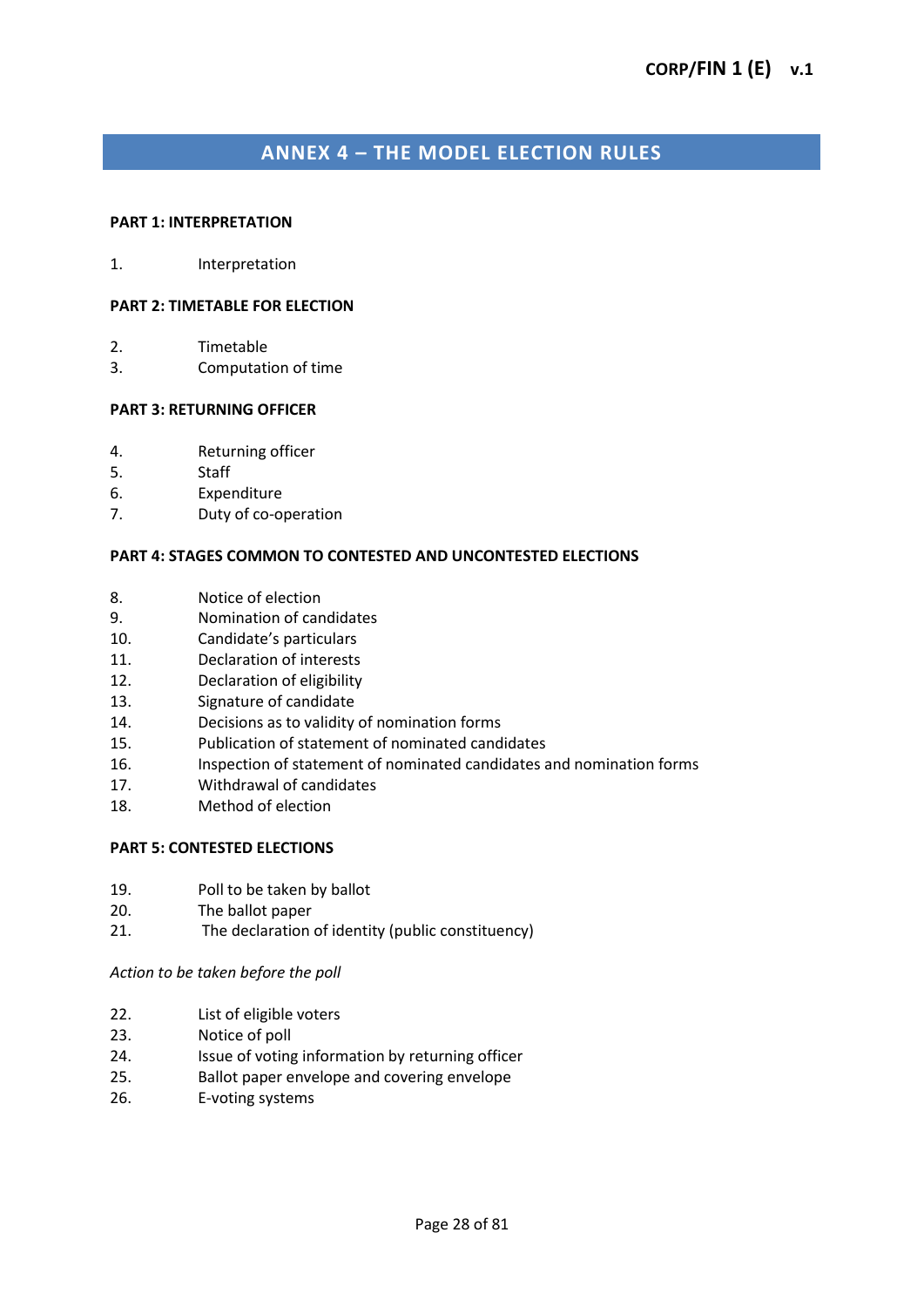## *The poll*

- 27. Eligibility to vote
- 28. Voting by persons who require assistance
- 29. Spoilt ballot papers and spoilt text message votes
- 30. Lost voting information
- 31. Issue of replacement voting information
- 32. ID declaration form for replacement ballot papers (public constituency)
- 33 Procedure for remote voting by internet
- 34. Procedure for remote voting by telephone
- 35. Procedure for remote voting by text message

## *Procedure for receipt of envelopes, internet votes, telephone vote and text message votes*

- 36. Receipt of voting documents
- 37. Validity of votes
- 38. Declaration of identity but no ballot (public constituency)
- 39. De-duplication of votes
- 40. Sealing of packets

## **PART 6: COUNTING THE VOTES**

- STV41. Interpretation of Part 6
- 42. Arrangements for counting of the votes
- 43. The count
- STV44. Rejected ballot papers and rejected text voting records
- STV45. First stage
- STV46. The quota
- STV47 Transfer of votes
- STV48. Supplementary provisions on transfer
- STV49. Exclusion of candidates
- STV50. Filling of last vacancies
- STV51. Order of election of candidates

## **PART 7: FINAL PROCEEDINGS IN CONTESTED AND UNCONTESTED ELECTIONS**

- STV52. Declaration of result for contested elections
- 53. Declaration of result for uncontested elections

## **PART 8: DISPOSAL OF DOCUMENTS**

- 54. Sealing up of documents relating to the poll
- 55. Delivery of documents
- 56. Forwarding of documents received after close of the poll
- 57. Retention and public inspection of documents
- 58. Application for inspection of certain documents relating to election

## **PART 9: DEATH OF A CANDIDATE DURING A CONTESTED ELECTION**

STV59. Countermand or abandonment of poll on death of candidate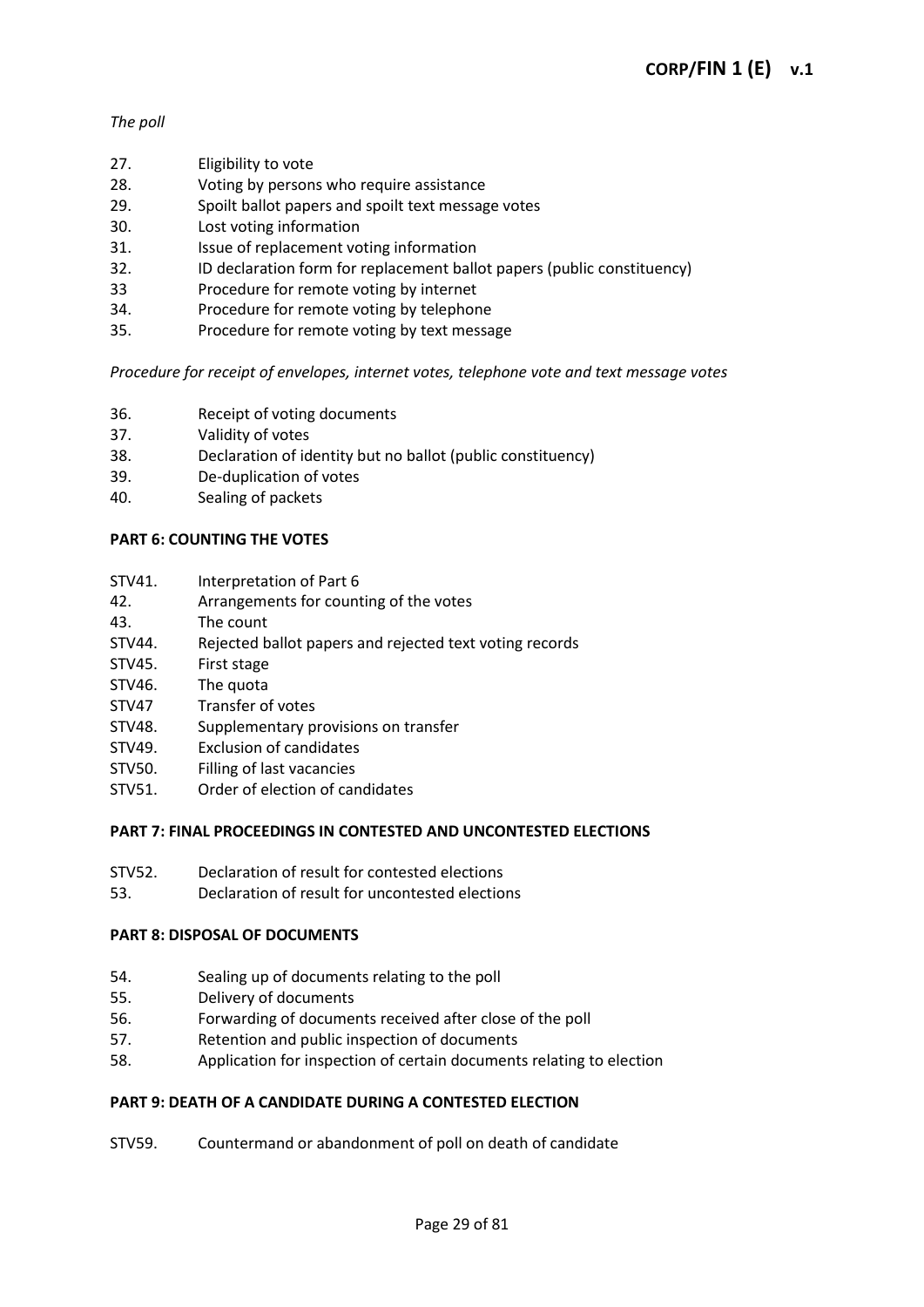#### **PART 10: ELECTION EXPENSES AND PUBLICITY**

#### *Expenses*

- 60. Election expenses
- 61. Expenses and payments by candidates<br>62. Expenses incurred by other persons
- Expenses incurred by other persons

#### *Publicity*

- 63. Publicity about election by the corporation
- 64. Information about candidates for inclusion with voting information
- 65. Meaning of "for the purposes of an election"

#### **PART 11: QUESTIONING ELECTIONS AND IRREGULARITIES**

66. Application to question an election

#### **PART 12: MISCELLANEOUS**

- 67. Secrecy
- 68. Prohibition of disclosure of vote
- 69. Disqualification
- 70. Delay in postal service through industrial action or unforeseen event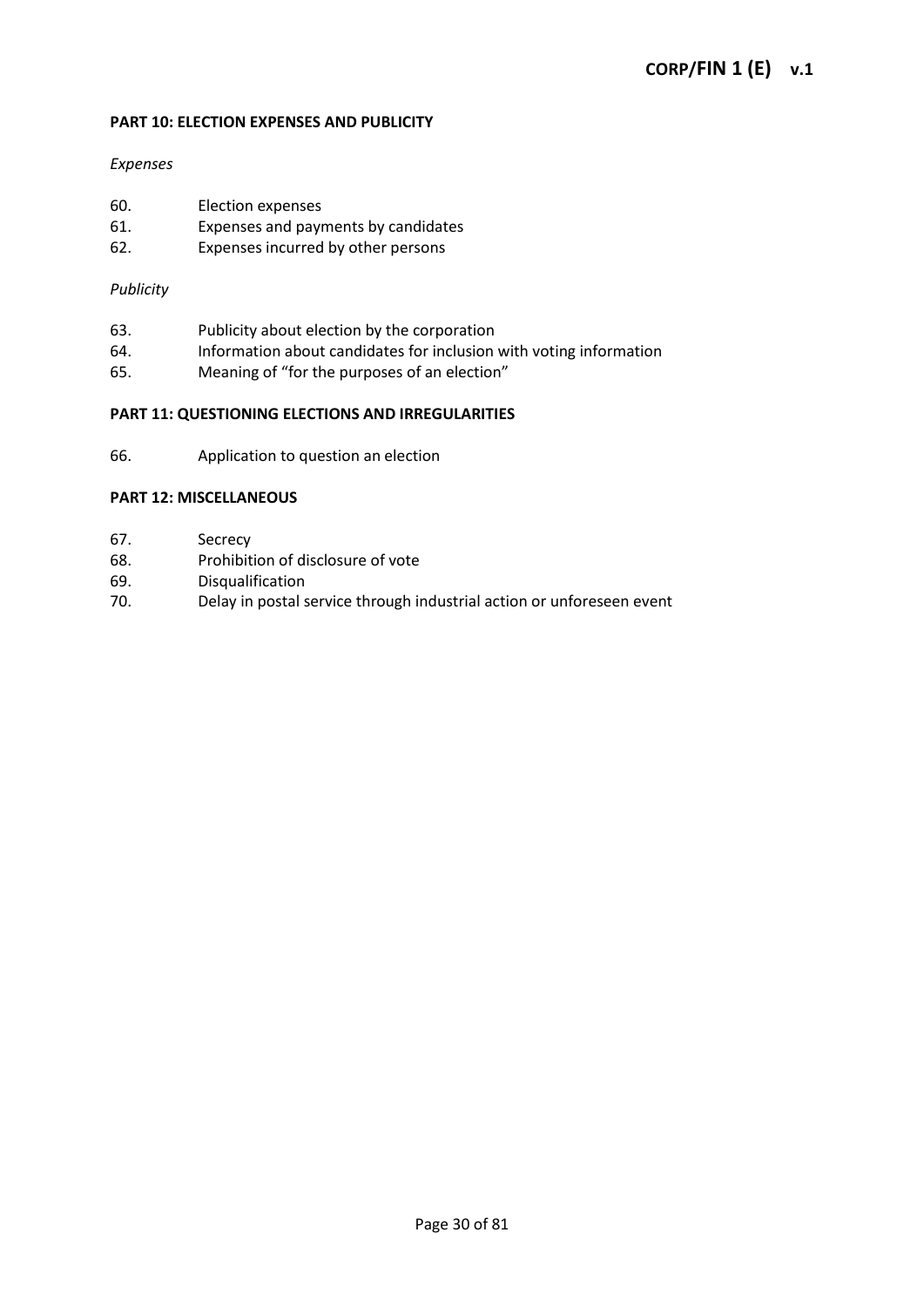#### **PART 1: INTERPRETATION**

#### **1. Interpretation**

1.1 In these rules, unless the context otherwise requires:

"*2006 Act*" means the National Health Service Act 2006;

"*corporation*" means the public benefit corporation subject to this constitution;

"*Council of Governors*" means the Council of Governors of the corporation;

"*declaration of identity*" has the meaning set out in rule 21.1;

"*election*" means an election by a constituency, or by a class within a constituency, to fill a vacancy among one or more posts on the Council of Governors;

"*e-voting*" means voting using either the internet, telephone or text message;

"*e-voting information*" has the meaning set out in rule 24.2;

"*ID declaration form*" has the meaning set out in Rule 21.1; "internet voting record" has the meaning set out in rule 26.4(d);

"*internet voting system*" means such computer hardware and software, data other equipment and services as may be provided by the returning officer for the purpose of enabling voters to cast their votes using the internet;

"*lead governor*" means the governor nominated by the corporation to fulfil the role described in Appendix B to The NHS Foundation Trust Code of Governance (Monitor, December 2013) or any later version of such code.

"*list of eligible voters*" means the list referred to in rule 22.1, containing the information in rule 22.2;

"*method of polling*" means a method of casting a vote in a poll, which may be by post, internet, text message or telephone;

"*Monitor*" means the corporate body known as Monitor as provided by section 61 of the 2012 Act;

"*numerical voting code*" has the meaning set out in rule 64.2(b)

"*polling website*" has the meaning set out in rule 26.1;

"*postal voting information*" has the meaning set out in rule 24.1;

"*telephone short code"* means a short telephone number used for the purposes of submitting a vote by text message;

"*telephone voting facility*" has the meaning set out in rule 26.2;

"*telephone voting record*" has the meaning set out in rule 26.5 (d);

"*text message voting facility*" has the meaning set out in rule 26.3;

"*text voting record*" has the meaning set out in rule 26.6 (d);

"*the telephone voting system*" means such telephone voting facility as may be provided by the returning officer for the purpose of enabling voters to cast their votes by telephone;

"*the text message voting system*" means such text messaging voting facility as may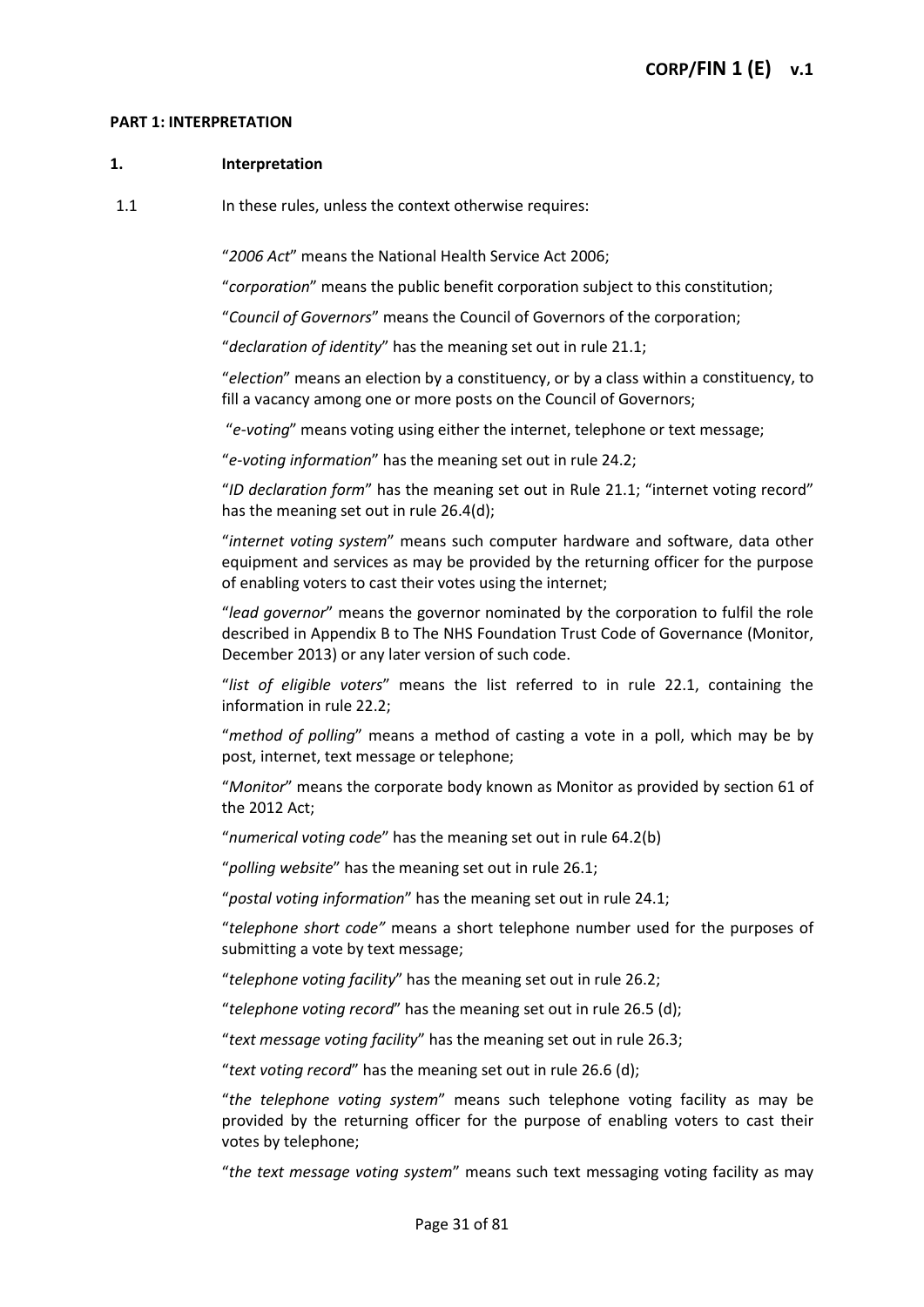be provided by the returning officer for the purpose of enabling voters to cast their votes by text message;

"*voter ID number*" means a unique, randomly generated numeric identifier allocated to each voter by the Returning Officer for the purpose of e-voting,

"*voting information*" means postal voting information and/or e-voting information

1.2 Other expressions used in these rules and in Schedule 7 to the NHS Act 2006 have the same meaning in these rules as in that Schedule.

#### **PART 2: TIMETABLE FOR ELECTION**

#### **2. Timetable**

2.1 The proceedings at an election shall be conducted in accordance with the following timetable:

| Proceeding                                                                                              | Time                                                                                        |  |
|---------------------------------------------------------------------------------------------------------|---------------------------------------------------------------------------------------------|--|
| Publication of notice of election                                                                       | Not later than the fortieth day before the<br>day of the close of the poll.                 |  |
| Final day for delivery of nomination forms to Not later than the twenty eighth day<br>returning officer | before the day of the close of the poll.                                                    |  |
| Publication of statement of<br>candidates                                                               | nominated Not later than the twenty seventh day<br>before the day of the close of the poll. |  |
| day for delivery of notices<br>Final<br>withdrawals by candidates from election                         | of Not later than twenty fifth day before the<br>day of the close of the poll.              |  |
| Notice of the poll                                                                                      | Not later than the fifteenth day before the<br>day of the close of the poll.                |  |
| Close of the poll                                                                                       | By 5.00pm on the final day of the election.                                                 |  |

#### **3. Computation of time**

- 3.1 In computing any period of time for the purposes of the timetable:
	- (a) a Saturday or Sunday;
	- (b) Christmas day, Good Friday, or a bank holiday, or
	- (c) a day appointed for public thanksgiving or mourning,

shall be disregarded, and any such day shall not be treated as a day for the purpose of any proceedings up to the completion of the poll, nor shall the returning officer be obliged to proceed with the counting of votes on such a day.

3.2 In this rule, "bank holiday" means a day which is a bank holiday under the Banking and Financial Dealings Act 1971 in England and Wales.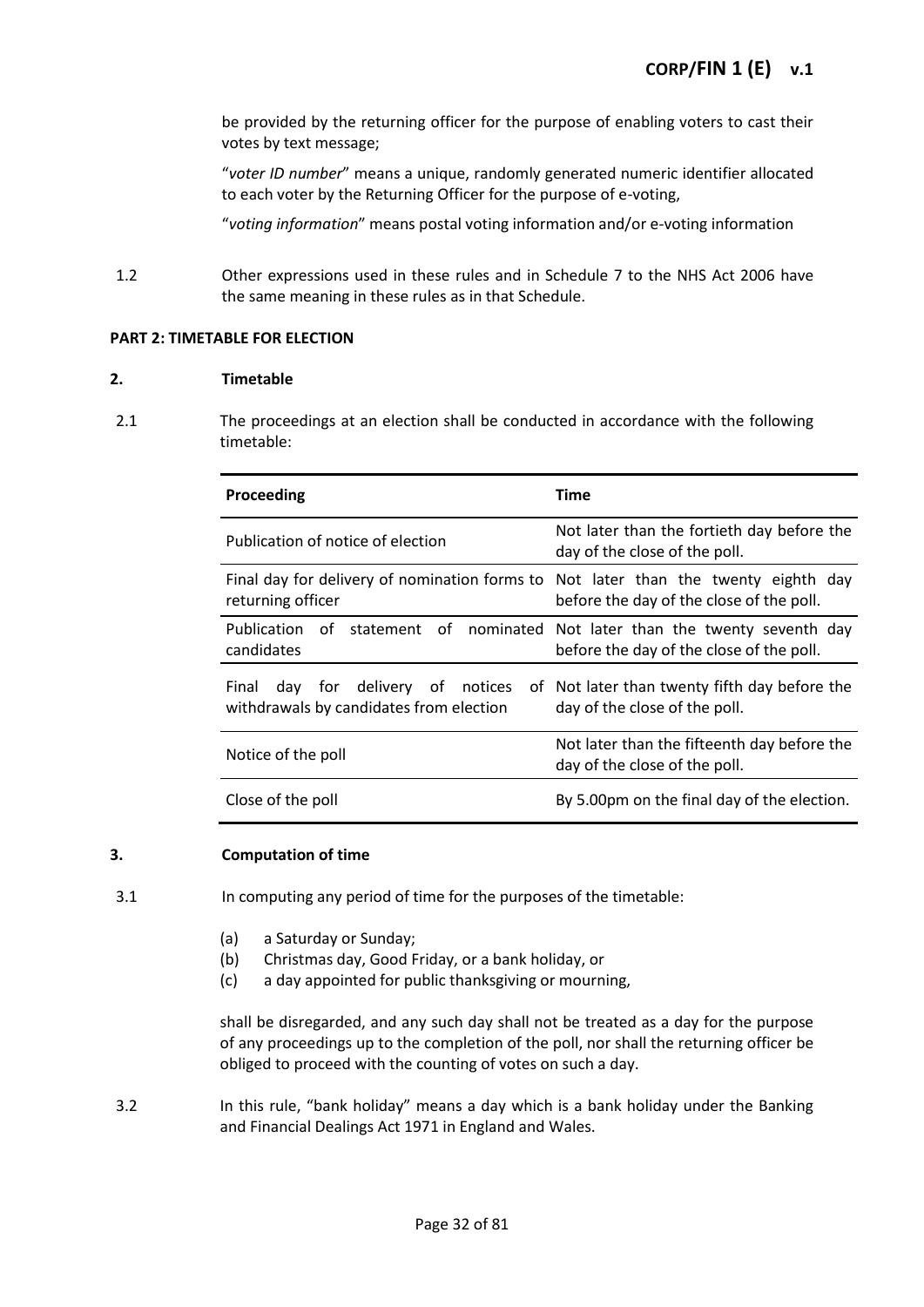#### **PART 3: RETURNING OFFICER**

#### **4. Returning Officer**

- 4.1 Subject to rule 69, the returning officer for an election is to be appointed by the corporation.
- 4.2 Where two or more elections are to be held concurrently, the same returning officer may be appointed for all those elections.

#### **5. Staff**

5.1 Subject to rule 69, the returning officer may appoint and pay such staff, including such technical advisers, as he or she considers necessary for the purposes of the election.

#### **6. Expenditure**

- 6.1 The corporation is to pay the returning officer:
	- (a) any expenses incurred by that officer in the exercise of his or her functions under these rules,
	- (b) such remuneration and other expenses as the corporation may determine.

#### **7. Duty of co-operation**

7.1 The corporation is to co-operate with the returning officer in the exercise of his or her functions under these rules.

#### **PART 4: STAGES COMMON TO CONTESTED AND UNCONTESTED ELECTIONS**

#### **8. Notice of election**

- 8.1 The returning officer is to publish a notice of the election stating:
	- (a) the constituency, or class within a constituency, for which the election is being held,
	- (b) the number of members of the Council of Governors to be elected from that constituency, or class within that constituency,
	- (c) the details of any nomination committee that has been established by the corporation,
	- (d) the address and times at which nomination forms may be obtained;
	- (e) the address for return of nomination forms (including, where the return of nomination forms in an electronic format will be permitted, the e-mail address for such return) and the date and time by which they must be received by the returning officer,
	- (f) the date and time by which any notice of withdrawal must be received by the returning officer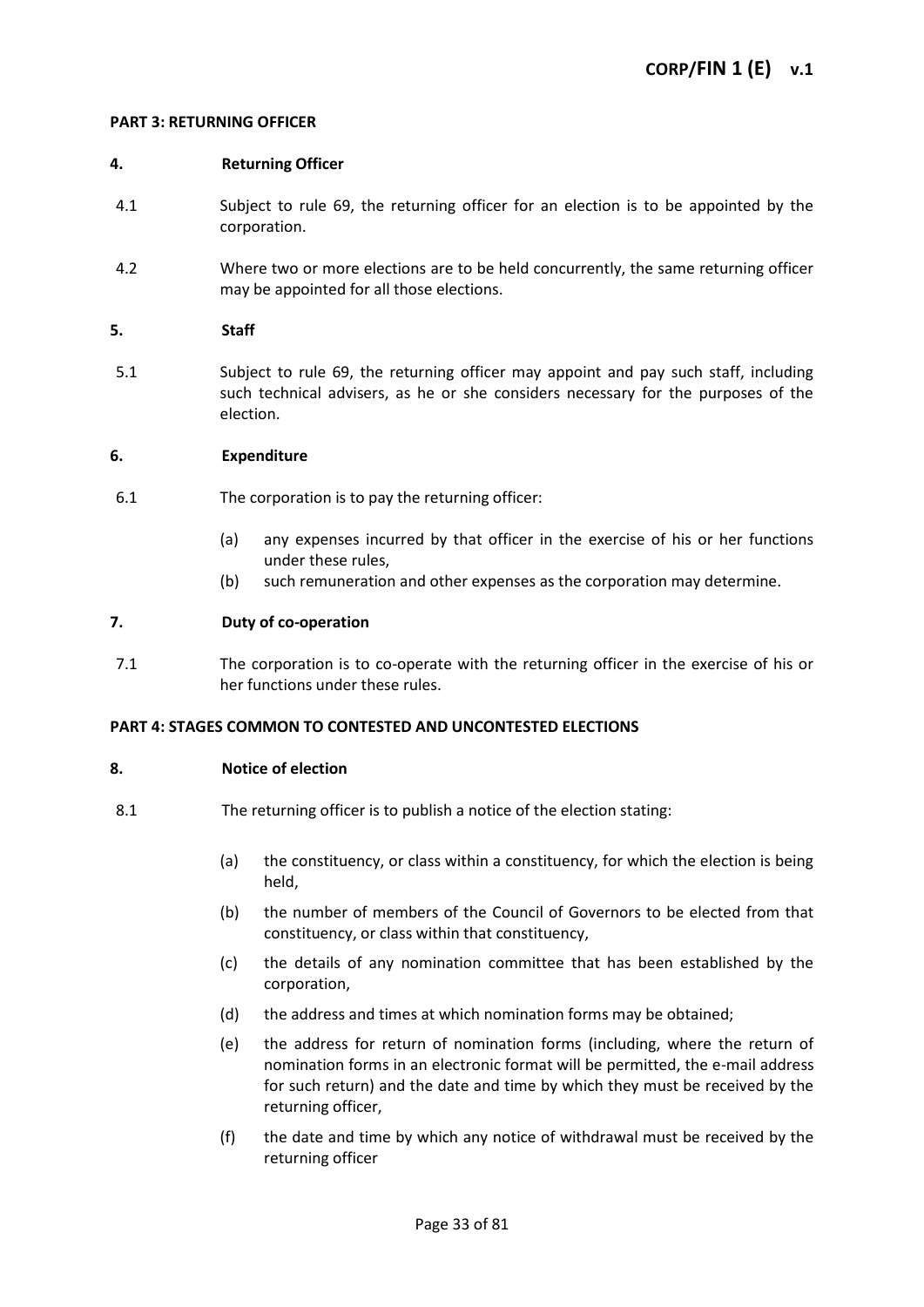- (g) the contact details of the returning officer
- (h) the date and time of the close of the poll in the event of a contest.

#### **9. Nomination of candidates**

- 9.1 Subject to rule 9.2, each candidate must nominate themselves on a single nomination form.
- 9.2 The returning officer:
	- (a) is to supply any member of the corporation with a nomination form, and
	- (b) is to prepare a nomination form for signature at the request of any member of the corporation,

but it is not necessary for a nomination to be on a form supplied by the returning officer and a nomination can, subject to rule 13, be in an electronic format.

#### **10. Candidate's particulars**

- 10.1 The nomination form must state the candidate's:
	- (a) full name,
	- (b) contact address in full (which should be a postal address although an e-mail address may also be provided for the purposes of electronic communication), and
	- (c) constituency, or class within a constituency, of which the candidate is a member.

#### **11. Declaration of interests**

- 11.1 The nomination form must state:
	- (a) any financial interest that the candidate has in the corporation, and
	- (b) whether the candidate is a member of a political party, and if so, which party, and if the candidate has no such interests, the paper must include a statement to that effect.

### **12. Declaration of eligibility**

- 12.1 The nomination form must include a declaration made by the candidate:
	- (a) that he or she is not prevented from being a member of the Council of Governors by paragraph 8 of Schedule 7 of the 2006 Act or by any provision of the constitution; and,
	- (b) for a member of the public constituency, of the particulars of his or her qualification to vote as a member of that constituency, or class within that constituency, for which the election is being held.

#### **13. Signature of candidate**

13.1 The nomination form must be signed and dated by the candidate, in a manner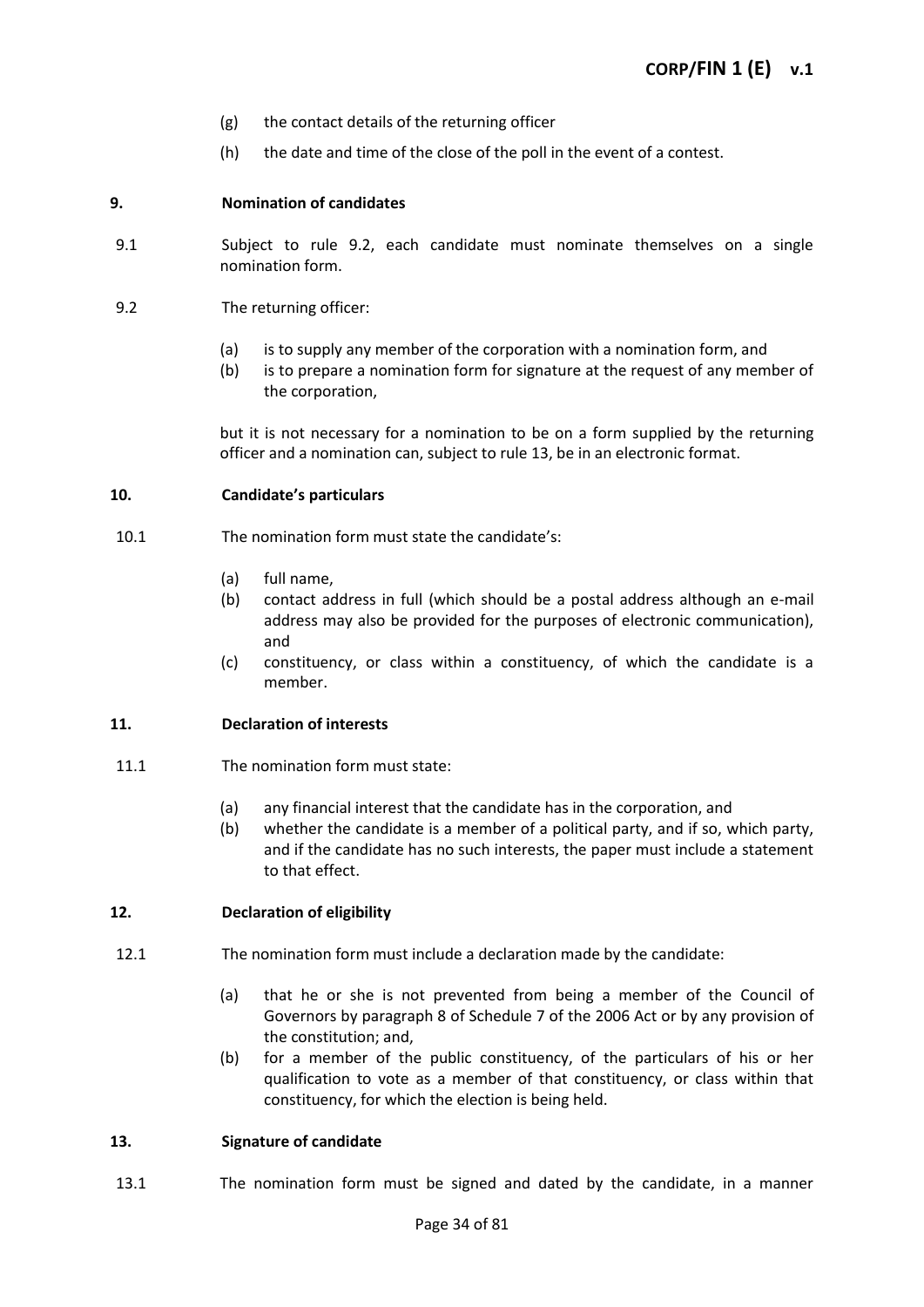prescribed by the returning officer, indicating that:

- (a) they wish to stand as a candidate,
- (b) their declaration of interests as required under rule 11, is true and correct, and
- (c) their declaration of eligibility, as required under rule 12, is true and correct.
- 13.2 Where the return of nomination forms in an electronic format is permitted, the returning officer shall specify the particular signature formalities (if any) that will need to be complied with by the candidate.

#### **14. Decisions as to the validity of nomination**

- 14.1 Where a nomination form is received by the returning officer in accordance with these rules, the candidate is deemed to stand for election unless and until the returning officer:
	- (a) decides that the candidate is not eligible to stand,
	- (b) decides that the nomination form is invalid,
	- (c) receives satisfactory proof that the candidate has died, or
	- (d) receives a written request by the candidate of their withdrawal from candidacy.
- 14.2 The returning officer is entitled to decide that a nomination form is invalid only on one of the following grounds:
	- (a) that the paper is not received on or before the final time and date for return of nomination forms, as specified in the notice of the election,
	- (b) that the paper does not contain the candidate's particulars, as required by rule 10;
	- (c) that the paper does not contain a declaration of the interests of the candidate, as required by rule 11,
	- (d) that the paper does not include a declaration of eligibility as required by rule 12, or
	- (e) that the paper is not signed and dated by the candidate, if required by rule 13.
- 14.3 The returning officer is to examine each nomination form as soon as is practicable after he or she has received it, and decide whether the candidate has been validly nominated.
- 14.4 Where the returning officer decides that a nomination is invalid, the returning officer must endorse this on the nomination form, stating the reasons for their decision.
- 14.5 The returning officer is to send notice of the decision as to whether a nomination is valid or invalid to the candidate at the contact address given in the candidate's nomination form. If an e-mail address has been given in the candidate's nomination form (in addition to the candidate's postal address), the returning officer may send notice of the decision to that address.

#### **15. Publication of statement of candidates**

15.1 The returning officer is to prepare and publish a statement showing the candidates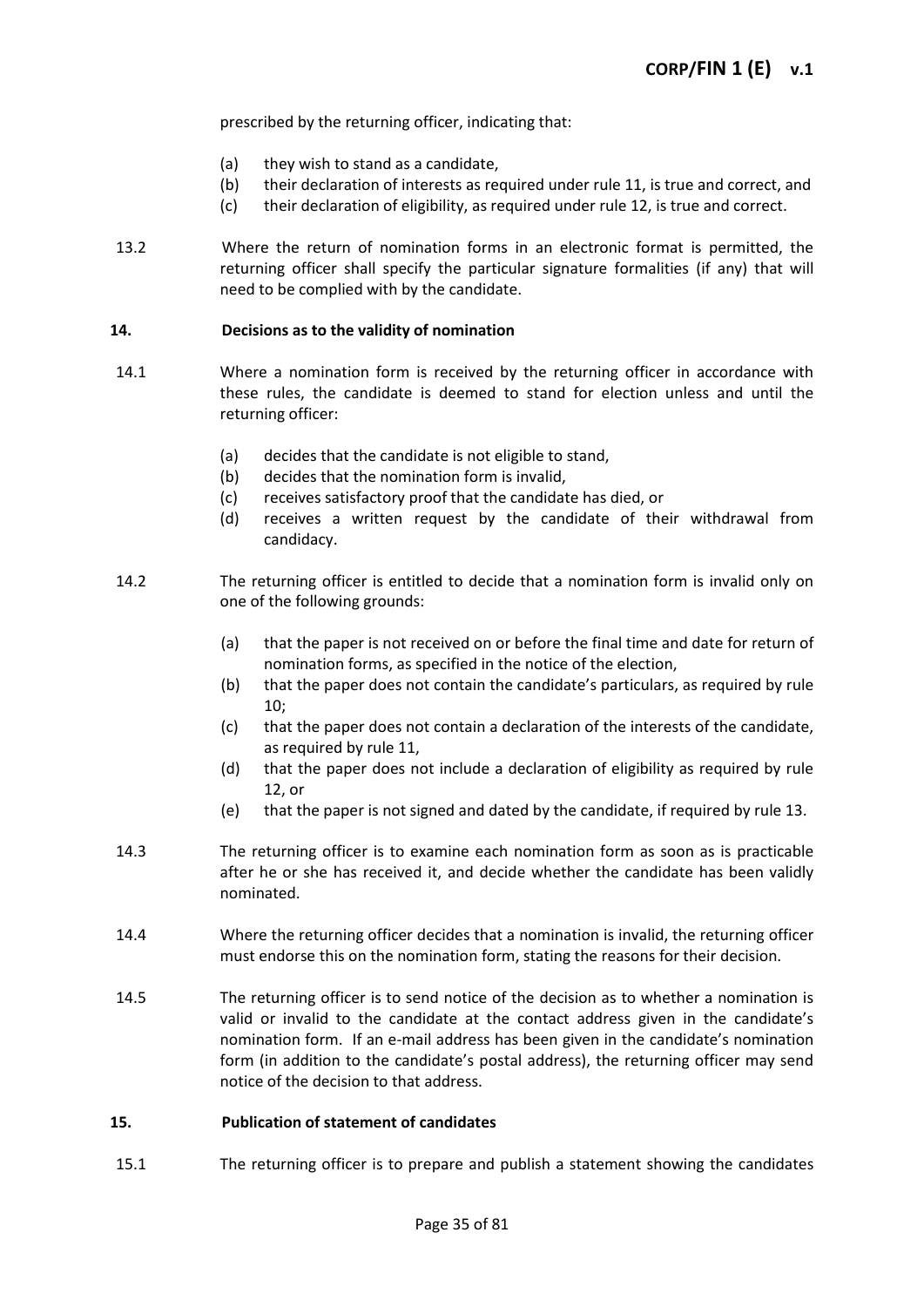who are standing for election.

- 15.2 The statement must show:
	- (a) the name, contact address (which shall be the candidate's postal address), and constituency or class within a constituency of each candidate standing, and
	- (b) the declared interests of each candidate standing,

as given in their nomination form.

- 15.3 The statement must list the candidates standing for election in alphabetical order by surname.
- 15.4 The returning officer must send a copy of the statement of candidates and copies of the nomination forms to the corporation as soon as is practicable after publishing the statement.

#### **16. Inspection of statement of nominated candidates and nomination forms**

- 16.1 The corporation is to make the statement of the candidates and the nomination forms supplied by the returning officer under rule 15.4 available for inspection by members of the corporation free of charge at all reasonable times.
- 16.2 If a member of the corporation requests a copy or extract of the statement of candidates or their nomination forms, the corporation is to provide that member with the copy or extract free of charge.

#### **17. Withdrawal of candidates**

17.1 A candidate may withdraw from election on or before the date and time for withdrawal by candidates, by providing to the returning officer a written notice of withdrawal which is signed by the candidate and attested by a witness.

#### **18. Method of election**

- 18.1 If the number of candidates remaining validly nominated for an election after any withdrawals under these rules is greater than the number of members to be elected to the Council of Governors, a poll is to be taken in accordance with Parts 5 and 6 of these rules.
- 18.2 If the number of candidates remaining validly nominated for an election after any withdrawals under these rules is equal to the number of members to be elected to the Council of Governors, those candidates are to be declared elected in accordance with Part 7 of these rules.
- 18.3 If the number of candidates remaining validly nominated for an election after any withdrawals under these rules is less than the number of members to be elected to be Council of Governors, then:
	- (a) the candidates who remain validly nominated are to be declared elected in accordance with Part 7 of these rules, and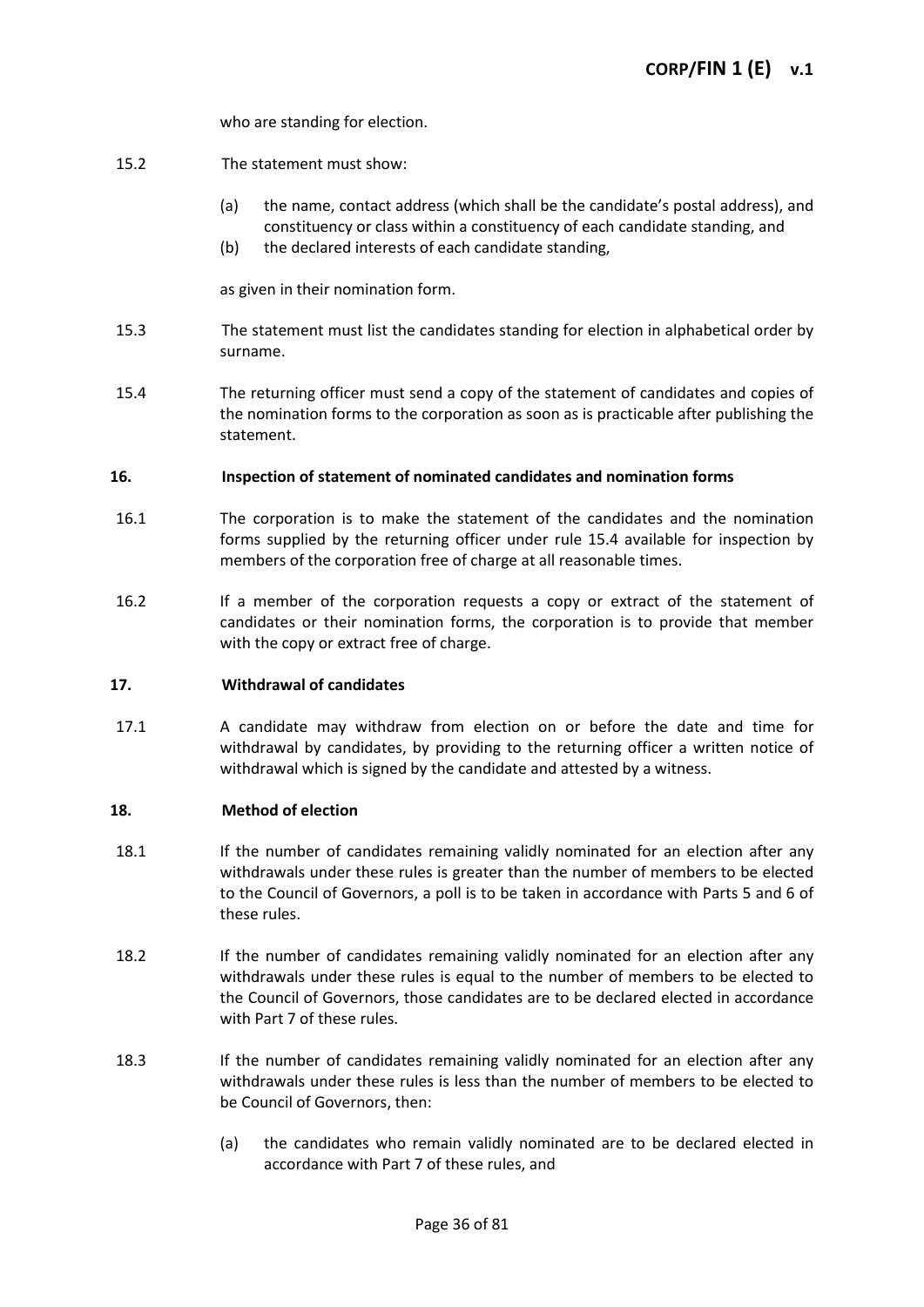(b) the returning officer is to order a new election to fill any vacancy which remains unfilled, on a day appointed by him or her in consultation with the corporation.

### **PART 5: CONTESTED ELECTIONS**

### **19. Poll to be taken by ballot**

- 19.1 The votes at the poll must be given by secret ballot.
- 19.2 The votes are to be counted and the result of the poll determined in accordance with Part 6 of these rules.
- 19.3 The corporation may decide that voters within a constituency or class within a constituency, may, subject to rule 19.4, cast their votes at the poll using such different methods of polling in any combination as the corporation may determine.
- 19.4 The corporation may decide that voters within a constituency or class within a constituency for whom an e-mail address is included in the list of eligible voters may only cast their votes at the poll using an e-voting method of polling.
- 19.5 Before the corporation decides, in accordance with rule 19.3 that one or more evoting methods of polling will be made available for the purposes of the poll, the corporation must satisfy itself that:
	- (a) if internet voting is to be a method of polling, the internet voting system to be used for the purpose of the election is:
		- (i) configured in accordance with these rules; and
		- (ii) will create an accurate internet voting record in respect of any voter who casts his or her vote using the internet voting system;
	- (b) if telephone voting to be a method of polling, the telephone voting system to be used for the purpose of the election is:
		- (i) configured in accordance with these rules; and
		- (ii) will create an accurate telephone voting record in respect of any voter who casts his or her vote using the telephone voting system;
	- (c) if text message voting is to be a method of polling, the text message voting system to be used for the purpose of the election is:
		- (i) configured in accordance with these rules; and
		- (ii) will create an accurate text voting record in respect of any voter who casts his or her vote using the text message voting system.

### **20. The ballot paper**

20.1 The ballot of each voter (other than a voter who casts his or her ballot by an e-voting method of polling) is to consist of a ballot paper with the persons remaining validly nominated for an election after any withdrawals under these rules, and no others, inserted in the paper.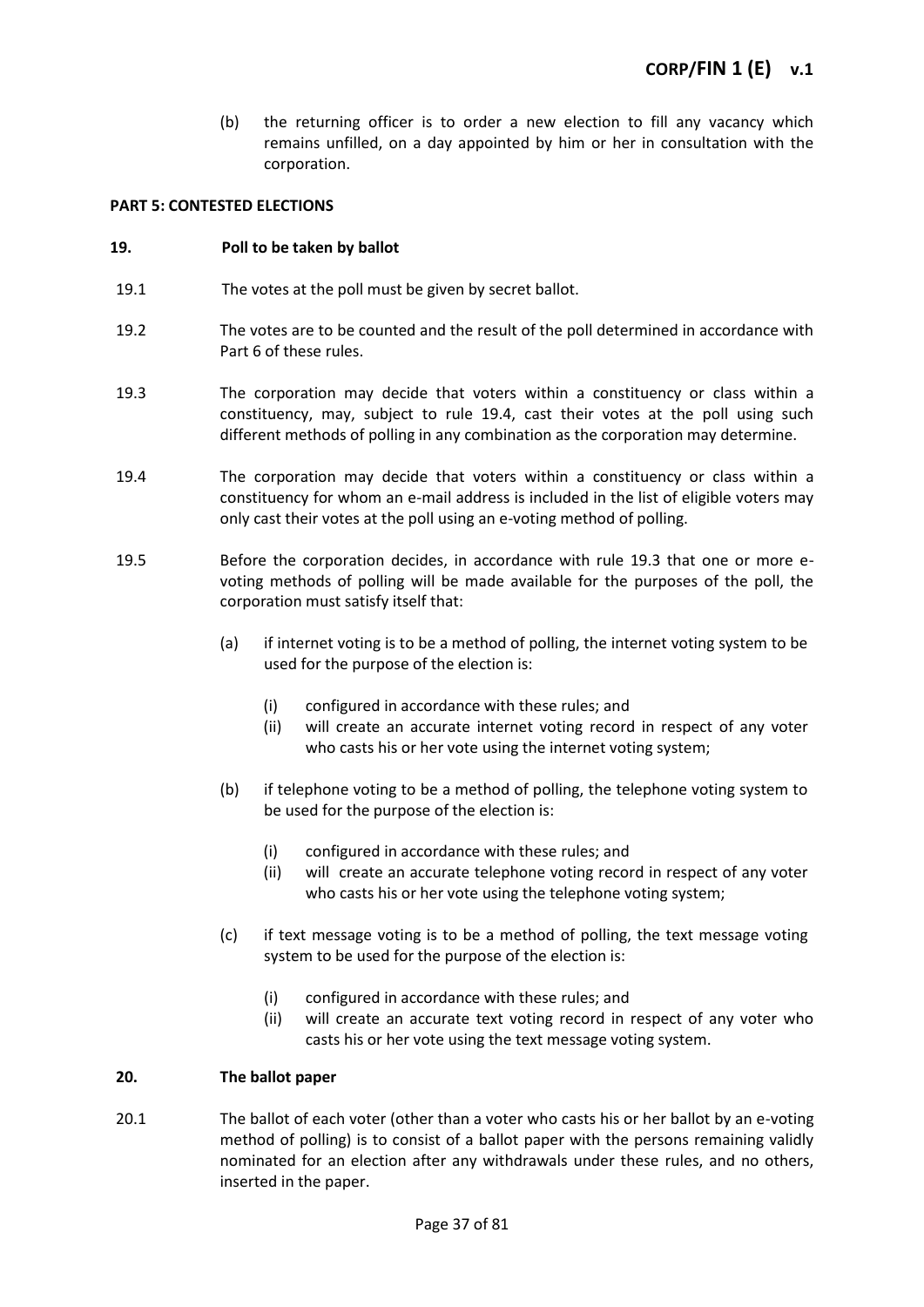- 20.2 Every ballot paper must specify:
	- (a) the name of the corporation,
	- (b) the constituency, or class within a constituency, for which the election is being held,
	- (c) the number of members of the Council of Governors to be elected from that constituency, or class within that constituency,
	- (d) the names and other particulars of the candidates standing for election, with the details and order being the same as in the statement of nominated candidates,
	- (e) instructions on how to vote by all available methods of polling, including the relevant voter's voter ID number if one or more e-voting methods of polling are available,
	- (f) if the ballot paper is to be returned by post, the address for its return and the date and time of the close of the poll, and
	- (g) the contact details of the returning officer.
- 20.3 Each ballot paper must have a unique identifier.
- 20.4 Each ballot paper must have features incorporated into it to prevent it from being reproduced.

### **21. The declaration of identity (public constituency)**

- 21.1 The corporation shall require each voter who participates in an election for a public constituency to make a declaration confirming:
	- (a) that the voter is the person:
		- (i) to whom the ballot paper was addressed, and/or
		- (ii) to whom the voter ID number contained within the e-voting information was allocated,
	- (b) that he or she has not marked or returned any other voting information in the election, and
	- (c) the particulars of his or her qualification to vote as a member of the constituency or class within the constituency for which the election is being held,

("declaration of identity")

and the corporation shall make such arrangements as it considers appropriate to facilitate the making and the return of a declaration of identity by each voter, whether by the completion of a paper form ("ID declaration form") or the use of an electronic method.

21.2 The voter must be required to return his or her declaration of identity with his or her ballot.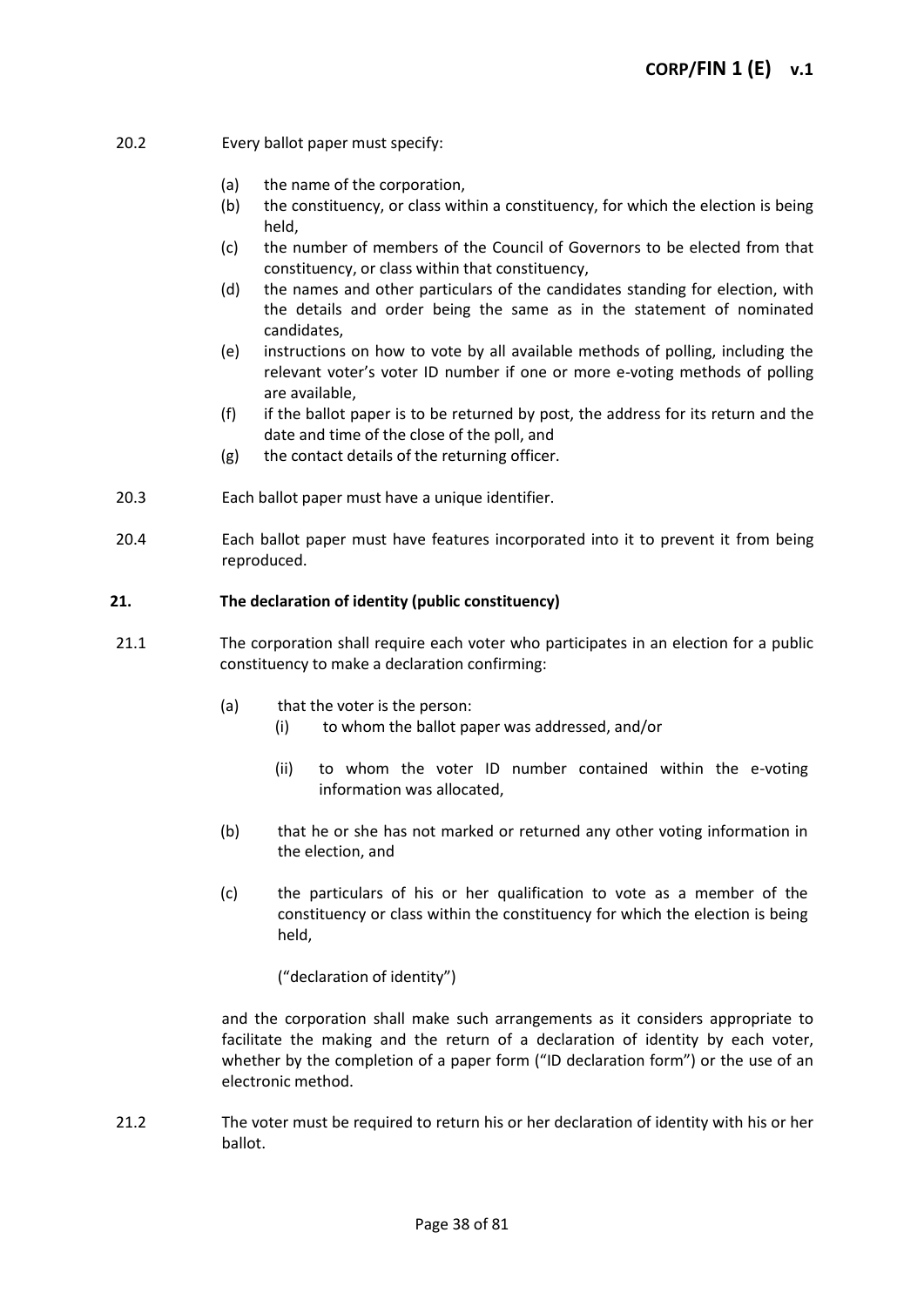21.3 The voting information shall caution the voter that if the declaration of identity is not duly returned or is returned without having been made correctly, any vote cast by the voter may be declared invalid.

*Action to be taken before the poll*

# **22. List of eligible voters**

- 22.1 The corporation is to provide the returning officer with a list of the members of the constituency or class within a constituency for which the election is being held who are eligible to vote by virtue of rule 27 as soon as is reasonably practicable after the final date for the delivery of notices of withdrawals by candidates from an election.
- 22.2 The list is to include, for each member:

(a) a postal address; and,

(b) the member's e-mail address, if this has been provided

to which his or her voting information may, subject to rule 22.3, be sent.

22.3 The corporation may decide that the e-voting information is to be sent only by e-mail to those members in the list of eligible voters for whom an e-mail address is included in that list.

# **23. Notice of poll**

- 23.1 The returning officer is to publish a notice of the poll stating:
	- (a) the name of the corporation,
	- (b) the constituency, or class within a constituency, for which the election is being held,
	- (c) the number of members of the Council of Governors to be elected from that constituency, or class with that constituency,
	- (d) the names, contact addresses, and other particulars of the candidates standing for election, with the details and order being the same as in the statement of nominated candidates,
	- (e) that the ballot papers for the election are to be issued and returned, if appropriate, by post,
	- (f) the methods of polling by which votes may be cast at the election by voters in a constituency or class within a constituency, as determined by the corporation in accordance with rule 19.3,
	- (g) the address for return of the ballot papers,
	- (h) the uniform resource locator (url) where, if internet voting is a method of polling, the polling website is located;
	- (i) the telephone number where, if telephone voting is a method of polling, the telephone voting facility is located,
	- (j) the telephone number or telephone short code where, if text message voting is a method of polling, the text message voting facility is located,
	- (k) the date and time of the close of the poll,
	- (l) the address and final dates for applications for replacement voting information, and
	- (m) the contact details of the returning officer.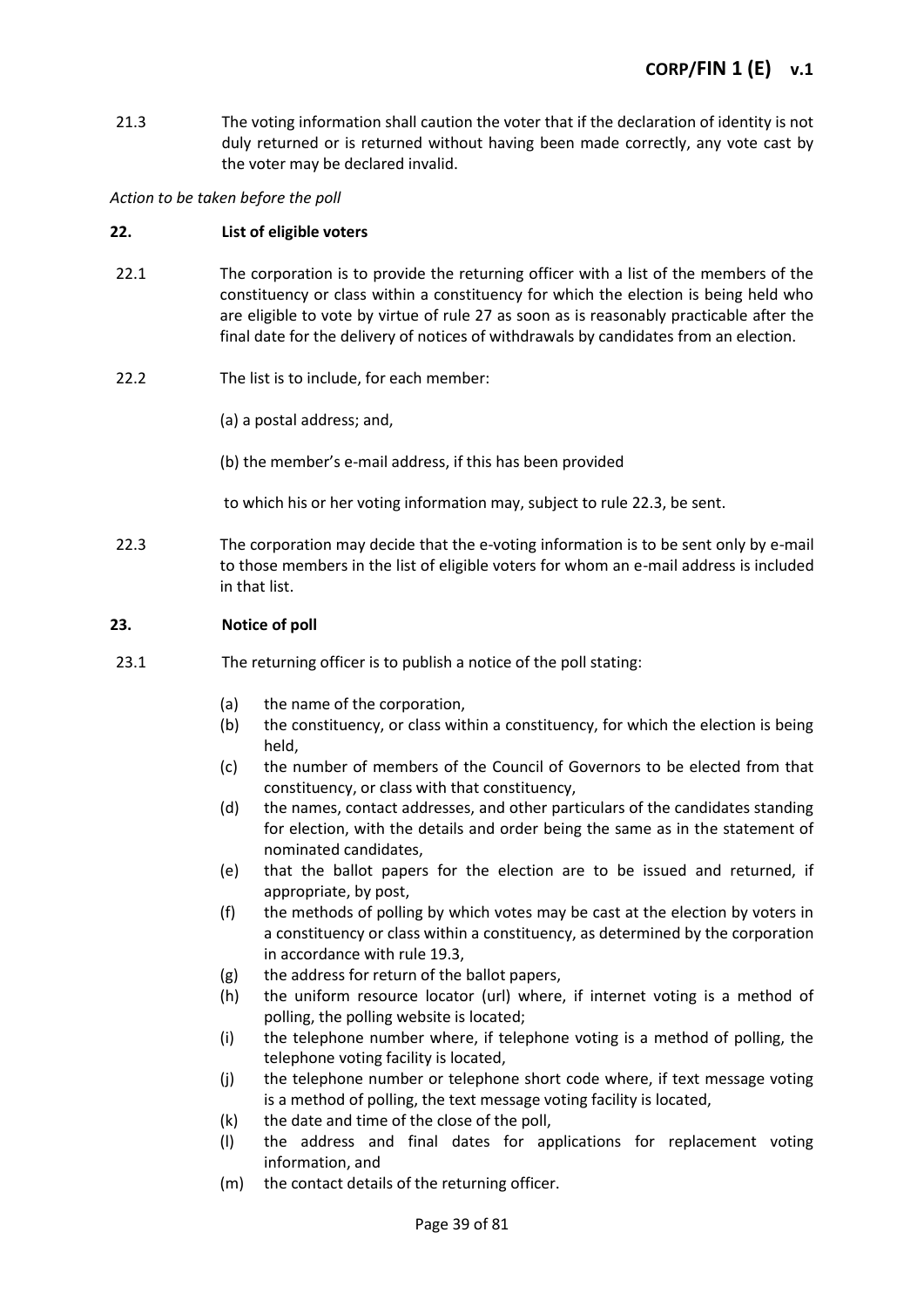### **24. Issue of voting information by returning officer**

- 24.1 Subject to rule 24.3, as soon as is reasonably practicable on or after the publication of the notice of the poll, the returning officer is to send the following information by post to each member of the corporation named in the list of eligible voters:
	- (a) a ballot paper and ballot paper envelope,
	- (b) the ID declaration form (if required),
	- (c) information about each candidate standing for election, pursuant to rule 61 of these rules, and
	- (d) a covering envelope;

("postal voting information").

- 24.2 Subject to rules 24.3 and 24.4, as soon as is reasonably practicable on or after the publication of the notice of the poll, the returning officer is to send the following information by e-mail and/ or by post to each member of the corporation named in the list of eligible voters whom the corporation determines in accordance with rule 19.3 and/ or rule 19.4 may cast his or her vote by an e-voting method of polling:
	- (a) instructions on how to vote and how to make a declaration of identity (if required),
	- (b) the voter's voter ID number,
	- (c) information about each candidate standing for election, pursuant to rule 64 of these rules, or details of where this information is readily available on the internet or available in such other formats as the Returning Officer thinks appropriate, (d) contact details of the returning officer,

("e-voting information").

- 24.3 The corporation may determine that any member of the corporation shall:
	- (a) only be sent postal voting information; or
	- (b) only be sent e-voting information; or
	- (c) be sent both postal voting information and e-voting information;

for the purposes of the poll.

- 24.4 If the corporation determines, in accordance with rule 22.3, that the e-voting information is to be sent only by e-mail to those members in the list of eligible voters for whom an e-mail address is included in that list, then the returning officer shall only send that information by e-mail.
- 24.5 The voting information is to be sent to the postal address and/ or e-mail address for each member, as specified in the list of eligible voters.

### **25. Ballot paper envelope and covering envelope**

25.1 The ballot paper envelope must have clear instructions to the voter printed on it, instructing the voter to seal the ballot paper inside the envelope once the ballot paper has been marked.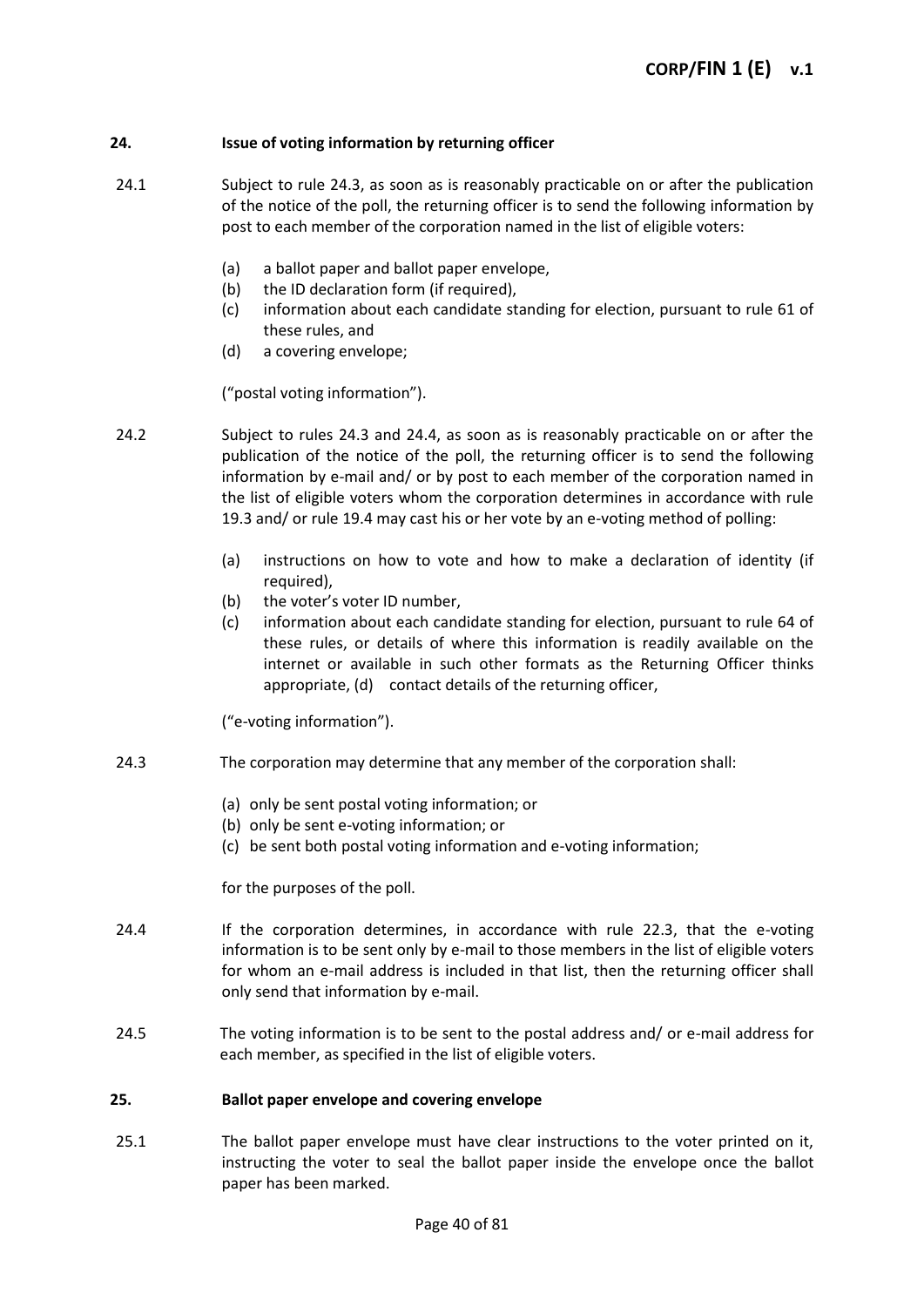# 25.2 The covering envelope is to have:

- (a) the address for return of the ballot paper printed on it, and
- (b) pre-paid postage for return to that address.
- 25.3 There should be clear instructions, either printed on the covering envelope or elsewhere, instructing the voter to seal the following documents inside the covering envelope and return it to the returning officer – (a) the completed ID declaration form if required, and
	- (b) the ballot paper envelope, with the ballot paper sealed inside it.

### **26. E-voting systems**

- 26.1 If internet voting is a method of polling for the relevant election then the returning officer must provide a website for the purpose of voting over the internet (in these rules referred to as "the polling website").
- 26.2 If telephone voting is a method of polling for the relevant election then the returning officer must provide an automated telephone system for the purpose of voting by the use of a touch-tone telephone (in these rules referred to as "the telephone voting facility").
- 26.3 If text message voting is a method of polling for the relevant election then the returning officer must provide an automated text messaging system for the purpose of voting by text message (in these rules referred to as "the text message voting facility").
- 26.4 The returning officer shall ensure that the polling website and internet voting system provided will:
	- (a) require a voter to:
		- (i) enter his or her voter ID number; and
		- (ii) where the election is for a public constituency, make a declaration of identity;

in order to be able to cast his or her vote;

- (b) specify:
	- (i) the name of the corporation,
	- (ii) the constituency, or class within a constituency, for which the election is being held,
	- (iii) the number of members of the Council of Governors to be elected from that constituency, or class within that constituency,
	- (iv) the names and other particulars of the candidates standing for election, with the details and order being the same as in the statement of nominated candidates,
	- (v) instructions on how to vote and how to make a declaration of identity,
	- (vi) the date and time of the close of the poll, and
	- (vii) the contact details of the returning officer;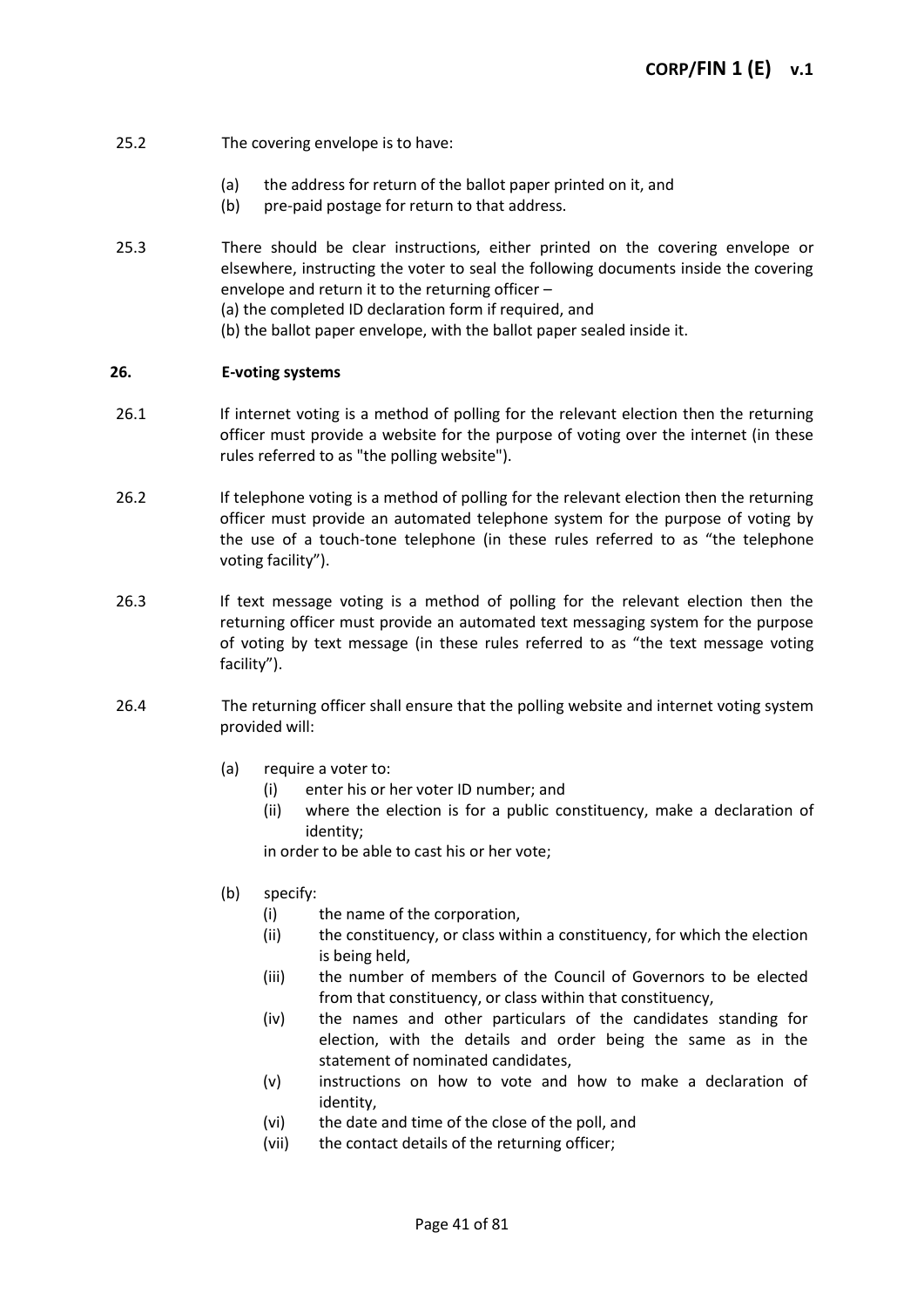- (c) prevent a voter from voting for more candidates than he or she is entitled to at the election;
- (d) create a record ("internet voting record") that is stored in the internet voting system in respect of each vote cast by a voter using the internet that comprises of-
	- (i) the voter's voter ID number;
	- (ii) the voter's declaration of identity (where required);
	- (iii) the candidate or candidates for whom the voter has voted; and
	- (iv) the date and time of the voter's vote,
- (e) if the voter's vote has been duly cast and recorded, provide the voter with confirmation of this; and
- (f) prevent any voter from voting after the close of poll.
- 26.5 The returning officer shall ensure that the telephone voting facility and telephone voting system provided will:
	- (a) require a voter to
		- (i) enter his or her voter ID number in order to be able to cast his or her vote; and
		- (ii) where the election is for a public constituency, make a declaration of identity;
	- (b) specify:
		- (i) the name of the corporation,
		- (ii) the constituency, or class within a constituency, for which the election is being held,
		- (iii) the number of members of the Council of Governors to be elected from that constituency, or class within that constituency,
		- (iv) instructions on how to vote and how to make a declaration of identity,
		- (v) the date and time of the close of the poll, and
		- (vi) the contact details of the returning officer;
	- (c) prevent a voter from voting for more candidates than he or she is entitled to at the election;
	- (d) create a record ("telephone voting record") that is stored in the telephone voting system in respect of each vote cast by a voter using the telephone that comprises of:
		- (i) the voter's voter ID number;
		- (ii) the voter's declaration of identity (where required);
		- (iii) the candidate or candidates for whom the voter has voted; and
		- (iv) the date and time of the voter's vote
	- (e) if the voter's vote has been duly cast and recorded, provide the voter with confirmation of this;
	- (f) prevent any voter from voting after the close of poll.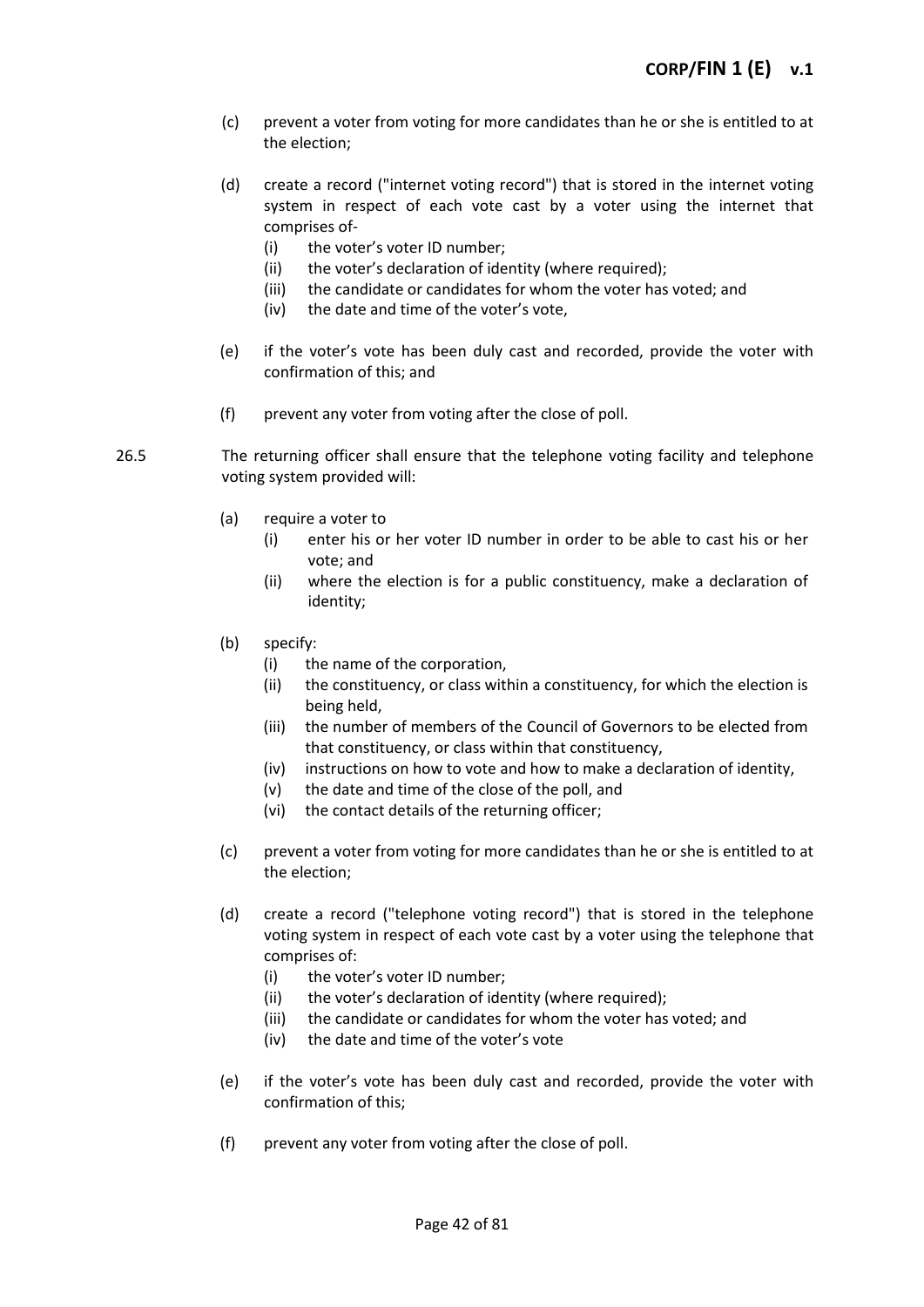- 26.6 The returning officer shall ensure that the text message voting facility and text messaging voting system provided will:
	- (a) require a voter to:
		- (i) provide his or her voter ID number; and
		- (ii) where the election is for a public constituency, make a declaration of identity;

in order to be able to cast his or her vote;

- (b) prevent a voter from voting for more candidates than he or she is entitled to at the election;
- (c) create a record ("text voting record") that is stored in the text messaging voting system in respect of each vote cast by a voter by text message that comprises of:
	- (i) the voter's voter ID number;
	- (ii) the voter's declaration of identity (where required);
	- (ii) the candidate or candidates for whom the voter has voted; and
	- (iii) the date and time of the voter's vote
- (d) if the voter's vote has been duly cast and recorded, provide the voter with confirmation of this;
- (e) prevent any voter from voting after the close of poll.

*The poll*

### **27. Eligibility to vote**

27.1 An individual who becomes a member of the corporation on or before the closing date for the receipt of nominations by candidates for the election, is eligible to vote in that election.

### **28. Voting by persons who require assistance**

- 28.1 The returning officer is to put in place arrangements to enable requests for assistance to vote to be made.
- 28.2 Where the returning officer receives a request from a voter who requires assistance to vote, the returning officer is to make such arrangements as he or she considers necessary to enable that voter to vote.

### **29. Spoilt ballot papers and spoilt text message votes**

- 29.1 If a voter has dealt with his or her ballot paper in such a manner that it cannot be accepted as a ballot paper (referred to as a "spoilt ballot paper"), that voter may apply to the returning officer for a replacement ballot paper.
- 29.2 On receiving an application, the returning officer is to obtain the details of the unique identifier on the spoilt ballot paper, if he or she can obtain it.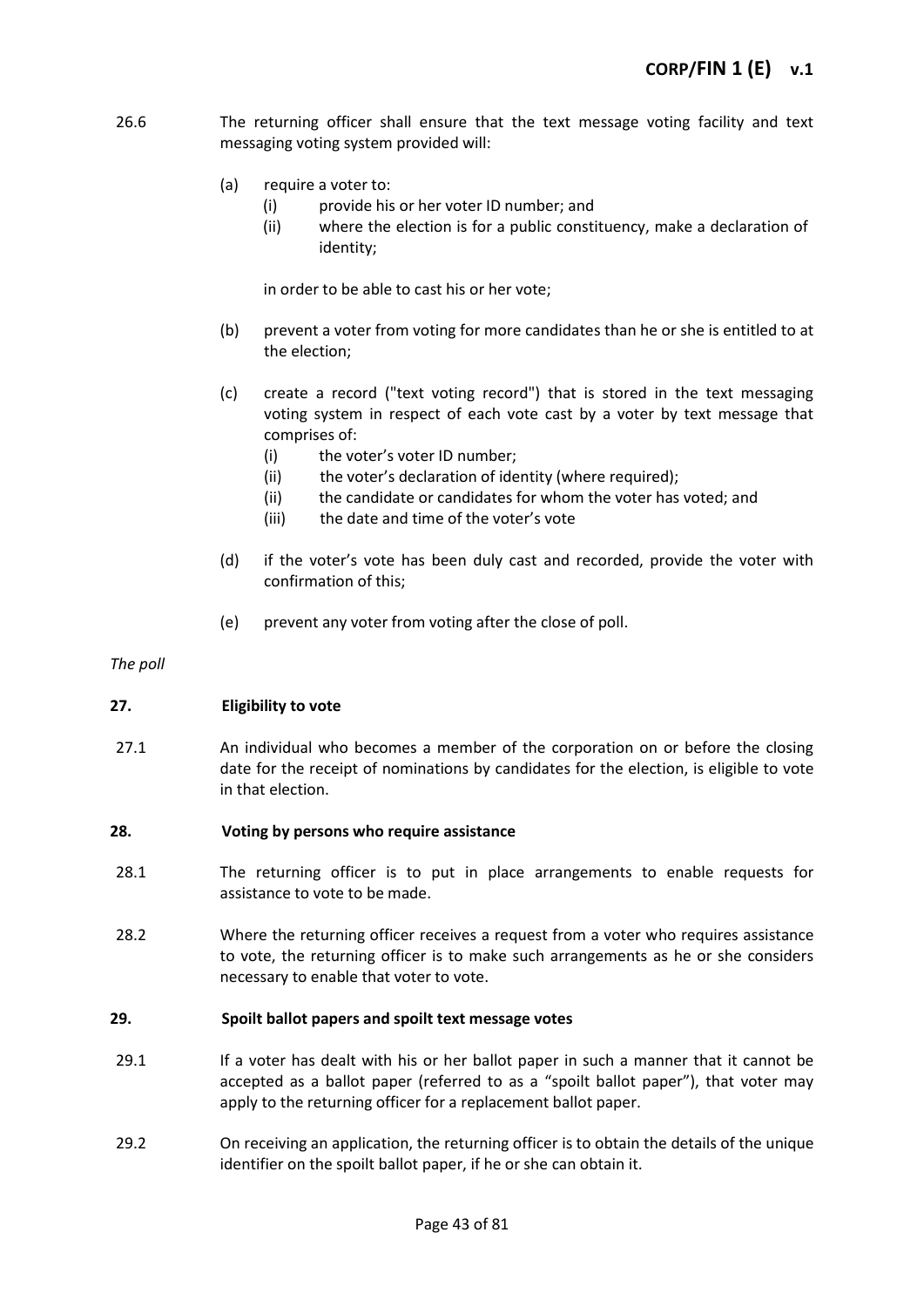- 29.3 The returning officer may not issue a replacement ballot paper for a spoilt ballot paper unless he or she:
	- (a) is satisfied as to the voter's identity; and
	- (b) has ensured that the completed ID declaration form, if required, has not been returned.
- 29.4 After issuing a replacement ballot paper for a spoilt ballot paper, the returning officer shall enter in a list ("the list of spoilt ballot papers"):
	- (a) the name of the voter, and
	- (b) the details of the unique identifier of the spoilt ballot paper (if that officer was able to obtain it), and
	- (c) the details of the unique identifier of the replacement ballot paper.
- 29.5 If a voter has dealt with his or her text message vote in such a manner that it cannot be accepted as a vote (referred to as a "spoilt text message vote"), that voter may apply to the returning officer for a replacement voter ID number.
- 29.6 On receiving an application, the returning officer is to obtain the details of the voter ID number on the spoilt text message vote, if he or she can obtain it.
- 29.7 The returning officer may not issue a replacement voter ID number in respect of a spoilt text message vote unless he or she is satisfied as to the voter's identity.
- 29.8 After issuing a replacement voter ID number in respect of a spoilt text message vote, the returning officer shall enter in a list ("the list of spoilt text message votes"):
	- (a) the name of the voter, and
	- (b) the details of the voter ID number on the spoilt text message vote (if that officer was able to obtain it), and
	- (d) the details of the replacement voter ID number issued to the voter.

# **30. Lost voting information**

- 30.1 Where a voter has not received his or her voting information by the tenth day before the close of the poll, that voter may apply to the returning officer for replacement voting information.
- 30.2 The returning officer may not issue replacement voting information in respect of lost voting information unless he or she:
	- (a) is satisfied as to the voter's identity,
	- (b) has no reason to doubt that the voter did not receive the original voting information,
	- (c) has ensured that no declaration of identity, if required, has been returned.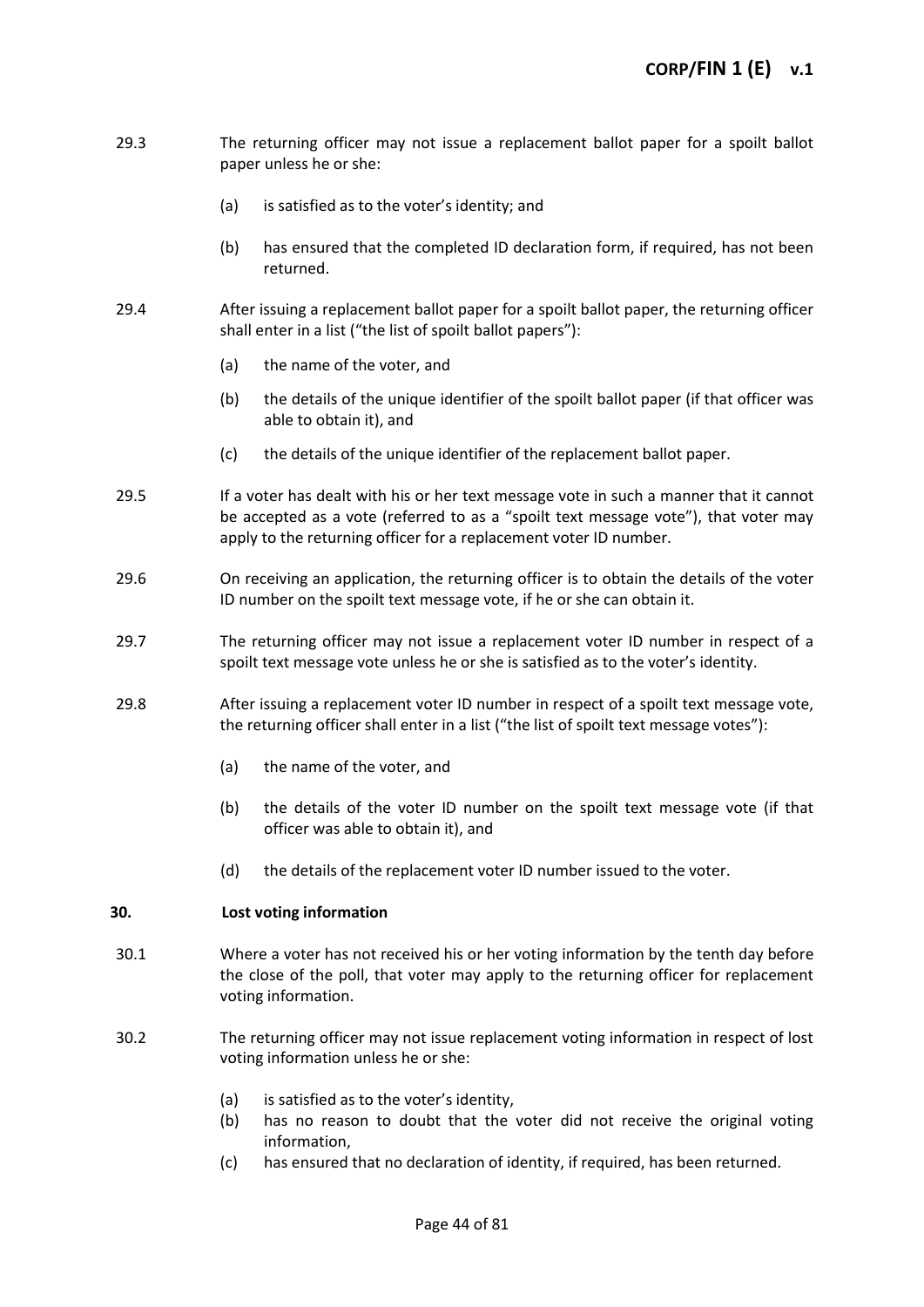- 30.3 After issuing replacement voting information in respect of lost voting information, the returning officer shall enter in a list ("the list of lost ballot documents"):
	- (a) the name of the voter
	- (b) the details of the unique identifier of the replacement ballot paper, if applicable, and
	- (c) the voter ID number of the voter.

### **31. Issue of replacement voting information**

- 31.1 If a person applies for replacement voting information under rule 29 or 30 and a declaration of identity has already been received by the returning officer in the name of that voter, the returning officer may not issue replacement voting information unless, in addition to the requirements imposed by rule 29.3 or 30.2, he or she is also satisfied that that person has not already voted in the election, notwithstanding the fact that a declaration of identity if required has already been received by the returning officer in the name of that voter.
- 31.2 After issuing replacement voting information under this rule, the returning officer shall enter in a list ("the list of tendered voting information"):
	- (a) the name of the voter,
	- (b) the unique identifier of any replacement ballot paper issued under this rule;
	- (c) the voter ID number of the voter.

### **32. ID declaration form for replacement ballot papers (public constituency)**

32.1 In respect of an election for a public constituency an ID declaration form must be issued with each replacement ballot paper requiring the voter to make a declaration of identity.

*Polling by internet, telephone or text*

### **33. Procedure for remote voting by internet**

- 33.1 To cast his or her vote using the internet, a voter will need to gain access to the polling website by keying in the url of the polling website provided in the voting information.
- 33.2 When prompted to do so, the voter will need to enter his or her voter ID number.
- 33.3 If the internet voting system authenticates the voter ID number, the system will give the voter access to the polling website for the election in which the voter is eligible to vote.
- 33.4 To cast his or her vote, the voter will need to key in a mark on the screen opposite the particulars of the candidate or candidates for whom he or she wishes to cast his or her vote.
- 33.5 The voter will not be able to access the internet voting system for an election once his or her vote at that election has been cast.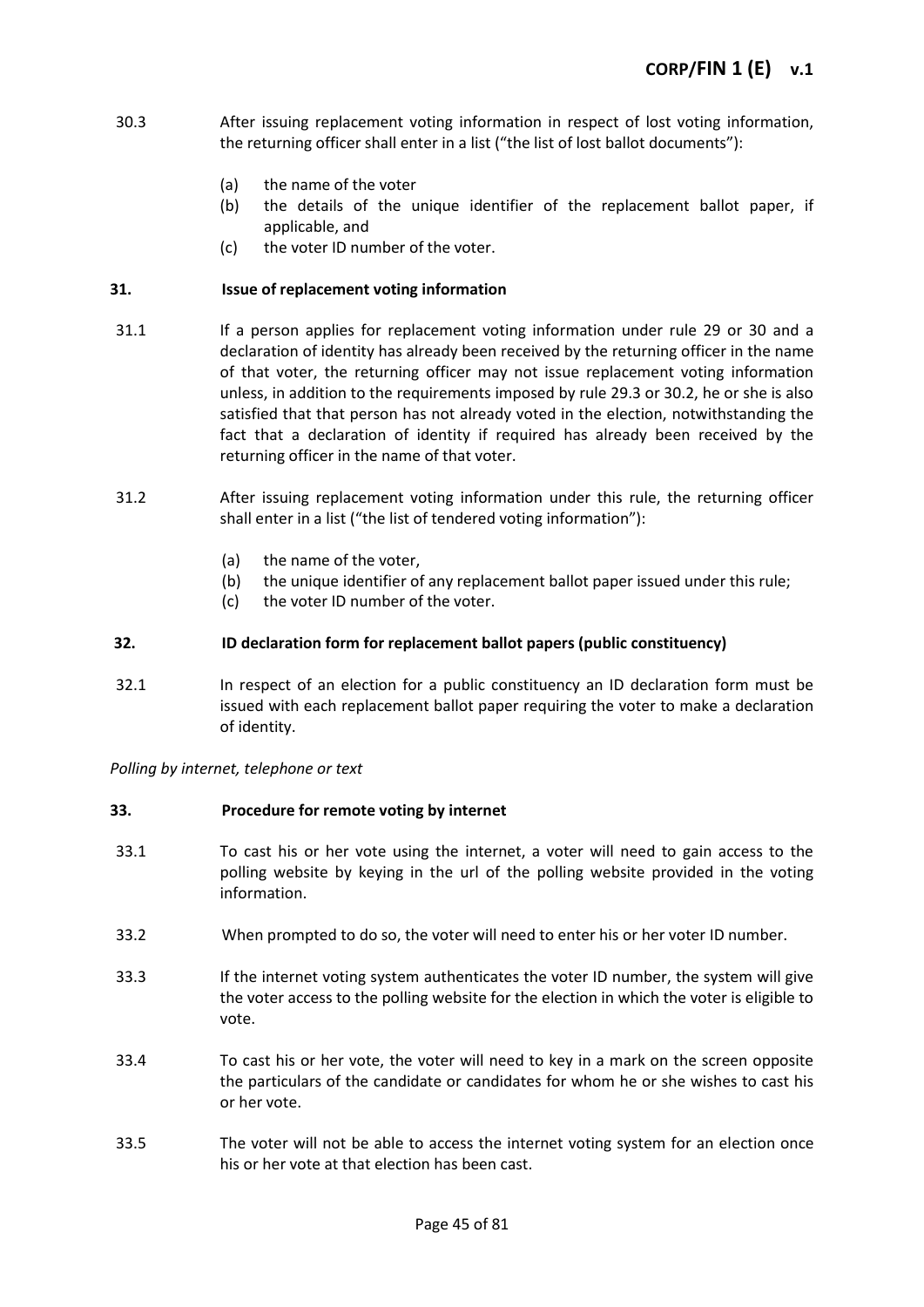### **34. Voting procedure for remote voting by telephone**

- 34.1 To cast his or her vote by telephone, the voter will need to gain access to the telephone voting facility by calling the designated telephone number provided in the voter information using a telephone with a touch-tone keypad.
- 34.2 When prompted to do so, the voter will need to enter his or her voter ID number using the keypad.
- 34.3 If the telephone voting facility authenticates the voter ID number, the voter will be prompted to vote in the election.
- 34.4 When prompted to do so the voter may then cast his or her vote by keying in the numerical voting code of the candidate or candidates, for whom he or she wishes to vote.
- 34.5 The voter will not be able to access the telephone voting facility for an election once his or her vote at that election has been cast.

### **35. Voting procedure for remote voting by text message**

- 35.1 To cast his or her vote by text message the voter will need to gain access to the text message voting facility by sending a text message to the designated telephone number or telephone short code provided in the voter information.
- 35.2 The text message sent by the voter must contain his or her voter ID number and the numerical voting code for the candidate or candidates, for whom he or she wishes to vote.
- 35.3 The text message sent by the voter will need to be structured in accordance with the instructions on how to vote contained in the voter information, otherwise the vote will not be cast.

*Procedure for receipt of envelopes, internet votes, telephone votes and text message votes*

#### **36. Receipt of voting documents**

- 36.1 Where the returning officer receives:
	- (a) a covering envelope, or
	- (b) any other envelope containing an ID declaration form if required, a ballot paper envelope, or a ballot paper,

before the close of the poll, that officer is to open it as soon as is practicable; and rules 37 and 38 are to apply.

36.2 The returning officer may open any covering envelope or any ballot paper envelope for the purposes of rules 37 and 38, but must make arrangements to ensure that no person obtains or communicates information as to: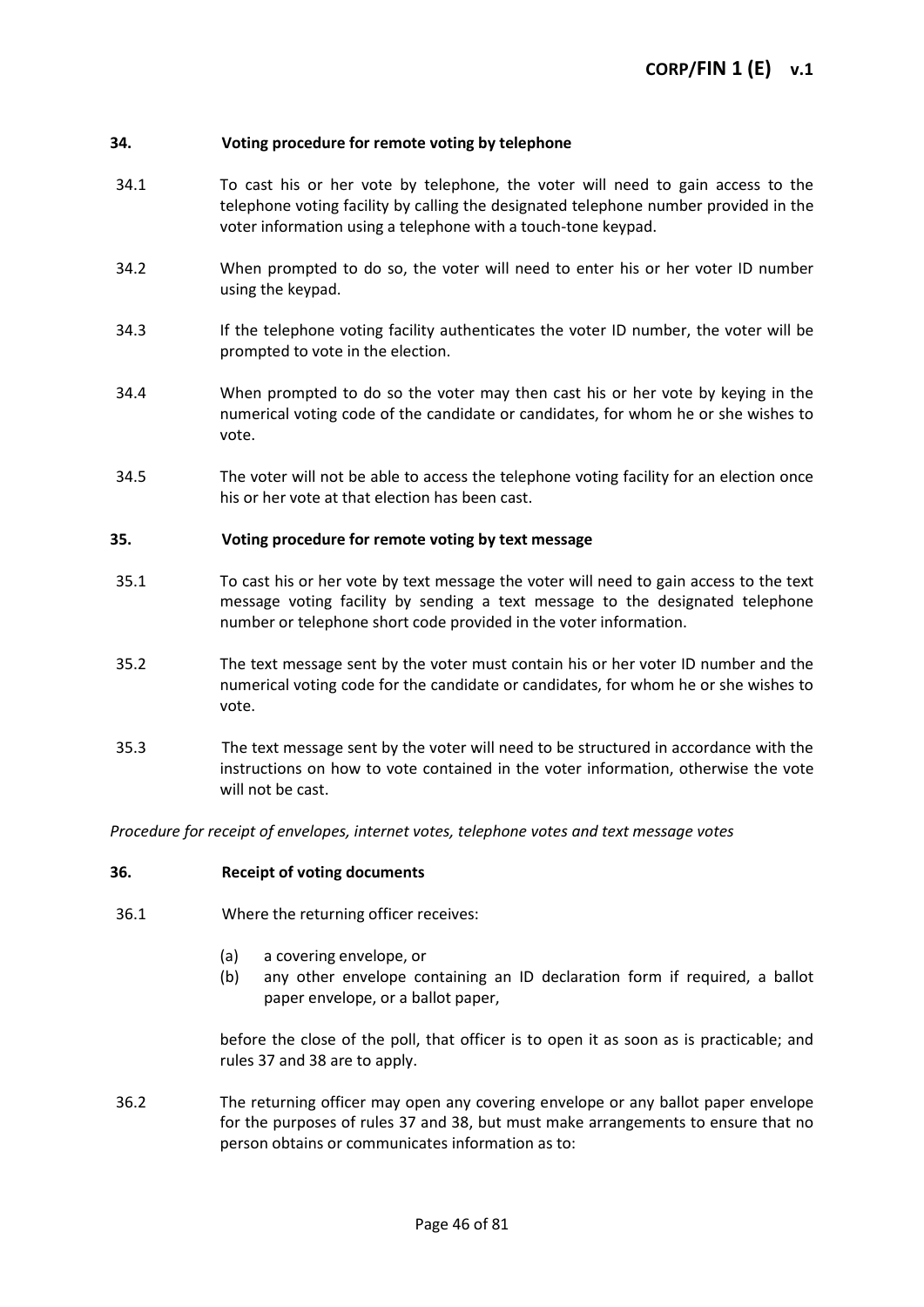- (a) the candidate for whom a voter has voted, or
- (b) the unique identifier on a ballot paper.
- 36.3 The returning officer must make arrangements to ensure the safety and security of the ballot papers and other documents.

# **37. Validity of votes**

- 37.1 A ballot paper shall not be taken to be duly returned unless the returning officer is satisfied that it has been received by the returning officer before the close of the poll, with an ID declaration form if required that has been correctly completed, signed and dated.
- 37.2 Where the returning officer is satisfied that rule 37.1 has been fulfiled, he or she is to:
	- (a) put the ID declaration form if required in a separate packet, and
	- (b) put the ballot paper aside for counting after the close of the poll.
- 37.3 Where the returning officer is not satisfied that rule 37.1 has been fulfiled, he or she is to:
	- (a) mark the ballot paper "disqualified",
	- (b) if there is an ID declaration form accompanying the ballot paper, mark it "disqualified" and attach it to the ballot paper,
	- (c) record the unique identifier on the ballot paper in a list of disqualified documents (the "list of disqualified documents"); and
	- (d) place the document or documents in a separate packet.
- 37.4 An internet, telephone or text message vote shall not be taken to be duly returned unless the returning officer is satisfied that the internet voting record, telephone voting record or text voting record (as applicable) has been received by the returning officer before the close of the poll, with a declaration of identity if required that has been correctly made.
- 37.5 Where the returning officer is satisfied that rule 37.4 has been fulfiled, he or she is to put the internet voting record, telephone voting record or text voting record (as applicable) aside for counting after the close of the poll.
- 37.6 Where the returning officer is not satisfied that rule 37.4 has been fulfiled, he or she is to:
	- (a) mark the internet voting record, telephone voting record or text voting record (as applicable) "disqualified",
	- (b) record the voter ID number on the internet voting record, telephone voting record or text voting record (as applicable) in the list of disqualified documents; and
	- (c) place the document or documents in a separate packet.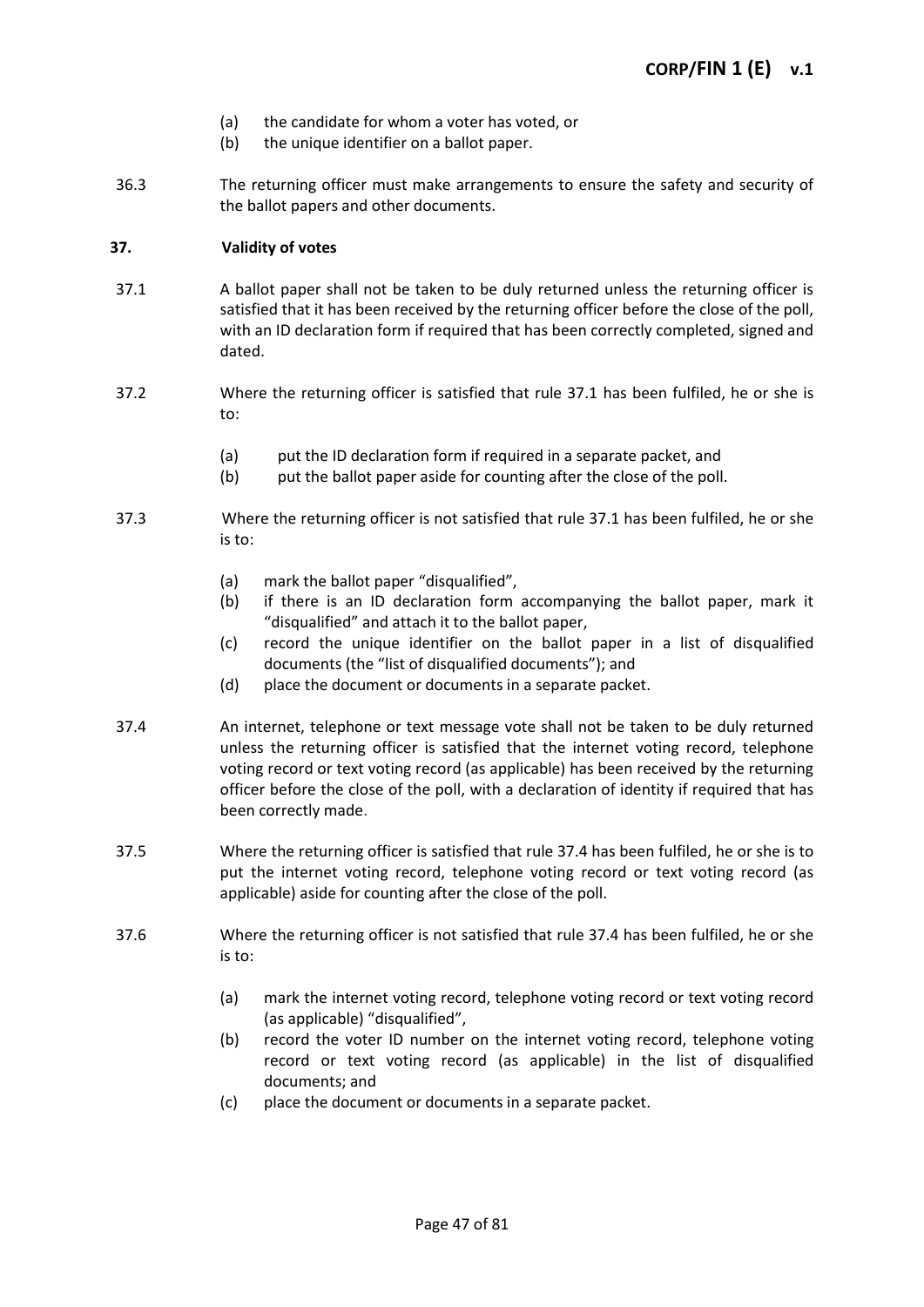# **38. Declaration of identity but no ballot paper (public constituency)<sup>1</sup>**

- 38.1 Where the returning officer receives an ID declaration form if required but no ballot paper, the returning officer is to:
	- (a) mark the ID declaration form "disqualified",
	- (b) record the name of the voter in the list of disqualified documents, indicating that a declaration of identity was received from the voter without a ballot paper, and
	- (c) place the ID declaration form in a separate packet.

# **39. De-duplication of votes**

- 39.1 Where different methods of polling are being used in an election, the returning officer shall examine all votes cast to ascertain if a voter ID number has been used more than once to cast a vote in the election.
- 39.2 If the returning officer ascertains that a voter ID number has been used more than once to cast a vote in the election he or she shall:
	- (a) only accept as duly returned the first vote received that was cast using the relevant voter ID number; and
	- (b) mark as "disqualified" all other votes that were cast using the relevant voter ID number
- 39.3 Where a ballot paper is disqualified under this rule the returning officer shall:
	- (a) mark the ballot paper "disqualified",
	- (b) if there is an ID declaration form accompanying the ballot paper, mark it "disqualified" and attach it to the ballot paper,
	- (c) record the unique identifier and the voter ID number on the ballot paper in the list of disqualified documents;
	- (d) place the document or documents in a separate packet; and
	- (e) disregard the ballot paper when counting the votes in accordance with these rules.
- 39.4 Where an internet voting record, telephone voting record or text voting record is disqualified under this rule the returning officer shall:
	- (a) mark the internet voting record, telephone voting record or text voting record (as applicable) "disqualified",
	- (b) record the voter ID number on the internet voting record, telephone voting record or text voting record (as applicable) in the list of disqualified documents;
	- (c) place the internet voting record, telephone voting record or text voting record (as applicable) in a separate packet, and
	- (d) disregard the internet voting record, telephone voting record or text voting record (as applicable) when counting the votes in accordance with these rules.

l

 $1$  It should not be possible, technically, to make a declaration of identity electronically without also submitting a vote.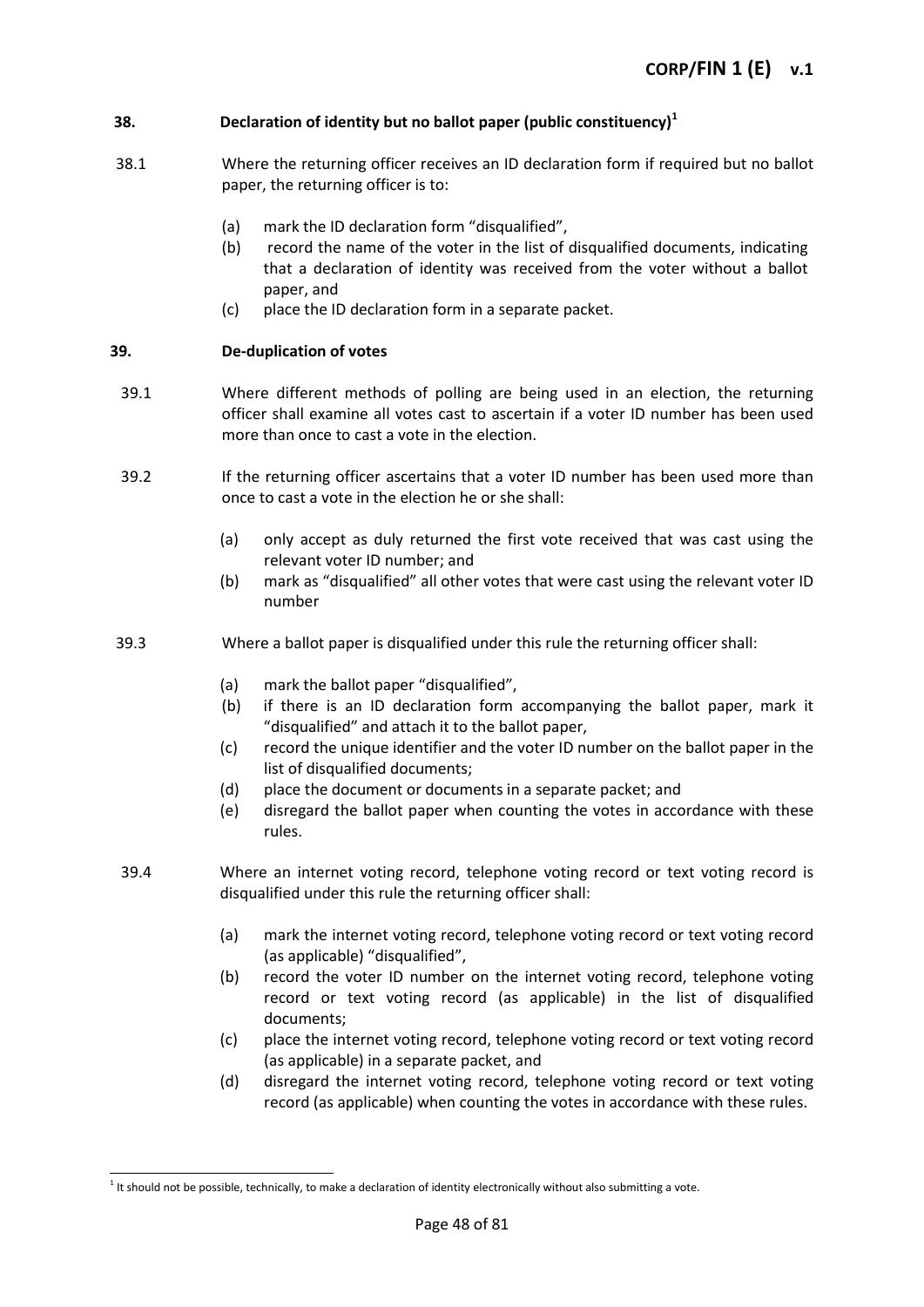# **40. Sealing of packets**

- 40.1 As soon as is possible after the close of the poll and after the completion of the procedure under rules 37 and 38, the returning officer is to seal the packets containing:
	- (a) the disqualified documents, together with the list of disqualified documents inside it,
	- (b) the ID declaration forms, if required,
	- (c) the list of spoilt ballot papers and the list of spoilt text message votes,
	- (d) the list of lost ballot documents,
	- (e) the list of eligible voters, and
	- (f) the list of tendered voting information

and ensure that complete electronic copies of the internet voting records, telephone voting records and text voting records created in accordance with rule 26 are held in a device suitable for the purpose of storage.

#### **PART 6: COUNTING THE VOTES**

#### **STV41. Interpretation of Part 6**

STV41.1 In Part 6 of these rules:

"*ballot document*" means a ballot paper, internet voting record, telephone voting record or text voting record.

"*continuing candidate*" means any candidate not deemed to be elected, and not excluded,

"*count*" means all the operations involved in counting of the first preferences recorded for candidates, the transfer of the surpluses of elected candidates, and the transfer of the votes of the excluded candidates,

"*deemed to be elected*" means deemed to be elected for the purposes of counting of votes but without prejudice to the declaration of the result of the poll,

"*mark*" means a figure, an identifiable written word, or a mark such as "X",

"*non-transferable vote*" means a ballot document:

- (a) on which no second or subsequent preference is recorded for a continuing candidate, or
- (b) which is excluded by the returning officer under rule STV49,

"*preference*" as used in the following contexts has the meaning assigned below:

(a) "first preference" means the figure "1" or any mark or word which clearly indicates a first (or only) preference,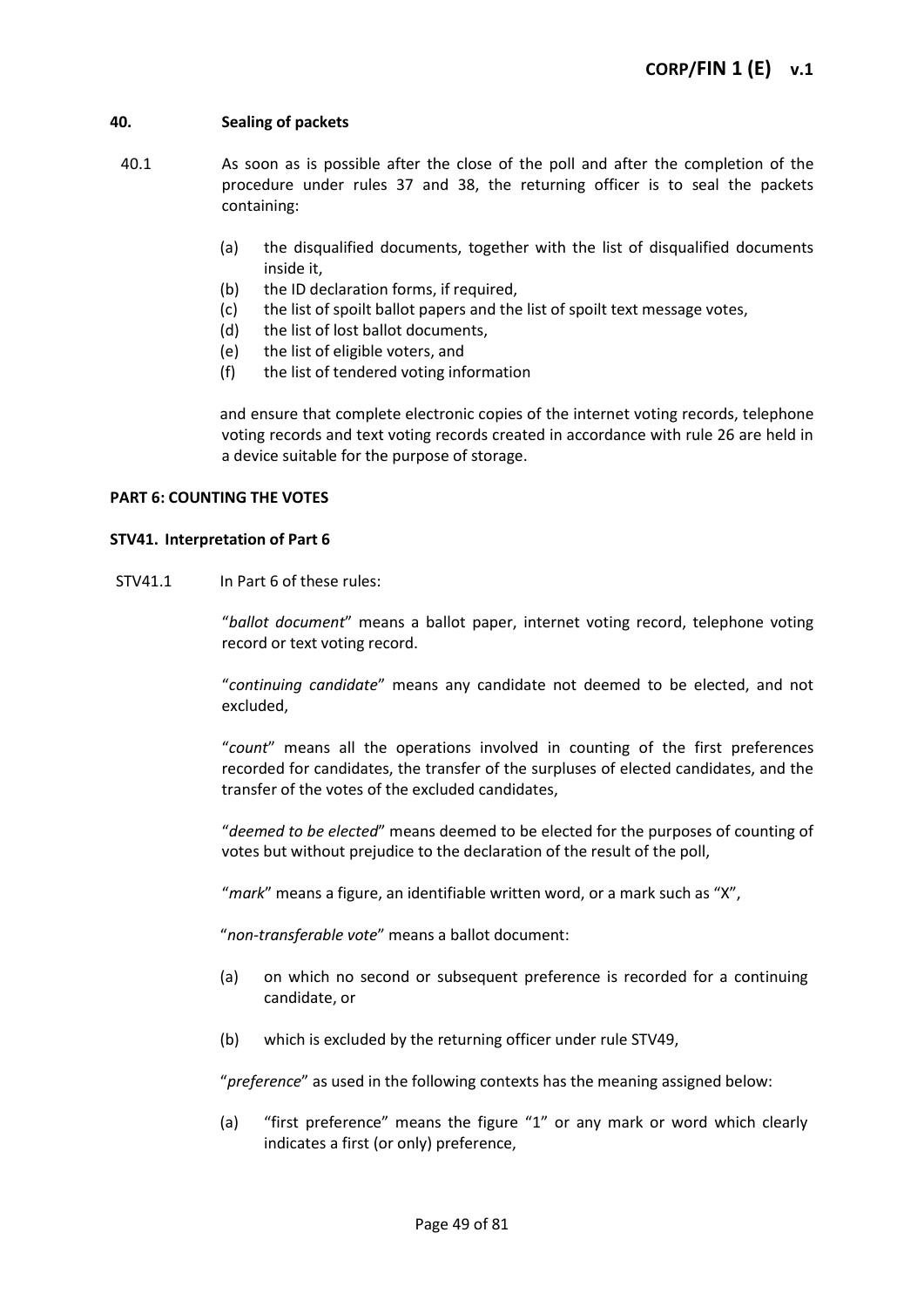- (b) "next available preference" means a preference which is the second, or as the case may be, subsequent preference recorded in consecutive order for a continuing candidate (any candidate who is deemed to be elected or is excluded thereby being ignored); and
- (c) in this context, a "second preference" is shown by the figure "2" or any mark or word which clearly indicates a second preference, and a third preference by the figure "3" or any mark or word which clearly indicates a third preference, and so on,

"*quota*" means the number calculated in accordance with rule STV46,

"*surplus*" means the number of votes by which the total number of votes for any candidate (whether first preference or transferred votes, or a combination of both) exceeds the quota; but references in these rules to the transfer of the surplus means the transfer (at a transfer value) of all transferable ballot documents from the candidate who has the surplus,

# "*stage of the count*" means:

- (a) the determination of the first preference vote of each candidate,
- (b) the transfer of a surplus of a candidate deemed to be elected, or
- (c) the exclusion of one or more candidates at any given time,

"*transferable vote*" means a ballot document on which, following a first preference, a second or subsequent preference is recorded in consecutive numerical order for a continuing candidate,

"*transferred vote*" means a vote derived from a ballot document on which a second or subsequent preference is recorded for the candidate to whom that ballot document has been transferred, and

"*transfer value*" means the value of a transferred vote calculated in accordance with rules STV47.4 or STV47.7.

### **42. Arrangements for counting of the votes**

- 42.1 The returning officer is to make arrangements for counting the votes as soon as is practicable after the close of the poll.
- 42.2 The returning officer may make arrangements for any votes to be counted using vote counting software where:
	- (a) the board of directors and the Council of Governors of the corporation have approved:
		- (i) the use of such software for the purpose of counting votes in the relevant election, and
		- (ii) a policy governing the use of such software, and
	- (b) the corporation and the returning officer are satisfied that the use of such software will produce an accurate result.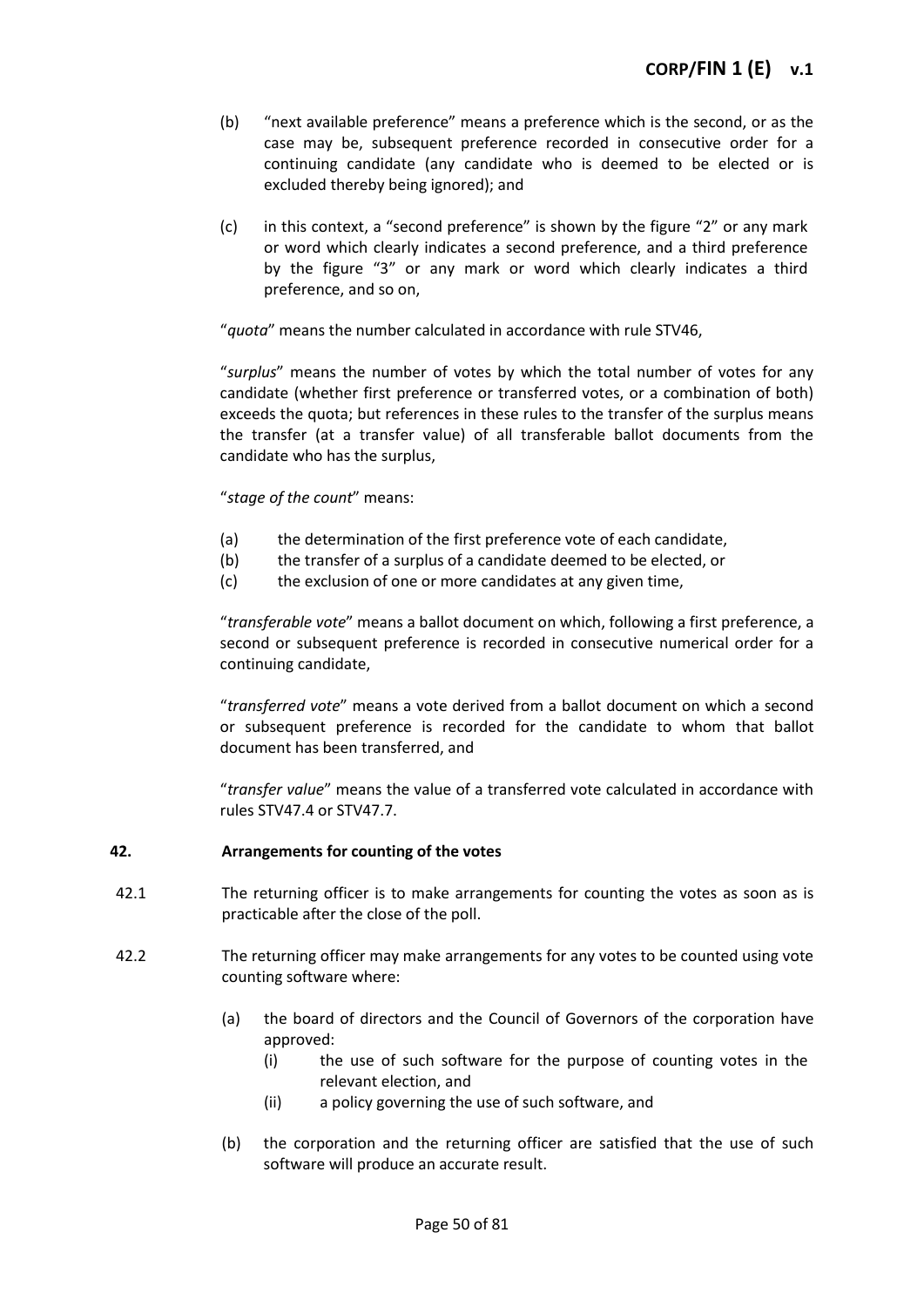# **43. The count**

43.1 The returning officer is to:

- (a) count and record the number of:
	- (iii) ballot papers that have been returned; and
	- (iv) the number of internet voting records, telephone voting records and/or text voting records that have been created, and
- (b) count the votes according to the provisions in this Part of the rules and/or the provisions of any policy approved pursuant to rule 42.2(ii) where vote counting software is being used.
- 43.2 The returning officer, while counting and recording the number of ballot papers, internet voting records, telephone voting records and/or text voting records and counting the votes, must make arrangements to ensure that no person obtains or communicates information as to the unique identifier on a ballot paper or the voter ID number on an internet voting record, telephone voting record or text voting record.
- 43.3 The returning officer is to proceed continuously with counting the votes as far as is practicable.

# **STV44. Rejected ballot papers and rejected text voting records**

- STV44.1 Any ballot paper:
	- (a) which does not bear the features that have been incorporated into the other ballot papers to prevent them from being reproduced,
	- (b) on which the figure "1" standing alone is not placed so as to indicate a first preference for any candidate,
	- (c) on which anything is written or marked by which the voter can be identified except the unique identifier, or
	- (d) which is unmarked or rejected because of uncertainty,

shall be rejected and not counted, but the ballot paper shall not be rejected by reason only of carrying the words "one", "two", "three" and so on, or any other mark instead of a figure if, in the opinion of the returning officer, the word or mark clearly indicates a preference or preferences.

- STV44.2 The returning officer is to endorse the word "rejected" on any ballot paper which under this rule is not to be counted.
- STV44.3 Any text voting record:
	- (a) on which the figure "1" standing alone is not placed so as to indicate a first preference for any candidate,
	- (b) on which anything is written or marked by which the voter can be identified except the unique identifier, or
	- (c) which is unmarked or rejected because of uncertainty,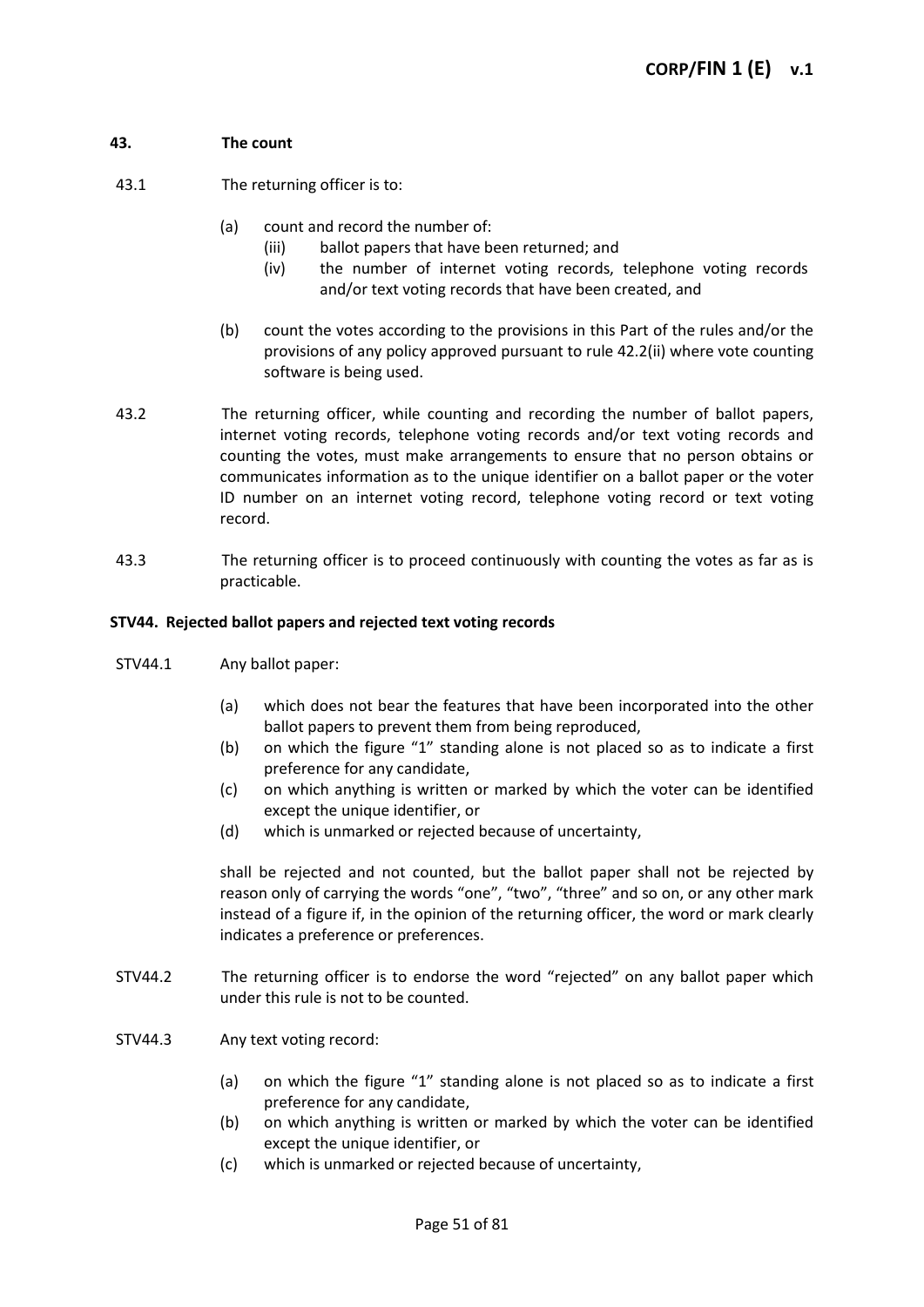shall be rejected and not counted, but the text voting record shall not be rejected by reason only of carrying the words "one", "two", "three" and so on, or any other mark instead of a figure if, in the opinion of the returning officer, the word or mark clearly indicates a preference or preferences.

- STV44.4 The returning officer is to endorse the word "rejected" on any text voting record which under this rule is not to be counted.
- STV44.5 The returning officer is to draw up a statement showing the number of ballot papers rejected by him or her under each of the subparagraphs (a) to (d) of rule STV44.1 and the number of text voting records rejected by him or her under each of the subparagraphs (a) to (c) of rule STV44.3.

### **STV45. First stage**

- STV45.1 The returning officer is to sort the ballot documents into parcels according to the candidates for whom the first preference votes are given.
- STV45.2 The returning officer is to then count the number of first preference votes given on ballot documents for each candidate, and is to record those numbers.
- STV45.3 The returning officer is to also ascertain and record the number of valid ballot documents.

### **STV46. The quota**

- STV46.1 The returning officer is to divide the number of valid ballot documents by a number exceeding by one the number of members to be elected.
- STV46.2 The result, increased by one, of the division under rule STV46.1 (any fraction being disregarded) shall be the number of votes sufficient to secure the election of a candidate (in these rules referred to as "the quota").
- STV46.3 At any stage of the count a candidate whose total votes equals or exceeds the quota shall be deemed to be elected, except that any election where there is only one vacancy a candidate shall not be deemed to be elected until the procedure set out in rules STV47.1 to STV47.3 has been complied with.

### **STV47. Transfer of votes**

- STV47.1 Where the number of first preference votes for any candidate exceeds the quota, the returning officer is to sort all the ballot documents on which first preference votes are given for that candidate into sub- parcels so that they are grouped:
	- (a) according to next available preference given on those ballot documents for any continuing candidate, or
	- (b) where no such preference is given, as the sub-parcel of non-transferable votes.
- STV47.2 The returning officer is to count the number of ballot documents in each parcel referred to in rule STV47.1.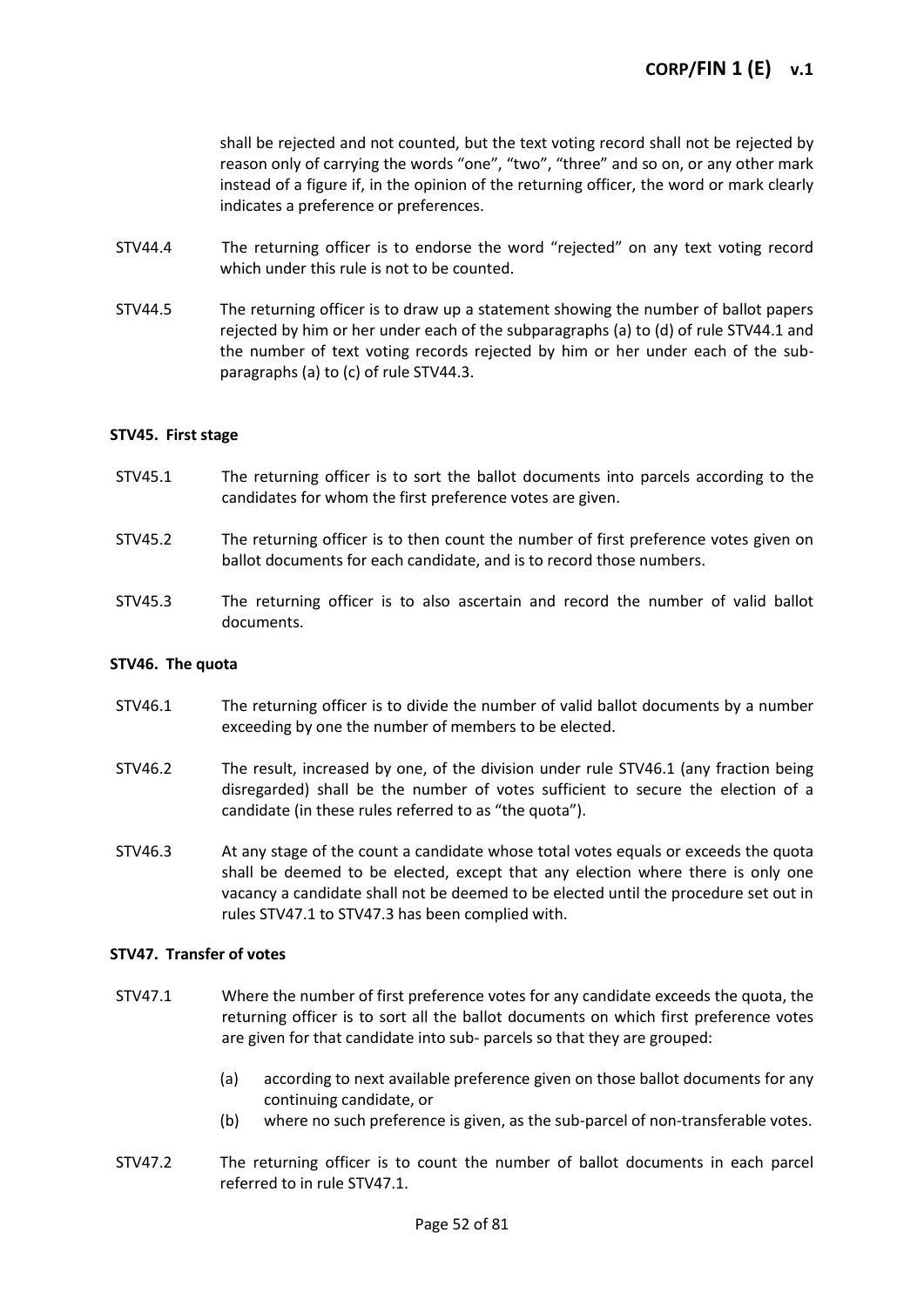- STV47.3 The returning officer is, in accordance with this rule and rule STV48, to transfer each sub-parcel of ballot documents referred to in rule STV47.1(a) to the candidate for whom the next available preference is given on those ballot documents.
- STV47.4 The vote on each ballot document transferred under rule STV47.3 shall be at a value ("the transfer value") which:
	- (a) reduces the value of each vote transferred so that the total value of all such votes does not exceed the surplus, and
	- (b) is calculated by dividing the surplus of the candidate from whom the votes are being transferred by the total number of the ballot documents on which those votes are given, the calculation being made to two decimal places (ignoring the remainder if any).
- STV47.5 Where at the end of any stage of the count involving the transfer of ballot documents, the number of votes for any candidate exceeds the quota, the returning officer is to sort the ballot documents in the sub-parcel of transferred votes which was last received by that candidate into separate sub-parcels so that they are grouped:
	- (a) according to the next available preference given on those ballot documents for any continuing candidate, or
	- (b) where no such preference is given, as the sub-parcel of non-transferable votes.
- STV47.6 The returning officer is, in accordance with this rule and rule STV48, to transfer each sub-parcel of ballot documents referred to in rule STV47.5(a) to the candidate for whom the next available preference is given on those ballot documents.
- STV47.7 The vote on each ballot document transferred under rule STV47.6 shall be at:
	- (a) a transfer value calculated as set out in rule STV47.4(b), or
	- (b) at the value at which that vote was received by the candidate from whom it is now being transferred,

whichever is the less.

- STV47.8 Each transfer of a surplus constitutes a stage in the count.
- STV47.9 Subject to rule STV47.10, the returning officer shall proceed to transfer transferable ballot documents until no candidate who is deemed to be elected has a surplus or all the vacancies have been filled.
- STV47.10 Transferable ballot documents shall not be liable to be transferred where any surplus or surpluses which, at a particular stage of the count, have not already been transferred, are:
	- (a) less than the difference between the total vote then credited to the continuing candidate with the lowest recorded vote and the vote of the candidate with the next lowest recorded vote, or
	- (b) less than the difference between the total votes of the two or more continuing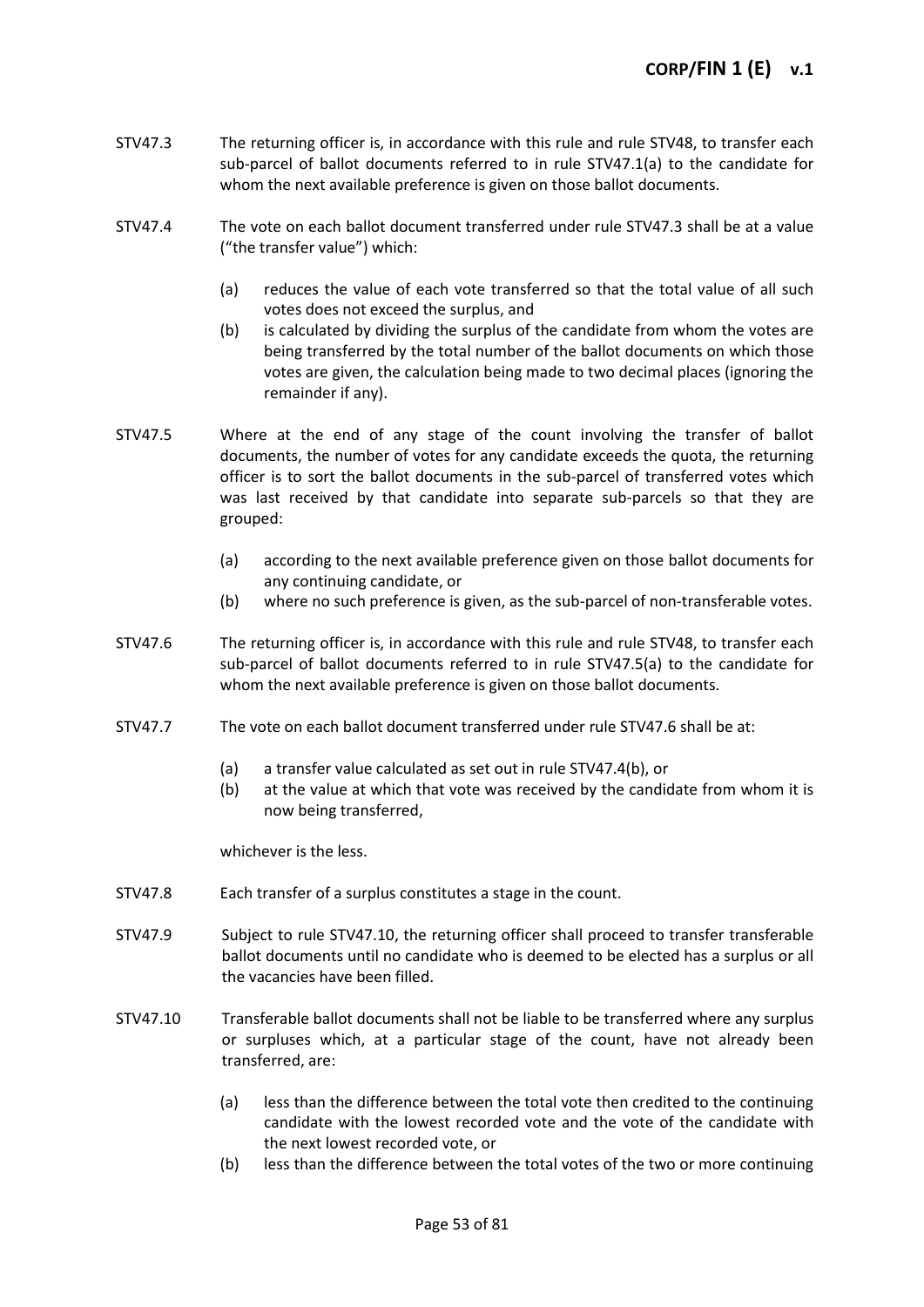candidates, credited at that stage of the count with the lowest recorded total numbers of votes and the candidate next above such candidates.

STV47.11 This rule does not apply at an election where there is only one vacancy.

#### **STV48. Supplementary provisions on transfer**

- STV48.1 If, at any stage of the count, two or more candidates have surpluses, the transferable ballot documents of the candidate with the highest surplus shall be transferred first, and if:
	- (a) The surpluses determined in respect of two or more candidates are equal, the transferable ballot documents of the candidate who had the highest recorded vote at the earliest preceding stage at which they had unequal votes shall be transferred first, and
	- (b) the votes credited to two or more candidates were equal at all stages of the count, the returning officer shall decide between those candidates by lot, and the transferable ballot documents of the candidate on whom the lot falls shall be transferred first.
- STV48.2 The returning officer shall, on each transfer of transferable ballot documents under rule STV47:
	- (a) record the total value of the votes transferred to each candidate,
	- (b) add that value to the previous total of votes recorded for each candidate and record the new total,
	- (c) record as non-transferable votes the difference between the surplus and the total transfer value of the transferred votes and add that difference to the previously recorded total of non-transferable votes, and
	- (d) compare:
		- (i) the total number of votes then recorded for all of the candidates, together with the total number of non-transferable votes, with
		- (ii) the recorded total of valid first preference votes.
- STV48.3 All ballot documents transferred under rule STV47 or STV49 shall be clearly marked, either individually or as a sub-parcel, so as to indicate the transfer value recorded at that time to each vote on that ballot document or, as the case may be, all the ballot documents in that sub-parcel.
- STV48.4 Where a ballot document is so marked that it is unclear to the returning officer at any stage of the count under rule STV47 or STV49 for which candidate the next preference is recorded, the returning officer shall treat any vote on that ballot document as a non-transferable vote; and votes on a ballot document shall be so treated where, for example, the names of two or more candidates (whether continuing candidates or not) are so marked that, in the opinion of the returning officer, the same order of preference is indicated or the numerical sequence is broken.

### **STV49. Exclusion of candidates**

STV49.1 If: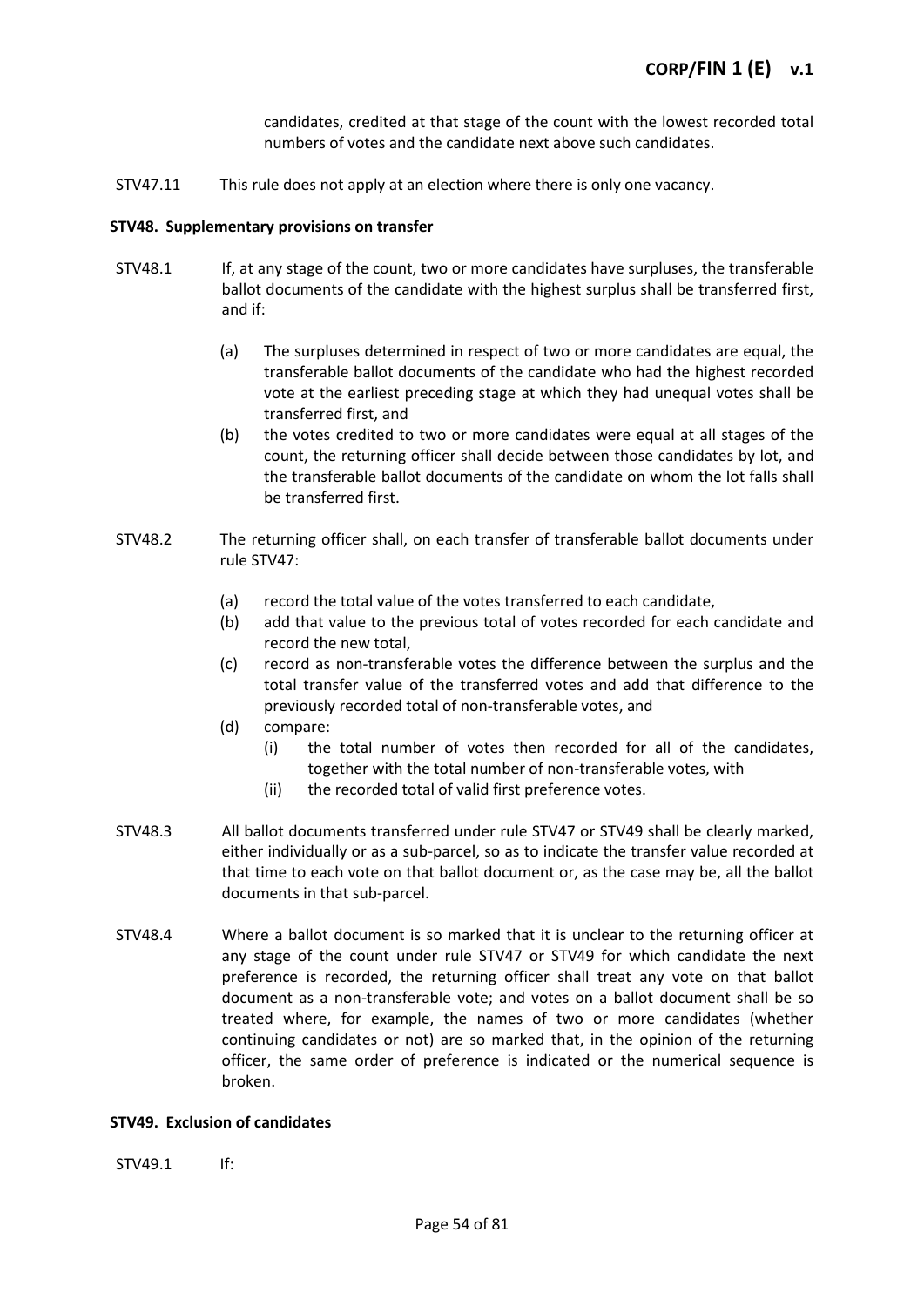- (a) all transferable ballot documents which under the provisions of rule STV47 (including that rule as applied by rule STV49.11) and this rule are required to be transferred, have been transferred, and
- (b) subject to rule STV50, one or more vacancies remain to be filled,

the returning officer shall exclude from the election at that stage the candidate with the then lowest vote (or, where rule STV49.12 applies, the candidates with the then lowest votes).

- STV9.2 The returning officer shall sort all the ballot documents on which first preference votes are given for the candidate or candidates excluded under rule STV49.1 into two sub-parcels so that they are grouped as:
	- (a) ballot documents on which a next available preference is given, and
	- (b) ballot documents on which no such preference is given (thereby including ballot documents on which preferences are given only for candidates who are deemed to be elected or are excluded).
- STV49.3 The returning officer shall, in accordance with this rule and rule STV48, transfer each sub-parcel of ballot documents referred to in rule STV49.2 to the candidate for whom the next available preference is given on those ballot documents.
- STV49.4 The exclusion of a candidate, or of two or more candidates together, constitutes a further stage of the count.
- STV49.5 If, subject to rule STV50, one or more vacancies still remain to be filled, the returning officer shall then sort the transferable ballot documents, if any, which had been transferred to any candidate excluded under rule STV49.1 into sub- parcels according to their transfer value.
- STV49.6 The returning officer shall transfer those ballot documents in the sub-parcel of transferable ballot documents with the highest transfer value to the continuing candidates in accordance with the next available preferences given on those ballot documents (thereby passing over candidates who are deemed to be elected or are excluded).
- STV49.7 The vote on each transferable ballot document transferred under rule STV49.6 shall be at the value at which that vote was received by the candidate excluded under rule STV49.1.
- STV9.8 Any ballot documents on which no next available preferences have been expressed shall be set aside as non-transferable votes.
- STV49.9 After the returning officer has completed the transfer of the ballot documents in the sub-parcel of ballot documents with the highest transfer value he or she shall proceed to transfer in the same way the sub-parcel of ballot documents with the next highest value and so on until he has dealt with each sub-parcel of a candidate excluded under rule STV49.1.
- STV49.10 The returning officer shall after each stage of the count completed under this rule: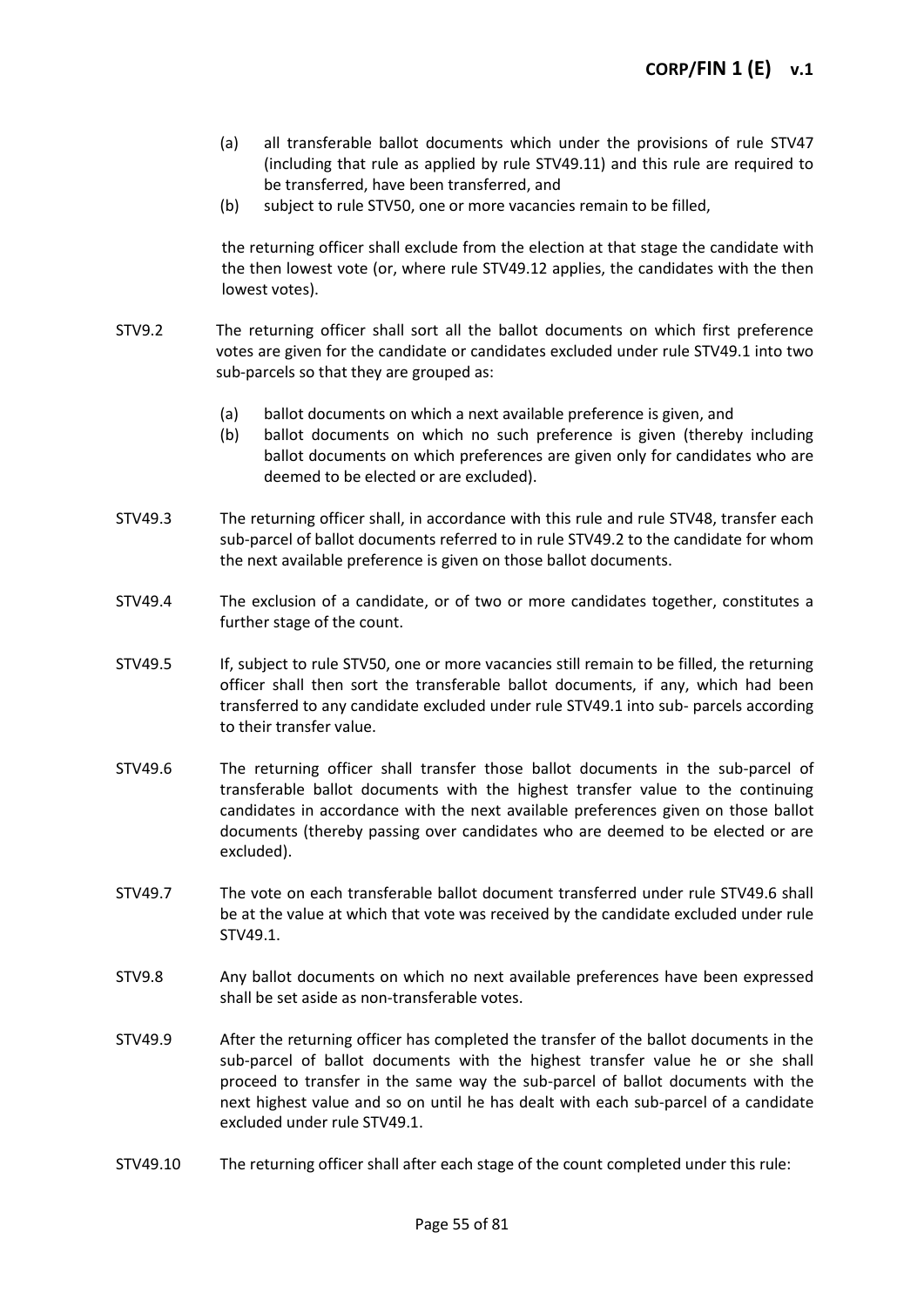- (a) record:
	- (i) the total value of votes, or
	- (ii) the total transfer value of votes transferred to each candidate,
- (b) add that total to the previous total of votes recorded for each candidate and record the new total,
- (c) record the value of non-transferable votes and add that value to the previous non-transferable votes total, and
- (d) compare:
	- (i) the total number of votes then recorded for each candidate together with the total number of non-transferable votes, with
	- (ii) the recorded total of valid first preference votes.
- STV49.11 If after a transfer of votes under any provision of this rule, a candidate has a surplus, that surplus shall be dealt with in accordance with rules STV47.5 to STV47.10 and rule STV48.
- STV49.12 Where the total of the votes of the two or more lowest candidates, together with any surpluses not transferred, is less than the number of votes credited to the next lowest candidate, the returning officer shall in one operation exclude such two or more candidates.
- STV49.13 If when a candidate has to be excluded under this rule, two or more candidates each have the same number of votes and are lowest:
	- (a) regard shall be had to the total number of votes credited to those candidates at the earliest stage of the count at which they had an unequal number of votes and the candidate with the lowest number of votes at that stage shall be excluded, and
	- (b) where the number of votes credited to those candidates was equal at all stages, the returning officer shall decide between the candidates by lot and the candidate on whom the lot falls shall be excluded.

### **STV50. Filling of last vacancies**

- STV50.1 Where the number of continuing candidates is equal to the number of vacancies remaining unfilled the continuing candidates shall thereupon be deemed to be elected.
- STV50.2 Where only one vacancy remains unfilled and the votes of any one continuing candidate are equal to or greater than the total of votes credited to other continuing candidates together with any surplus not transferred, the candidate shall thereupon be deemed to be elected.
- STV50.3 Where the last vacancies can be filled under this rule, no further transfer of votes shall be made.

# **STV51. Order of election of candidates**

STV51.1 The order in which candidates whose votes equal or exceed the quota are deemed to be elected shall be the order in which their respective surpluses were transferred, or would have been transferred but for rule STV47.10.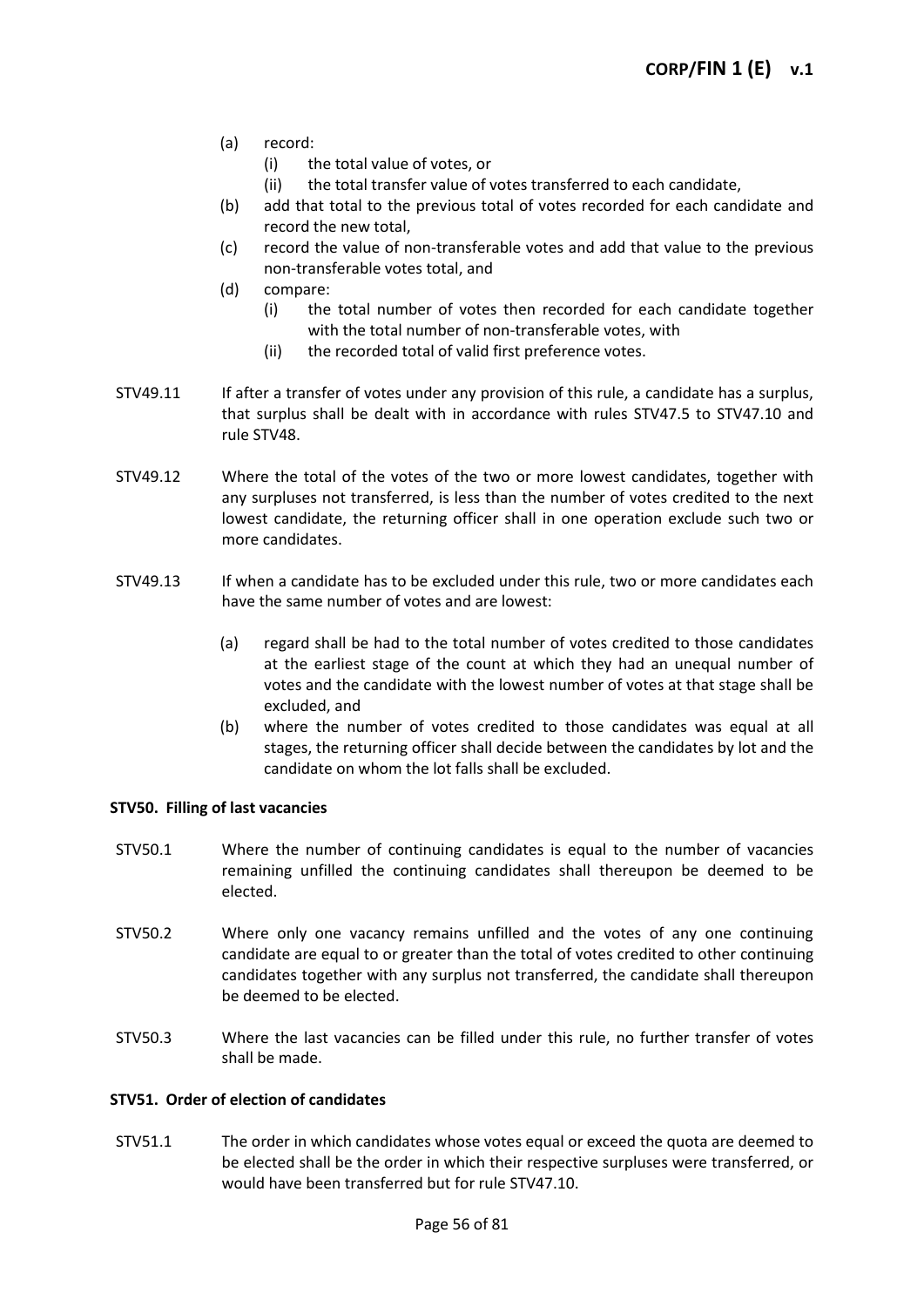- STV51.2 A candidate credited with a number of votes equal to, and not greater than, the quota shall, for the purposes of this rule, be regarded as having had the smallest surplus at the stage of the count at which he obtained the quota.
- STV51.3 Where the surpluses of two or more candidates are equal and are not required to be transferred, regard shall be had to the total number of votes credited to such candidates at the earliest stage of the count at which they had an unequal number of votes and the surplus of the candidate who had the greatest number of votes at that stage shall be deemed to be the largest.
- STV51.4 Where the number of votes credited to two or more candidates were equal at all stages of the count, the returning officer shall decide between them by lot and the candidate on whom the lot falls shall be deemed to have been elected first.

# **PART 7: FINAL PROCEEDINGS IN CONTESTED AND UNCONTESTED ELECTIONS**

Council of Governors

### **STV52. Declaration of result for contested elections**

- STV52.1 In a contested election, when the result of the poll has been ascertained, the returning officer is to:
	- (a) declare the candidates who are deemed to be elected under Part 6 of these rules as elected,
	- (b) give notice of the name of each candidate who he or she has declared elected:
		- (i) where the election is held under a proposed constitution pursuant to powers conferred on the [insert name] NHS Trust by section 33(4) of the 2006 Act, to the chair of the NHS Trust, or
		- (ii) in any other case, to the chair of the corporation, and
	- (c) give public notice of the name of each candidate who he or she has declared elected.
- STV52.2 The returning officer is to make:
	- (a) the number of first preference votes for each candidate whether elected or not,
	- (b) any transfer of votes,
	- (c) the total number of votes for each candidate at each stage of the count at which such transfer took place,
	- (d) the order in which the successful candidates were elected, and
	- (e) the number of rejected ballot papers under each of the headings in rule STV44.1,
	- (f) the number of rejected text voting records under each of the headings in rule STV44.3,

available on request.

### **53. Declaration of result for uncontested elections**

53.1 In an uncontested election, the returning officer is to as soon as is practicable after final day for the delivery of notices of withdrawals by candidates from the election: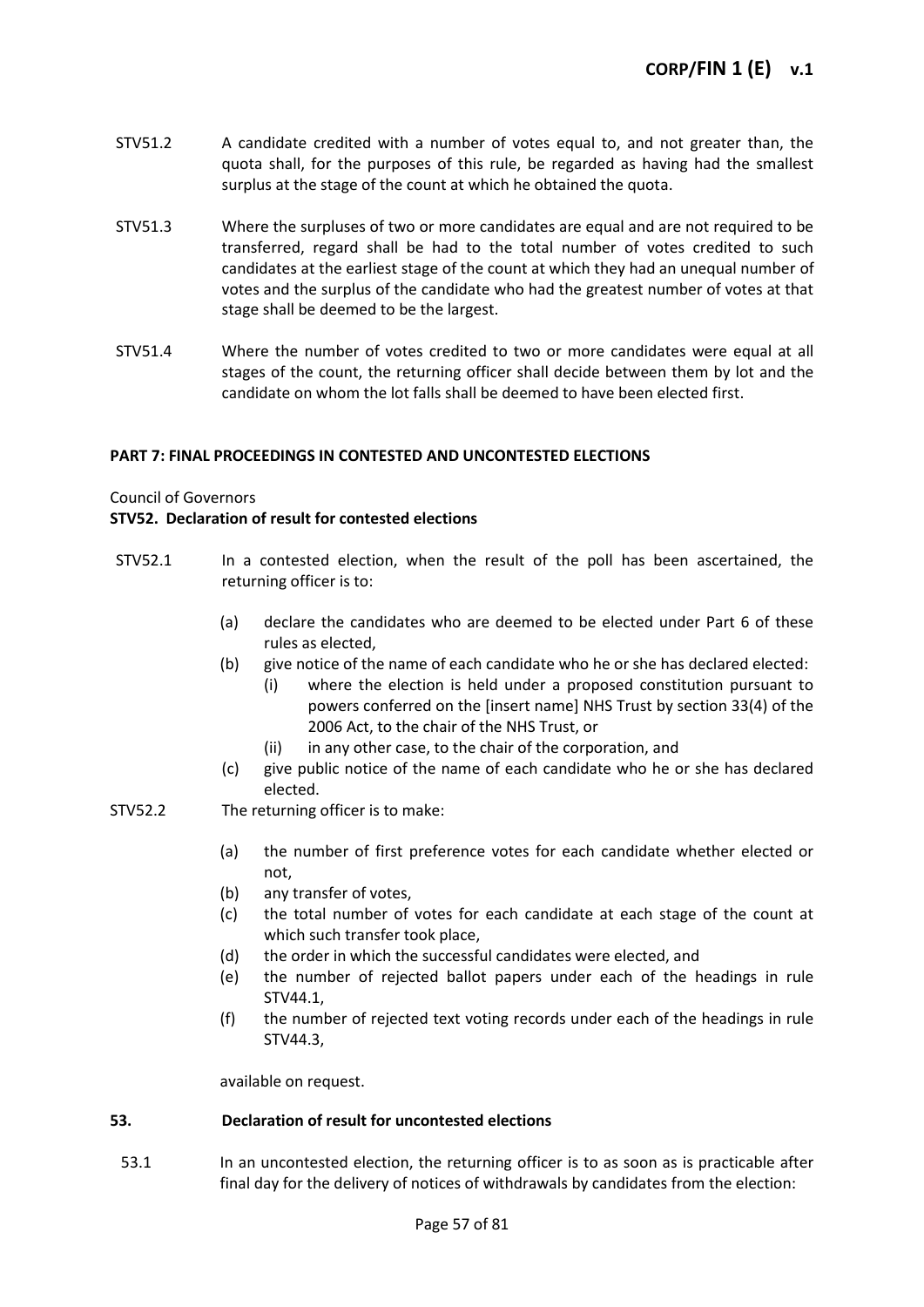- (a) declare the candidate or candidates remaining validly nominated to be elected,
- (b) give notice of the name of each candidate who he or she has declared elected to the chair of the corporation, and
- (c) give public notice of the name of each candidate who he or she has declared elected.

#### **PART 8: DISPOSAL OF DOCUMENTS**

#### **54. Sealing up of documents relating to the poll**

- 54.1 On completion of the counting at a contested election, the returning officer is to seal up the following documents in separate packets:
	- (a) the counted ballot papers, internet voting records, telephone voting records and text voting records,
	- (b) the ballot papers and text voting records endorsed with "rejected in part",
	- (c) the rejected ballot papers and text voting records, and
	- (d) the statement of rejected ballot papers and the statement of rejected text voting records,

and ensure that complete electronic copies of the internet voting records, telephone voting records and text voting records created in accordance with rule 26 are held in a device suitable for the purpose of storage.

- 54.2 The returning officer must not open the sealed packets of:
	- (a) the disqualified documents, with the list of disqualified documents inside it,
	- (b) the list of spoilt ballot papers and the list of spoilt text message votes,
	- (c) the list of lost ballot documents, and
	- (d) the list of eligible voters,

or access the complete electronic copies of the internet voting records, telephone voting records and text voting records created in accordance with rule 26 and held in a device suitable for the purpose of storage.

- 54.3 The returning officer must endorse on each packet a description of:
	- (a) its contents,
	- (b) the date of the publication of notice of the election,
	- (c) the name of the corporation to which the election relates, and
	- (d) the constituency, or class within a constituency, to which the election relates.

#### **55. Delivery of documents**

55.1 Once the documents relating to the poll have been sealed up and endorsed pursuant to rule 56, the returning officer is to forward them to the chair of the corporation.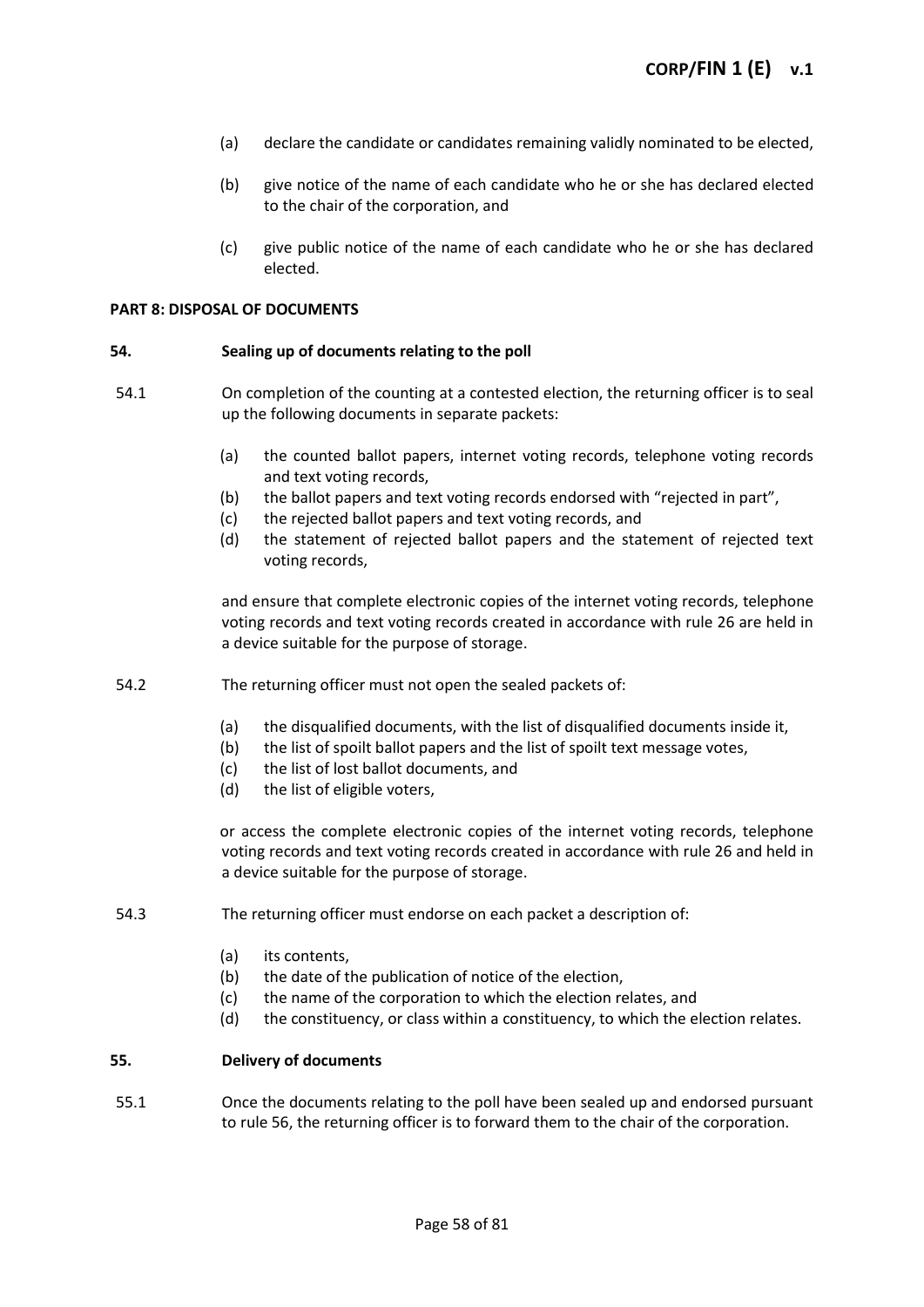### **56. Forwarding of documents received after close of the poll**

### 56.1 Where:

- (a) any voting documents are received by the returning officer after the close of the poll, or
- (b) any envelopes addressed to eligible voters are returned as undelivered too late to be resent, or
- (c) any applications for replacement voting information are made too late to enable new voting information to be issued,

the returning officer is to put them in a separate packet, seal it up, and endorse and forward it to the chair of the corporation.

#### **57. Retention and public inspection of documents**

- 57.1 The corporation is to retain the documents relating to an election that are forwarded to the chair by the returning officer under these rules for one year, and then, unless otherwise directed by the board of directors of the corporation, cause them to be destroyed.
- 57.2 With the exception of the documents listed in rule 58.1, the documents relating to an election that are held by the corporation shall be available for inspection by members of the public at all reasonable times.
- 57.3 A person may request a copy or extract from the documents relating to an election that are held by the corporation, and the corporation is to provide it, and may impose a reasonable charge for doing so.

### **58. Application for inspection of certain documents relating to an election**

- 58.1 The corporation may not allow:
	- (a) the inspection of, or the opening of any sealed packet containing  $-$ 
		- (i) any rejected ballot papers, including ballot papers rejected in part,
		- (ii) any rejected text voting records, including text voting records rejected in part,
		- (iii) any disqualified documents, or the list of disqualified documents,
		- (iv) any counted ballot papers, internet voting records, telephone voting records or text voting records, or
		- (v) the list of eligible voters, or
	- (b) access to or the inspection of the complete electronic copies of the internet voting records, telephone voting records and text voting records created in accordance with rule 26 and held in a device suitable for the purpose of storage,

by any person without the consent of the board of directors of the corporation.

58.2 A person may apply to the board of directors of the corporation to inspect any of the documents listed in rule 58.1, and the board of directors of the corporation may only consent to such inspection if it is satisfied that it is necessary for the purpose of questioning an election pursuant to Part 11.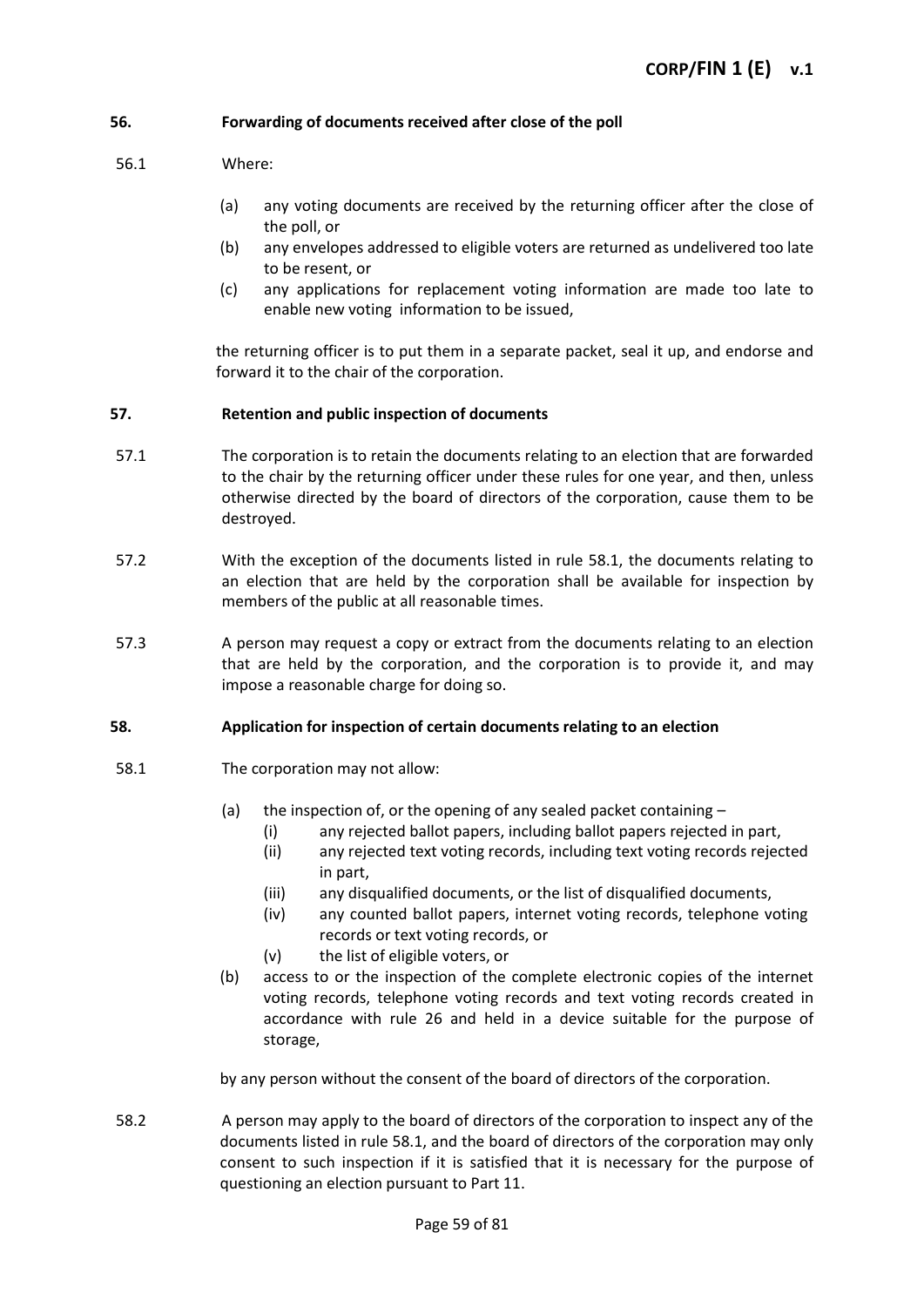- 58.3 The board of directors of the corporation's consent may be on any terms or conditions that it thinks necessary, including conditions as to –
	- (a) persons,
	- (b) time,
	- (c) place and mode of inspection,
	- (d) production or opening,

and the corporation must only make the documents available for inspection in accordance with those terms and conditions.

- 58.4 On an application to inspect any of the documents listed in rule 58.1 the board of directors of the corporation must:
	- (a) in giving its consent, and
	- (b) in making the documents available for inspection

ensure that the way in which the vote of any particular member has been given shall not be disclosed, until it has been established –

- (i) that his or her vote was given, and
- (ii) that Monitor has declared that the vote was invalid.

# **PART 9: DEATH OF A CANDIDATE DURING A CONTESTED ELECTION**

### **STV59. Countermand or abandonment of poll on death of candidate**

- STV59.1 If, at a contested election, proof is given to the returning officer's satisfaction before the result of the election is declared that one of the persons named or to be named as a candidate has died, then the returning officer is to:
	- (a) publish a notice stating that the candidate has died, and
	- (b) proceed with the counting of the votes as if that candidate had been excluded from the count so that –
		- (i) ballot documents which only have a first preference recorded for the candidate that has died, and no preferences for any other candidates, are not to be counted, and
		- (ii) ballot documents which have preferences recorded for other candidates are to be counted according to the consecutive order of those preferences, passing over preferences marked for the candidate who has died.
- STV59.2 The ballot documents which have preferences recorded for the candidate who has died are to be sealed with the other counted ballot documents pursuant to rule 54.1(a).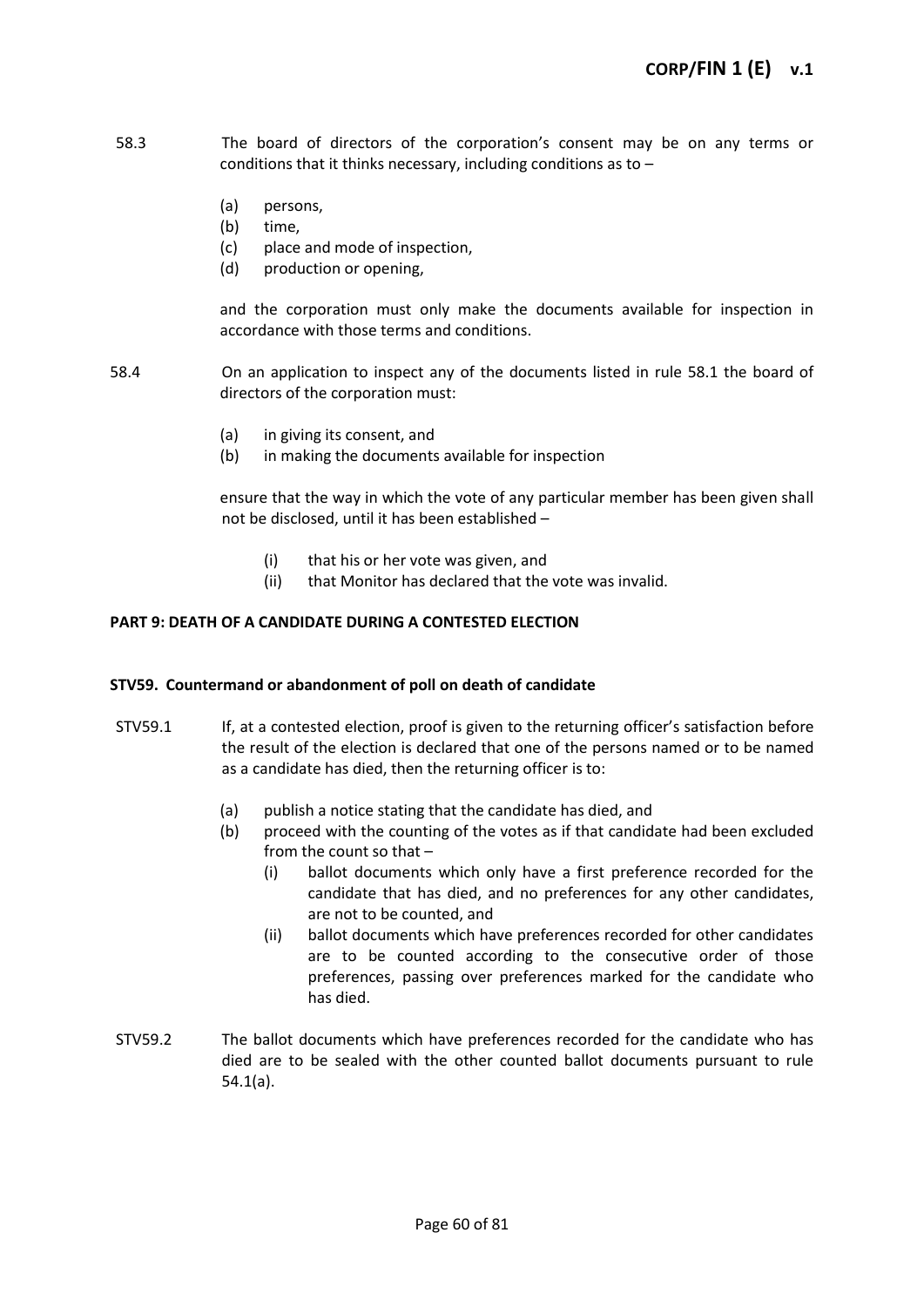#### **PART 10: ELECTION EXPENSES AND PUBLICITY**

#### *Election expenses*

#### **60. Election expenses**

60.1 Any expenses incurred, or payments made, for the purposes of an election which contravene this Part are an electoral irregularity, which may only be questioned in an application made to Monitor under Part 11 of these rules.

#### **61. Expenses and payments by candidates**

- 61.1 A candidate may not incur any expenses or make a payment (of whatever nature) for the purposes of an election, other than expenses or payments that relate to:
	- (a) personal expenses,
	- (b) travelling expenses, and expenses incurred while living away from home, and
	- (c) expenses for stationery, postage, telephone, internet(or any similar means of communication) and other petty expenses, to a limit of £100.

#### **62. Election expenses incurred by other persons**

#### 62.1 No person may:

- (a) incur any expenses or make a payment (of whatever nature) for the purposes of a candidate's election, whether on that candidate's behalf or otherwise, or
- (b) give a candidate or his or her family any money or property (whether as a gift, donation, loan, or otherwise) to meet or contribute to expenses incurred by or on behalf of the candidate for the purposes of an election.
- 62.2 Nothing in this rule is to prevent the corporation from incurring such expenses, and making such payments, as it considers necessary pursuant to rules 63 and 64.

### *Publicity*

### **63. Publicity about election by the corporation**

- 63.1 The corporation may:
	- (a) compile and distribute such information about the candidates, and
	- (b) organise and hold such meetings to enable the candidates to speak and respond to questions,

as it considers necessary.

- 63.2 Any information provided by the corporation about the candidates, including information compiled by the corporation under rule 64, must be:
	- (a) objective, balanced and fair,
	- (b) equivalent in size and content for all candidates,
	- (c) compiled and distributed in consultation with all of the candidates standing for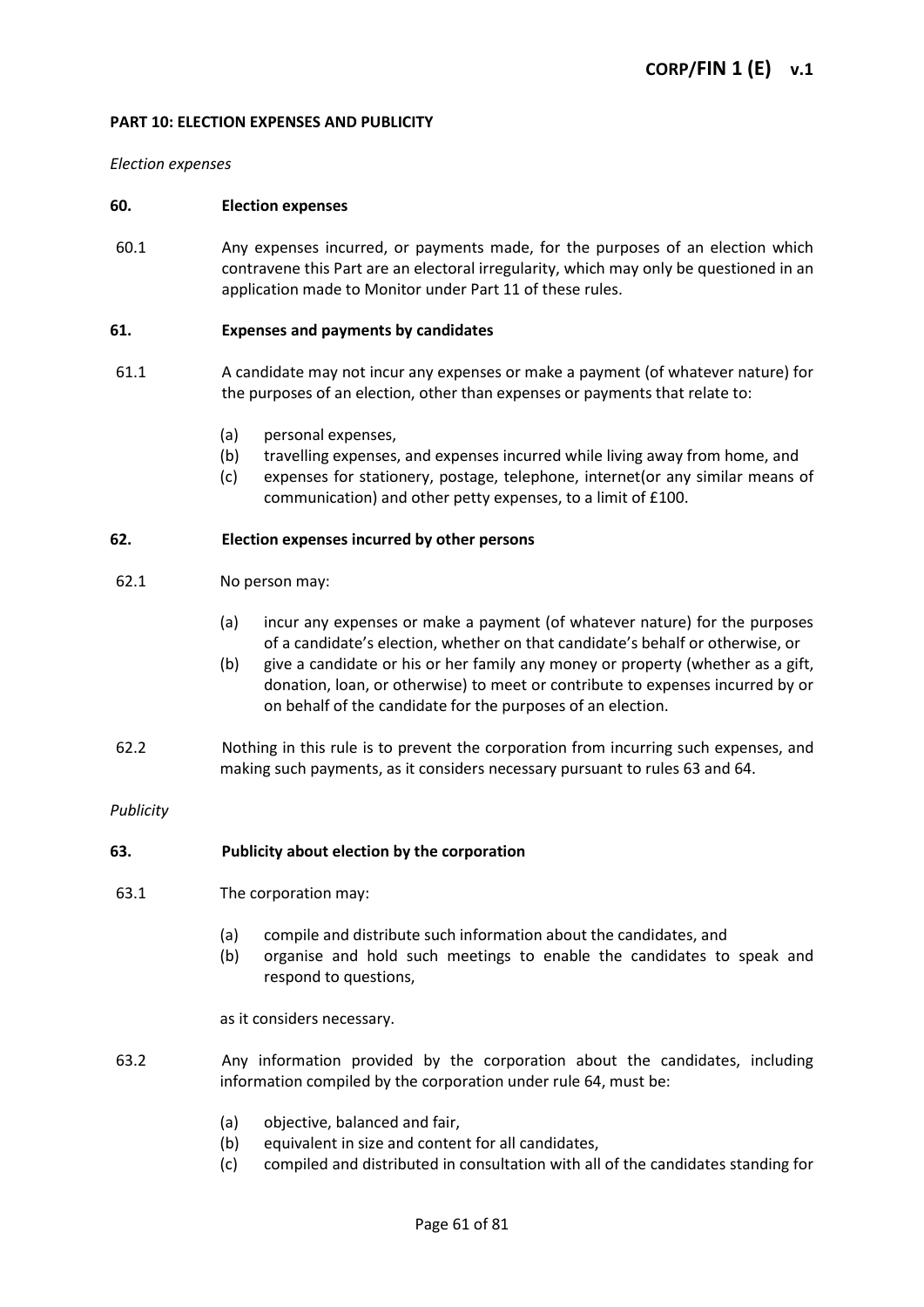election, and

- (d) must not seek to promote or procure the election of a specific candidate or candidates, at the expense of the electoral prospects of one or more other candidates.
- 63.3 Where the corporation proposes to hold a meeting to enable the candidates to speak, the corporation must ensure that all of the candidates are invited to attend, and in organising and holding such a meeting, the corporation must not seek to promote or procure the election of a specific candidate or candidates at the expense of the electoral prospects of one or more other candidates.

# **64. Information about candidates for inclusion with voting information**

- 64.1 The corporation must compile information about the candidates standing for election, to be distributed by the returning officer pursuant to rule 24 of these rules.
- 64.2 The information must consist of:
	- (a) a statement submitted by the candidate of no more than 250 words,
	- (b) if voting by telephone or text message is a method of polling for the election, the numerical voting code allocated by the returning officer to each candidate, for the purpose of recording votes using the telephone voting facility or the text message voting facility ("numerical voting code"), and

# **65. Meaning of "for the purposes of an election"**

- 65.1 In this Part, the phrase "for the purposes of an election" means with a view to, or otherwise in connection with, promoting or procuring a candidate's election, including the prejudicing of another candidate's electoral prospects; and the phrase "for the purposes of a candidate's election" is to be construed accordingly.
- 65.2 The provision by any individual of his or her own services voluntarily, on his or her own time, and free of charge is not to be considered an expense for the purposes of this Part.

### **PART 11: QUESTIONING ELECTIONS AND THE CONSEQUENCE OF IRREGULARITIES**

### **66. Application to question an election**

- 66.1 An application alleging a breach of these rules, including an electoral irregularity under Part 10, may be made to Monitor for the purpose of seeking a referral to the independent election arbitration panel (IEAP).
- 66.2 An application may only be made once the outcome of the election has been declared by the returning officer.
- 66.3 An application may only be made to Monitor by:
	- (a) a person who voted at the election or who claimed to have had the right to vote, or
	- (b) a candidate, or a person claiming to have had a right to be elected at the election.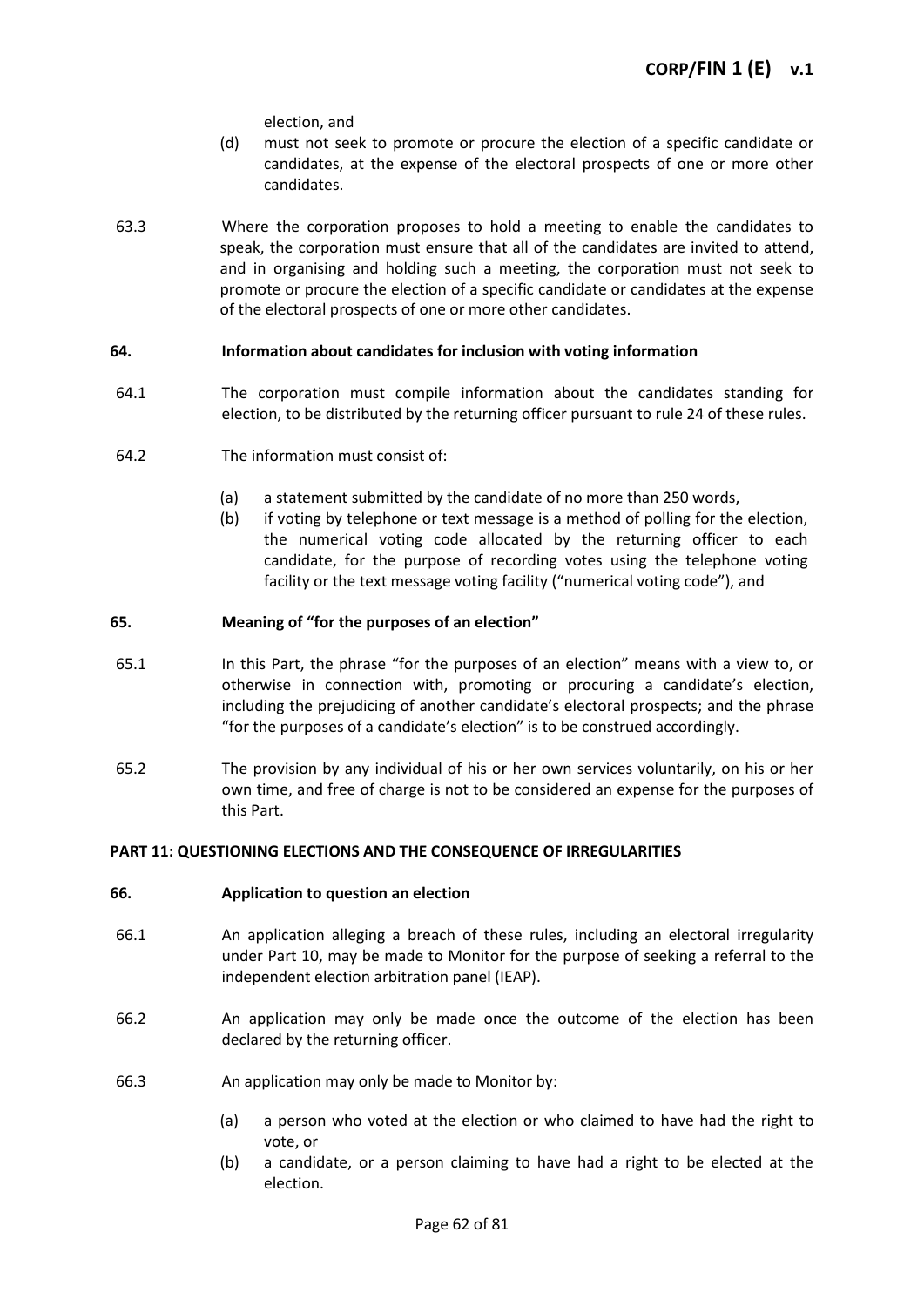# 66.4 The application must:

- (a) describe the alleged breach of the rules or electoral irregularity, and
- (b) be in such a form as the independent panel may require.
- 66.5 The application must be presented in writing within 21 days of the declaration of the result of the election. Monitor will refer the application to the independent election arbitration panel appointed by Monitor.
- 66.6 If the independent election arbitration panel requests further information from the applicant, then that person must provide it as soon as is reasonably practicable.
- 66.7 Monitor shall delegate the determination of an application to a person or panel of persons to be nominated for the purpose.
- 66.8 The determination by the IEAP shall be binding on and shall be given effect by the corporation, the applicant and the members of the constituency (or class within a constituency) including all the candidates for the election to which the application relates.
- 66.9 The IEAP may prescribe rules of procedure for the determination of an application including costs.

#### **PART 12: MISCELLANEOUS**

### **67. Secrecy**

- 67.1 The following persons:
	- (a) the returning officer,
	- (b) the returning officer's staff,

must maintain and aid in maintaining the secrecy of the voting and the counting of the votes, and must not, except for some purpose authorised by law, communicate to any person any information as to:

- (i) the name of any member of the corporation who has or has not been given voting information or who has or has not voted,
- (ii) the unique identifier on any ballot paper,
- (iii) the voter ID number allocated to any voter,
- (iv) the candidate(s) for whom any member has voted.
- 67.2 No person may obtain or attempt to obtain information as to the candidate(s) for whom a voter is about to vote or has voted, or communicate such information to any person at any time, including the unique identifier on a ballot paper given to a voter or the voter ID number allocated to a voter.
- 67.3 The returning officer is to make such arrangements as he or she thinks fit to ensure that the individuals who are affected by this provision are aware of the duties it imposes.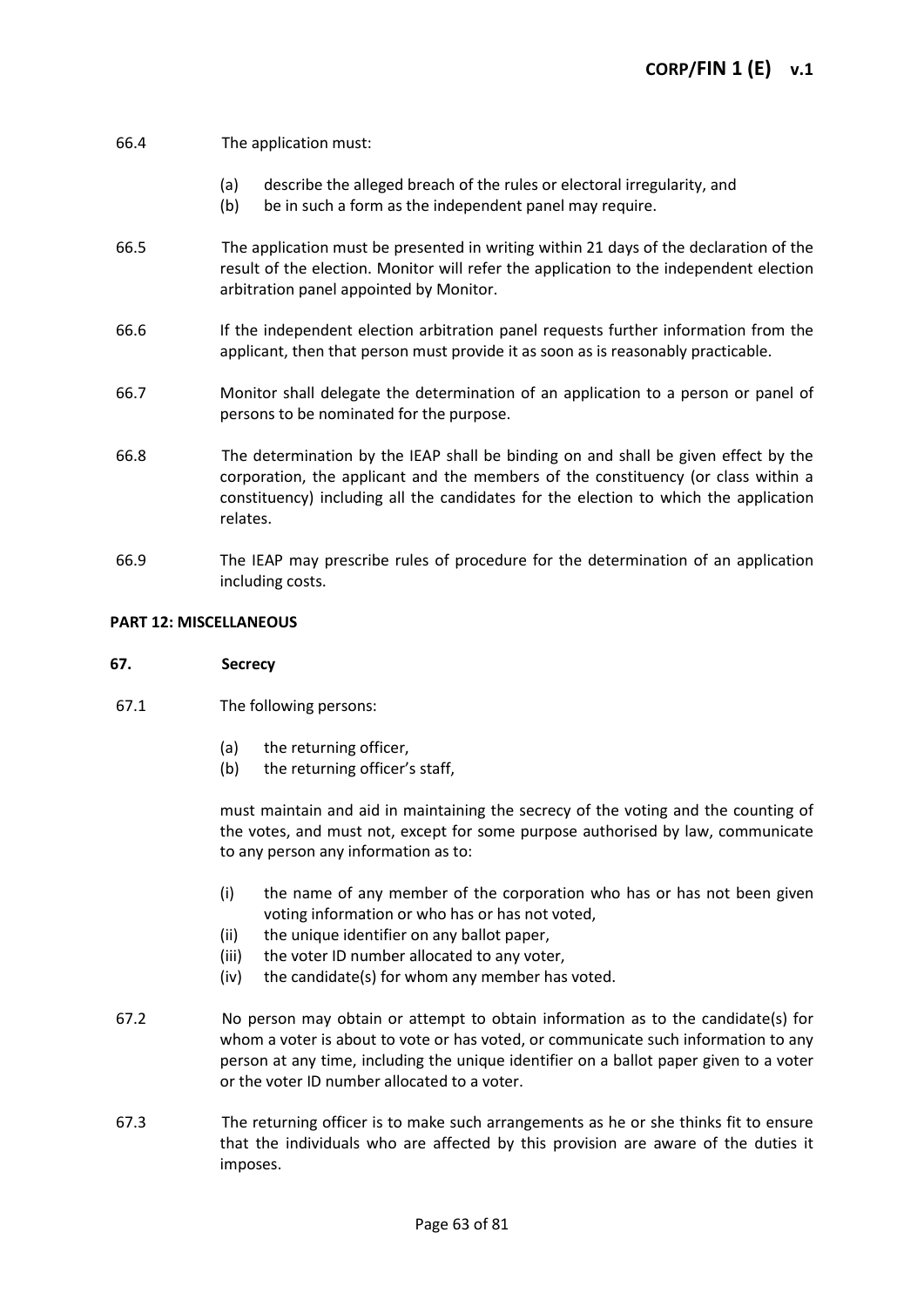### **68. Prohibition of disclosure of vote**

68.1 No person who has voted at an election shall, in any legal or other proceedings to question the election, be required to state for whom he or she has voted.

# **69. Disqualification**

- 69.1 A person may not be appointed as a returning officer, or as staff of the returning officer pursuant to these rules, if that person is:
	- (a) a member of the corporation,
	- (b) an employee of the corporation,
	- (c) a director of the corporation, or
	- (d) employed by or on behalf of a person who has been nominated for election.

# **70. Delay in postal service through industrial action or unforeseen event**

- 70.1 If industrial action, or some other unforeseen event, results in a delay in:
	- (a) the delivery of the documents in rule 24, or
	- (b) the return of the ballot papers,

the returning officer may extend the time between the publication of the notice of the poll and the close of the poll by such period as he or she considers appropriate.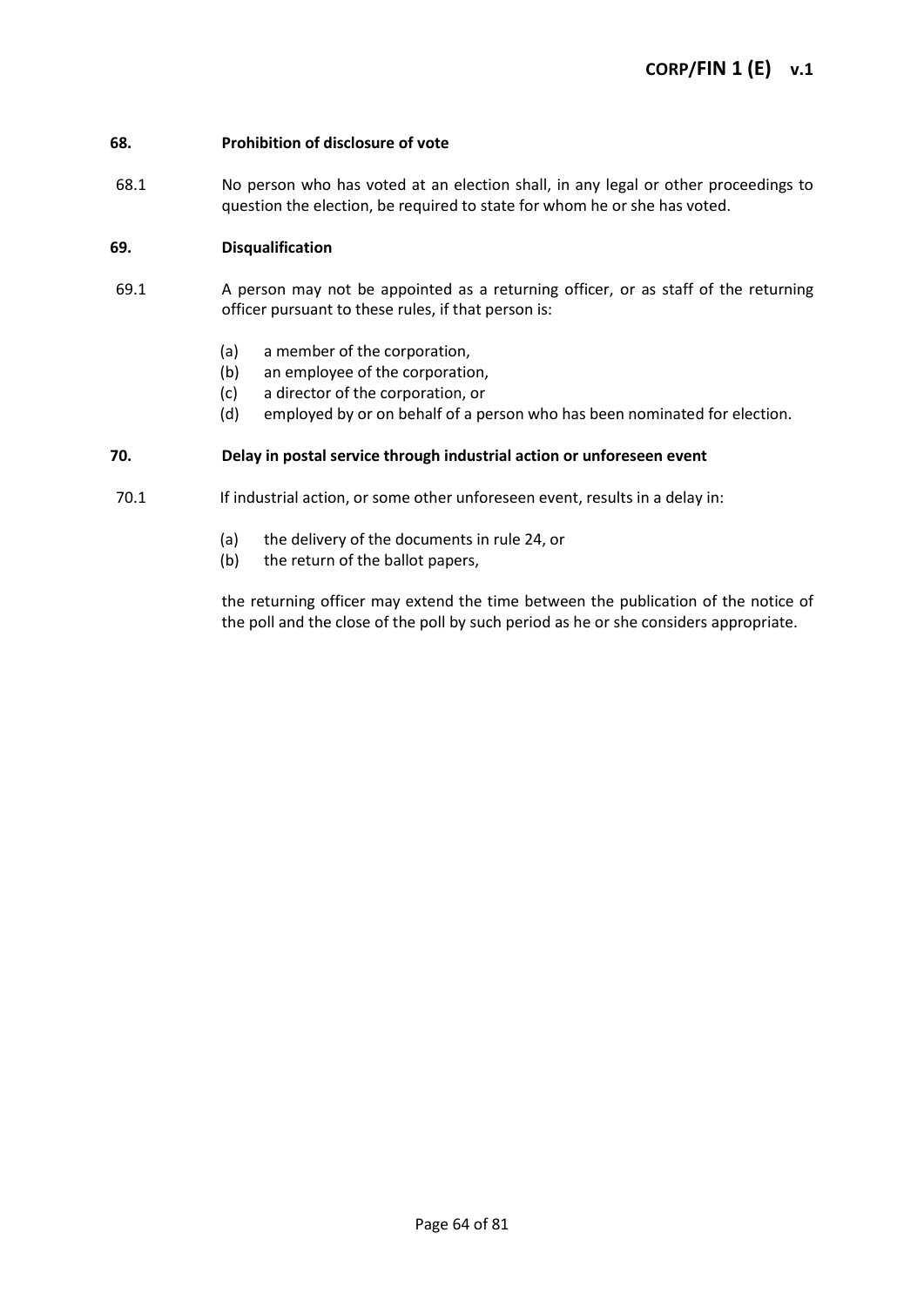# **ANNEX 5 – ADDITIONAL PROVISIONS – COUNCIL OF GOVERNORS**

- 1. Council of Governors: Terms of Office
	- 1.1 A Governor:
		- 1.1.1 shall be elected or appointed for a term of 3 years;
		- 1.1.2 shall be eligible for re-election or re-appointment at the end of that term but no Governor may hold office for more than nine years. ;
		- 1.1.3 shall cease to hold office if:
			- (a) he ceases to be a Member of a Trust constituency or, in the case of an Appointed Governor, if the body which appointed him withdraws its appointment at any time;
			- (b) his term of office is terminated in accordance with paragraph 3 below and/or he is disqualified from or is otherwise ineligible to hold office as a Governor; or
		- 1.1.4 he resigns by notice in writing to the Trust.
	- 1.2 Notwithstanding the provisions of paragraph 1.1.3(a) above, a Public Governor elected by a Public Constituency who ceases to be eligible to be a Member of that Public Constituency but who is eligible to be and forthwith becomes a Member of another Public Constituency shall not by virtue of paragraph 1.1.3(a) above cease to hold office but shall continue in office as Public Governor for the Constituency which elected him for the remainder of the term for which he was elected.
- 2. Council of Governors: Removal and Disqualification
	- 2.1 A Governor shall not be eligible to become or continue in office as a Governor if:
		- 2.1.1 he ceases to be eligible to be a Member, save in the case of Appointed Governors;
		- 2.1.2 in the case of an Appointed Governor, the appointing organisation withdraws its appointment of him;
		- 2.1.3 any of the grounds contained in paragraph 14 of the Constitution apply to him;
		- 2.1.4 he has within the preceding two years been lawfully dismissed otherwise than by reason of redundancy from any paid employment with a Health Service Body;
		- 2.1.5 he is a person whose term of office as the chair or as a member or director of a Health Service Body has been terminated on the grounds that his continuance in office is no longer in the best interests of the health service, for non-attendance at meetings or for non-disclosure of a pecuniary interest;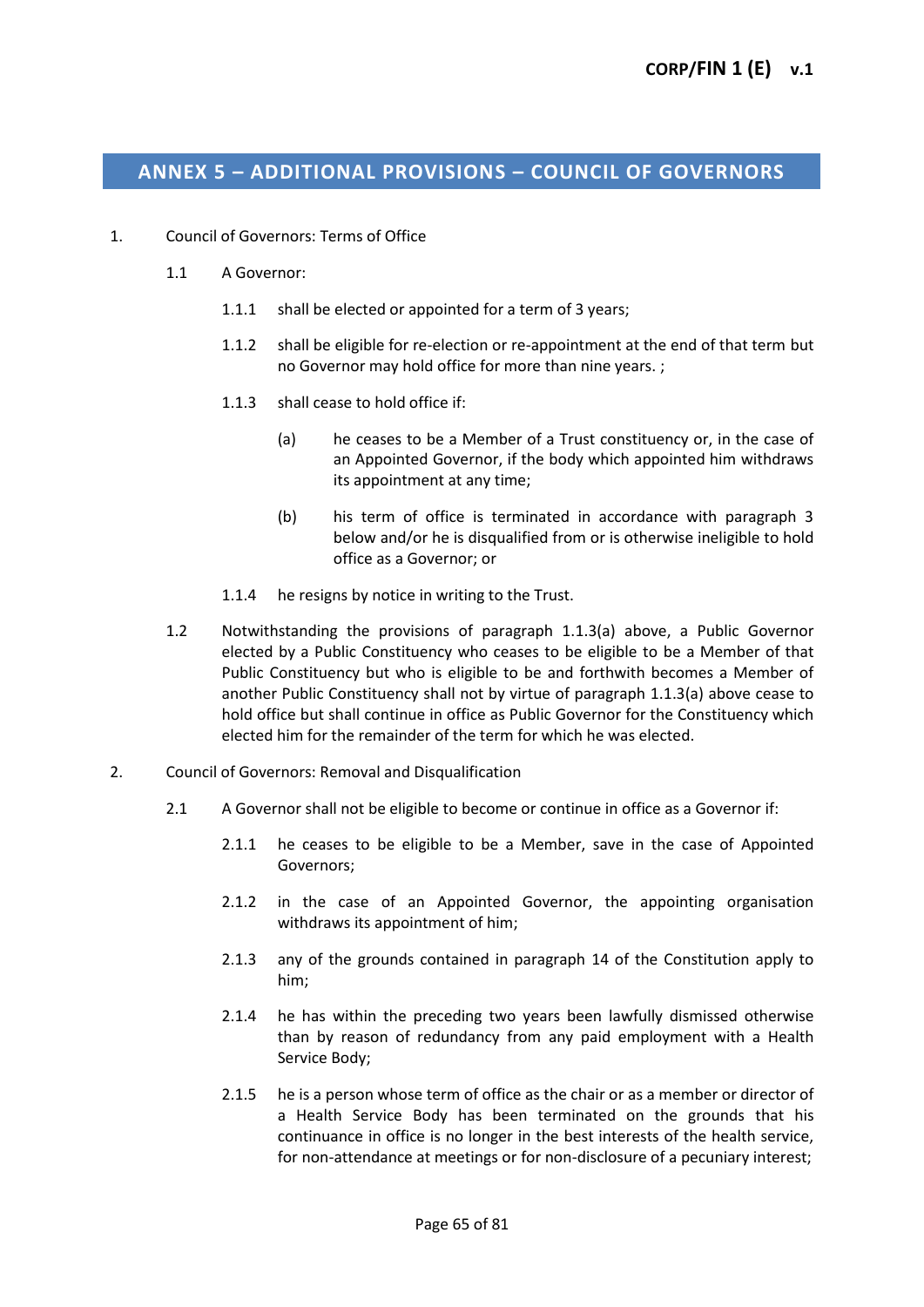- 2.1.6 he has had his name removed by a direction under Section 154 of the 2006 Act from any list prepared under Part 4 of that Act and has not subsequently had his name included in such a list;
- 2.1.7 he has failed to make, or has falsely made, any declaration as required to be made under Section 60 of the 2006 Act or has spoken or voted in a meeting on a matter in which they have direct or indirect pecuniary or non-pecuniary interest and he is judged to have acted so by a majority of not less than 75% of the Council of Governors;
- 2.1.8 Monitor has exercised its powers to remove him as a Governor of the Trust or has suspended him from office or has disqualified him from holding office as a Governor of the Trust for a specified period or Monitor has exercised any of those powers in relation to him on any other occasion whether in relation to the Trust or some other NHS Foundation Trust;
- 2.1.9 he has received a written warning from the Trust for verbal and/or physical abuse towards Trust staff;
- 2.1.10 he has at any time been placed on the registers of Schedule 1 Offenders pursuant to the Sexual Offences Act 2003 (as amended) and/or the Children and Young Person's Act 1933 to 1969 (as amended);
- 2.1.11 he has within the preceding five years been convicted in the British Islands of any offence, and a sentence of imprisonment (whether suspended or not) for a period of three months or more (without the option of a fine) was imposed on him;
- 2.1.12 his term of office is terminated pursuant to paragraph 3 below;
- 2.1.13 he is a Member of a Staff Class and any professional registration relevant to his eligibility to be a Member of that Staff Class has been suspended for a continuous period of more than 6 months;
- 2.1.14 he is incapable by reason of mental disorder, illness or injury in managing and administering his property and/or affairs;
- 2.1.15 the relevant organisation which he represents ceases to exist;
- 2.1.16 he is a member of the UK Parliament;
- 2.1.17 he is a Director of the Trust or a director or a governor of another NHS Foundation Trust;
- 2.1.18 he is a member of a local authority overview and scrutiny committee; or
- 2.2 Where a person has been elected or appointed to be a Governor and he becomes disqualified from that appointment he shall notify the Secretary in writing of such disqualification as soon as practicable and in any event within 14 days of first becoming aware of those matters which rendered him disqualified.
- 2.3 If it comes to the notice of the Trust that a Governor is disqualified, the Trust shall immediately declare him disqualified and shall give him notice in writing to that effect as soon as practicable.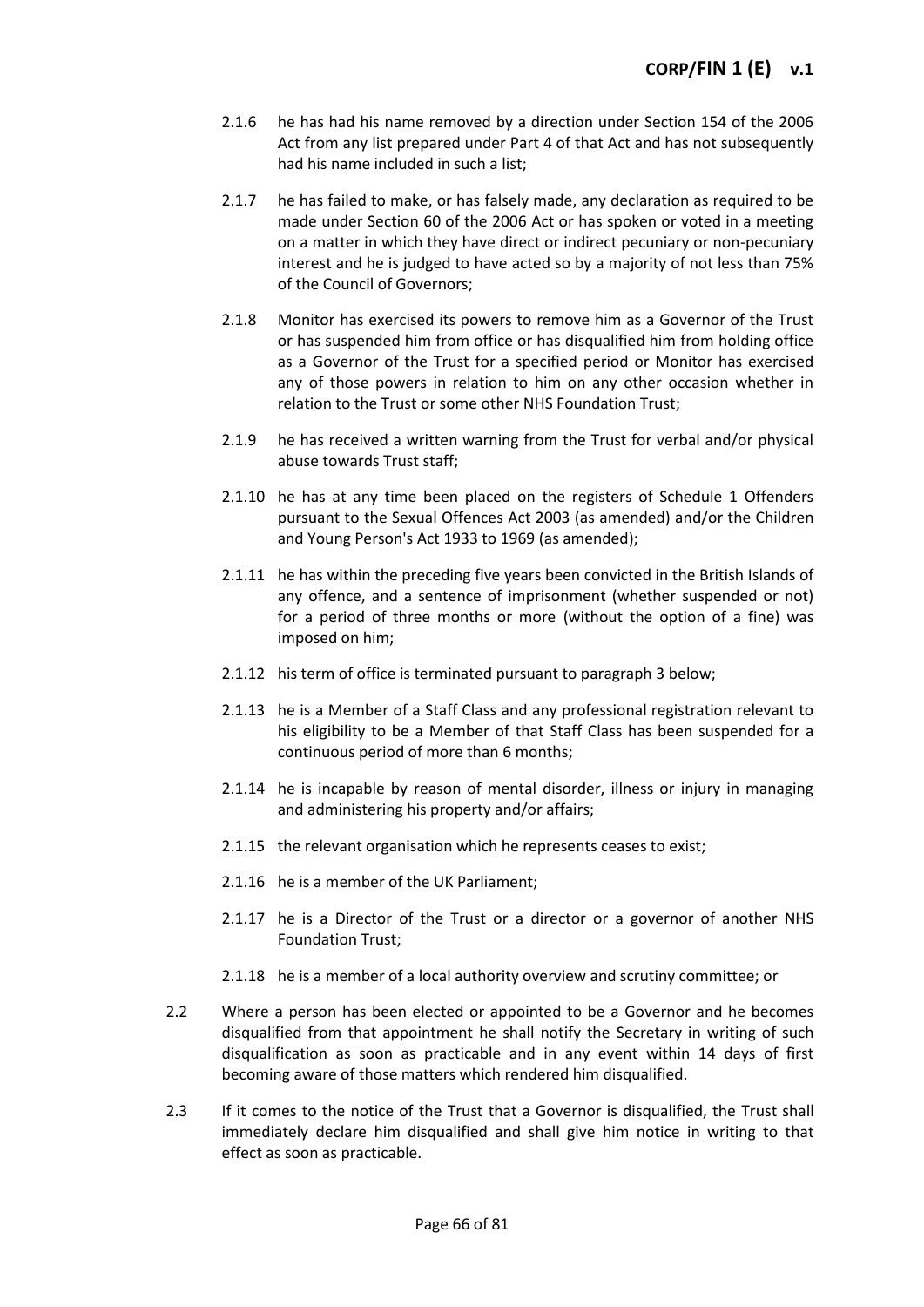- 2.4 Upon the giving of notice under paragraphs 2.2 and 2.3 above, that person's tenure of office as a Governor shall thereupon be terminated and he shall cease to be a Governor and his name shall be removed from the Register of Governors.
- 3. Council of Governors: Termination of Tenure
	- 3.1 A Governor's term of office shall be terminated:
		- 3.1.1 by the Governor giving notice in writing to the Secretary of his resignation from office at any time during that term of office;
		- 3.1.2 by the Trust if any grounds exist under paragraph 2 above;
		- 3.1.3 by the Council of Governors if he has failed to attend two consecutive meetings of the Council of Governors unless within one month of the second meeting, the Council of Governors is satisfied that:
			- (a) the absence was due to reasonable cause; and
			- (b) the Governor will resume attendance at meetings of the Council of Governors within such period as it considers reasonable.
		- 3.1.4 if the Council of Governors resolves to terminate his term of office for reasonable cause on the grounds that in the reasonable opinion of not less than 75% of the Governors present and voting at a meeting of the Council of Governors convened for that purpose that his continuing as a Governor would or would be likely to:
			- (a) prejudice the ability of the Trust to fulfil its principal purpose or of its purposes under this Constitution or otherwise to discharge its duties and functions; or
			- (b) prejudice the Trust's work with other persons or body with whom it is engaged or may be engaged in the provision of goods and services; or
			- (c) adversely affect public confidence in the goods and services provided by the Trust; or
			- (d) otherwise bring the Trust into disrepute or is detrimental to the interest of the Trust; or
			- (e) it would not be in the best interests of the Trust for that person to continue in office as a Governor; or
			- (f) the Governor is a vexatious or persistent litigant or complainant with regard to the Trust's affairs and his continuance in office would not be in the best interests of the Trust; or
			- (g) he has failed or refused to undertake and/or satisfactorily complete any training which the Council of Governors has required him to undertake in his capacity as a Governor by a date six months from the date of his election or appointment; or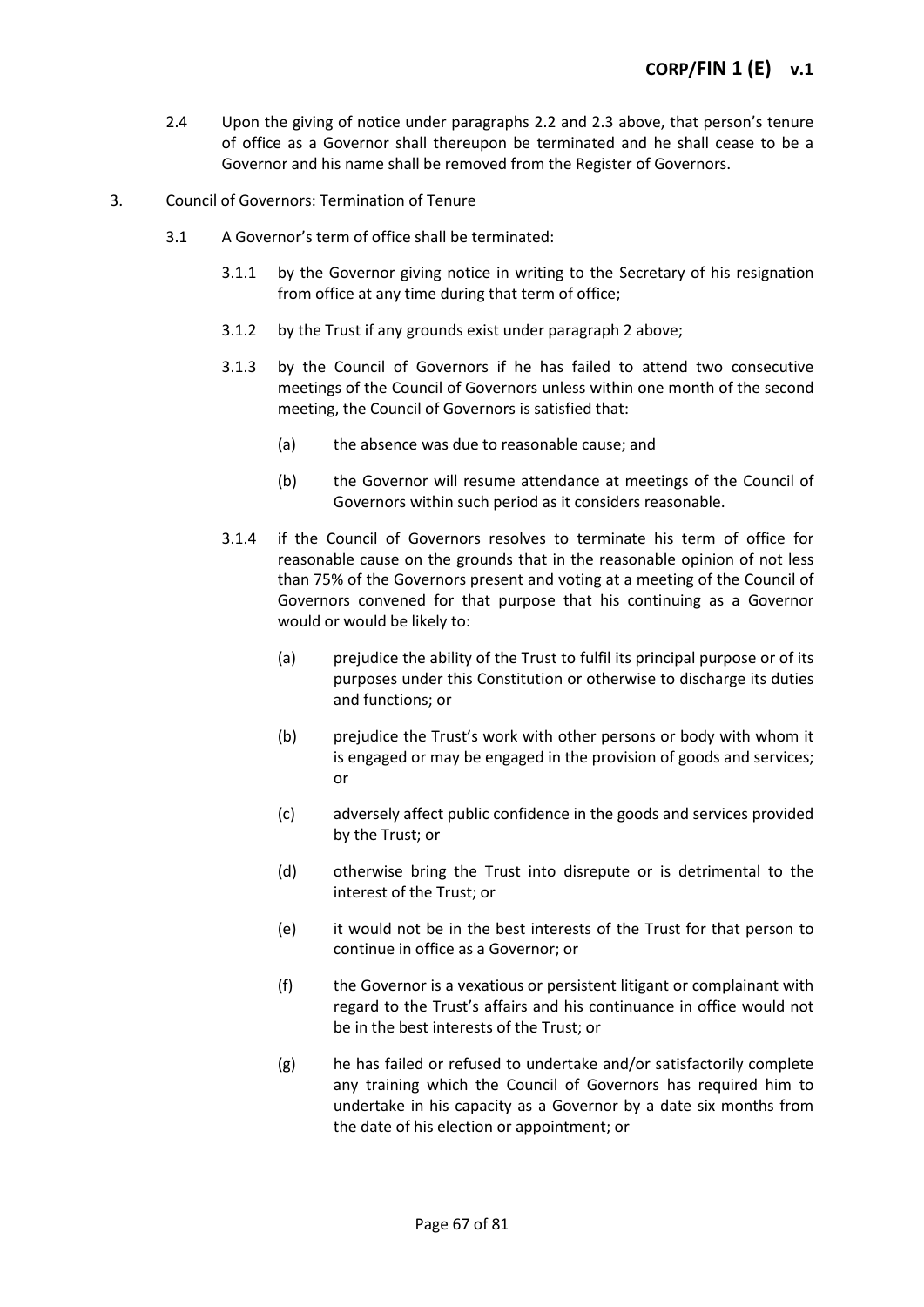- (h) he has in his conduct as a Governor failed to comply in a material way with the values and principles of the National Health Service or the Trust, and the Constitution; or
- (i) he has committed a material breach of any code of conduct applicable to Governors of the Trust and/or the Governors standing orders.
- 3.2 Upon a Governor resigning under paragraph 3.1.1 above or upon the Council of Governors resolving to terminate a Governor's tenure of office in accordance with the above provisions, that Governor shall cease to be a Governor and his name shall be forthwith removed from the Register of Governors.
- 3.3 The Standing Orders adopted by the Council of Governors may contain provisions governing its procedure for termination under these provisions and for a Governor to appeal against the decision terminating his tenure of office.
- 3.4 A Governor who resigns or whose tenure of office is terminated under this paragraph 3 shall not be eligible to stand for re-election for a period of 3 years from the date of his resignation or removal from office or the date upon which any appeal against his removal from office is disposed of whichever is the later except by resolution carried by a majority of the Council of Governors present and voting at a general meeting.
- 3.5 Where a Governor's membership of the Council of Governors ceases for one of the reasons set out in paragraph 2 or paragraph 3, Elected Governors shall be replaced in accordance with paragraphs 4.1 to 4.4 below and, in the case of Appointed Governors, the Trust shall invite the relevant appointing body to appoint a new Governor to hold office for the remainder of the term of office in accordance with the processes referred to in Annex 3 within 30 days of the vacancy having arisen.
- 4. Vacancies Elected Governors
	- 4.1 In the case of an Elected Governor, where a vacancy arises within 6 months of the election then the candidate who secured the next highest number of votes for that Constituency will be appointed.
	- 4.2 If the vacancy arises during the last 6 months of office, the office will remain vacant until it is filled at the next scheduled election.
	- 4.3 If a vacancy arises at any other time it will be filled by holding an election, in accordance with the Election Scheme.
	- 4.4 No defect in the election or appointment of a Governor nor any deficiency in the composition of the Council of Governors shall affect the validity of any act or decision of the Council of Governors.
- 5. Council of Governors: Role
	- 5.1 The Council of Governors and each Governor shall act in the best interests of the Trust at all times and with proper regard to the provisions of the NHS Foundation Trust Code of Governance and any code of conduct for the Council of Governors.
	- 5.2 Subject to the requirement specified in paragraph 5.1 above, each Governor shall exercise his own skill and judgement in his conduct of the Trust's affairs and shall in his stewardship of the Trust's affairs bring as appropriate the perspective of the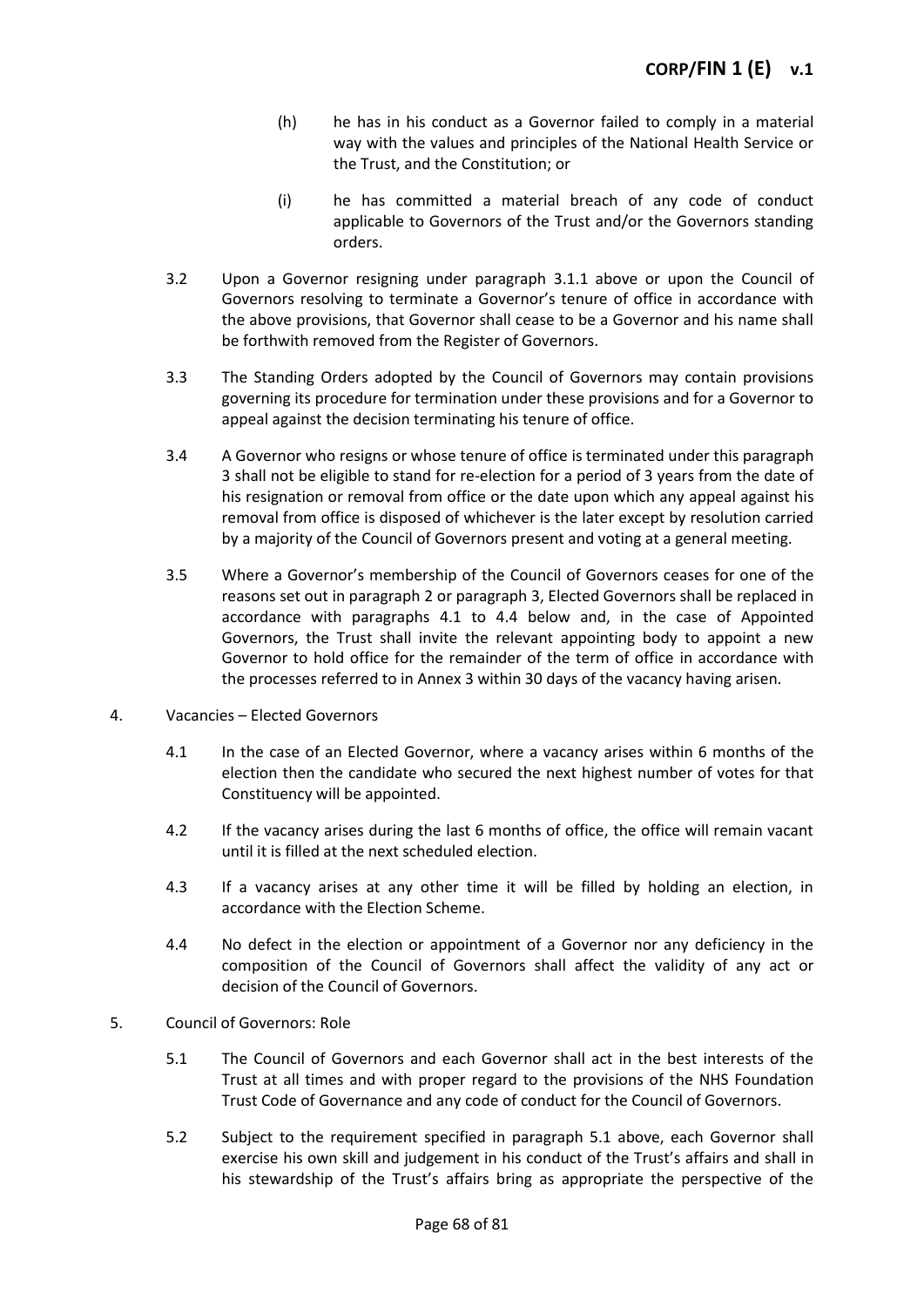constituency or organisation by which he was elected or appointed, as the case may be.

- 5.3 Subject to the further provisions of this Constitution and without in any way derogating from them, the Council of Governors shall;
	- 5.3.1 assist the Board of Directors in setting the strategic direction of the Trust and targets for the Trust's performance and in monitoring the Trust's performance in terms of achieving those strategic aims and targets which have been set; and
	- 5.3.2 monitor the activities of the Trust with the view to ensuring that they are being conducted in a manner consistent with this Constitution.
- 6. Council of Governors: Meetings
	- 6.1 The Council of Governors shall hold not less than 4 general meetings each financial year.
	- 6.2 All such meetings shall be open to the public unless the Council of Governors resolves that the public be excluded from the meeting, whether for the whole or part of the proceedings, on the grounds that publicity would be prejudicial to the public interest or the interest of the Trust by reason of the confidential nature of the business to be transacted or for other special reasons stated in the resolution and arising from the nature of that business or the proceedings.
	- 6.3 The Council of Governors may appoint committees or sub-committees consisting of its members to advise and assist it in the discharge of its functions.
	- 6.4 The Council of Governors' Standing Orders, as may be varied from time to time, is to provide for further details of the practice and procedure at Council of Governors meetings (including general meetings).
- 7. Council of Governors: Declarations
	- 7.1 A Member of a Public Constituency standing for election as Governor must make a declaration for the purposes of Section 60 of the 2006 Act in the form specified below stating the particulars of his qualification to vote as a Member and that he is not prevented from being a member of the Council of Governors by virtue of any provisions of this Constitution.
	- 7.2 The specified form of declaration shall be set out on the Nomination Form referred to in the Election Scheme and shall state as follows:

"I, the above named candidate, consent to my nomination and agree to stand for election to the Council of Governors in the constituency indicated in Section One of this form. I also declare that I am a member in that constituency. I, the above named candidate, hereby declare that I am not:

- a. a person who has been adjudged bankrupt or whose estate has been sequestrated and (in either case) has not been discharged
- b. a person who has made a composition or arrangement with, or granted a trust deed for, his creditors and has not been discharged in respect of it
- c. a person who within the preceding 5 years has been convicted in the British Islands of any offence if a sentence of imprisonment (whether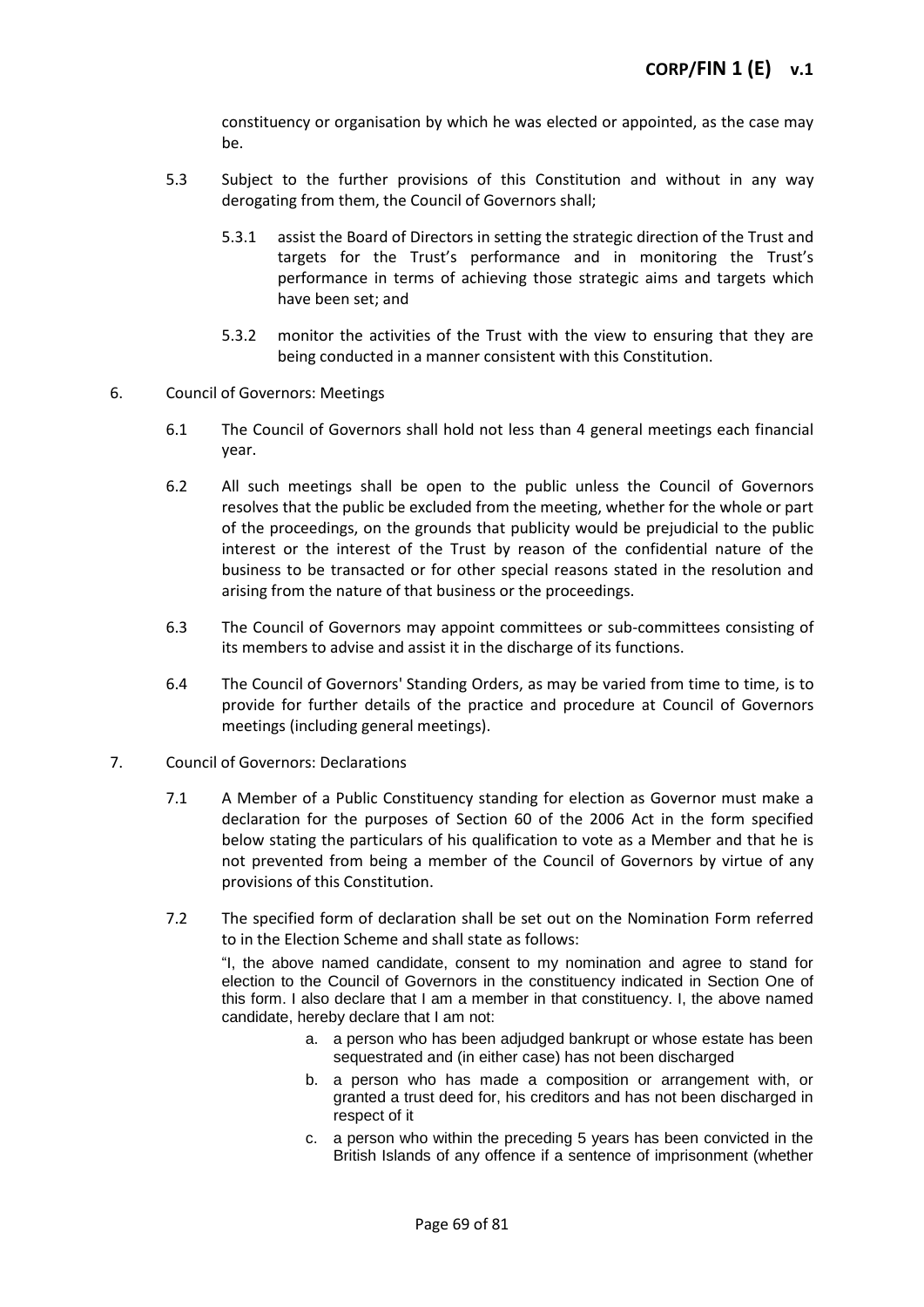suspended or not) for a period of not less than 3 months (without the option of a fine) was imposed on him

d. excluded by any other provision detailed within the Trust's constitution.

I confirm that, to the best of my knowledge, the information provided on (or in connection with) this form is accurate."

- 8. Council of Governors: Vice Chair
	- 8.1 No person may serve as the Vice Chair for more than a total of six years.
	- 8.2 A person appointed as the Vice Chair shall cease to be eligible to continue serving as the Vice Chair if he ceases to be a Governor or Member and the Vice Chair's term of office may be terminated by a majority of not less than 75% of the Governors present and voting at a meeting of the Council of Governors.
- 9. Council of Governors: Appointment of Senior Independent Director
	- 9.1 A majority of the Governors shall at a general meeting of the Council of Governors appoint one of the Non-Executive Directors to be the Senior Independent Director for a term of three years. The Senior Independent Director shall be eligible for reappointment at the end of that term but may not serve as Senior Independent Director for more than a total of six years.
	- 9.2 The Senior Independent Director shall be available to Members and Governors if they have concerns which contact through the normal channels of the Chair, Chief Executive or Finance Director has failed to resolve or for which such contact is inappropriate.
	- 9.3 A person appointed as the Senior Independent Director shall cease to be eligible to continue serving as the Senior Independent Director if he ceases to be a Non-Executive Director and the Senior Independent Director's term of office may be terminated by a majority of not less than 75% of the Governors present and voting at a meeting of the Council of Governors.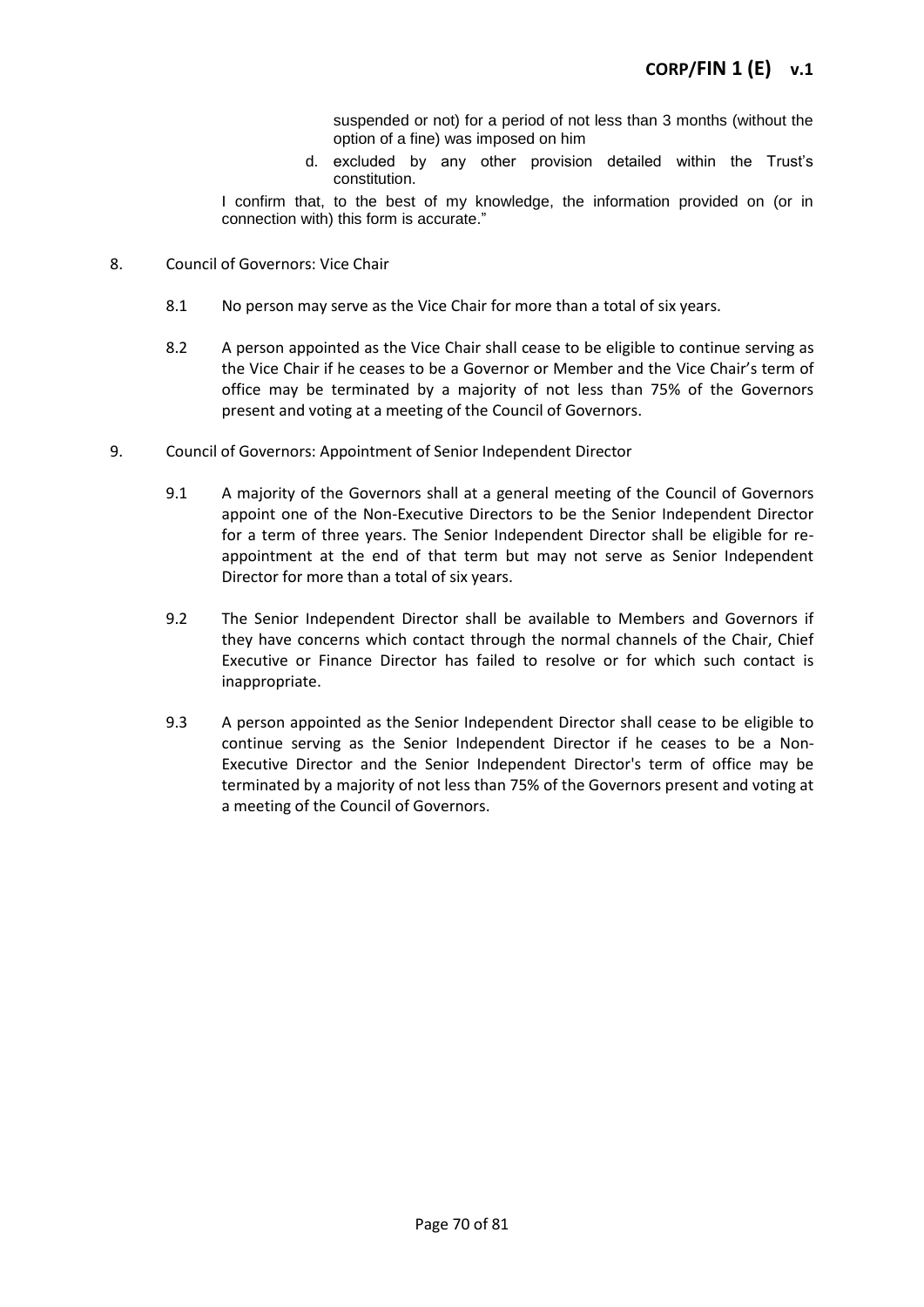# **ANNEX 6 – FURTHER PROVISIONS**

1. Eligibility for Membership

It is the responsibility of Members to ensure their eligibility and not the Trust, but if the Trust is on notice that a Member may be disqualified from Membership, the Trust shall carry out all reasonable enquiries to establish if this is the case.

- 2. Public Constituency
	- 2.1 For the purposes of determining whether an individual lives in an area specified as an area for Public Constituency, an individual shall be deemed to do so if:
		- 2.1.1 his name appears on the electoral roll at an address within the said area and the Trust has no reasonable cause to conclude that the individual is not living at that address; or
		- 2.1.2 the Trust is otherwise satisfied that the individual lives in the said area.
	- 2.2 An individual who is a Member of the Public Constituency shall cease to be eligible to continue as a Member if he ceases to live in the area of the Public Constituency of which he is a Member save as may otherwise be provided in this paragraph 2.
	- 2.3 Where a Member of a Public Constituency ceases to live permanently in the area of the Public Constituency of which he is a Member he shall forthwith advise the Trust that he is no longer eligible to continue as a Member and the Trust shall forthwith remove his name from the Register of Members unless the Trust is satisfied that the individual concerned lives in some other area of a Public Constituency of the Trust. Where the Trust is satisfied that such an individual continues to live in the area of a Public Constituency of the Trust it shall, if the individual so requests, thereafter treat that individual as a Member of that other Public Constituency and amend the Register of Members accordingly provided the Trust has given that individual not less than 14 days' notice of its intention to do so.
	- 2.4 Where a Member ceases to live temporarily in the area of the Public Constituency of which he is a Member, the Trust may permit that individual nonetheless to remain on the Register of Members for that Public Constituency if it is for good cause satisfied that the absence is of a temporary duration only and that the Member will either return to live in the area of that Public Constituency of which he is a Member or will live in some other part of the area of the Trust in which case the provisions of paragraph 2.1 shall apply as appropriate.
- 3. Staff Constituency
	- 3.1 A Member of a Staff Class will cease to be eligible to be a Member of that Staff Class if they no longer meet the eligibility requirements of paragraph 7 of the Constitution and of Annex 2.
	- 3.2 Where an individual is a Member by virtue of their eligibility to be a Member of a Staff Class and they cease to be eligible for Membership of that Staff Class but are eligible for Membership of some other Staff Class then the Trust may give notice to that Member of its intention to transfer him to that other Staff Class on the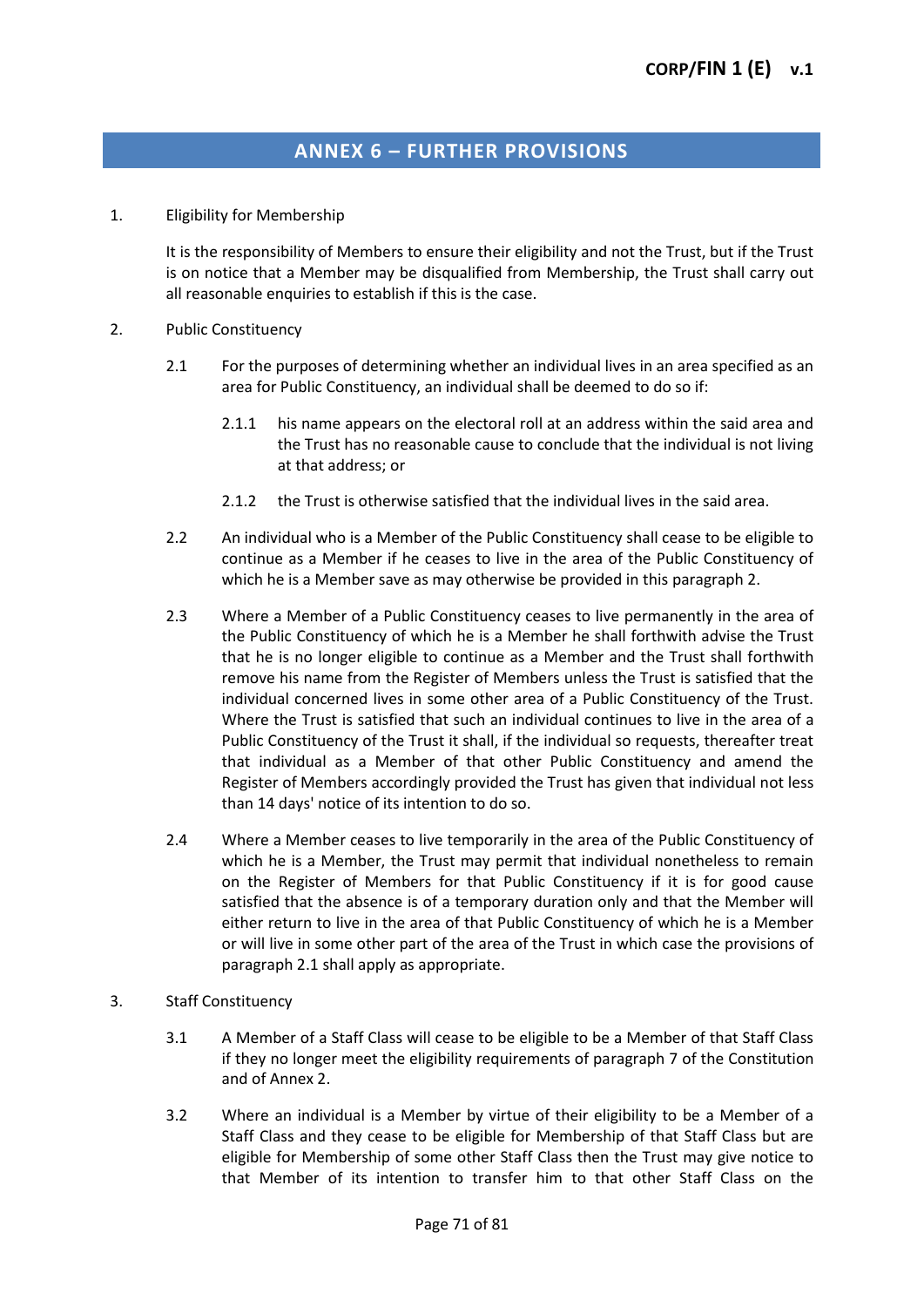expiration of a period of time or upon a date specified in the said notice and shall after the expiration of that notice or date amend the Register of Members accordingly.

- 4. Membership Termination of Tenure
	- 4.1 A Member shall cease to be a Member if:-
		- 4.1.1 they cease to be entitled under this Constitution to be a Member of any of the Public Constituencies or one of the classes of the Staff Constituency;
		- 4.1.2 they resign by notice in writing to the Secretary;
		- 4.1.3 they die;
		- 4.1.4 they are expelled under this Constitution;
		- 4.1.5 if it appears to the Secretary that they no longer wish to be involved in the affairs of the Trust as a Member, and after enquiries made in accordance with a process approved by the Council of Governors they fail to establish that they have a continuing wish to be involved in the affairs of the Trust as a Member.
- 5. Board of Directors: Disqualification
	- 5.1 In addition to the grounds of disqualification set out in paragraph 28 of the Constitution, a person may also not be or continue as a Director of the Trust if:
		- 5.1.1 in the case of a Non-Executive Director, he no longer satisfies the relevant requirements for appointment;
		- 5.1.2 he is a person whose tenure of office as a chair or as a director of a Health Service Body has been terminated on the grounds that his appointment is not in the interests of public service, or for non-disclosure of a pecuniary interest;
		- 5.1.3 he has within the preceding two years been dismissed, otherwise than by reason of redundancy, by the coming to an end of fixed term contract or through ill health, from any paid employment with a Health Service Body;
		- 5.1.4 information revealed by a DBS check is such that it would be inappropriate for him to become or continue as a Director on the grounds that this would adversely affect public confidence in the Trust or otherwise bring the Trust into disrepute;
		- 5.1.5 in the case of an Executive Director, he is no longer employed by the Trust;
		- 5.1.6 he is a person who has had their name removed by a Direction under Section 154 of the 2006 Act from any list prepared under Part 4 of that Act, and have not subsequently had their name included on such a list;
		- 5.1.7 he is a member of a local authority's overview and scrutiny committee;
		- 5.1.8 he is the subject of a disqualification order made under the Company Directors' Disqualifications Act 1986;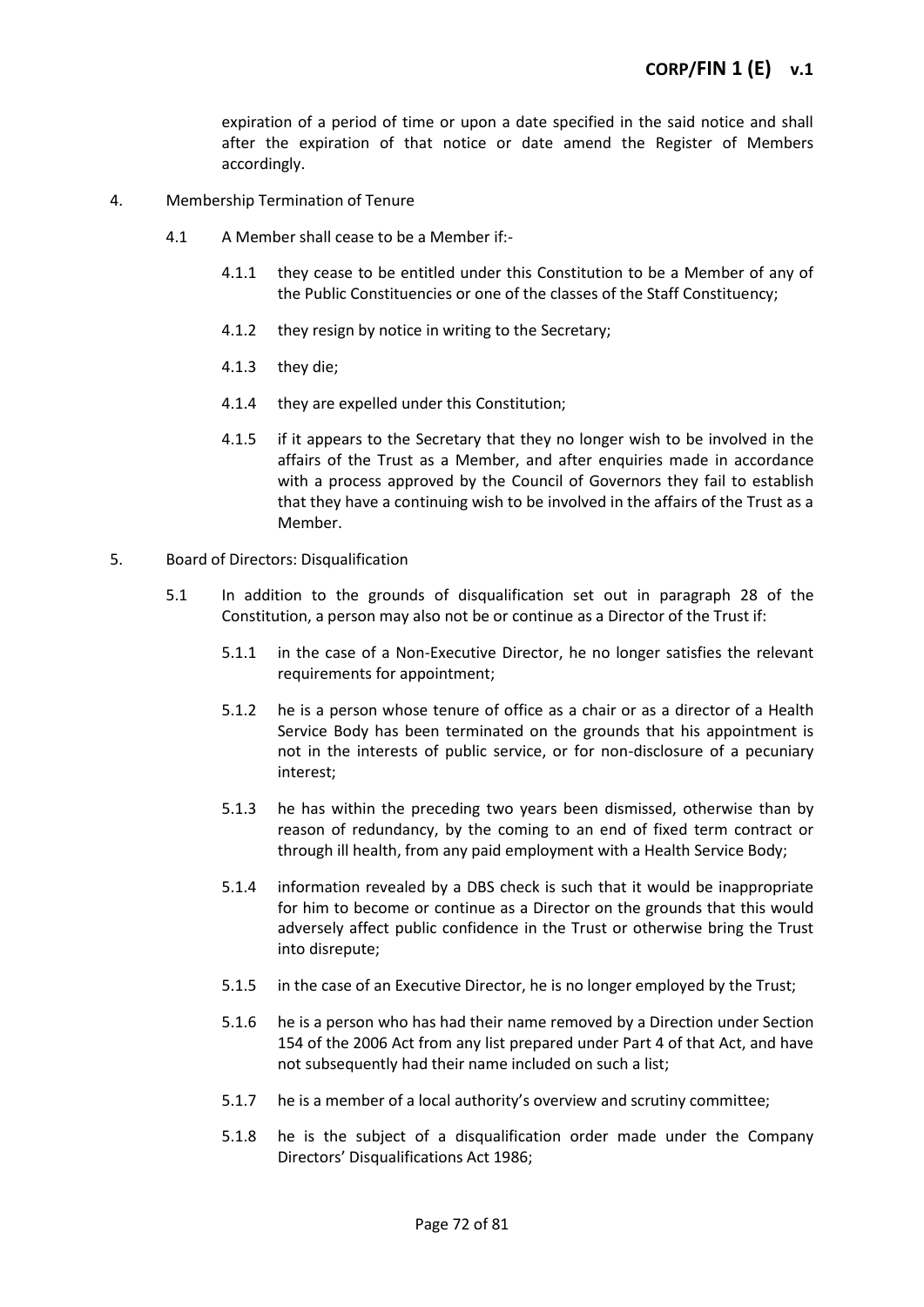- 5.1.9 he has failed or refused to undertake any training which the Board of Directors requires all Directors to undertake;
- 5.1.10 he has failed to sign and deliver to the Secretary in the form required by the Board of Directors confirmation that he accepts the Trust's Standards of Business Conduct Policy;
- 5.1.11 he/she is a partner or spouse of an existing Director.
- 6. Non-Executive Directors: Terms of Office
	- 6.1 Subject to paragraph 6.2, a Non-Executive Director shall be appointed by the Council of Governors for a term of 3 years.
	- 6.2 The Council of Governors may, prior to the expiry of the term referred to in paragraph 6.1, extend the term of office of a Non-Executive Director by a period not exceeding three years if it considers such an extension is in the best interests of the Trust.
	- 6.3 Prior to extending any term of office under paragraph 6.2, the Council of Governors shall consult the Directors and may seek advice from the Appointments and Remuneration Committee.
- 7. Governors and Directors: Communication and Conflict
	- 7.1 Summary

This paragraph 7 describes the processes intended to ensure a successful and constructive relationship between the Council of Governors and the Board of Directors. It emphasises the importance of informal and formal communication, and confirms the formal arrangements for communication within the Trust. It suggests an approach to informal communications, and sets out the formal arrangements for resolving conflicts between the Council of Governors and the Board of Directors.

- 7.2 Informal Communications
	- 7.2.1 Informal and frequent communication between the Governors and the Directors is an essential feature of a positive and constructive relationship designed to benefit the Trust and the services it provides.
	- 7.2.2 The Chair shall use his reasonable endeavours to encourage effective informal methods of communication including:
		- (a) participation of the Board of Directors in the induction, orientation and training of Governors;
		- (b) development of special interest relationships between Non-Executive Directors and Governors;
		- (c) discussions between Governors and the Chair and/or the Chief Executive and/or Directors through the office of the Secretary;
		- (d) involvement in Membership recruitment and briefing at public events organised by the Trust.
- 7.3 Formal Communication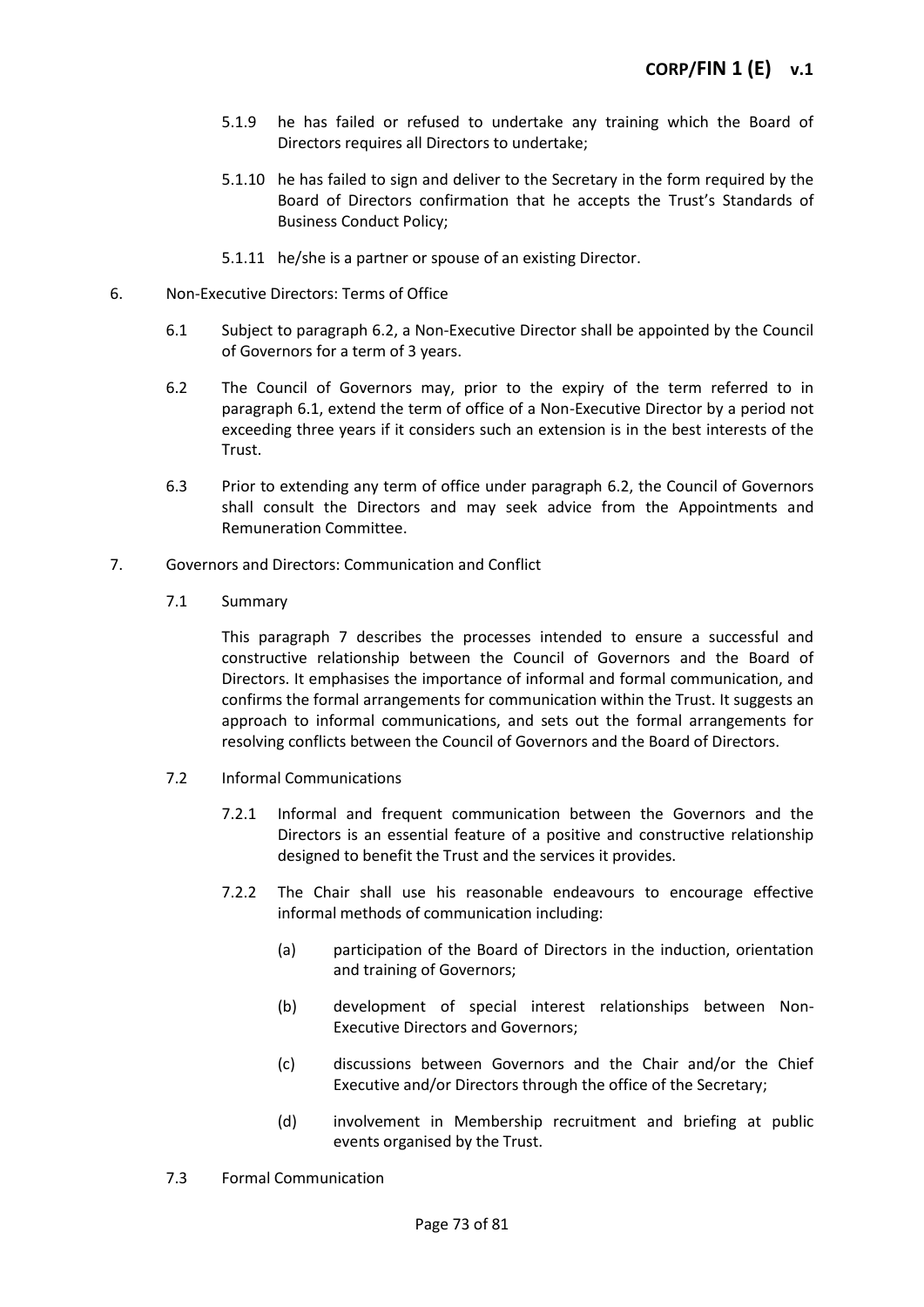- 7.3.1 Some aspects of formal communication are defined by the constitutional roles and responsibilities of the Council of Governors and the Board of Directors respectively.
- 7.3.2 Formal communications initiated by the Council of Governors and intended for the Board of Directors will be conducted as follows:
	- (a) specific requests by the Council of Governors will be made through the Chair to the Board of Directors;
	- (b) any Governor has the right to raise specific issues to be put to the Board of Directors at a duly constituted meeting of the Council of Governors through the Chair. In the event of disagreement, two thirds of the Governors present must approve the request. The Chair will raise the matter with the Board of Directors and provide the response to the Council of Governors;
	- (c) joint meetings will take place as and when appropriate between the Council of Governors and the Board of Directors.
- 7.3.3 The Board of Directors may request the Chair to seek the views of the Council of Governors on such matters as the Board of Directors may from time to time determine.
- 7.3.4 Communications initiated by the Board of Directors and intended for the Council of Governors will be conducted as follows:
	- (a) request the Chairman to seek the view of the Council of Governors on the Board of Directors' proposals for the Strategic Direction and the Annual Plan;
	- (b) presentation and approval of annual accounts, annual report and auditor's report;
	- (c) request the Chair to seek the view of the Council of Governors on the Board of Directors' proposals for developments;
	- (d) request the Chair to seek the view of the Council of Governors on Trust Performance;
	- (e) request the Chair to seek the view of the Council of Governors for involvement in service reviews and evaluation;
	- (f) request the Council of Governors to seek views of the Membership on proposed changes, plans and developments.
- 7.3.5 Formal communications will normally be conducted as follows:
	- (a) attendance by the Board of Directors at a meeting of the Council of Governors;
	- (b) formal reports or presentation by Executive Directors to a meeting of the Council of Governors;
	- (c) inclusion of minutes for information on the Agenda of a meeting of the Council of Governors;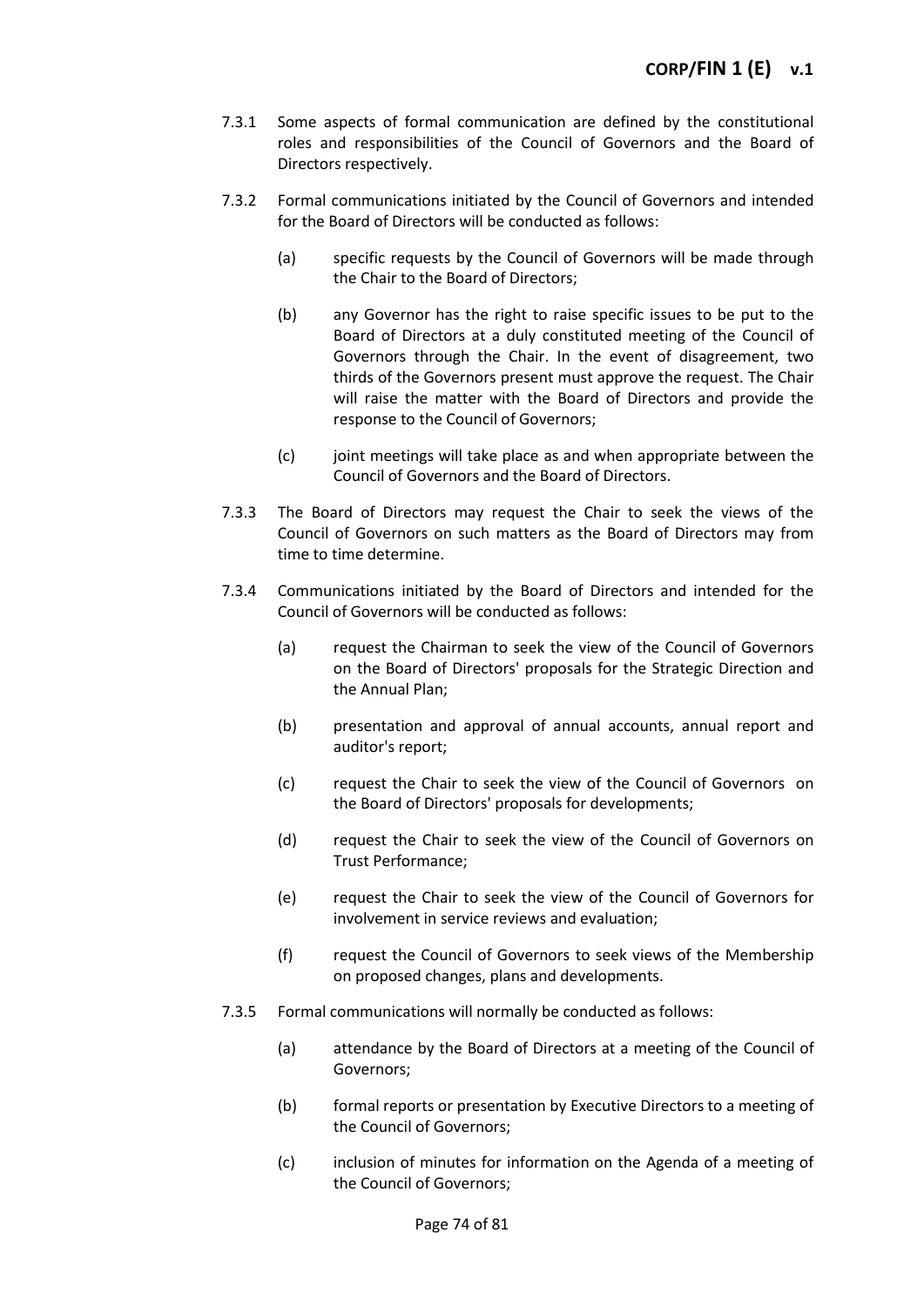- (d) reporting the views of the Council of Governors to the Board of Directors through the Chair or Vice-Chair;
- (e) Governors attend meetings in public of the Board of Directors as observers.
- 7.3.6 Wherever possible and practical, written communications will be conducted by e-mail.
- 7.4 Resolving Conflict
	- 7.4.1 The Council of Governors and the Board of Directors must be committed to developing and maintaining a constructive and positive relationship. The aim at all times is to resolve any potential or actual differences of view quickly, through discussion and negotiation.
	- 7.4.2 If as the first step, the informal efforts the Chairman do not achieve resolution of a disagreement or a conflict, the Chairman will follow the process described in paragraph 7.4.3 below. The aim is to resolve the matter at the first available opportunity, and only to escalate to the next step if the step taken fails to achieve resolution.
	- 7.4.3 In the event of a conflict between the Council of Governors and Board of Directors, the following action will be taken, in the sequence shown:
		- (a) the Chair will call a Resolution Meeting of the members of the Council of Governors and Board of Directors, to take place as soon as possible, but no later than twenty working days following the date of the request. The meeting must comprise of two thirds of the Membership of the Council of Governors and two thirds of the membership of the Board of Directors. The meeting will be held in private. The Agenda and any papers for the meeting issued in accordance with the Standing Orders of the Council of Governors. The aim of the meeting will be to achieve resolution of the conflict. The Chair will have the right to appoint an independent facilitator to assist the process. Every effort must be made to reach agreement;
		- (b) if a Resolution Meeting of the members of the Council of Governors and Board of Directors fails to resolve a conflict, the Board of Directors will decide the disputed matter;
		- (c) if, following the formal Resolution Meeting, and the decision of the Board of Directors, the Council of Governors considers that implementation of the decision will result in the Trust failing to comply with its Constitution, the Council of Governors will refer the specific issue of non-compliance to Monitor.
	- 7.4.4 The right to call a Resolution Meeting rests with the following, in the sequence of escalation shown:
		- (a) the Chair;
		- (b) the Chief Executive;
		- (c) two thirds of the members of the Council of Governors;
		- (d) two thirds of the members of the Board of Directors.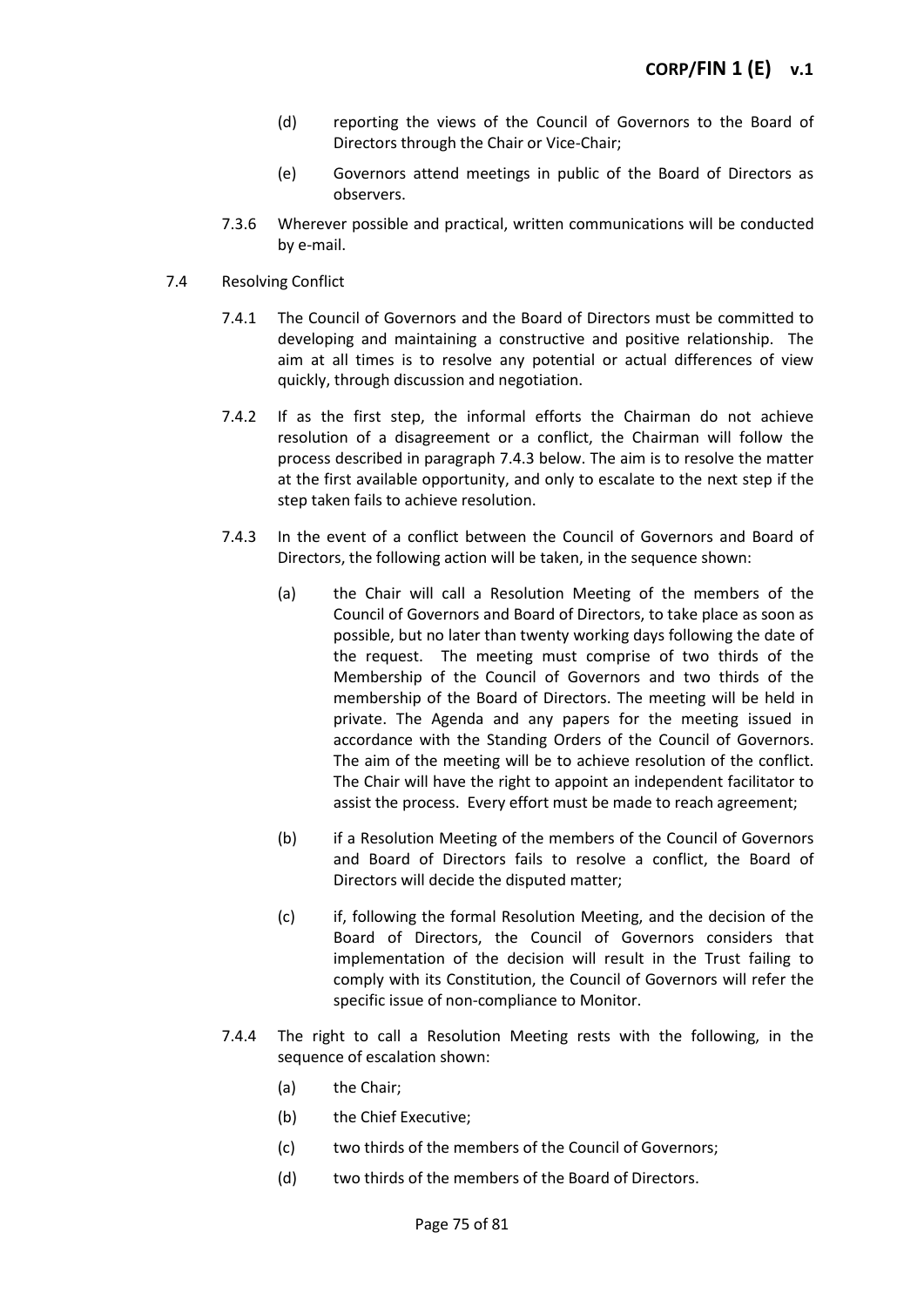### 8. Indemnity

Members of the Council of Governors and Board of Directors who act honestly and in good faith will not have to meet out of their personal resources any personal civil liability which is incurred in the execution or purported execution of their Board functions, save where they have acted recklessly. Any reasonable costs arising in this way will be met by the Trust and the Trust shall have the power to purchase suitable insurance or make appropriate arrangements with the National Health Service Litigation Special Health Authority to cover such costs.

9. Validity of Actions

No defect or deficiency in the appointment or composition of the Council of Governors or the Board of Directors shall affect the validity of any action taken by them.

- 10. Registers
	- 10.1 The Secretary shall be responsible for compiling and maintaining the Registers. Removal from any Register shall be in accordance with the provisions of this Constitution. The Secretary shall update the registers with new or amended information as soon as is practical and in any event within 14 days.
	- 10.2 Register of Members
		- 10.2.1 Members must complete and sign an application in the form prescribed by the Secretary; and
		- 10.2.2 the Secretary shall maintain the Register in two parts. Part 1 shall include the name of each Member and the Constituency or class to which they belong and shall be open to inspection by the public in accordance with paragraph 34 of this Constitution. Part 2 shall contain all the information from the individual's application form and shall not be open to inspection by the public nor may copies or extracts from it be made available to any third party. Notwithstanding this provision, the Trust shall extract such information as it needs in aggregate to satisfy itself that the actual Membership of the Trust is representative of those eligible for Membership.
	- 10.3 Register of Members of the Council of Governors

The Register shall list the names of members of the Council of Governors, their category of Membership of the Board (public, staff or organisation represented) and an address through which they may be contacted which may be the Secretary.

10.4 Register of Interests of the Members of the Council of Governors

Each member of the Council of Governors shall complete and sign a form as prescribed by the Secretary setting out interests to be declared in accordance with the Standing Orders and the register shall contain the names of all members of the Council of Governors and any interests declared including no interests.

10.5 Register of Directors

The Register shall list the names of Members of the Board of Directors, their capacity on the Board and an address through which they may be contacted which may be the Secretary.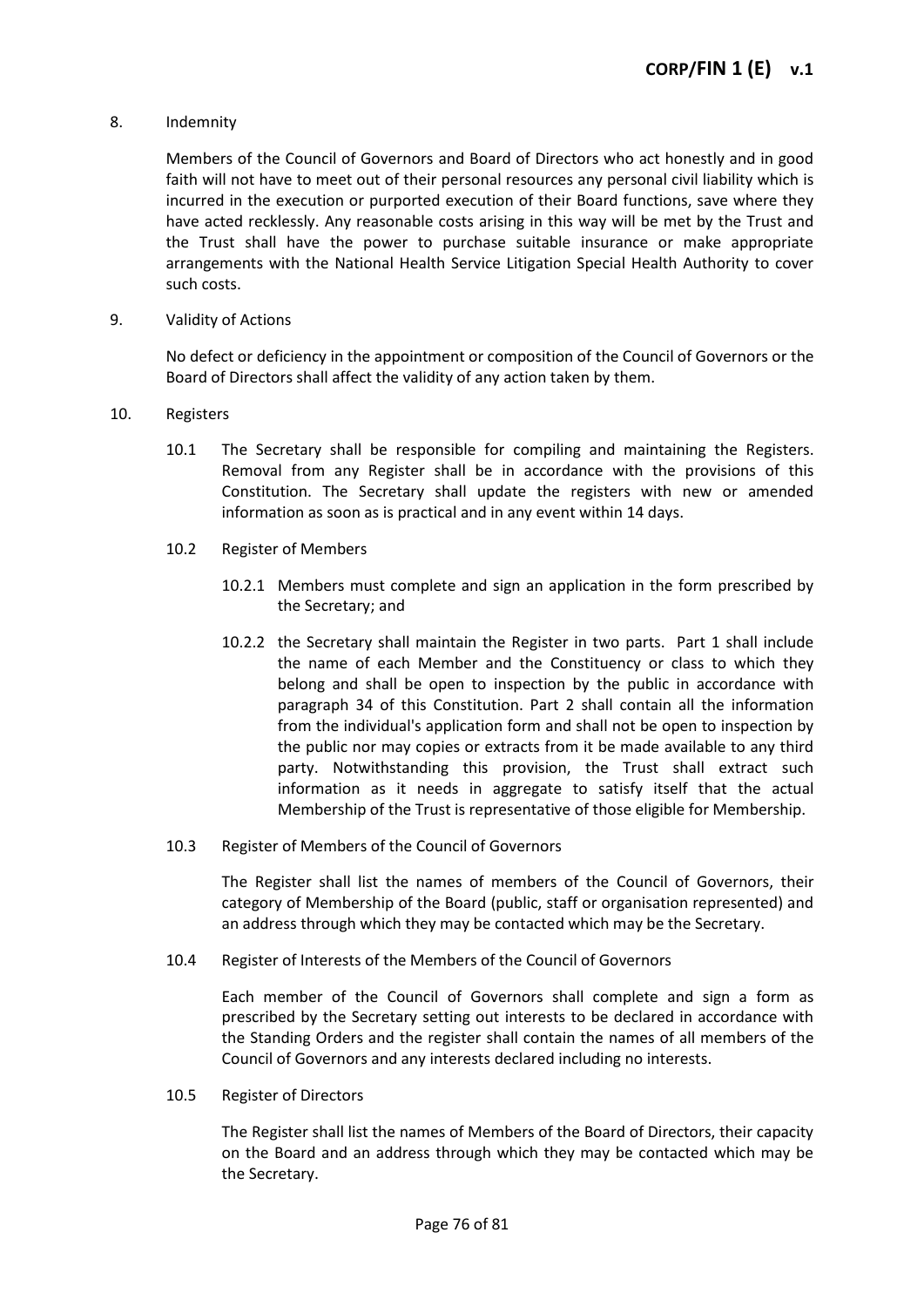10.6 Register of Interests of Directors

Each Member of the Board of Directors shall complete and sign a form as prescribed by the Secretary setting out any interests to be declared in accordance with the Standing Orders for the Board of Directors and the Register shall contain the names of all members of the Board of Directors and any interests declared including no interests.

### 11. Auditor

- 11.1 A person may only be appointed auditor if he (or in the case of a firm each of its members) is a member of one or more of the following bodies:
	- 11.1.1 the bodies mentioned in section  $3(7)(a)$  to (e) of the Audit Commission Act 1998; or
	- 11.1.2 any other body of accountants established in the United Kingdom and approved by Monitor.

## 12. Accounts

- 12.1 The following documents will be made available to the Comptroller and Auditor General for examination at his request:
	- 12.1.1 the accounts;
	- 12.1.2 any records relating to them; and
	- 12.1.3 any report of the auditor one them.
- 12.2 In preparing its annual accounts, the Trust is to comply with any directions given by Monitor with the approval of the Treasury as to:
	- 12.2.1 the methods and principles according to which the accounts are to be prepared; and
	- 12.2.2 the information to be given in the accounts.
- 12.3 The Trust must:
	- 12.3.1 lay a copy of the annual accounts, and any report of the auditor on them, before Parliament; and
	- 12.3.2 once it has done so, send copies of those documents to Monitor.
- 12.4 Annual reports and forward plans
	- 12.4.1 The annual report submitted by the Trust to Monitor in accordance with paragraph 39.1 is to give:
		- (a) information on any steps taken by the Trust to secure that (taken as a whole) the actual Membership of its public constituencies is representative of those eligible for such Membership; and
		- (b) any other information Monitor requires.
	- 12.4.2 The Trust is to comply with any decision Monitor makes as to:
	- 12.4.3 the form of the reports;
	- 12.4.4 when the reports are to be sent to it; and
	- 12.4.5 the periods to which the reports are to relate.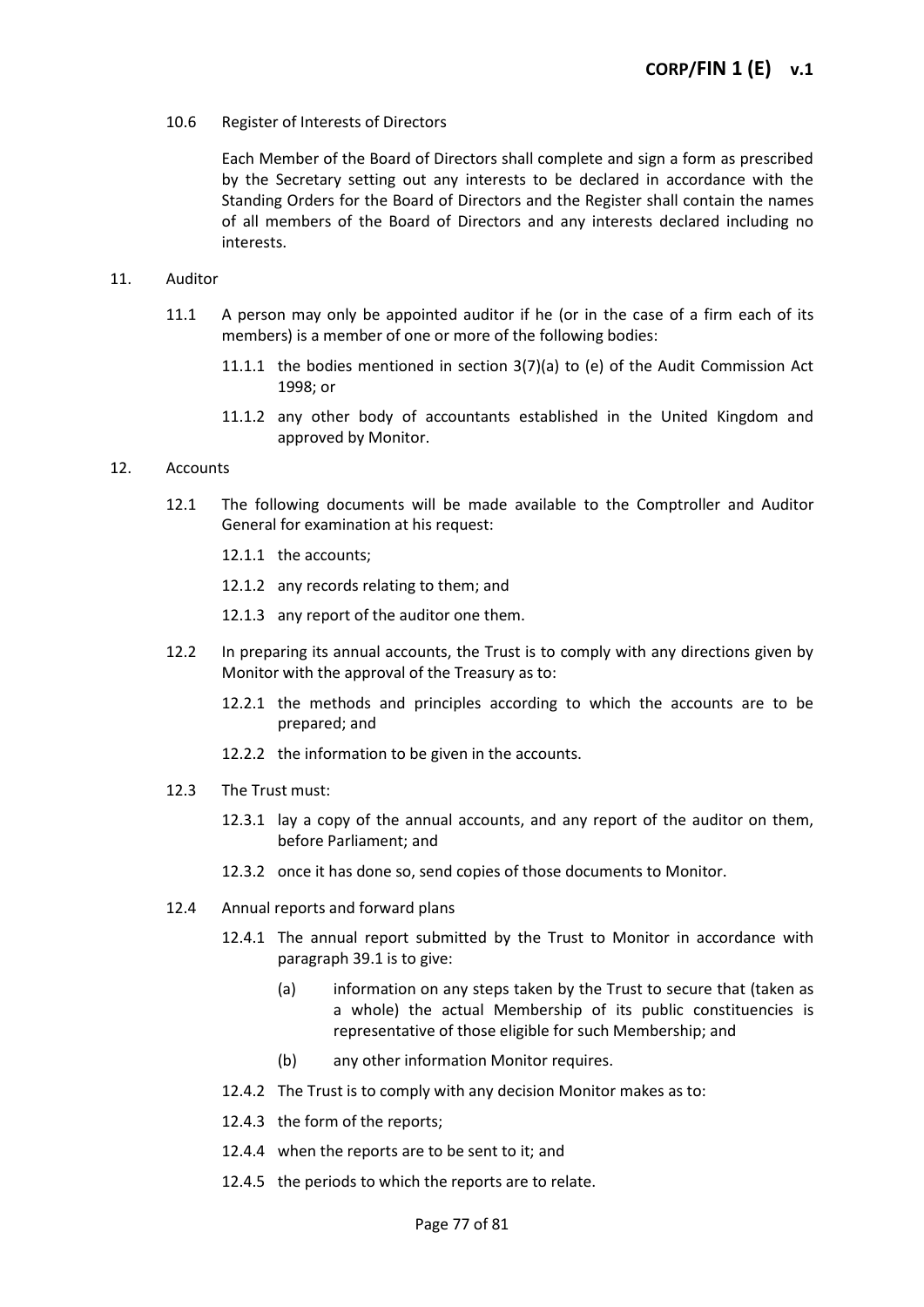# **ANNEX 7 – ANNUAL MEMBERS MEETING**

#### **1. ANNUAL MEMBERS MEETING**

- 1.1 The Trust shall publicise and hold an annual meeting of its members ('Annual Members' Meeting') prior to 30 September each year
- 1.2 The following documents are to be presented to the members and governors of the Trust at the Annual Members Meeting by at least one member of the Board of Directors in attendance.
	- 1.2.1 the annual accounts;
	- 1.2.2 any report of the auditor on them; and
	- 1.2.3 the annual report.

## **2. ADMISSION OF THE PUBLIC AND PRESS**

- 2.1 Members, the public and representatives of the press shall be afforded facilities to attend the annual members meeting.
- 2.2 The Chair (or Deputy Chair) shall give such directions as he thinks fit in regard to the arrangements for meetings and accommodation of members, the public and representatives of the press such as to ensure that business shall be conducted without interruption and disruption.
- 2.3 Members, the public or representatives of the press are not permitted to record proceedings in any manner unless with the express prior agreement of the Chair (or Deputy Chair). Where permission has been granted, the Chair (or Deputy Chair) retains the right to give directions to halt recording of proceedings at any point during the meeting. For the avoidance of doubt, "recording" refers to any audio or visual recording, including still photography.

#### **3. CHAIR**

- 3.1 The Chair, if present, shall preside at the annual members meeting. If the Chair is absent from the meeting the Deputy Chair shall preside.
- 3.2 If the Chair is absent from a meeting temporarily on the grounds of a declared conflict of interest the Deputy Chair, if present, shall preside.

#### **4. NOTICE OF MEETING**

- 4.1 The Secretary shall give at least fourteen days written notice of the date and place of the annual members meeting to all Governors. Notice will also be published in communications to Trust members and on the Trust's website. The notice of the meeting will specify the business proposed to be transacted at it, and will be signed by the Chair or Secretary.
- 4.2 Lack of service of the notice on any Governor shall not affect the validity of a meeting.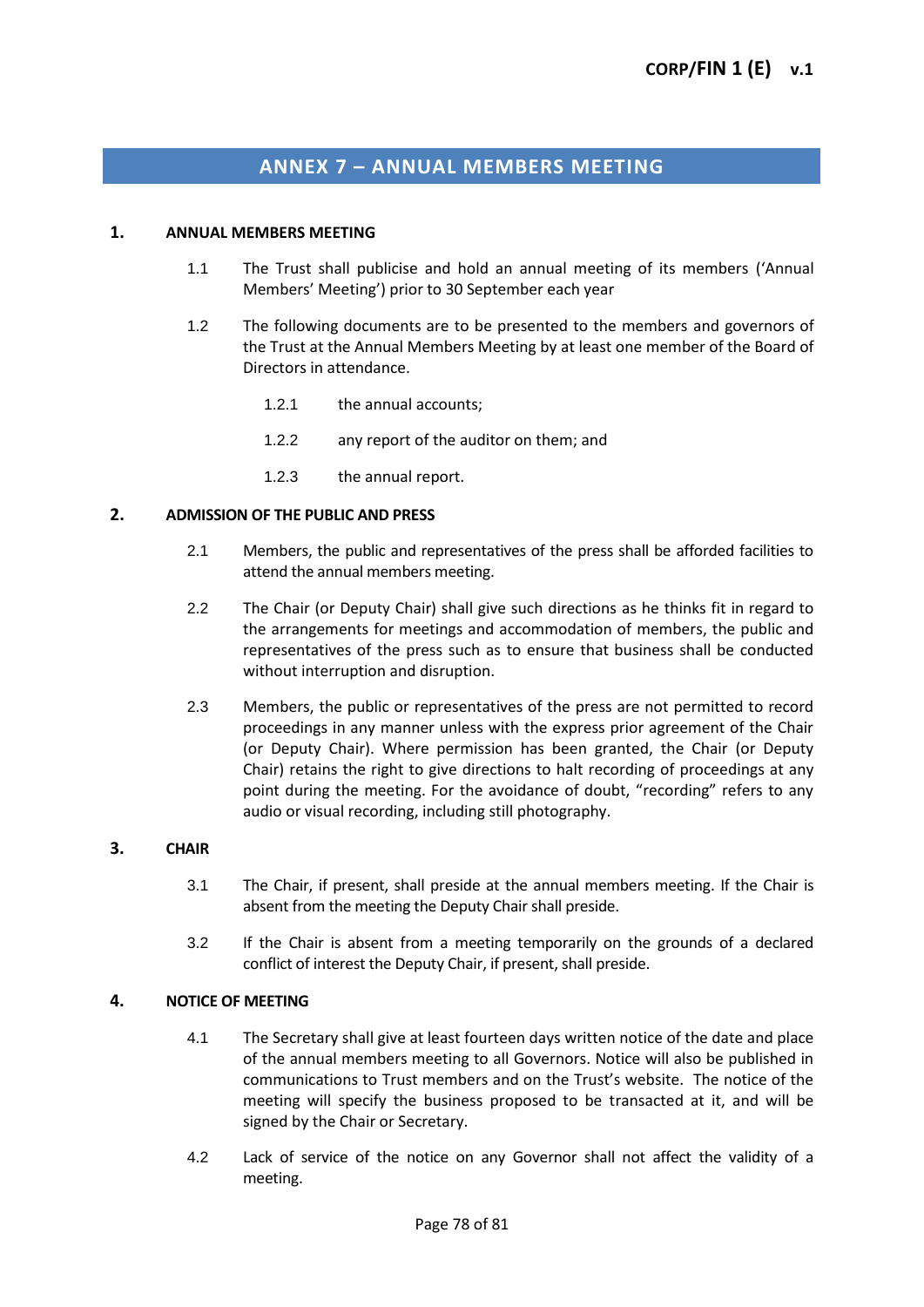4.3 Before the annual members meeting, a notice of the meeting, specifying the business proposed to be transacted at it, and signed by the Chair or by an officer of the Trust authorised by the Chair to sign on his behalf shall be placed on the Trust's website and shall be delivered to every Governor, or sent by post to the usual place of residence of such Governor, so as to be available to him at least three clear days before the meeting.

## **5. PRESENTATION OF THE ANNUAL ACCOUNTS AND REPORTS**

- 5.1 The following documents are to be presented to the members of the Trust at the Annual Members Meeting by at least one member of the Board of Directors in attendance.
	- 5.1.1 the annual accounts;
	- 5.1.2 any report of the auditor on them; and
	- 5.1.3 the annual report.

## **6. AMENDMENT OF THE CONSTITUTION**

- 6.1 Where an amendment is made to the Constitution in relation the powers or duties of the Council of Governors (or otherwise with respect to the role that the Council of Governors has as part of the Trust):
	- 6.1.1 At least one member of the Council of Governors must attend the next Annual Members' Meeting and present the amendment, and
	- 6.1.2 The Trust must give the members an opportunity to vote on whether they approve the amendment.
- 6.2 If more than half of the members present and voting approve the amendment, the amendment continues to have effect; otherwise, it ceases to have effect and the trust must take such steps as are necessary as a result.

#### **7. QUORUM**

- 7.1 20 members of the Trust excluding Directors and governors of the Trust.
- 7.2 Where the annual members meeting is combined with a Council of Governors meeting for the purpose of received the annual accounts and reports, the quorum of the Council of Governors shall also apply.

# **8. VOTING**

- 8.1 Every question at a meeting will be determined by a majority of the votes of the members present and voting on the question and, in the case of an equality of votes, the person presiding shall have a second or casting vote.
- 8.2 As members, governors may vote at the annual members meeting except where the matter under consideration is a Constitution amendment regarding the powers or duties of the Council of Governors (or otherwise with respect to the role that the Council of Governors has as part of the Trust).
- 8.3 With the exception of the Chair, Directors may not vote at the annual members meeting.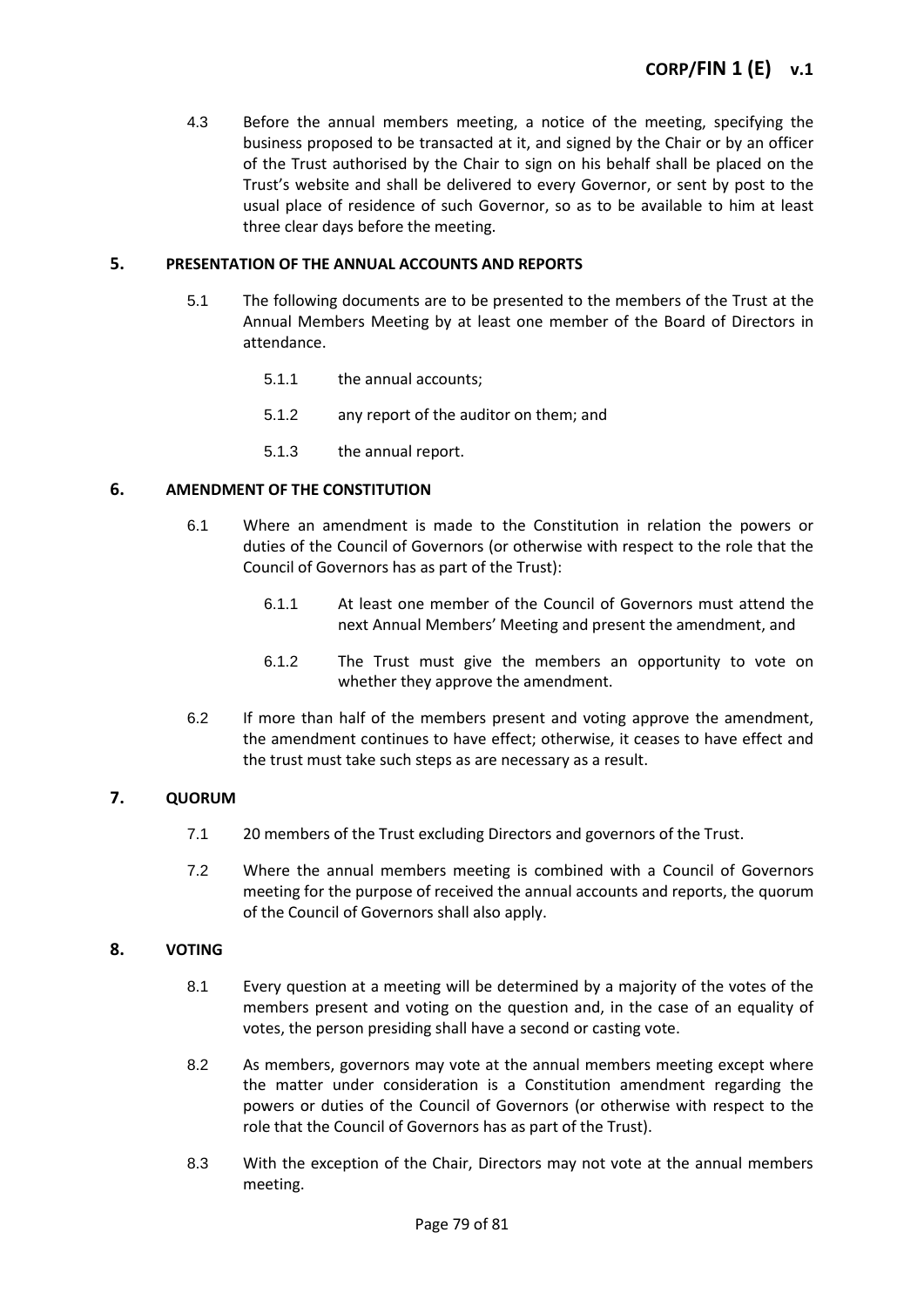- 8.4 All questions put to the vote shall, at the discretion of the Chair, be determined by oral expression or by a show of hands. A paper ballot may also be used if a majority of the members present so request.
- 8.5 If a majority of the members present so request, the voting (other than by paper ballot) on any question may be recorded to show how each member present voted or abstained.
- 8.6 If a member so requests, his vote shall be recorded by name upon any vote (other than by paper ballot).
- 8.7 In no circumstances may an absent member vote by proxy. Absence is defined as being absent at the time of the vote.

## **9. MINUTES**

- 9.1 The names of Governors, Directors and Members present at the meeting shall be recorded.
- 9.2 The Minutes of the proceedings of a meeting shall be drawn up and submitted for agreement at the next ensuing meeting where they will be signed by the person presiding at it.
- 9.3 No discussion shall take place upon the minutes except upon their accuracy or where the Chair considers discussion appropriate. Any amendment to the minutes shall be agreed and recorded at the next meeting.
- 9.4 Minutes shall be made available to the public.

#### **10. AGENDA**

10.1 A governor or member desiring a matter to be included on an agenda shall make his request in writing to the Chair at least ten clear days before the meeting is notified to Governors and members. Requests made less than ten days before a meeting is notified to Governors may be included on the agenda at the discretion of the Chair.

# **11. MOTIONS**

- 11.1 A Governor or member of the Trust desiring to move or amend a motion shall send a written notice thereof at least ten clear days before the meeting is notified to Governors to the Chair, who shall insert in the agenda for the meeting all notices so received subject to the notice being permissible under the appropriate regulations. This paragraph shall not prevent any motion being moved without notice during the meeting, on any business mentioned on the agenda.
- 11.2 A motion or amendment once moved and seconded may be withdrawn by the proposer with the concurrence of the seconder and the consent of the Chair.
- 11.3 The mover of a motion shall have a right of reply at the close of any discussion on the motion or any amendment thereto.
- 11.4 When a motion is under discussion or immediately prior to discussion it shall be open to a Governor or member to move: